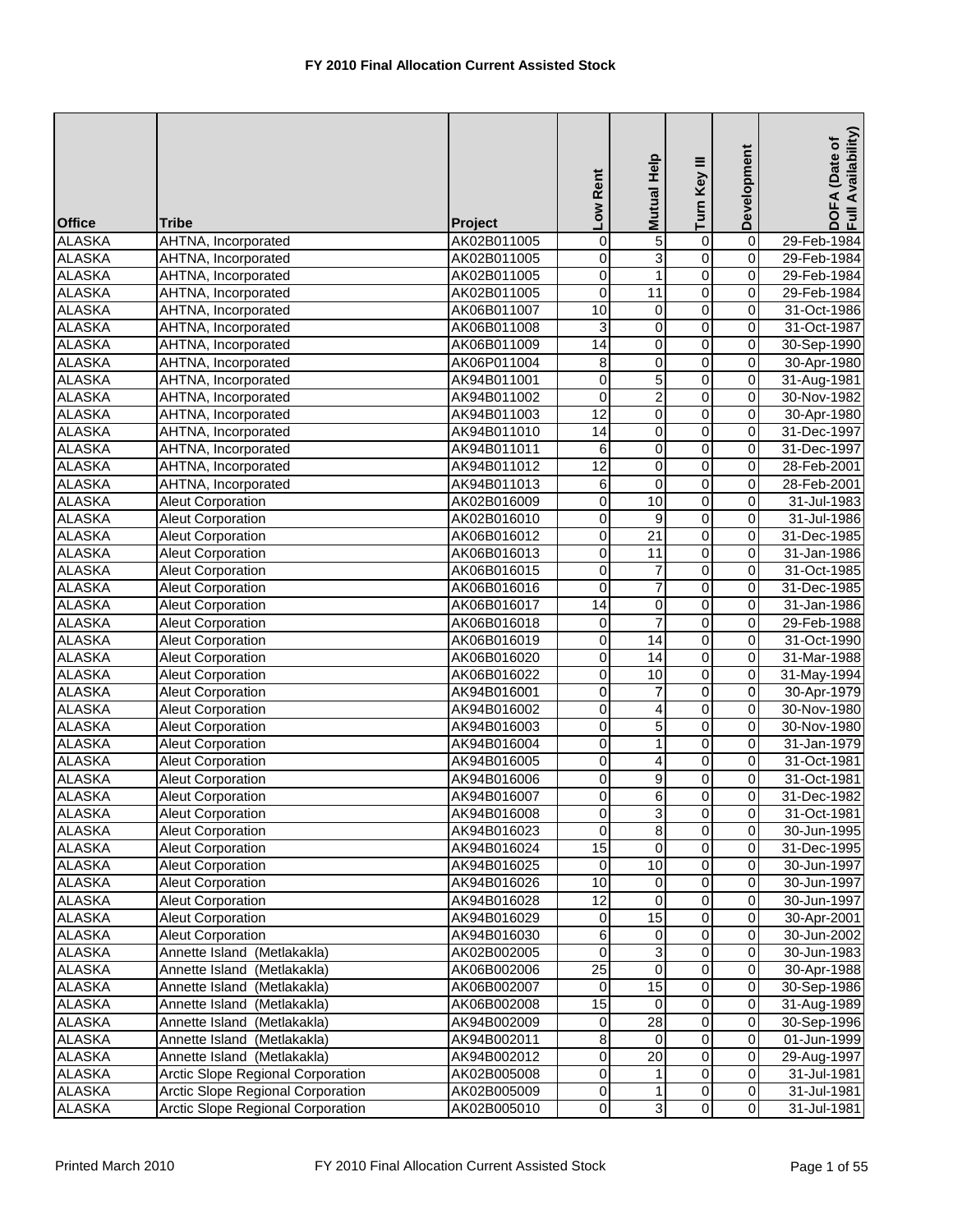|                                |                                                                                      |                            | Low Rent            | Mutual Help                      | Turn Key III            | Development      | Full Availability)<br>DOFA (Date of |
|--------------------------------|--------------------------------------------------------------------------------------|----------------------------|---------------------|----------------------------------|-------------------------|------------------|-------------------------------------|
| <b>Office</b>                  | Tribe                                                                                | <b>Project</b>             |                     |                                  |                         |                  |                                     |
| <b>ALASKA</b>                  | <b>Arctic Slope Regional Corporation</b>                                             | AK02B005012                | $\overline{0}$      | 3                                | $\overline{0}$          | $\overline{0}$   | 31-Dec-1983                         |
| <b>ALASKA</b>                  | <b>Arctic Slope Regional Corporation</b>                                             | AK02B005013                | 0                   | 4                                | $\overline{0}$          | $\overline{0}$   | 31-Dec-1983                         |
| <b>ALASKA</b>                  | <b>Arctic Slope Regional Corporation</b>                                             | AK06B005001                | $\overline{71}$     | $\boldsymbol{0}$                 | $\overline{0}$          | 0                | 01-Feb-1978                         |
| <b>ALASKA</b>                  | <b>Arctic Slope Regional Corporation</b>                                             | AK06B005014                | 0                   | 3                                | $\overline{0}$          | $\boldsymbol{0}$ | 30-Jun-1984                         |
| <b>ALASKA</b>                  | <b>Arctic Slope Regional Corporation</b>                                             | AK06B005015                | 0                   | $\mathbf{1}$                     | 0                       | 0                | 30-Jun-1984                         |
| <b>ALASKA</b>                  | Arctic Slope Regional Corporation                                                    | AK06B005016                | 0                   | 3                                | $\overline{0}$          | 0                | 30-Jun-1984                         |
| <b>ALASKA</b>                  | <b>Arctic Slope Regional Corporation</b>                                             | AK06B005018                | 0                   | 3                                | $\overline{0}$          | $\mathbf 0$      | 31-Dec-1984                         |
| <b>ALASKA</b>                  | Arctic Slope Regional Corporation                                                    | AK06B005019                | 0                   | 3                                | $\overline{0}$          | $\pmb{0}$        | 31-Dec-1984                         |
| <b>ALASKA</b>                  | <b>Arctic Slope Regional Corporation</b>                                             | AK06B005021                | 0                   | $\overline{2}$                   | $\overline{0}$          | $\pmb{0}$        | 31-Dec-1984                         |
| <b>ALASKA</b>                  | Arctic Slope Regional Corporation                                                    | AK06B005023                | 0                   | $\mathbf{1}$                     | $\overline{0}$          | 0                | 31-Dec-1985                         |
| <b>ALASKA</b>                  | <b>Arctic Slope Regional Corporation</b>                                             | AK06B005024                | $\overline{0}$      | 3                                | $\overline{0}$          | $\mathbf 0$      | 31-Dec-1985                         |
| <b>ALASKA</b>                  | Arctic Slope Regional Corporation                                                    | AK06B005025                | 0                   | $\overline{12}$                  | 0                       | $\pmb{0}$        | 31-Dec-1985                         |
| <b>ALASKA</b>                  | <b>Arctic Slope Regional Corporation</b>                                             | AK06B005026                | $\overline{0}$      | 8                                | $\overline{0}$          | 0                | 31-Mar-1986                         |
| <b>ALASKA</b>                  | Arctic Slope Regional Corporation                                                    | AK06B005027                | 0                   | $\overline{\mathbf{c}}$          | 0                       | 0                | 31-Dec-1985                         |
| <b>ALASKA</b>                  | <b>Arctic Slope Regional Corporation</b>                                             | AK06B005028                | $\overline{0}$      | $\overline{7}$                   | $\overline{0}$          | $\pmb{0}$        | 30-Sep-1986                         |
| <b>ALASKA</b>                  | Arctic Slope Regional Corporation                                                    | AK06B005029                | 0                   | $\overline{c}$<br>$\overline{9}$ | 0<br>$\overline{0}$     | $\pmb{0}$        | 31-Dec-1985                         |
| <b>ALASKA</b><br><b>ALASKA</b> | Arctic Slope Regional Corporation                                                    | AK06B005030<br>AK06B005031 | 0                   | 3                                | $\overline{0}$          | 0<br>$\mathbf 0$ | 30-Jul-1992                         |
| <b>ALASKA</b>                  | <b>Arctic Slope Regional Corporation</b><br><b>Arctic Slope Regional Corporation</b> |                            | 0<br>$\overline{0}$ | $\overline{2}$                   | $\overline{0}$          |                  | 30-Nov-1988                         |
| <b>ALASKA</b>                  | Arctic Slope Regional Corporation                                                    | AK06B005033<br>AK06B005034 | 0                   | 4                                | 0                       | $\pmb{0}$<br>0   | 30-Sep-1987<br>31-Jul-1991          |
| <b>ALASKA</b>                  | Arctic Slope Regional Corporation                                                    | AK06B005036                | 0                   | 4                                | $\overline{0}$          | 0                | 30-Jul-1992                         |
| <b>ALASKA</b>                  | Arctic Slope Regional Corporation                                                    | AK94B005003                | $\overline{0}$      | 3                                | $\overline{0}$          | $\pmb{0}$        | 30-Apr-1981                         |
| <b>ALASKA</b>                  | Arctic Slope Regional Corporation                                                    | AK94B005004                | 0                   | $\overline{2}$                   | $\overline{0}$          | $\overline{0}$   | 30-Sep-1979                         |
| <b>ALASKA</b>                  | <b>Arctic Slope Regional Corporation</b>                                             | AK94B005005                | 0                   | $\overline{2}$                   | $\overline{0}$          | $\pmb{0}$        | 30-Sep-1979                         |
| <b>ALASKA</b>                  | <b>Arctic Slope Regional Corporation</b>                                             | AK94B005006                | $\overline{0}$      | 1                                | $\overline{0}$          | $\mathbf 0$      | 30-Sep-1979                         |
| <b>ALASKA</b>                  | Arctic Slope Regional Corporation                                                    | AK94B005007                | $\overline{0}$      | $\overline{2}$                   | $\overline{0}$          | $\boldsymbol{0}$ | 31-Mar-1980                         |
| <b>ALASKA</b>                  | <b>Arctic Slope Regional Corporation</b>                                             | AK94B005037                | 0                   | $\overline{19}$                  | 0                       | 0                | 31-Jul-1997                         |
| <b>ALASKA</b>                  | Arctic Slope Regional Corporation                                                    | AK94B005038                | $\overline{0}$      | $\overline{17}$                  | $\overline{0}$          | 2                | 31-Mar-1999                         |
| <b>ALASKA</b>                  | Arctic Slope Regional Corporation                                                    | AK94B005039                | 19                  | 0                                | $\overline{0}$          | $\overline{0}$   | 31-Jan-2000                         |
| <b>ALASKA</b>                  | <b>Arctic Slope Regional Corporation</b>                                             | AK94B005040                | $\overline{17}$     | 0                                | $\overline{0}$          | $\overline{0}$   | 31-Jan-2000                         |
| <b>ALASKA</b>                  | <b>Arctic Slope Regional Corporation</b>                                             | AK94B005041                | $\boldsymbol{0}$    | 17                               | $\overline{0}$          | $\boldsymbol{0}$ | 31-Mar-1999                         |
| <b>ALASKA</b>                  | Arctic Slope Regional Corporation                                                    | AK94B005042                | 0                   | $\overline{2}$                   | 0                       | $\mathbf 0$      | 31-Dec-2002                         |
| <b>ALASKA</b>                  | Arctic Slope Regional Corporation                                                    | AK94B005042                | 0                   | $\overline{2}$                   | $\overline{0}$          | 0                | 31-Dec-2002                         |
| <b>ALASKA</b>                  | Arctic Slope Regional Corporation                                                    | AK94B005042                | $\overline{0}$      | $\mathbf{2}$                     | $\mathbf{0}$            | 0                | 31-Dec-2002                         |
| <b>ALASKA</b>                  | Arctic Slope Regional Corporation                                                    | AK94B005042                | 0                   | $\overline{2}$                   | $\overline{0}$          | $\mathbf 0$      | 31-Dec-2002                         |
| ALASKA                         | <b>Arctic Slope Regional Corporation</b>                                             | AK94B005042                | 0                   | 2                                | 0                       | 0                | 31-Dec-2002                         |
| <b>ALASKA</b>                  | Arctic Slope Regional Corporation                                                    | AK94B005042                | 0                   | 3                                | $\mathbf 0$             | $\pmb{0}$        | 31-Dec-2002                         |
| <b>ALASKA</b>                  | <b>Arctic Slope Regional Corporation</b>                                             | AK94B005042                | 0                   | 3                                | 0                       | 0                | 31-Dec-2002                         |
| <b>ALASKA</b>                  | <b>Baranof Island Housing Authority</b>                                              | AK06B017001                | 0                   | 10                               | 0                       | 0                | 30-Sep-1987                         |
| <b>ALASKA</b>                  | Baranof Island Housing Authority                                                     | AK06B017002                | $\pmb{0}$           | 3                                | $\overline{0}$          | 0                | 31-May-1989                         |
| <b>ALASKA</b>                  | <b>Baranof Island Housing Authority</b>                                              | AK94B017003                | 20                  | 0                                | 0                       | $\pmb{0}$        | 30-Jun-1996                         |
| <b>ALASKA</b>                  | Baranof Island Housing Authority                                                     | AK94B017004                | 0                   | 22                               | 0                       | 0                | 30-Jun-1996                         |
| <b>ALASKA</b>                  | Baranof Island Housing Authority                                                     | AK94B017005                | 0                   | 1                                | 0                       | $\pmb{0}$        | 01-Mar-2000                         |
| <b>ALASKA</b>                  | Baranof Island Housing Authority                                                     | AK94B017005                | 0                   | 1                                | $\overline{\mathsf{o}}$ | $\overline{0}$   | 31-Dec-2001                         |
| <b>ALASKA</b>                  | Baranof Island Housing Authority                                                     | AK94B017005                | 0                   | 4                                | $\mathsf 0$             | $\mathsf 0$      | 01-Aug-2000                         |
| <b>ALASKA</b>                  | Baranof Island Housing Authority                                                     | AK94B017005                | 0                   | 8                                | 0                       | 0                | 07-Nov-2001                         |
| <b>ALASKA</b>                  | Baranof Island Housing Authority                                                     | AK94B017005                | $\overline{0}$      | 3                                | $\overline{\mathsf{o}}$ | $\mathbf 0$      | 01-Sep-1999                         |
| <b>ALASKA</b>                  | Bering Straits Regional Corporation                                                  | AK02B008018                | $\overline{0}$      | 3                                | $\mathbf 0$             | $\pmb{0}$        | 30-Sep-1982                         |
| <b>ALASKA</b>                  | Bering Straits Regional Corporation                                                  | AK02B008019                | 0                   | 4                                | $\overline{\mathsf{o}}$ | $\pmb{0}$        | 31-Jan-1983                         |
| ALASKA                         | Bering Straits Regional Corporation                                                  | AK02B008021                | 0                   | 3                                | $\mathsf{O}\xspace$     | $\pmb{0}$        | 30-Sep-1982                         |
| <b>ALASKA</b>                  | Bering Straits Regional Corporation                                                  | AK06B008023                | $\overline{0}$      | 15                               | $\overline{0}$          | $\overline{0}$   | 28-Feb-1991                         |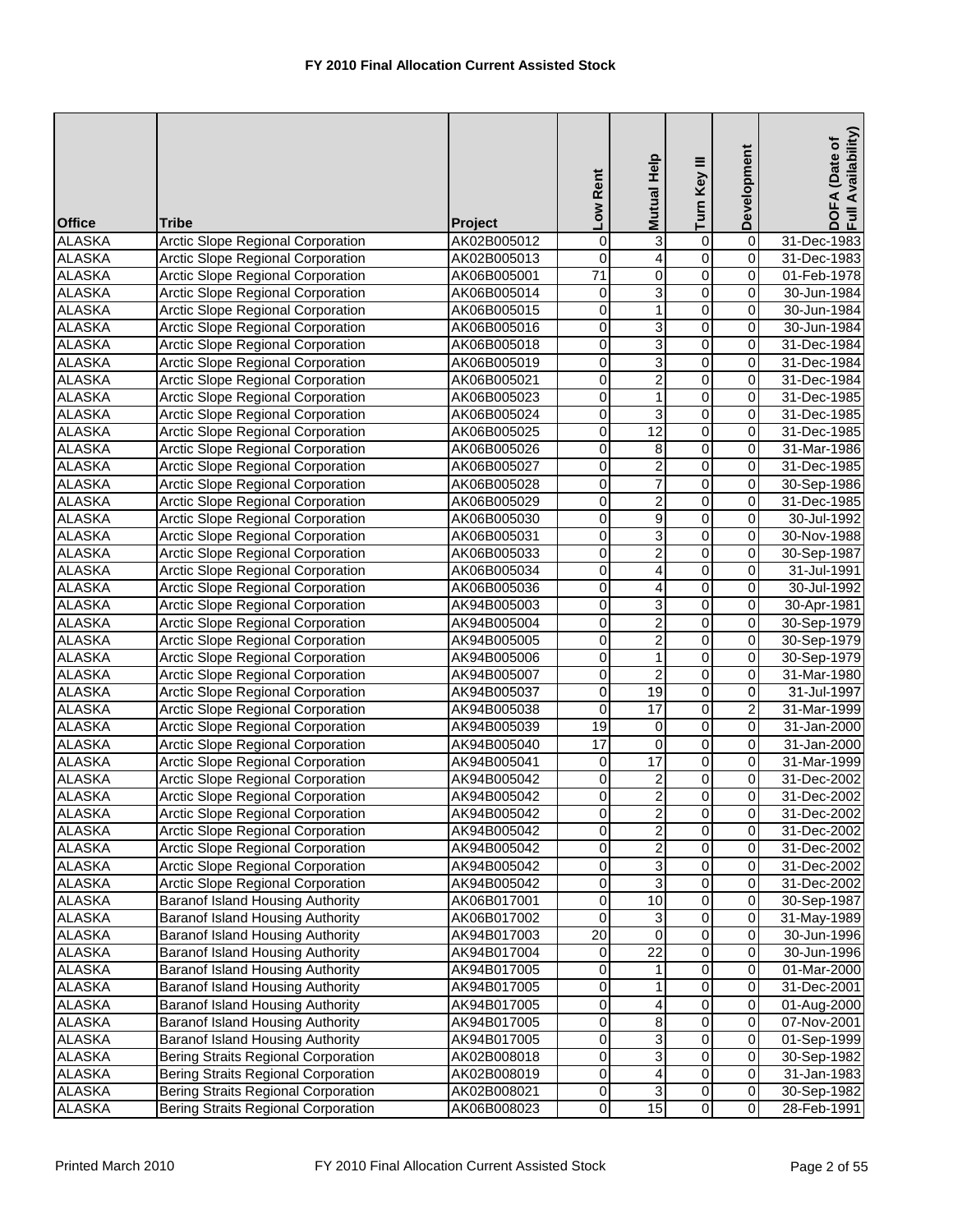|                                |                                                                                   |                            |                     | <b>Mutual Help</b>      | Turn Key III                     | Development                   | DOFA (Date of<br>Full Availability) |
|--------------------------------|-----------------------------------------------------------------------------------|----------------------------|---------------------|-------------------------|----------------------------------|-------------------------------|-------------------------------------|
|                                |                                                                                   |                            | Low Rent            |                         |                                  |                               |                                     |
| <b>Office</b>                  | Tribe                                                                             | <b>Project</b>             |                     |                         |                                  |                               |                                     |
| <b>ALASKA</b>                  | <b>Bering Straits Regional Corporation</b>                                        | AK06B008024                | $\mathsf{O}\xspace$ | $\overline{20}$         | 0                                | $\overline{0}$                | 30-Nov-1988                         |
| <b>ALASKA</b>                  | Bering Straits Regional Corporation                                               | AK06B008028                | 0                   | 13                      | $\overline{0}$                   | $\overline{0}$                | 29-Feb-1992                         |
| <b>ALASKA</b>                  | <b>Bering Straits Regional Corporation</b>                                        | AK06B008029                | 0                   | $\overline{19}$         | $\overline{0}$                   | $\pmb{0}$                     | 31-Dec-1992                         |
| <b>ALASKA</b>                  | <b>Bering Straits Regional Corporation</b>                                        | AK06B008030                | O                   | $\overline{15}$         | $\overline{0}$                   | $\overline{0}$                | 31-Mar-1991                         |
| <b>ALASKA</b>                  | <b>Bering Straits Regional Corporation</b>                                        | AK06B008031                | 0                   | 10                      | 0                                | $\pmb{0}$                     | 31-Mar-1991                         |
| <b>ALASKA</b>                  | Bering Straits Regional Corporation                                               | AK06B008032                | $\mathbf 0$         | 10                      | $\overline{0}$                   | $\overline{0}$                | 28-Feb-1991                         |
| <b>ALASKA</b>                  | <b>Bering Straits Regional Corporation</b>                                        | AK06P008009                | 18                  | $\mathbf 0$             | 0                                | $\pmb{0}$                     | 31-Mar-1978                         |
| <b>ALASKA</b>                  | Bering Straits Regional Corporation                                               | AK94B008006                | 0                   | 3                       | $\overline{0}$                   | $\overline{0}$                | 31-Mar-1977                         |
| <b>ALASKA</b>                  | Bering Straits Regional Corporation                                               | AK94B008007                | 0                   | $\mathbf 1$             | $\overline{0}$                   | $\overline{0}$                | 30-Nov-1976                         |
| <b>ALASKA</b>                  | <b>Bering Straits Regional Corporation</b>                                        | AK94B008008                | 0                   | $\overline{2}$          | $\overline{0}$                   | $\pmb{0}$                     | 31-Dec-1976                         |
| <b>ALASKA</b>                  | <b>Bering Straits Regional Corporation</b>                                        | AK94B008014                | 0                   | $\overline{8}$          | $\overline{0}$                   | $\overline{0}$                | 30-Sep-1980                         |
| <b>ALASKA</b>                  | <b>Bering Straits Regional Corporation</b>                                        | AK94B008015                | 0                   | $\overline{13}$         | 0                                | $\overline{\mathbf{0}}$       | 31-Oct-1980                         |
| <b>ALASKA</b>                  | Bering Straits Regional Corporation                                               | AK94B008016                | 0                   | $\overline{\mathbf{c}}$ | 0                                | $\pmb{0}$                     | 30-Sep-1980                         |
| <b>ALASKA</b>                  | <b>Bering Straits Regional Corporation</b>                                        | AK94B008034                | 0                   | $\overline{11}$         | 0                                | $\overline{0}$                | 31-Aug-1993                         |
| <b>ALASKA</b>                  | <b>Bering Straits Regional Corporation</b>                                        | AK94B008035                | $\overline{0}$      | $\overline{18}$         | $\overline{0}$                   | $\overline{0}$                | 31-Oct-1992                         |
| <b>ALASKA</b>                  | <b>Bering Straits Regional Corporation</b>                                        | AK94B008036                | 0                   | $\overline{23}$         | 0                                | $\mathsf 0$                   | 30-Nov-1995                         |
| <b>ALASKA</b>                  | <b>Bering Straits Regional Corporation</b>                                        | AK94B008037                | 0                   | 14                      | $\overline{0}$                   | $\pmb{0}$                     | 30-Nov-1995                         |
| <b>ALASKA</b>                  | <b>Bering Straits Regional Corporation</b>                                        | AK94B008038                | 0                   | $\overline{20}$         | $\overline{0}$                   | $\mathbf 0$                   | 31-Jan-1997                         |
| <b>ALASKA</b>                  | <b>Bering Straits Regional Corporation</b>                                        | AK94B008039                | 0                   | 20                      | 0                                | $\overline{\mathbf{0}}$       | 31-Oct-1996                         |
| <b>ALASKA</b>                  | <b>Bering Straits Regional Corporation</b>                                        | AK94B008040                | 0                   | 19                      | 0                                | $\mathsf 0$                   | 31-Aug-1997                         |
| <b>ALASKA</b>                  | <b>Bering Straits Regional Corporation</b>                                        | AK94B008041                | $\mathbf 0$         | 19                      | 0                                | $\pmb{0}$                     | 31-Aug-1997                         |
| <b>ALASKA</b>                  | Bering Straits Regional Corporation                                               | AK94B008042                | $\overline{28}$     | $\overline{0}$          | $\overline{0}$                   | $\overline{0}$                | 31-Oct-1999                         |
| <b>ALASKA</b><br><b>ALASKA</b> | <b>Bering Straits Regional Corporation</b>                                        | AK94B008043                | 0                   | $\overline{20}$         | $\overline{0}$<br>$\overline{0}$ | $\overline{0}$                | 31-Dec-1999                         |
| <b>ALASKA</b>                  | Bering Straits Regional Corporation<br><b>Bering Straits Regional Corporation</b> | AK94B008046<br>AK94B008047 | 0<br>0              | 8<br>$\overline{18}$    | $\overline{0}$                   | $\overline{2}$<br>$\mathbf 0$ | 30-Sep-1999<br>31-Jan-2000          |
| <b>ALASKA</b>                  | <b>Bristol Bay Native Corporation</b>                                             | AK02B010012                | 0                   | 1                       | $\overline{0}$                   | $\overline{0}$                | 31-Aug-1983                         |
| <b>ALASKA</b>                  | <b>Bristol Bay Native Corporation</b>                                             | AK02B010013                | 0                   | 1                       | 0                                | 0                             | 29-Feb-1984                         |
| <b>ALASKA</b>                  | <b>Bristol Bay Native Corporation</b>                                             | AK02B010013                | 0                   | $\overline{2}$          | 0                                | $\pmb{0}$                     | 29-Feb-1984                         |
| <b>ALASKA</b>                  | <b>Bristol Bay Native Corporation</b>                                             | AK02B010013                | $\overline{0}$      | $\overline{1}$          | $\overline{0}$                   | $\overline{0}$                | 29-Feb-1984                         |
| <b>ALASKA</b>                  | <b>Bristol Bay Native Corporation</b>                                             | AK02B010013                | 0                   | 5                       | 0                                | $\overline{\mathbf{0}}$       | 29-Feb-1984                         |
| <b>ALASKA</b>                  | <b>Bristol Bay Native Corporation</b>                                             | AK02P010011                | 15                  | $\overline{0}$          | $\overline{0}$                   | $\overline{0}$                | 31-Dec-1982                         |
| <b>ALASKA</b>                  | <b>Bristol Bay Native Corporation</b>                                             | AK06B010020                | 0                   | 10                      | 0                                | $\mathbf 0$                   | 30-Jun-1988                         |
| <b>ALASKA</b>                  | <b>Bristol Bay Native Corporation</b>                                             | AK06B010022                | 0                   | 4                       | $\overline{0}$                   | $\mathbf 0$                   | 30-Sep-1986                         |
| <b>ALASKA</b>                  | <b>Bristol Bay Native Corporation</b>                                             | AK06B010023                | 15                  | $\overline{0}$          | $\overline{0}$                   | 0                             | 31-May-1986                         |
| <b>ALASKA</b>                  | <b>Bristol Bay Native Corporation</b>                                             | AK06B010024                | 0                   | 13                      | $\overline{0}$                   | $\mathbf 0$                   | 31-Dec-1992                         |
| ALASKA                         | <b>Bristol Bay Native Corporation</b>                                             | AK06B010025                | 0                   | 8                       | 0                                | $\pmb{0}$                     | 30-Nov-1988                         |
| <b>ALASKA</b>                  | <b>Bristol Bay Native Corporation</b>                                             | AK06B010026                | $\Omega$            | 6                       | $\overline{\mathsf{o}}$          | $\mathbf 0$                   | 30-Jan-1990                         |
| <b>ALASKA</b>                  | <b>Bristol Bay Native Corporation</b>                                             | AK06B010027                | 0                   | 9                       | 0                                | $\pmb{0}$                     | 30-Nov-1989                         |
| <b>ALASKA</b>                  | <b>Bristol Bay Native Corporation</b>                                             | AK06B010028                | 0                   | $\overline{7}$          | $\overline{\mathsf{o}}$          | $\pmb{0}$                     | 30-Dec-1995                         |
| <b>ALASKA</b>                  | <b>Bristol Bay Native Corporation</b>                                             | AK06B010029                | $\mathsf{O}\xspace$ | 20                      | $\overline{\mathsf{o}}$          | $\pmb{0}$                     | 30-Nov-1995                         |
| <b>ALASKA</b>                  | <b>Bristol Bay Native Corporation</b>                                             | AK06B010030                | 0                   | 16                      | 0                                | $\mathbf 0$                   | 30-Jun-1995                         |
| <b>ALASKA</b>                  | <b>Bristol Bay Native Corporation</b>                                             | AK06B010033                | 0                   | 5                       | 0                                | 0                             | 31-Dec-1992                         |
| <b>ALASKA</b>                  | <b>Bristol Bay Native Corporation</b>                                             | AK06B010034                | 0                   | $\overline{12}$         | $\overline{\mathsf{o}}$          | $\pmb{0}$                     | 31-Dec-1992                         |
| <b>ALASKA</b>                  | <b>Bristol Bay Native Corporation</b>                                             | AK94B010003                | $\overline{0}$      | 5                       | $\overline{\mathsf{o}}$          | $\overline{\mathsf{o}}$       | 30-Sep-1979                         |
| <b>ALASKA</b>                  | <b>Bristol Bay Native Corporation</b>                                             | AK94B010004                | 0                   | 5                       | $\overline{\mathsf{o}}$          | $\pmb{0}$                     | 31-Oct-1979                         |
| <b>ALASKA</b>                  | <b>Bristol Bay Native Corporation</b>                                             | AK94B010006                | 0                   | 3                       | $\overline{\mathsf{o}}$          | $\pmb{0}$                     | 30-Sep-1979                         |
| <b>ALASKA</b>                  | <b>Bristol Bay Native Corporation</b>                                             | AK94B010007                | $\mathsf{O}\xspace$ | 3                       | $\overline{0}$                   | $\overline{\mathbf{0}}$       | 31-Aug-1983                         |
| <b>ALASKA</b>                  | <b>Bristol Bay Native Corporation</b>                                             | AK94B010035                | 0                   | 13                      | $\mathsf{O}\xspace$              | $\mathbf 0$                   | 30-Nov-1995                         |
| <b>ALASKA</b>                  | <b>Bristol Bay Native Corporation</b>                                             | AK94B010037                | 0                   | 8                       | 0                                | $\mathbf 0$                   | 31-Mar-1998                         |
| <b>ALASKA</b>                  | <b>Bristol Bay Native Corporation</b>                                             | AK94B010038                | 4                   | $\overline{0}$          | $\mathsf{O}\xspace$              | $\mathbf 0$                   | 31-May-1998                         |
| <b>ALASKA</b>                  | <b>Bristol Bay Native Corporation</b>                                             | AK94B010039                | 4                   | $\overline{0}$          | $\overline{0}$                   | $\overline{\mathbf{0}}$       | 31-Mar-1998                         |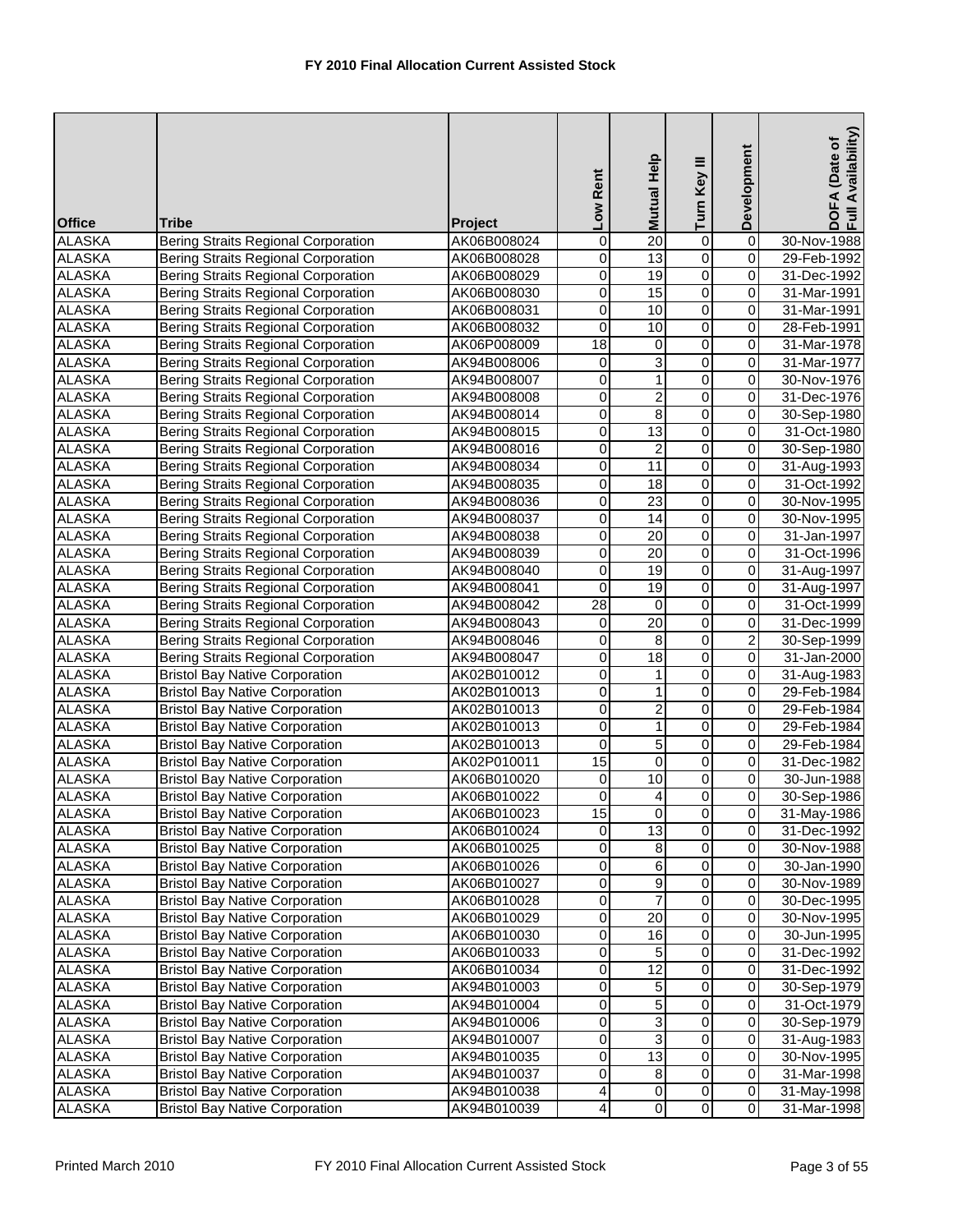| <b>Office</b>                  | <b>Tribe</b>                               | <b>Project</b>             | Low Rent            | Mutual Help      | Turn Key III                     | Development                   | DOFA (Date of<br>Full Availability) |
|--------------------------------|--------------------------------------------|----------------------------|---------------------|------------------|----------------------------------|-------------------------------|-------------------------------------|
| <b>ALASKA</b>                  | <b>Bristol Bay Native Corporation</b>      | AK94B010040                | $\mathsf{O}\xspace$ | 4                | 0                                | $\overline{0}$                | 31-Mar-1998                         |
| <b>ALASKA</b>                  | <b>Bristol Bay Native Corporation</b>      | AK94B010041                | $\overline{8}$      | $\mathbf 0$      | $\overline{0}$                   | $\overline{0}$                | 31-Dec-1998                         |
| <b>ALASKA</b>                  | <b>Bristol Bay Native Corporation</b>      | AK94B010042                | 0                   | 16               | $\overline{0}$                   | $\mathbf 0$                   | 31-Mar-1998                         |
| <b>ALASKA</b>                  | <b>Bristol Bay Native Corporation</b>      | AK94B010043                | $\overline{0}$      | 19               | $\overline{0}$                   | 0                             | 01-Jan-2000                         |
| <b>ALASKA</b>                  | <b>Bristol Bay Native Corporation</b>      | AK94B010044                | 6                   | 0                | 0                                | 0                             | 01-Jan-2000                         |
| <b>ALASKA</b>                  | <b>Calista Corporation</b>                 | AK02B009017                | 0                   | $\overline{20}$  | $\overline{0}$                   | $\pmb{0}$                     | 30-Sep-1984                         |
| <b>ALASKA</b>                  | <b>Calista Corporation</b>                 | AK02B009019                | 0                   | 3                | $\overline{0}$                   | $\overline{0}$                | 30-Sep-1981                         |
| <b>ALASKA</b>                  | Calista Corporation                        | AK02B009020                | $\pmb{0}$           | $\overline{8}$   | $\overline{0}$                   | $\overline{0}$                | 31-Oct-1986                         |
| <b>ALASKA</b>                  | Calista Corporation                        | AK02B009024                | 0                   | $\overline{9}$   | $\overline{0}$                   | $\overline{0}$                | 31-Oct-1986                         |
| <b>ALASKA</b>                  | Calista Corporation                        | AK02B009025                | 0                   | 16               | $\overline{0}$                   | $\pmb{0}$                     | 31-Oct-1983                         |
| <b>ALASKA</b>                  | <b>Calista Corporation</b>                 | AK02B009026                | $\overline{0}$      | $\overline{15}$  | $\overline{0}$                   | $\overline{0}$                | 31-Oct-1984                         |
| <b>ALASKA</b>                  | <b>Calista Corporation</b>                 | AK02B009028                | 0                   | 5                | 0                                | 0                             | 30-Apr-1984                         |
| <b>ALASKA</b>                  | Calista Corporation                        | AK02B009029                | 0                   | $\overline{25}$  | $\overline{0}$                   | $\pmb{0}$                     | 30-May-1985                         |
| <b>ALASKA</b>                  | <b>Calista Corporation</b>                 | AK02B009030                | 0                   | $\overline{14}$  | $\overline{0}$                   | $\overline{0}$                | 30-May-1984                         |
| <b>ALASKA</b>                  | <b>Calista Corporation</b>                 | AK02B009031                | $\mathsf{O}\xspace$ | $\overline{24}$  | $\overline{0}$                   | $\overline{0}$                | 30-Nov-1986                         |
| <b>ALASKA</b>                  | Calista Corporation                        | AK02B009040                | 0                   | 4                | $\overline{0}$                   | $\overline{0}$                | 30-Apr-1982                         |
| <b>ALASKA</b>                  | Calista Corporation                        | AK02B009043                | 0                   | $\mathbf{1}$     | 0                                | $\mathbf 0$                   | 31-Aug-1983                         |
| <b>ALASKA</b>                  | <b>Calista Corporation</b>                 | AK06B009042                | O                   | $\overline{15}$  | $\overline{0}$                   | $\overline{0}$                | 31-Oct-1986                         |
| <b>ALASKA</b>                  | Calista Corporation                        | AK06B009044                | 0                   | $\overline{23}$  | $\overline{0}$                   | 0                             | 30-Nov-1986                         |
| <b>ALASKA</b>                  | Calista Corporation                        | AK06B009045                | 0                   | 10               | 0                                | 0                             | 30-Nov-1986                         |
| <b>ALASKA</b>                  | Calista Corporation                        | AK06B009046                | 0                   | 16               | $\overline{0}$<br>$\overline{0}$ | $\mathbf 0$<br>$\overline{0}$ | 30-Nov-1986                         |
| <b>ALASKA</b>                  | <b>Calista Corporation</b>                 | AK06B009047                | $\overline{0}$      | $\overline{15}$  | $\overline{0}$                   | $\overline{0}$                | 31-Dec-1983                         |
| <b>ALASKA</b><br><b>ALASKA</b> | Calista Corporation<br>Calista Corporation | AK06B009054                | 0                   | 6                | $\overline{0}$                   |                               | 31-Oct-1984                         |
| <b>ALASKA</b>                  | Calista Corporation                        | AK06B009056<br>AK06B009059 | 0<br>O              | 6<br>13          | O                                | $\pmb{0}$<br>0                | 31-Oct-1986<br>30-Dec-1987          |
| <b>ALASKA</b>                  | Calista Corporation                        | AK06B009060                | $\mathsf{O}\xspace$ | 15               | 0                                | $\overline{0}$                | 30-Dec-1987                         |
| <b>ALASKA</b>                  | Calista Corporation                        | AK06B009062                | 0                   | $\overline{24}$  | $\overline{0}$                   | $\overline{0}$                | 28-Feb-1989                         |
| <b>ALASKA</b>                  | <b>Calista Corporation</b>                 | AK06B009063                | 0                   | 20               | 0                                | $\mathbf 0$                   | 31-Dec-1988                         |
| <b>ALASKA</b>                  | Calista Corporation                        | AK06B009064                | 0                   | 13               | $\overline{0}$                   | $\overline{0}$                | 28-Feb-1989                         |
| <b>ALASKA</b>                  | Calista Corporation                        | AK06B009065                | 0                   | 16               | $\overline{0}$                   | $\overline{0}$                | 31-May-1989                         |
| <b>ALASKA</b>                  | Calista Corporation                        | AK06B009067                | 0                   | $\overline{5}$   | $\overline{0}$                   | $\boldsymbol{0}$              | 28-Feb-1989                         |
| <b>ALASKA</b>                  | Calista Corporation                        | AK06B009068                | 0                   | 15               | 0                                | $\mathbf 0$                   | 31-Aug-1991                         |
| <b>ALASKA</b>                  | Calista Corporation                        | AK06B009069                | $\overline{12}$     | 0                | $\overline{0}$                   | 0                             | 30-Nov-1992                         |
| <b>ALASKA</b>                  | Calista Corporation                        | AK06B009070                | $\overline{0}$      | 21               | $\overline{0}$                   | 0                             | 31-Mar-1991                         |
| <b>ALASKA</b>                  | <b>Calista Corporation</b>                 | AK06B009072                | $\pmb{0}$           | $\overline{22}$  | $\overline{\mathbf{0}}$          | $\overline{0}$                | 31-Jul-1994                         |
| <b>ALASKA</b>                  | <b>Calista Corporation</b>                 | AK06B009073                | 0                   | 6                | $\overline{\mathsf{o}}$          | $\overline{\mathbf{0}}$       | 31-Jan-1994                         |
| <b>ALASKA</b>                  | Calista Corporation                        | AK06B009074                | 0                   | 5                | 0                                | $\mathbf 0$                   | 31-Mar-1991                         |
| <b>ALASKA</b>                  | Calista Corporation                        | AK06B009075                | 0                   | 9                | 0                                | $\pmb{0}$                     | 31-Jan-1992                         |
| <b>ALASKA</b>                  | Calista Corporation                        | AK06B009076                | 0                   | 19               | $\overline{0}$                   | $\mathbf 0$                   | 31-Jul-1991                         |
| <b>ALASKA</b>                  | <b>Calista Corporation</b>                 | AK06P00961                 | 20                  | $\boldsymbol{0}$ | $\overline{\mathsf{o}}$          | $\pmb{0}$                     | 31-Oct-1988                         |
| <b>ALASKA</b>                  | Calista Corporation                        | AK94B009004                | 0                   | $\mathbf{1}$     | 0                                | $\mathbf 0$                   | 31-Mar-1979                         |
| <b>ALASKA</b>                  | Calista Corporation                        | AK94B009018                | 0                   | 1                | 0                                | 0                             | 31-Oct-1981                         |
| <b>ALASKA</b>                  | Calista Corporation                        | AK94B009083                | 0                   | 16               | $\overline{\mathsf{o}}$          | $\overline{\mathbf{0}}$       | 31-Dec-1992                         |
| <b>ALASKA</b>                  | Calista Corporation                        | AK94B009084                | 0                   | 9                | $\overline{\mathsf{o}}$          | $\overline{\mathsf{o}}$       | 30-Nov-1992                         |
| <b>ALASKA</b>                  | Calista Corporation                        | AK94B009085                | 0                   | 7                | 0                                | $\mathsf 0$                   | 28-Feb-1994                         |
| <b>ALASKA</b>                  | Calista Corporation                        | AK94B009086                | 0                   | 9                | $\overline{0}$                   | $\mathbf 0$                   | 28-Feb-1994                         |
| <b>ALASKA</b>                  | Calista Corporation                        | AK94B009087                | $\mathsf{O}\xspace$ | 21               | $\overline{\mathsf{o}}$          | $\mathbf 0$                   | 30-May-1995                         |
| <b>ALASKA</b>                  | Calista Corporation                        | AK94B009088                | 0                   | 12               | 0                                | $\pmb{0}$                     | 30-May-1995                         |
| <b>ALASKA</b>                  | Calista Corporation                        | AK94B009089                | 0                   | 27               | $\mathsf{O}\xspace$              | $\pmb{0}$                     | 30-Jun-1995                         |
| <b>ALASKA</b>                  | Calista Corporation                        | AK94B009090                | $\overline{0}$      | $\overline{25}$  | $\overline{0}$                   | $\pmb{0}$                     | 30-Apr-1995                         |
| <b>ALASKA</b>                  | Calista Corporation                        | AK94B009093                | $\overline{0}$      | 31               | $\overline{0}$                   | $\overline{\mathbf{0}}$       | 30-Sep-1997                         |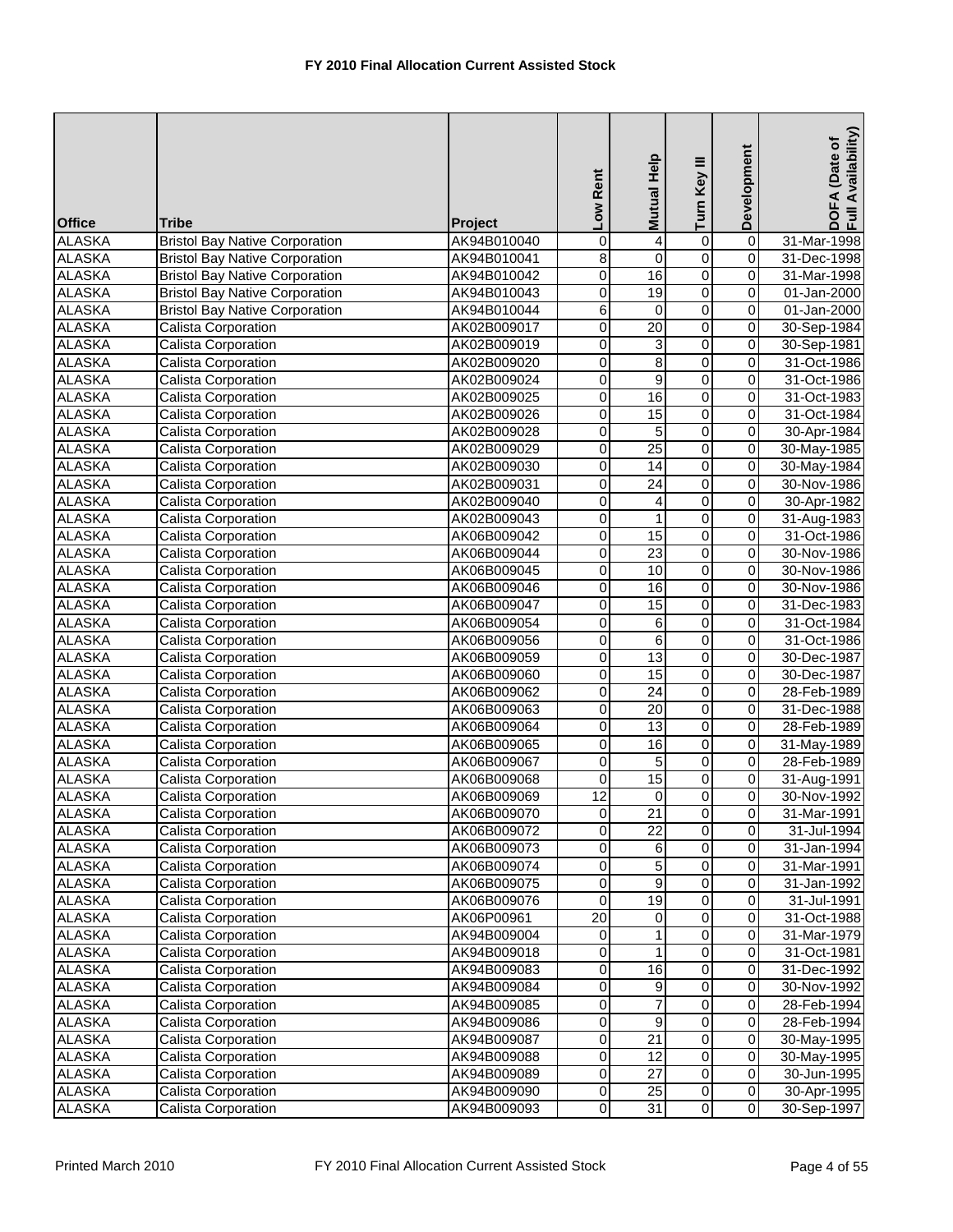| <b>Office</b> | Tribe                                  | Project     | Low Rent         | Mutual Help             | Turn Key III            | Development             | Availability)<br>DOFA (Date of<br>Full Availability |
|---------------|----------------------------------------|-------------|------------------|-------------------------|-------------------------|-------------------------|-----------------------------------------------------|
| <b>ALASKA</b> | Calista Corporation                    | AK94B009094 | $\mathbf 0$      | 30                      | $\mathbf 0$             | $\overline{0}$          | 31-Dec-1996                                         |
| <b>ALASKA</b> | Calista Corporation                    | AK94B009095 | 0                | 9                       | $\overline{0}$          | $\mathbf 0$             | 30-Jun-1997                                         |
| <b>ALASKA</b> | Calista Corporation                    | AK94B009096 | 0                | 23                      | $\overline{0}$          | $\mathbf 0$             | 31-Jul-1997                                         |
| <b>ALASKA</b> | Calista Corporation                    | AK94B009097 | 0                | $\overline{20}$         | 0                       | $\overline{0}$          | 31-Jan-1998                                         |
| <b>ALASKA</b> | Calista Corporation                    | AK94B009098 | $\boldsymbol{0}$ | $\overline{5}$          | $\overline{0}$          | $\overline{0}$          | 28-Feb-2003                                         |
| <b>ALASKA</b> | Calista Corporation                    | AK94B009098 | 0                | $\overline{19}$         | 0                       | 0                       | 31-Dec-1999                                         |
| <b>ALASKA</b> | Calista Corporation                    | AK94B009099 | $\overline{0}$   | 18                      | $\overline{0}$          | $\overline{0}$          | 30-Nov-1999                                         |
| <b>ALASKA</b> | Calista Corporation                    | AK94B009102 | $\mathbf 0$      | 18                      | $\overline{0}$          | $\overline{0}$          | 31-Dec-1999                                         |
| <b>ALASKA</b> | Calista Corporation                    | AK94B009103 | 0                | $\overline{20}$         | $\overline{0}$          | $\boldsymbol{0}$        | 31-Jul-2000                                         |
| <b>ALASKA</b> | Chugach Alaska Corporation             | AK02B015005 | 0                | $\overline{18}$         | $\overline{0}$          | $\mathbf 0$             | 31-Dec-1982                                         |
| <b>ALASKA</b> | Chugach Alaska Corporation             | AK02B015006 | $\overline{0}$   | 20                      | $\overline{0}$          | $\overline{0}$          | 30-May-1984                                         |
| <b>ALASKA</b> | Chugach Alaska Corporation             | AK02B015016 | $\mathbf 0$      | 15                      | 0                       | $\overline{0}$          | 30-May-1984                                         |
| <b>ALASKA</b> | Chugach Alaska Corporation             | AK02P015008 | $\overline{23}$  | $\overline{0}$          | 0                       | $\overline{0}$          | 31-Jan-1984                                         |
| <b>ALASKA</b> | Chugach Alaska Corporation             | AK06B015007 | $\pmb{0}$        | 20                      | $\overline{0}$          | $\overline{0}$          | 31-Aug-1984                                         |
| <b>ALASKA</b> | Chugach Alaska Corporation             | AK06B015011 | 0                | 9                       | 0                       | $\overline{0}$          | 31-Oct-1986                                         |
| <b>ALASKA</b> | Chugach Alaska Corporation             | AK94B015003 | $\mathbf 0$      | $\overline{17}$         | $\mathsf 0$             | $\boldsymbol{0}$        | 28-Feb-1983                                         |
| <b>ALASKA</b> | Chugach Alaska Corporation             | AK94B015004 | $\overline{0}$   | $\overline{25}$         | $\overline{0}$          | $\mathbf 0$             | 31-Jan-1983                                         |
| <b>ALASKA</b> | Chugach Alaska Corporation             | AK94B015017 | $\overline{20}$  | $\mathbf 0$             | 0                       | $\overline{0}$          | 31-Mar-1994                                         |
| <b>ALASKA</b> | Chugach Alaska Corporation             | AK94B015018 | 0                | 15                      | 0                       | $\overline{0}$          | 30-Jun-1998                                         |
| <b>ALASKA</b> | Chugach Alaska Corporation             | AK94B015019 | $\overline{7}$   | $\mathbf 0$             | 0                       | $\pmb{0}$               | 30-Apr-1997                                         |
| <b>ALASKA</b> | Chugach Alaska Corporation             | AK94B015020 | 19               | O                       | $\overline{0}$          | $\overline{0}$          | 30-Sep-1999                                         |
| <b>ALASKA</b> | Chugach Alaska Corporation             | AK94B015021 | $\overline{15}$  | $\overline{0}$          | $\overline{0}$          | $\overline{\mathsf{o}}$ | 30-Aug-2000                                         |
| <b>ALASKA</b> | Cook Inlet Native Regional Corporation | AK02B012007 | $\pmb{0}$        | $\overline{1}$          | $\overline{0}$          | $\overline{0}$          | 30-Apr-1980                                         |
| <b>ALASKA</b> | Cook Inlet Native Regional Corporation | AK02B012009 | $\boldsymbol{0}$ | 1                       | $\overline{0}$          | $\mathbf 0$             | 30-Nov-1980                                         |
| <b>ALASKA</b> | Cook Inlet Native Regional Corporation | AK02B012010 | $\overline{0}$   | $\mathbf{1}$            | $\overline{0}$          | $\overline{0}$          | 31-Jan-1981                                         |
| <b>ALASKA</b> | Cook Inlet Native Regional Corporation | AK02B012012 | $\overline{24}$  | 0                       | 0                       | $\overline{0}$          | 28-Feb-1983                                         |
| <b>ALASKA</b> | Cook Inlet Native Regional Corporation | AK02B012012 | 10               | 0                       | $\overline{0}$          | $\mathsf 0$             | 28-Feb-1983                                         |
| <b>ALASKA</b> | Cook Inlet Native Regional Corporation | AK02B012013 | 60               | 0                       | $\overline{0}$          | $\overline{0}$          | 30-Jun-1984                                         |
| <b>ALASKA</b> | Cook Inlet Native Regional Corporation | AK06B012017 | 60               | $\pmb{0}$               | 0                       | $\overline{0}$          | 31-Oct-1984                                         |
| <b>ALASKA</b> | Cook Inlet Native Regional Corporation | AK06B012019 | 0                | $\overline{1}$          | $\overline{0}$          | $\boldsymbol{0}$        | 30-Nov-1985                                         |
| <b>ALASKA</b> | Cook Inlet Native Regional Corporation | AK06P012006 | $\overline{18}$  | $\overline{\mathsf{o}}$ | $\overline{0}$          | $\boldsymbol{0}$        | 31-Dec-1979                                         |
| <b>ALASKA</b> | Cook Inlet Native Regional Corporation | AK94B012001 | $\pmb{0}$        | $\overline{11}$         | $\overline{0}$          | $\overline{0}$          | 31-Aug-1979                                         |
| <b>ALASKA</b> | Cook Inlet Native Regional Corporation | AK94B012029 | $\overline{0}$   | 1                       | 0                       | $\mathbf 0$             | 31-Dec-1991                                         |
| ALASKA        | Cook Inlet Native Regional Corporation | AK94B012030 | 75               | $\overline{0}$          | $\mathbf 0$             | $\overline{0}$          | 31-Mar-1996                                         |
| <b>ALASKA</b> | Cook Inlet Native Regional Corporation | AK94B012031 | 0                | $6\overline{6}$         | $\overline{0}$          | $\overline{0}$          | 31-Dec-1993                                         |
| <b>ALASKA</b> | Cook Inlet Native Regional Corporation | AK94B012034 | 0                | 12                      | $\overline{\mathsf{o}}$ | $\overline{\mathbf{0}}$ | 28-Feb-1997                                         |
| <b>ALASKA</b> | Cook Inlet Native Regional Corporation | AK94B012035 | $\overline{20}$  | $\mathbf 0$             | $\overline{0}$          | $\overline{0}$          | 31-May-1998                                         |
| <b>ALASKA</b> | Doyon, Ltd.                            | AK02B007011 | 0                | 1                       | 0                       | $\mathbf 0$             | 30-Sep-1983                                         |
| <b>ALASKA</b> | Doyon, Ltd.                            | AK02B007012 | $\boldsymbol{0}$ | $\overline{a}$          | $\overline{\mathsf{o}}$ | $\mathbf 0$             | 30-Sep-1981                                         |
| <b>ALASKA</b> | Doyon, Ltd.                            | AK02B007013 | 0                | 3                       | 0                       | $\mathbf 0$             | 30-Sep-1988                                         |
| <b>ALASKA</b> | Doyon, Ltd.                            | AK02B007015 | 0                | $\mathbf{1}$            | 0                       | $\pmb{0}$               | 30-Sep-1983                                         |
| <b>ALASKA</b> | Doyon, Ltd.                            | AK02B007016 | 0                | 2                       | 0                       | $\pmb{0}$               | 30-Nov-1988                                         |
| <b>ALASKA</b> | Doyon, Ltd.                            | AK02B007017 | $\mathbf 0$      | 1                       | $\overline{\mathsf{o}}$ | $\overline{\mathbf{0}}$ | 31-Dec-1986                                         |
| <b>ALASKA</b> | Doyon, Ltd.                            | AK02B007018 | 0                | $\overline{a}$          | 0                       | $\mathbf 0$             | 30-Apr-1985                                         |
| <b>ALASKA</b> | Doyon, Ltd.                            | AK02B007019 | 0                | $\overline{a}$          | $\mathsf{O}\xspace$     | $\pmb{0}$               | 31-Dec-1982                                         |
| <b>ALASKA</b> | Doyon, Ltd.                            | AK02B007021 | $\overline{0}$   | 8                       | $\overline{0}$          | $\overline{0}$          | 30-Sep-1988                                         |
| <b>ALASKA</b> | Doyon, Ltd.                            | AK06B007031 | 15               | 0                       | $\overline{\mathsf{o}}$ | $\mathbf 0$             | 30-Nov-1992                                         |
| <b>ALASKA</b> | Doyon, Ltd.                            | AK94B007006 | 0                | 1                       | 0                       | $\pmb{0}$               | 31-Dec-1979                                         |
| <b>ALASKA</b> | Doyon, Ltd.                            | AK94B007007 | 0                | $\overline{c}$          | $\mathbf 0$             | 0                       | 31-Jul-1982                                         |
| ALASKA        | Doyon, Ltd.                            | AK94B007033 | $\overline{0}$   | $\overline{3}$          | $\overline{0}$          | $\overline{\mathsf{o}}$ | 31-May-1993                                         |
| ALASKA        | Doyon, Ltd.                            | AK94B007034 | 0                | $\overline{1}$          | $\overline{\mathsf{o}}$ | $\overline{0}$          | 31-Dec-1994                                         |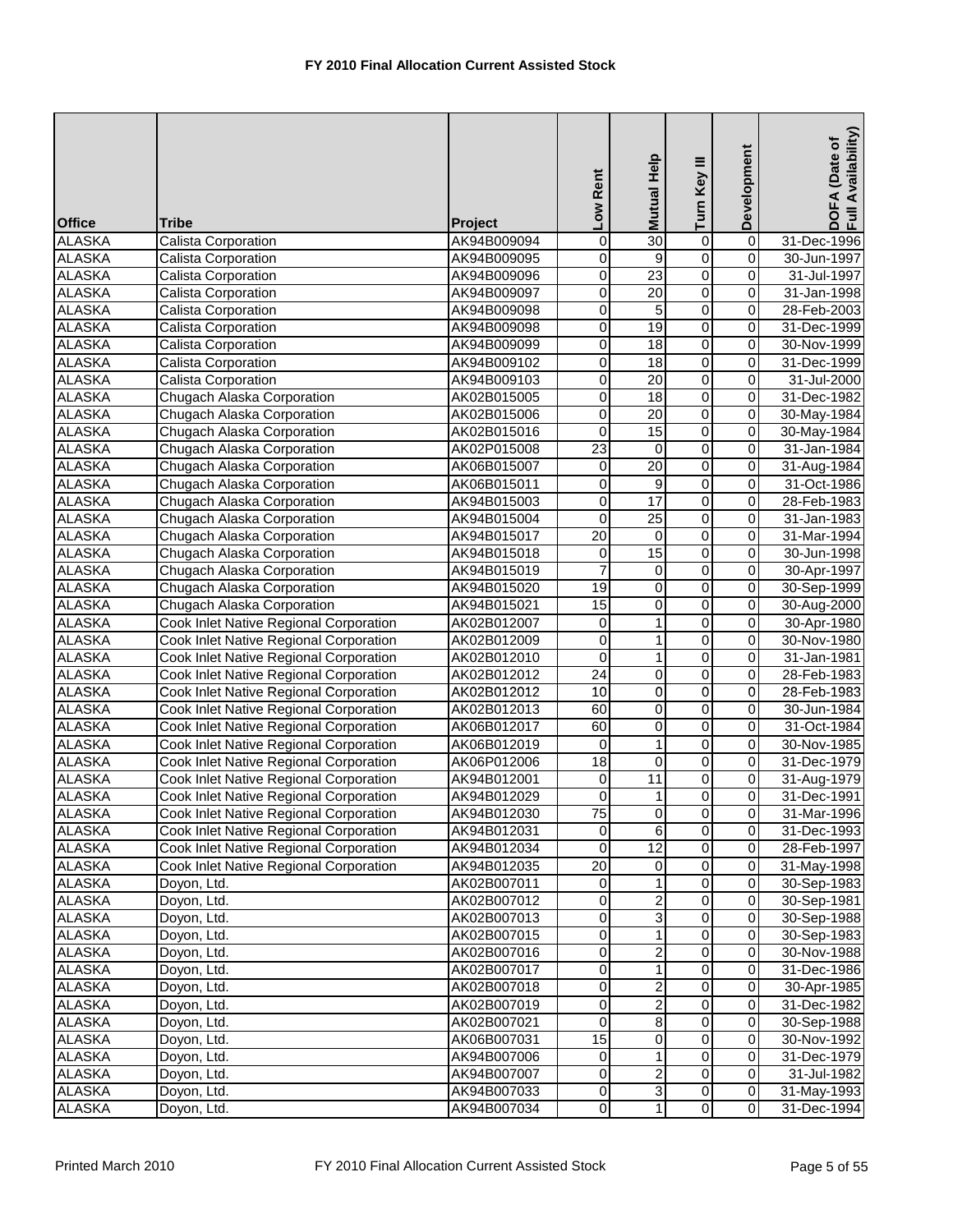| <b>Office</b>    | Tribe                                              | Project                    | Low Rent         | Help<br><b>Mutual</b>   | Turn Key III                           | Development                          | Availability)<br>DOFA (Date of<br>Full Availability |
|------------------|----------------------------------------------------|----------------------------|------------------|-------------------------|----------------------------------------|--------------------------------------|-----------------------------------------------------|
| <b>ALASKA</b>    | Doyon, Ltd.                                        | AK94B007034                | $\mathbf 0$      | 1                       | $\overline{0}$                         | $\overline{0}$                       | 31-Dec-1994                                         |
| <b>ALASKA</b>    | Doyon, Ltd.                                        | AK94B007034                | 0                | $\overline{9}$          | $\overline{0}$                         | $\mathbf 0$                          | 31-Dec-1994                                         |
| <b>ALASKA</b>    | Doyon, Ltd.                                        | AK94B007035                | 0                | 3                       | $\overline{0}$                         | $\overline{0}$                       | 30-Sep-1994                                         |
| <b>ALASKA</b>    | Doyon, Ltd.                                        | AK94B007036                | 0                | ω                       | 0                                      | $\overline{0}$                       | 31-Dec-1994                                         |
| <b>ALASKA</b>    | Doyon, Ltd.                                        | AK94B007037                | $\boldsymbol{0}$ | $\overline{5}$          | $\overline{0}$                         | $\overline{0}$                       | 30-Jun-1997                                         |
| <b>ALASKA</b>    | Doyon, Ltd.                                        | AK94B007038                | 0                | $\overline{24}$         | 0                                      | $\pmb{0}$                            | 31-Oct-1997                                         |
| <b>ALASKA</b>    | Doyon, Ltd.                                        | AK94B007039                | $\overline{0}$   | $\overline{5}$          | $\overline{0}$                         | $\overline{0}$                       | 31-Jul-1997                                         |
| <b>ALASKA</b>    | Doyon, Ltd.                                        | AK94B007040                | $\mathbf 0$      | 6                       | $\overline{0}$                         | $\overline{0}$                       | 31-Aug-1997                                         |
| <b>ALASKA</b>    | Doyon, Ltd.                                        | AK94B007041                | $\mathbf 0$      | $\overline{14}$         | $\overline{0}$                         | $\overline{0}$                       | 31-Oct-1997                                         |
| <b>ALASKA</b>    | Doyon, Ltd.                                        | AK94B007044                | 6                | $\mathbf 0$             | $\overline{0}$                         | $\mathbf 0$                          | 31-May-1998                                         |
| <b>ALASKA</b>    | Doyon, Ltd.                                        | AK94B007045                | $\overline{0}$   | 10                      | $\overline{0}$                         | $\overline{0}$                       | 31-May-1998                                         |
| <b>ALASKA</b>    | Doyon, Ltd.                                        | AK94B007046                | $\mathbf 0$      | 5                       | $\overline{0}$                         | $\overline{0}$                       | 31-Jul-1998                                         |
| <b>ALASKA</b>    | Doyon, Ltd.                                        | AK94B007047                | $\pmb{0}$        | ω                       | 0                                      | $\overline{0}$                       | 30-Jun-1998                                         |
| <b>ALASKA</b>    | Doyon, Ltd.                                        | AK94B007048                | $\overline{0}$   | $\overline{2}$          | $\overline{0}$                         | $\overline{0}$                       | 30-Sep-2000                                         |
| <b>ALASKA</b>    | Doyon, Ltd.                                        | AK94B007048                | 0                | $\overline{2}$          | $\overline{0}$                         | $\overline{0}$                       | 30-Sep-2000                                         |
| <b>ALASKA</b>    | Doyon, Ltd.                                        | AK94B007048                | 0                | $\overline{2}$          | $\mathsf 0$                            | $\pmb{0}$                            | 30-Sep-2000                                         |
| <b>ALASKA</b>    | Doyon, Ltd.                                        | AK94B007048                | 0                | $\overline{2}$          | $\overline{0}$                         | $\overline{0}$                       | 30-Sep-2000                                         |
| <b>ALASKA</b>    | Koniag, Incorporated                               | AK02B013010                | $\mathbf 0$      | $\mathbf{1}$            | $\overline{0}$                         | $\overline{0}$                       | 31-Aug-1982                                         |
| <b>ALASKA</b>    | Koniag, Incorporated                               | AK02B013012                | 0                | $\boldsymbol{9}$        | 0                                      | $\overline{0}$                       | 31-Oct-1985                                         |
| <b>ALASKA</b>    | Koniag, Incorporated                               | AK02P013011                | 48               | 0                       | 0                                      | 0                                    | 31-Jul-1983                                         |
| <b>ALASKA</b>    | Koniag, Incorporated                               | AK06B013013                | $\mathbf 0$      | $\overline{6}$          | $\overline{0}$                         | $\overline{0}$                       | 31-Jan-1984                                         |
| <b>ALASKA</b>    | Koniag, Incorporated                               | AK06B013015                | $\mathbf 0$      | $\overline{2}$          | $\overline{0}$                         | $\overline{0}$                       | 30-Nov-1987                                         |
| <b>ALASKA</b>    | Koniag, Incorporated                               | AK06B013016                | $\overline{0}$   | $\overline{3}$          | $\overline{0}$                         | $\overline{0}$                       | 30-Sep-1987                                         |
| <b>ALASKA</b>    | Koniag, Incorporated                               | AK94B013001                | 0                | $\overline{2}$          | $\overline{0}$                         | $\mathbf 0$                          | 30-Sep-1978                                         |
| <b>ALASKA</b>    | Koniag, Incorporated                               | AK94B013002                | $\overline{0}$   | $\overline{5}$          | $\overline{0}$                         | $\overline{0}$                       | 30-Nov-1978                                         |
| <b>ALASKA</b>    | Koniag, Incorporated                               | AK94B013003                | $\mathbf 0$      | 6                       | 0                                      | $\overline{0}$                       | 30-Sep-1978                                         |
| <b>ALASKA</b>    | Koniag, Incorporated                               | AK94B013004                | 0                | 15                      | $\overline{0}$                         | $\mathsf 0$                          | 30-Sep-1978                                         |
| <b>ALASKA</b>    | Koniag, Incorporated                               | AK94B013006                | 0                | 3                       | $\overline{0}$                         | $\overline{0}$                       | 30-Nov-1978                                         |
| <b>ALASKA</b>    | Koniag, Incorporated                               | AK94B013017                | $\overline{15}$  | $\pmb{0}$               | $\overline{0}$                         | $\overline{0}$                       | 30-Sep-1996                                         |
| <b>ALASKA</b>    | Koniag, Incorporated                               | AK94B013018                | $\overline{20}$  | $\pmb{0}$               | $\overline{0}$                         | $\overline{0}$                       | 31-Dec-1996                                         |
| <b>ALASKA</b>    | Koniag, Incorporated                               | AK94B013019                | 4                | $\pmb{0}$               | $\overline{0}$                         | $\pmb{0}$                            | 30-Sep-1996                                         |
| <b>ALASKA</b>    | Koniag, Incorporated                               | AK94B013020                | $\overline{0}$   | $\overline{5}$          | $\overline{0}$                         | $\mathbf 0$                          | 30-Sep-2001                                         |
| <b>ALASKA</b>    | Koniag, Incorporated                               | AK94B013020                | 0                | 5                       | 0                                      | $\mathbf 0$                          | 30-Sep-2001                                         |
| <b>ALASKA</b>    | Koniag, Incorporated                               | AK94B013021                | 3                | $\overline{0}$          | $\mathbf 0$                            | $\overline{0}$                       | 30-Sep-2001                                         |
| <b>ALASKA</b>    | <b>NANA Corporation</b>                            | AK02B006014                | $\overline{0}$   | $\mathbf{1}$            | $\overline{0}$                         | $\overline{0}$                       | 31-Dec-1981                                         |
| <b>ALASKA</b>    | <b>NANA Corporation</b>                            | AK02B006016                | 0                | $\mathbf{1}$            | $\overline{\mathsf{o}}$                | $\overline{\mathsf{o}}$              | 31-Dec-1981                                         |
| <b>ALASKA</b>    | <b>NANA Corporation</b>                            | AK02B006022                | $\pmb{0}$        | 1                       | $\overline{0}$                         | $\overline{0}$                       | 30-Nov-1981                                         |
| <b>ALASKA</b>    | <b>NANA Corporation</b>                            | AK02B006023                | $\mathbf 0$      | $\mathbf{1}$            | 0                                      | $\pmb{0}$                            | 31-Oct-1981                                         |
| <b>ALASKA</b>    | <b>NANA Corporation</b>                            | AK02P006017                | 43               | $\overline{0}$          | $\overline{\mathsf{o}}$                | $\pmb{0}$                            | 31-Mar-1983                                         |
| <b>ALASKA</b>    | <b>NANA Corporation</b>                            | AK06B006029                | 0                | 9                       | 0                                      | $\mathbf 0$                          | 30-Nov-1986                                         |
| <b>ALASKA</b>    | <b>NANA Corporation</b>                            | AK06B006030                | 0                | $\overline{7}$          | 0                                      | $\pmb{0}$                            | 31-Dec-1986                                         |
| ALASKA           | <b>NANA Corporation</b>                            | AK06B006034                | 0                | 18                      | 0                                      | $\pmb{0}$                            | 28-Feb-1991                                         |
| <b>ALASKA</b>    | <b>NANA Corporation</b>                            | AK06B006038                | $\mathbf 0$      | $\overline{7}$          | $\overline{\mathsf{o}}$                | $\overline{\mathsf{o}}$              | 31-Dec-1991                                         |
| <b>ALASKA</b>    | <b>NANA Corporation</b>                            | AK06B006039                | 0                | $\overline{10}$         | $\mathsf{O}\xspace$                    | $\overline{0}$                       | 31-Dec-1991                                         |
| <b>ALASKA</b>    | <b>NANA Corporation</b>                            | AK94B006008                | 0                | $\mathbf{1}$            | $\mathsf{O}\xspace$                    | $\pmb{0}$                            | 31-Oct-1979                                         |
| <b>ALASKA</b>    | <b>NANA Corporation</b>                            | AK94B006040                | $\overline{20}$  | $\overline{\mathsf{o}}$ | $\overline{0}$                         | $\overline{0}$                       | 01-Oct-1994                                         |
| <b>ALASKA</b>    | <b>NANA Corporation</b>                            | AK94B006042                | 0                | 10                      | $\overline{\mathsf{o}}$                | $\mathbf 0$                          | 30-Jun-1992                                         |
| <b>ALASKA</b>    | <b>NANA Corporation</b>                            | AK94B006043                | 0                | 10                      | 0                                      | $\pmb{0}$                            | 31-Mar-1992                                         |
| ALASKA<br>ALASKA | <b>NANA Corporation</b><br><b>NANA Corporation</b> | AK94B006044<br>AK94B006045 | 20<br>0          | $\overline{0}$<br>14    | $\mathbf 0$<br>$\overline{\mathsf{o}}$ | $\pmb{0}$<br>$\overline{\mathsf{o}}$ | 30-Sep-1994<br>30-Apr-1994                          |
| <b>ALASKA</b>    | <b>NANA Corporation</b>                            | AK94B006046                | 0                | 22                      | $\overline{0}$                         | $\overline{0}$                       | 31-Aug-1995                                         |
|                  |                                                    |                            |                  |                         |                                        |                                      |                                                     |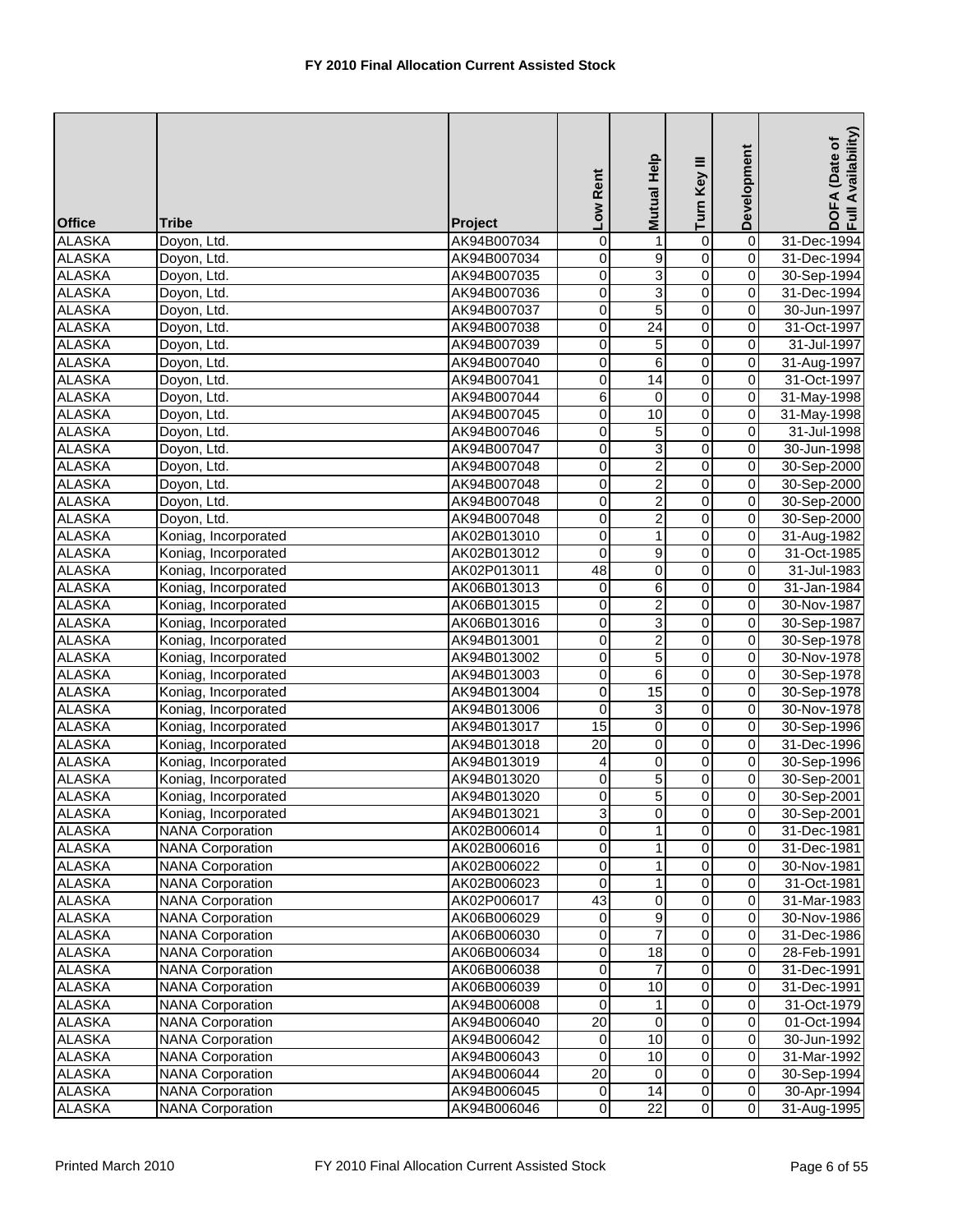| <b>Office</b> | <b>Tribe</b>                         | <b>Project</b> | Low Rent        | Mutual Help             | Turn Key III            | Development             | DOFA (Date of<br>Full Availability) |
|---------------|--------------------------------------|----------------|-----------------|-------------------------|-------------------------|-------------------------|-------------------------------------|
| <b>ALASKA</b> | <b>NANA Corporation</b>              | AK94B006047    | $\pmb{0}$       | $\overline{20}$         | 0                       | $\overline{0}$          | 30-Sep-1996                         |
| <b>ALASKA</b> | <b>NANA Corporation</b>              | AK94B006048    | 0               | 5                       | $\overline{0}$          | $\overline{0}$          | 30-Nov-1995                         |
| <b>ALASKA</b> | <b>NANA Corporation</b>              | AK94B006049    | 0               | $\overline{18}$         | $\overline{0}$          | $\mathbf 0$             | 30-Apr-1998                         |
| <b>ALASKA</b> | <b>NANA Corporation</b>              | AK94B006050    | 0               | 8                       | $\overline{0}$          | 0                       | 31-Mar-1998                         |
| <b>ALASKA</b> | <b>NANA Corporation</b>              | AK94B006051    | 0               | $\overline{7}$          | $\overline{0}$          | 0                       | 31-Jan-2002                         |
| <b>ALASKA</b> | <b>NANA Corporation</b>              | AK94B006052    | 0               | 16                      | $\overline{0}$          | 0                       | 04-Apr-1998                         |
| <b>ALASKA</b> | <b>NANA Corporation</b>              | AK94B006054    | $\overline{0}$  | 10                      | $\overline{0}$          | $\mathbf 0$             | 31-May-2002                         |
| <b>ALASKA</b> | <b>NANA Corporation</b>              | AK94B006055    | $\overline{0}$  | 15                      | $\overline{0}$          | $\overline{0}$          | 31-Aug-2002                         |
| <b>ALASKA</b> | Tlingit-Haida Central Council        | AK06B004024    | 12              | $\mathbf 0$             | $\overline{0}$          | $\pmb{0}$               | 31-Jan-1982                         |
| <b>ALASKA</b> | Tlingit-Haida Central Council        | AK06B004025    | $\overline{12}$ | $\mathbf 0$             | $\overline{0}$          | $\mathbf 0$             | 31-Jan-1982                         |
| <b>ALASKA</b> | Tlingit-Haida Central Council        | AK06B004026    | 12              | $\overline{0}$          | $\overline{0}$          | $\mathbf 0$             | 31-Jan-1982                         |
| <b>ALASKA</b> | Tlingit-Haida Central Council        | AK06B004027    | 9               | 0                       | $\overline{0}$          | 0                       | 31-Jan-1982                         |
| <b>ALASKA</b> | Tlingit-Haida Central Council        | AK06B004028    | 12              | $\mathbf 0$             | $\overline{0}$          | $\mathbf 0$             | 31-Jan-1982                         |
| <b>ALASKA</b> | Tlingit-Haida Central Council        | AK06B004029    | $\pmb{0}$       | 15                      | $\overline{0}$          | $\mathbf 0$             | 28-Feb-1986                         |
| <b>ALASKA</b> | Tlingit-Haida Central Council        | AK06B004030    | $\pmb{0}$       | 14                      | $\overline{0}$          | $\overline{0}$          | 31-Jul-1988                         |
| <b>ALASKA</b> | Tlingit-Haida Central Council        | AK06B004031    | 0               | $\overline{18}$         | 0                       | $\mathbf 0$             | 30-Jun-1988                         |
| <b>ALASKA</b> | Tlingit-Haida Central Council        | AK06B004032    | $\overline{10}$ | $\mathbf 0$             | $\overline{0}$          | $\mathbf 0$             | 30-Sep-1987                         |
| <b>ALASKA</b> | Tlingit-Haida Central Council        | AK06B004034    | $\overline{0}$  | $\overline{25}$         | $\overline{0}$          | $\mathbf 0$             | 31-Jul-1991                         |
| <b>ALASKA</b> | Tlingit-Haida Central Council        | AK06B004040    | 0               | 18                      | 0                       | 0                       | 29-Feb-1992                         |
| <b>ALASKA</b> | Tlingit-Haida Central Council        | AK06B004043    | 0               | $\overline{13}$         | 0                       | 0                       | 30-Sep-1990                         |
| <b>ALASKA</b> | Tlingit-Haida Central Council        | AK94B004044    | 0               | 20                      | $\overline{0}$          | $\mathbf 0$             | 31-Jan-1994                         |
| <b>ALASKA</b> | Tlingit-Haida Central Council        | AK94B004045    | $\overline{0}$  | 10                      | $\overline{0}$          | $\overline{0}$          | 22-Feb-1995                         |
| <b>ALASKA</b> | Tlingit-Haida Central Council        | AK94B004046    | $\overline{10}$ | $\mathbf 0$             | $\overline{0}$          | $\mathbf 0$             | 22-Feb-1995                         |
| <b>ALASKA</b> | Tlingit-Haida Central Council        | AK94B004047    | 0               | $\overline{30}$         | $\overline{0}$          | 0                       | 29-Mar-1997                         |
| <b>ALASKA</b> | Tlingit-Haida Central Council        | AK94B004048    | $\overline{0}$  | 20                      | $\overline{0}$          | $\mathbf 0$             | 29-Oct-1995                         |
| <b>ALASKA</b> | Tlingit-Haida Central Council        | AK94B004049    | $\overline{20}$ | 0                       | $\overline{0}$          | $\mathbf 0$             | 29-Mar-1997                         |
| <b>ALASKA</b> | Tlingit-Haida Central Council        | AK94B004050    | 0               | $\overline{2}$          | $\overline{0}$          | 0                       | 31-Dec-1974                         |
| <b>ALASKA</b> | Tlingit-Haida Central Council        | AK94B004051    | 0               | 5                       | 0                       | $\mathbf 0$             | 31-Aug-1974                         |
| <b>ALASKA</b> | Tlingit-Haida Central Council        | AK94B004052    | $\pmb{0}$       | 1                       | $\overline{0}$          | $\overline{0}$          | 30-Apr-1974                         |
| <b>ALASKA</b> | Tlingit-Haida Central Council        | AK94B004053    | 0               | 3                       | $\overline{0}$          | $\pmb{0}$               | 31-Dec-1974                         |
| <b>ALASKA</b> | Tlingit-Haida Central Council        | AK94B004054    | 0               | $\mathbf{1}$            | $\overline{0}$          | $\mathbf 0$             | 31-Jan-1974                         |
| <b>ALASKA</b> | Tlingit-Haida Central Council        | AK94B004055    | 0               | $\overline{2}$          | $\overline{0}$          | $\mathbf 0$             | 31-Dec-1973                         |
| <b>ALASKA</b> | Tlingit-Haida Central Council        | AK94B004056    | $\Omega$        | $\overline{2}$          | 0                       | 0                       | 31-Mar-1975                         |
| <b>ALASKA</b> | Tlingit-Haida Central Council        | AK94B004057    | $\overline{0}$  | 61                      | $\overline{0}$          | $\overline{0}$          | 31-Oct-1975                         |
| <b>ALASKA</b> | <b>Tlingit-Haida Central Council</b> | AK94B004058    | $\mathbf 0$     | 15                      | $\overline{0}$          | $\pmb{0}$               | 31-May-1975                         |
| ALASKA        | <b>Tlingit-Haida Central Council</b> | AK94B004059    | 0               |                         | $\overline{\mathsf{o}}$ | $\pmb{0}$               | 31-Aug-1975                         |
| <b>ALASKA</b> | Tlingit-Haida Central Council        | AK94B004060    | 0               | $\overline{c}$          | 0                       | $\pmb{0}$               | 30-Sep-1975                         |
| <b>ALASKA</b> | Tlingit-Haida Central Council        | AK94B004061    | 0               | $\overline{7}$          | 0                       | 0                       | 30-Sep-1975                         |
| <b>ALASKA</b> | Tlingit-Haida Central Council        | AK94B004062    | 0               | 3                       | $\overline{0}$          | $\mathbf 0$             | 30-Jun-1975                         |
| <b>ALASKA</b> | <b>Tlingit-Haida Central Council</b> | AK94B004063    | 0               | 4                       | $\overline{\mathsf{o}}$ | $\pmb{0}$               | 30-Sep-1975                         |
| <b>ALASKA</b> | Tlingit-Haida Central Council        | AK94B004064    | 0               | $\overline{c}$          | 0                       | $\pmb{0}$               | 31-May-1975                         |
| <b>ALASKA</b> | Tlingit-Haida Central Council        | AK94B004065    | 0               | 20                      | $\mathbf 0$             | 0                       | 28-Feb-1998                         |
| <b>ALASKA</b> | Tlingit-Haida Central Council        | AK94B004066    | 6               | 0                       | $\overline{\mathsf{o}}$ | $\pmb{0}$               | 31-Aug-1997                         |
| <b>ALASKA</b> | Tlingit-Haida Central Council        | AK94B004067    | $\overline{0}$  | $\overline{18}$         | $\mathsf{O}\xspace$     | $\pmb{0}$               | 30-Apr-1998                         |
| <b>ALASKA</b> | Tlingit-Haida Central Council        | AK94B004068    | 16              | 0                       | 0                       | 0                       | 31-Aug-1997                         |
| <b>ALASKA</b> | Tlingit-Haida Central Council        | AK94B004069    | 17              | 0                       | $\overline{0}$          | $\mathbf 0$             | 31-Jan-1999                         |
| <b>ALASKA</b> | Tlingit-Haida Central Council        | AK94B004070    | 20              | $\overline{\mathsf{o}}$ | $\overline{\mathsf{o}}$ | $\mathbf 0$             | 31-Aug-1999                         |
| <b>ALASKA</b> | Tlingit-Haida Central Council        | AK94B004071    | 3               | $\mathbf 0$             | $\mathsf{O}\xspace$     | $\pmb{0}$               | 31-May-1975                         |
| ALASKA        | Tlingit-Haida Central Council        | AK94B004072    | 20              | 0                       | $\overline{\mathsf{o}}$ | 0                       | 30-Jun-2000                         |
| <b>ALASKA</b> | <b>TOTAL</b>                         |                | 1,171           | 2,624                   | $\overline{\mathbf{0}}$ | $\overline{\mathbf{4}}$ |                                     |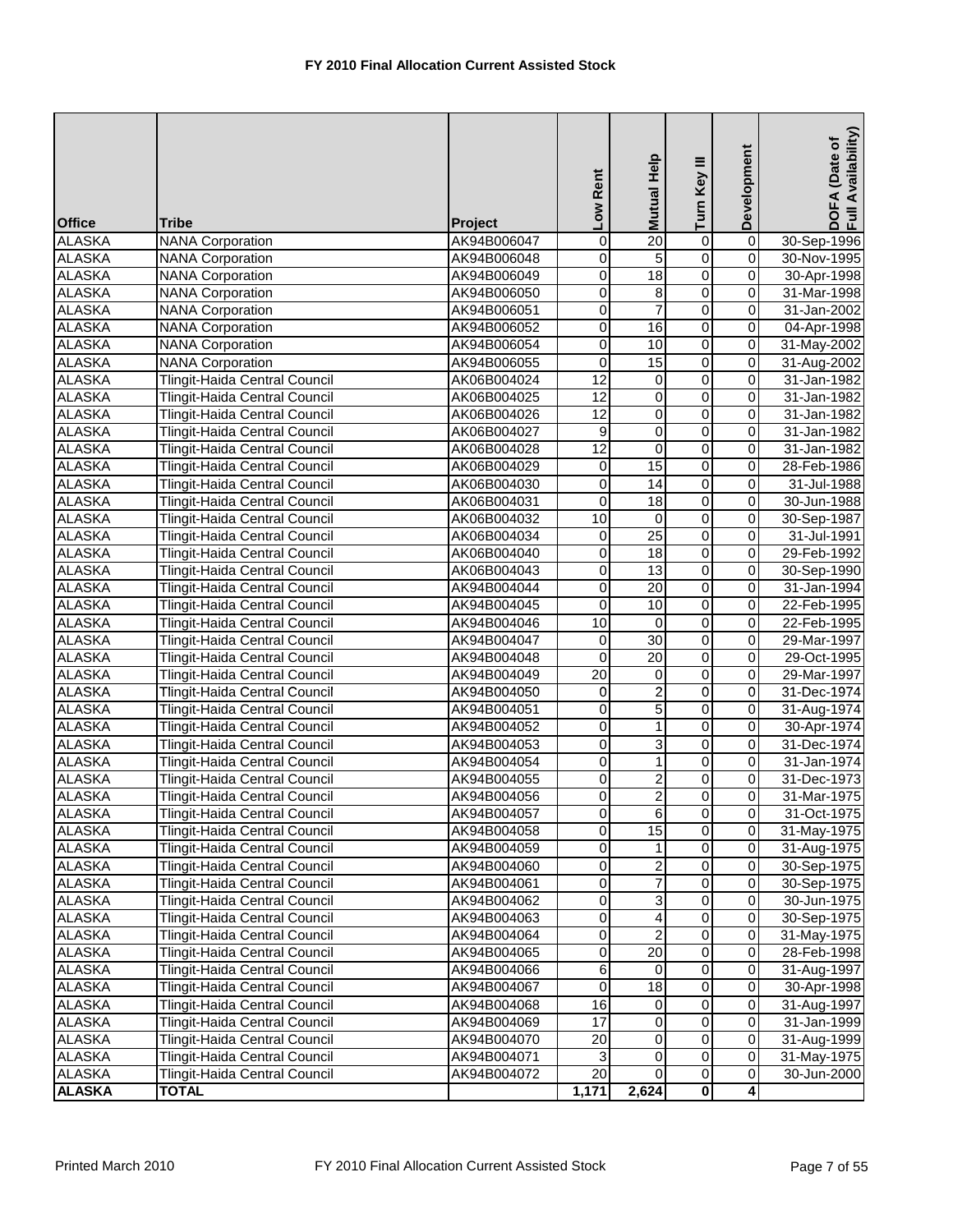|                                  |                                                                 |                            | Low Rent             | Help<br><b>Mutual</b>   | Turn Key III            | Development                  | DOFA (Date of<br>Full Availability) |
|----------------------------------|-----------------------------------------------------------------|----------------------------|----------------------|-------------------------|-------------------------|------------------------------|-------------------------------------|
| <b>Office</b>                    | Tribe                                                           |                            |                      |                         |                         |                              |                                     |
| <b>CHICAGO</b>                   | Aroostook Band of Micmac                                        | Project<br>ME93B034001     | 66                   | 0                       | 0                       | 0                            | 30-Mar-1997                         |
| <b>CHICAGO</b>                   | Aroostook Band of Micmac                                        | ME93B034002                | 0                    | $\mathbf{1}$            | $\overline{0}$          | 0                            | 30-Nov-2001                         |
| <b>CHICAGO</b>                   | Aroostook Band of Micmac                                        | ME93B034002                | 0                    | $\mathbf{1}$            | $\overline{0}$          | 0                            | 30-Nov-2002                         |
| <b>CHICAGO</b>                   | Aroostook Band of Micmac                                        | ME93B034002                | 0                    | $\mathbf{1}$            | $\overline{0}$          | 0                            | 30-Jun-2003                         |
| <b>CHICAGO</b>                   | Aroostook Band of Micmac                                        | ME93B034002                | 0                    | $\overline{\mathbf{c}}$ | 0                       | 7                            | 30-Dec-2003                         |
| <b>CHICAGO</b>                   | Aroostook Band of Micmac                                        | ME93B034002                | 0                    | 4                       | 0                       | 0                            | 31-Oct-2001                         |
| <b>CHICAGO</b>                   | Aroostook Band of Micmac                                        | ME93B034002                | 0                    | 4                       | $\overline{0}$          | 0                            | 31-Dec-2001                         |
| <b>CHICAGO</b>                   | Aroostook Band of Micmac                                        | ME93B034002                | 0                    | $\overline{10}$         | 0                       | $\overline{\mathbf{0}}$      | 30-Sep-2002                         |
| <b>CHICAGO</b>                   | <b>Bad River Band</b>                                           | WI93B012001                | $\overline{14}$      | $\pmb{0}$               | $\overline{0}$          | 0                            | 28-Feb-1967                         |
| <b>CHICAGO</b>                   | <b>Bad River Band</b>                                           | WI93B012004                | 40                   | $\pmb{0}$               | $\overline{0}$          | 0                            | 31-Oct-1978                         |
| <b>CHICAGO</b>                   | <b>Bad River Band</b>                                           | WI93B012005                | $\overline{20}$      | $\overline{0}$          | $\overline{0}$          | 0                            | 31-Oct-1985                         |
| <b>CHICAGO</b>                   | <b>Bad River Band</b>                                           | WI93B012006                | $\overline{35}$      | 0                       | 0                       | 0                            | 29-Jan-1988                         |
| <b>CHICAGO</b>                   | <b>Bad River Band</b>                                           | WI93B012012                | 20                   | 0                       | $\overline{0}$          | 0                            | 31-Aug-1992                         |
| <b>CHICAGO</b>                   | <b>Bad River Band</b>                                           | WI93B012013                | 17                   | 0                       | $\overline{0}$          | 0                            | 30-Nov-1995                         |
| <b>CHICAGO</b>                   | <b>Bad River Band</b>                                           | WI93B012014                | $\pmb{0}$            | $\overline{5}$          | $\overline{0}$          | $\overline{\mathbf{0}}$      | 30-Nov-1995                         |
| <b>CHICAGO</b>                   | <b>Bad River Band</b>                                           | WI93B012015                | $\overline{5}$       | $\mathbf 0$             | $\overline{0}$          | 0                            | 30-Nov-1995                         |
| <b>CHICAGO</b>                   | <b>Bad River Band</b>                                           | WI93B012016                | 16                   | $\mathbf 0$             | 0                       | 0                            | 31-Dec-1995                         |
| <b>CHICAGO</b>                   | <b>Bad River Band</b>                                           | WI93B012017                | 0                    | $\overline{5}$          | $\overline{0}$          | 0                            | 28-Feb-1998                         |
| <b>CHICAGO</b>                   | <b>Bad River Band</b>                                           | WI93B012018                | 0                    | $\mathbf{1}$            | 0                       | 0                            | 28-Feb-1998                         |
| <b>CHICAGO</b>                   | <b>Bay Mills Indian Community</b>                               | MI93B062002                | 23                   | 0                       | 0                       | 0                            | 30-Sep-1982                         |
| <b>CHICAGO</b>                   | Bay Mills Indian Community                                      | MI93B062004                | 0                    | 9                       | $\overline{0}$          | 0                            | 28-Sep-1992                         |
| <b>CHICAGO</b>                   | Bay Mills Indian Community                                      | MI93B062005                | 0                    | 3                       | $\overline{0}$          | 0                            | 10-Oct-1993                         |
| <b>CHICAGO</b>                   | <b>Bay Mills Indian Community</b>                               | MI93B062006                | 10                   | 0                       | $\overline{0}$          | 0                            | 30-Jun-1994                         |
| <b>CHICAGO</b>                   | <b>Bay Mills Indian Community</b>                               | MI93B062007                | 0                    | $\overline{5}$          | $\overline{0}$          | 0                            | 10-Oct-1994                         |
| <b>CHICAGO</b>                   | <b>Bay Mills Indian Community</b>                               | MI93B062008                | $\overline{0}$       | 10                      | $\overline{0}$          | 0                            | 29-Feb-1996                         |
| <b>CHICAGO</b>                   | <b>Bay Mills Indian Community</b>                               | MI93B062009                | $\overline{20}$      | $\pmb{0}$               | $\overline{0}$          | $\overline{\mathsf{o}}$      | 30-Apr-1997                         |
| <b>CHICAGO</b>                   | Bay Mills Indian Community                                      | MI93B062010                | $\mathbf 0$          | $\overline{22}$         | $\overline{0}$          | 0                            | 01-Nov-1999                         |
| <b>CHICAGO</b><br><b>CHICAGO</b> | <b>Bay Mills Indian Community</b>                               | MI93B062011                | $\overline{12}$<br>0 | 0<br>$\overline{22}$    | 0<br>$\overline{0}$     | 0<br>$\overline{\mathsf{o}}$ | 31-Dec-1997                         |
| <b>CHICAGO</b>                   | Bay Mills Indian Community<br><b>Bay Mills Indian Community</b> | MI93B062012<br>MI93B062013 | 0                    | $\overline{21}$         | 0                       | 0                            | 01-Nov-1999<br>01-Nov-1999          |
| <b>CHICAGO</b>                   | Boise Forte Band of Minnesota Chippewa                          | MN93B081001                | 1                    | $\overline{c}$          | $\overline{0}$          | 0                            | 01-Sep-1972                         |
| <b>CHICAGO</b>                   | Boise Forte Band of Minnesota Chippewa                          | MN93B081002                | 8                    | $\pmb{0}$               | 0                       | 0                            | 01-May-1974                         |
| <b>CHICAGO</b>                   | Boise Forte Band of Minnesota Chippewa                          | MN93B081003                | 5                    | $\mathbf 0$             | 0                       | 0                            | 31-Oct-1974                         |
| <b>CHICAGO</b>                   | Boise Forte Band of Minnesota Chippewa                          | MN93B081005                | 26                   | $\overline{0}$          | $\overline{0}$          | 0                            | 30-Nov-1979                         |
| <b>CHICAGO</b>                   | Boise Forte Band of Minnesota Chippewa                          | MN93B081006                | $\overline{8}$       | $\mathbf 0$             | $\overline{0}$          | $\mathbf 0$                  | 30-Nov-1996                         |
| <b>CHICAGO</b>                   | Catawba Indian Tribe                                            | SC93B062001                | $\overline{24}$      | 0                       | $\overline{0}$          | $\mathbf 0$                  | 31-Aug-1998                         |
| <b>CHICAGO</b>                   | Catawba Indian Tribe                                            | SC93B062002                | $\overline{0}$       | $\overline{30}$         | 0                       | 0                            | 18-Jul-1998                         |
| <b>CHICAGO</b>                   | Catawba Indian Tribe                                            | SC93B062003                | 10                   | $\Omega$                | 0                       | 0                            | 31-Aug-1998                         |
| <b>CHICAGO</b>                   | Catawba Indian Tribe                                            | SC93B062004                | 0                    | 10                      | $\overline{0}$          | 0                            | 01-Jul-1998                         |
| <b>CHICAGO</b>                   | <b>Coharie State Tribe</b>                                      | NC93B171003                | 20                   | 0                       | 0                       | $\mathbf 0$                  | 28-Apr-1993                         |
| <b>CHICAGO</b>                   | Eastern Cherokee                                                | NC93B041001                | $\overline{37}$      | 0                       | 0                       | $\mathbf 0$                  | 31-Dec-1966                         |
| <b>CHICAGO</b>                   | Eastern Cherokee                                                | NC93B041008                | 25                   | 0                       | 0                       | $\mathbf 0$                  | 30-Sep-1978                         |
| <b>CHICAGO</b>                   | Eastern Cherokee                                                | NC93B041009                | $\pmb{0}$            | $\overline{c}$          | $\overline{\mathbf{o}}$ | $\pmb{0}$                    | 30-Sep-1978                         |
| <b>CHICAGO</b>                   | Eastern Cherokee                                                | NC93B041010                | 0                    | $\overline{34}$         | $\mathsf{O}\xspace$     | $\mathbf 0$                  | 28-Feb-1982                         |
| <b>CHICAGO</b>                   | Eastern Cherokee                                                | NC93B041012                | 0                    | 6                       | 0                       | 0                            | 31-Aug-1982                         |
| <b>CHICAGO</b>                   | Eastern Cherokee                                                | NC93B041013                | 0                    | 4                       | $\overline{0}$          | 0                            | 28-Feb-1983                         |
| <b>CHICAGO</b>                   | Eastern Cherokee                                                | NC93B041014                | 63                   | $\mathbf 0$             | 0                       | $\mathbf 0$                  | 28-Feb-1983                         |
| <b>CHICAGO</b>                   | Eastern Cherokee                                                | NC93B041015                | 0                    | 7                       | 0                       | 0                            | 30-Sep-1984                         |
| <b>CHICAGO</b>                   | Eastern Cherokee                                                | NC93B041016                | 0                    | 5                       | 0                       | $\mathbf 0$                  | 31-Jul-1986                         |
| <b>CHICAGO</b>                   | Eastern Cherokee                                                | NC93B041017                | $\overline{0}$       | 14                      | $\overline{\mathbf{o}}$ | $\mathsf{O}\xspace$          | 30-Jun-1987                         |
| <b>CHICAGO</b>                   | Eastern Cherokee                                                | NC93B041019                | $\overline{0}$       | 11                      | $\overline{\mathsf{o}}$ | $\overline{\mathbf{0}}$      | 30-Jun-1987                         |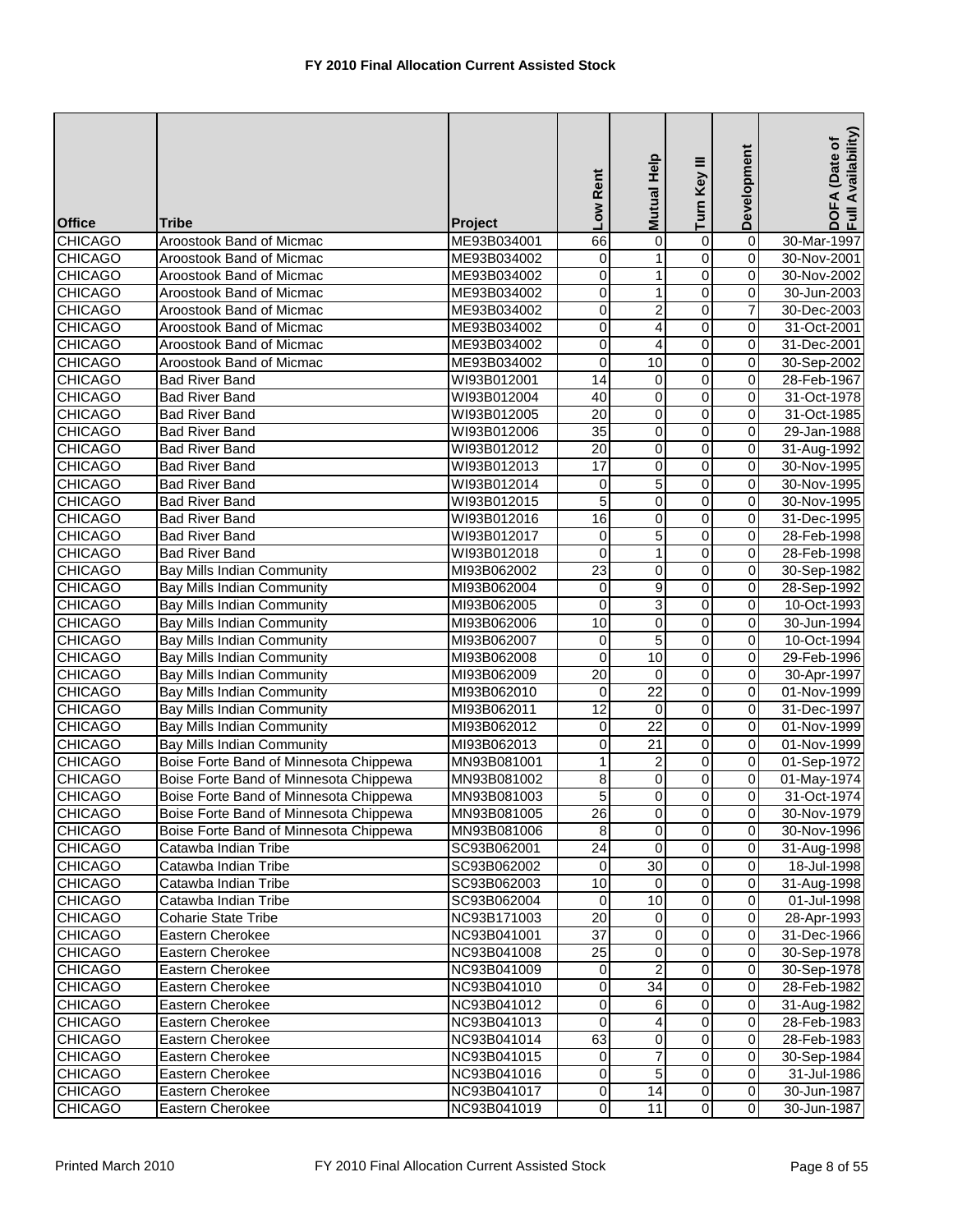| <b>Office</b>  | Tribe                                  | Project     | Low Rent        | Help<br><b>Mutual</b>   | Turn Key III            | Development             | Availability)<br>DOFA (Date of<br>Full Availability |
|----------------|----------------------------------------|-------------|-----------------|-------------------------|-------------------------|-------------------------|-----------------------------------------------------|
| <b>CHICAGO</b> | Eastern Cherokee                       | NC93B041020 | 0               | 13                      | $\mathbf 0$             | $\overline{0}$          | 30-Sep-1988                                         |
| <b>CHICAGO</b> | Eastern Cherokee                       | NC93B041021 | 0               | 31                      | $\overline{0}$          | $\overline{0}$          | 31-Dec-1989                                         |
| <b>CHICAGO</b> | Eastern Cherokee                       | NC93B041022 | 0               | 29                      | $\overline{0}$          | 0                       | 31-Oct-1991                                         |
| <b>CHICAGO</b> | Eastern Cherokee                       | NC93B041024 | 0               | $\overline{20}$         | 0                       | 0                       | 28-Feb-1993                                         |
| <b>CHICAGO</b> | Eastern Cherokee                       | NC93B041025 | $\mathbf 0$     | 15                      | $\overline{0}$          | 0                       | 25-Oct-1995                                         |
| <b>CHICAGO</b> | Eastern Cherokee                       | NC93B041026 | 0               | 25                      | 0                       | 0                       | 30-Apr-2001                                         |
| <b>CHICAGO</b> | Eastern Cherokee                       | NC93B041027 | 15              | 0                       | $\overline{0}$          | $\overline{6}$          | 31-Aug-2001                                         |
| <b>CHICAGO</b> | Eastern Cherokee                       | NC93B041027 | 3               | 0                       | $\overline{0}$          | 0                       | 06-Sep-2006                                         |
| <b>CHICAGO</b> | Eastern Cherokee                       | NC93B041027 | $\mathbf{1}$    | $\mathbf 0$             | $\overline{0}$          | 0                       | 01-Sep-2007                                         |
| <b>CHICAGO</b> | Eastern Cherokee                       | NC93B041028 | $\overline{0}$  | 23                      | $\overline{0}$          | 0                       | 31-Aug-2001                                         |
| <b>CHICAGO</b> | Eastern Cherokee                       | NC93B041029 | $\overline{0}$  | $\overline{22}$         | $\overline{0}$          | $\overline{\mathbf{0}}$ | 30-Nov-2001                                         |
| <b>CHICAGO</b> | Eastern Cherokee                       | NC93B041030 | $\mathbf 0$     | 1                       | $\overline{0}$          | 0                       | 22-Dec-2004                                         |
| <b>CHICAGO</b> | Eastern Cherokee                       | NC93B041030 | 0               | 7                       | 0                       | 0                       | 30-Dec-2005                                         |
| <b>CHICAGO</b> | Eastern Cherokee                       | NC93B041030 | $\overline{0}$  | 1                       | $\overline{0}$          | $\overline{0}$          | 10-Oct-2006                                         |
| <b>CHICAGO</b> | Eastern Cherokee                       | NC93B041030 | 0               | $\overline{\mathbf{c}}$ | $\overline{0}$          | 0                       | 07-Jul-2006                                         |
| <b>CHICAGO</b> | Eastern Cherokee                       | NC93B041030 | 0               | $\overline{c}$          | $\overline{0}$          | 0                       | 31-Jan-2007                                         |
| <b>CHICAGO</b> | Eastern Cherokee                       | NC93B041030 | 0               | $\mathbf{1}$            | $\overline{0}$          | $\overline{0}$          | 28-Feb-2007                                         |
| <b>CHICAGO</b> | Eastern Cherokee                       | NC93B041030 | 0               | $\mathbf 1$             | $\overline{0}$          | 0                       | 28-Sep-2007                                         |
| <b>CHICAGO</b> | Eastern Cherokee                       | NC93B041030 | 0               | $\overline{24}$         | 0                       | 1                       | 29-Oct-2003                                         |
| <b>CHICAGO</b> | Fond Du Lac Band of Minnesota Chippewa | MN93B015001 | 25              | 0                       | $\mathsf 0$             | 0                       | 31-Aug-1967                                         |
| <b>CHICAGO</b> | Fond Du Lac Band of Minnesota Chippewa | MN93B015003 | $\overline{35}$ | $\overline{0}$          | $\overline{0}$          | 0                       | 31-Dec-1982                                         |
| <b>CHICAGO</b> | Fond Du Lac Band of Minnesota Chippewa | MN93B015005 | $\overline{47}$ | $\pmb{0}$               | $\overline{0}$          | $\overline{\mathbf{0}}$ | 30-Nov-1983                                         |
| <b>CHICAGO</b> | Fond Du Lac Band of Minnesota Chippewa | MN93B015007 | $\overline{11}$ | $\pmb{0}$               | $\overline{0}$          | 0                       | 31-Aug-1984                                         |
| <b>CHICAGO</b> | Fond Du Lac Band of Minnesota Chippewa | MN93B015008 | $\overline{20}$ | $\pmb{0}$               | $\overline{0}$          | 0                       | 31-Mar-1985                                         |
| <b>CHICAGO</b> | Fond Du Lac Band of Minnesota Chippewa | MN93B015009 | $\overline{23}$ | $\overline{0}$          | $\overline{0}$          | 0                       | 31-Dec-1986                                         |
| <b>CHICAGO</b> | Fond Du Lac Band of Minnesota Chippewa | MN93B015013 | 15              | 0                       | $\overline{0}$          | 0                       | 30-Apr-1987                                         |
| <b>CHICAGO</b> | Fond Du Lac Band of Minnesota Chippewa | MN93B015014 | 0               | 6                       | $\overline{0}$          | 0                       | 31-Dec-1988                                         |
| <b>CHICAGO</b> | Fond Du Lac Band of Minnesota Chippewa | MN93B015015 | 12              | 0                       | $\overline{0}$          | 0                       | 31-Dec-1988                                         |
| <b>CHICAGO</b> | Fond Du Lac Band of Minnesota Chippewa | MN93B015016 | 15              | $\mathbf 0$             | 0                       | $\mathbf 0$             | 31-Dec-1991                                         |
| <b>CHICAGO</b> | Fond Du Lac Band of Minnesota Chippewa | MN93B015017 | 0               | 12                      | $\overline{0}$          | 0                       | 30-Nov-1991                                         |
| <b>CHICAGO</b> | Fond Du Lac Band of Minnesota Chippewa | MN93B015018 | 0               | 10                      | $\overline{0}$          | 0                       | 28-Feb-1994                                         |
| <b>CHICAGO</b> | Fond Du Lac Band of Minnesota Chippewa | MN93B015019 | 0               | 14                      | $\overline{0}$          | 0                       | 30-Apr-1996                                         |
| <b>CHICAGO</b> | Fond Du Lac Band of Minnesota Chippewa | MN93B015020 | 0               | 16                      | 0                       | 0                       | 31-Jan-1998                                         |
| <b>CHICAGO</b> | Fond Du Lac Band of Minnesota Chippewa | MN93B015021 | 12              | $\overline{0}$          | $\overline{0}$          | $\mathbf 0$             | 31-Jan-1998                                         |
| <b>CHICAGO</b> | Fond Du Lac Band of Minnesota Chippewa | MN93B015022 | 16              | $\mathbf 0$             | $\overline{0}$          | 0                       | 16-Dec-1996                                         |
| <b>CHICAGO</b> | Fond Du Lac Band of Minnesota Chippewa | MN93B015023 | $\overline{0}$  | 6                       | $\overline{\mathsf{o}}$ | $\pmb{0}$               | 31-Dec-2001                                         |
| <b>CHICAGO</b> | Fond Du Lac Band of Minnesota Chippewa | MN93B015023 | 0               | $\overline{12}$         | $\overline{0}$          | 9                       | 31-Dec-2000                                         |
| <b>CHICAGO</b> | Forest County Potawatami               | WI93B035001 | 7               | 0                       | 0                       | 0                       | 01-Jun-1971                                         |
| <b>CHICAGO</b> | Forest County Potawatami               | WI93B035004 | $\overline{0}$  | 15                      | $\overline{\mathsf{o}}$ | 0                       | 31-May-1995                                         |
| <b>CHICAGO</b> | Forest County Potawatami               | WI93B035005 | 0               | 8                       | 0                       | 0                       | 31-May-1995                                         |
| <b>CHICAGO</b> | Forest County Potawatami               | WI93B035006 | 0               | 14                      | 0                       | $\mathbf 0$             | 31-Jan-1997                                         |
| <b>CHICAGO</b> | <b>Forest County Potawatami</b>        | WI93B035007 | 8               | 0                       | 0                       | 0                       | 31-Mar-1998                                         |
| <b>CHICAGO</b> | Forest County Potawatami               | WI93B035008 | 6               | 0                       | 0                       | $\mathsf{O}\xspace$     | 31-Jul-1999                                         |
| <b>CHICAGO</b> | Forest County Potawatami               | WI93B035009 | 0               | 4                       | 0                       | 0                       | 31-Jul-1999                                         |
| <b>CHICAGO</b> | Grand Portage Band of Minn. Chippewa   | MN93B175001 | 5               | 0                       | 0                       | 0                       | 31-Jan-1981                                         |
| <b>CHICAGO</b> | Grand Portage Band of Minn. Chippewa   | MN93B175003 | 4               | 0                       | $\overline{0}$          | 0                       | 31-Dec-1983                                         |
| <b>CHICAGO</b> | Grand Portage Band of Minn. Chippewa   | MN93B175004 | 4               | $\mathbf 0$             | $\overline{\mathsf{o}}$ | $\mathbf 0$             | 30-Nov-1986                                         |
| <b>CHICAGO</b> | Grand Portage Band of Minn. Chippewa   | MN93B175005 | 0               | 8                       | 0                       | 0                       | 11-Oct-1995                                         |
| <b>CHICAGO</b> | <b>Grand Traverse Band</b>             | MI93B197001 | 30              | $\mathbf 0$             | 0                       | 0                       | 31-May-1989                                         |
| <b>CHICAGO</b> | <b>Grand Traverse Band</b>             | MI93B197002 | 16              | $\pmb{0}$               | $\overline{\mathbf{o}}$ | $\mathsf{O}\xspace$     | 31-Aug-1989                                         |
| <b>CHICAGO</b> | <b>Grand Traverse Band</b>             | MI93B197003 | 14              | $\overline{0}$          | $\overline{0}$          | $\overline{\mathsf{o}}$ | 30-Apr-1995                                         |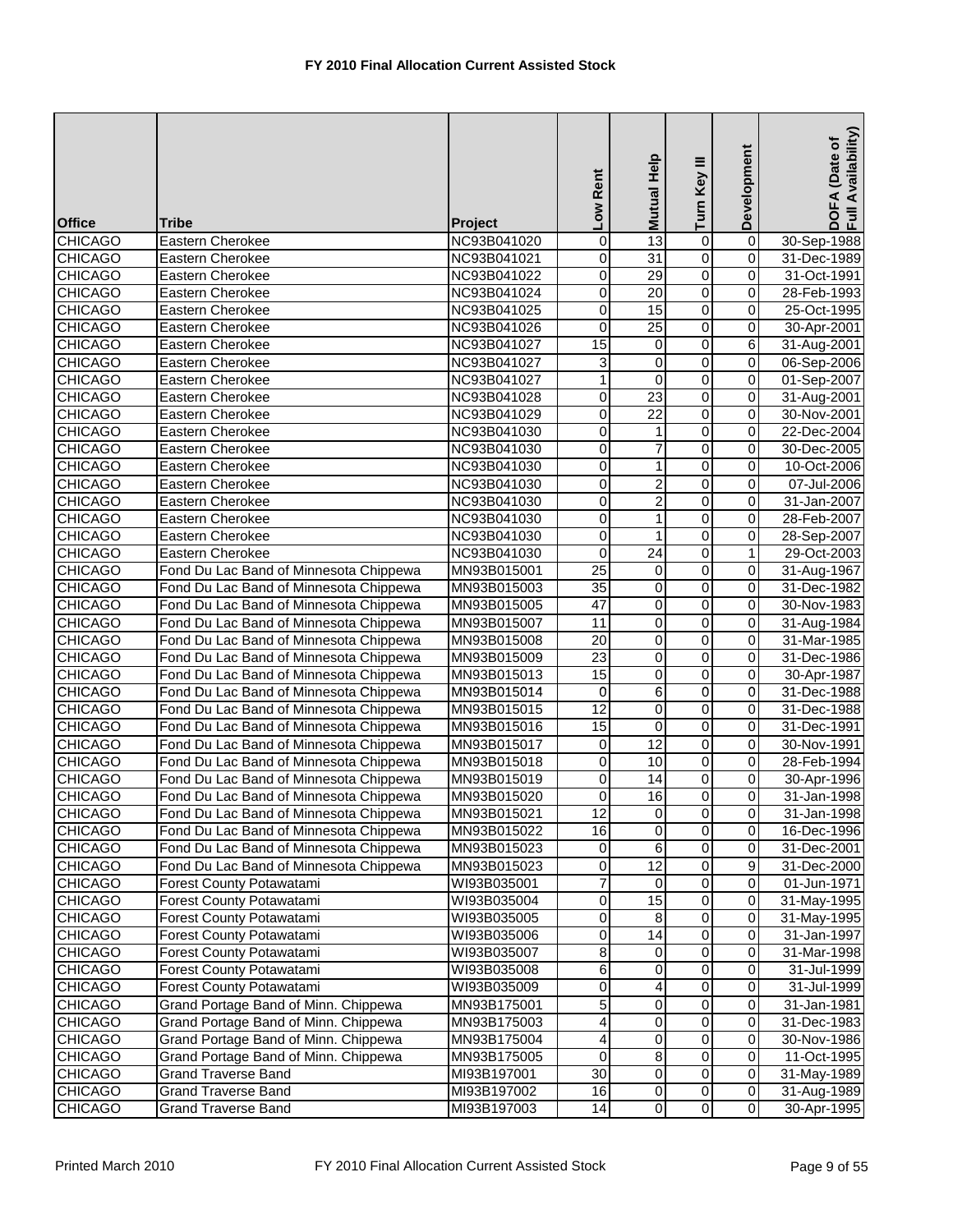|                                  |                                                                |                            | Low Rent                       | Mutual Help             | Turn Key III                  | Development             | DOFA (Date of<br>Full Availability) |
|----------------------------------|----------------------------------------------------------------|----------------------------|--------------------------------|-------------------------|-------------------------------|-------------------------|-------------------------------------|
|                                  |                                                                |                            |                                |                         |                               |                         |                                     |
| <b>Office</b>                    | Tribe                                                          | Project                    |                                |                         |                               |                         |                                     |
| <b>CHICAGO</b>                   | Grand Traverse Band                                            | MI93B197004                | 0                              | 5                       | 0                             | $\overline{\mathbf{0}}$ | 31-Aug-1998                         |
| <b>CHICAGO</b>                   | <b>Grand Traverse Band</b>                                     | MI93B197005                | 0                              | $\overline{5}$          | $\overline{0}$                | $\overline{0}$          | 31-Aug-1998                         |
| <b>CHICAGO</b>                   | <b>Grand Traverse Band</b>                                     | MI93B197006                | $\overline{0}$                 | 4                       | $\overline{0}$                | 0                       | 31-Aug-2000                         |
| <b>CHICAGO</b>                   | Haliwa-Saponi State Tribe                                      | NC93B171002                | $\overline{30}$                | 0                       | $\overline{0}$                | 0                       | 31-Mar-1991                         |
| <b>CHICAGO</b>                   | Haliwa-Saponi State Tribe                                      | NC93B171005                | 0                              | 4                       | $\overline{0}$                | 0                       | 31-Aug-1998                         |
| <b>CHICAGO</b>                   | Hannahville Community                                          | MI93B075001                | 15                             | 0                       | $\overline{0}$                | 0                       | 01-Jan-1971                         |
| <b>CHICAGO</b>                   | Hannahville Community                                          | MI93B075002                | $\mathbf 0$                    | $\overline{5}$          | $\overline{0}$                | 0                       | 30-Sep-1996                         |
| <b>CHICAGO</b>                   | <b>Ho-Chunk Nation</b>                                         | WI93B238001                | $\overline{21}$                | 0                       | $\overline{0}$                | $\overline{\mathbf{0}}$ | 31-May-1971                         |
| <b>CHICAGO</b>                   | Ho-Chunk Nation                                                | WI93B238002                | 51                             | $\pmb{0}$               | $\overline{0}$                | 0                       | 30-Jun-1983                         |
| <b>CHICAGO</b>                   | Ho-Chunk Nation                                                | WI93B238003                | 10                             | $\pmb{0}$               | $\overline{0}$                | 0                       | 31-Mar-1973                         |
| <b>CHICAGO</b>                   | <b>Ho-Chunk Nation</b>                                         | WI93B238004                | 39                             | $\overline{0}$          | $\overline{0}$                | 0                       | 31-Mar-1978                         |
| <b>CHICAGO</b>                   | <b>Ho-Chunk Nation</b>                                         | WI93B238005                | $\overline{20}$                | 0                       | $\overline{0}$                | 0                       | 31-May-1973                         |
| <b>CHICAGO</b>                   | <b>Ho-Chunk Nation</b>                                         | WI93B238008                | 10                             | $\mathbf 0$             | $\overline{0}$                | 0                       | 31-Jul-1971                         |
| <b>CHICAGO</b>                   | <b>Ho-Chunk Nation</b>                                         | WI93B238009                | $\mathbf 0$                    | $\overline{12}$         | $\overline{0}$                | 0                       | 28-Feb-1999                         |
| <b>CHICAGO</b>                   | <b>Ho-Chunk Nation</b>                                         | WI93B238010                | $\overline{0}$                 | 5                       | $\overline{0}$                | $\overline{\mathbf{0}}$ | 28-Feb-1999                         |
| <b>CHICAGO</b>                   | <b>Houlton Band of Maliseets</b>                               | ME93B033001                | 40                             | $\mathbf 0$             | $\overline{0}$                | 0                       | 28-Feb-1994                         |
| <b>CHICAGO</b>                   | <b>Houlton Band of Maliseets</b>                               | ME93B033002                | 10                             | $\pmb{0}$               | 0                             | 0                       | 31-Jan-1994                         |
| <b>CHICAGO</b>                   | <b>Houlton Band of Maliseets</b>                               | ME93B033003                | 15                             | $\overline{0}$          | $\overline{0}$                | 0                       | 15-Sep-2003                         |
| <b>CHICAGO</b>                   | <b>Houlton Band of Maliseets</b>                               | ME93B033004                | 3                              | $\pmb{0}$               | 0                             | 2                       | 15-Sep-2003                         |
| <b>CHICAGO</b><br><b>CHICAGO</b> | <b>Houlton Band of Maliseets</b>                               | ME93B033005                | $\mathbf 0$<br>$\overline{33}$ | 9<br>0                  | $\mathbf 0$<br>$\overline{0}$ | 6<br>0                  | 15-Sep-2003                         |
|                                  | Keweenaw Bay Indian Community                                  | MI93B065001                | 45                             | $\overline{0}$          | $\overline{0}$                | $\overline{\mathbf{0}}$ | 01-Dec-1972                         |
| <b>CHICAGO</b><br><b>CHICAGO</b> | Keweenaw Bay Indian Community<br>Keweenaw Bay Indian Community | MI93B065002<br>MI93B065003 | $\overline{50}$                | 0                       | $\overline{0}$                | 0                       | 30-Jun-1981<br>28-Feb-1983          |
| <b>CHICAGO</b>                   | Keweenaw Bay Indian Community                                  | MI93B065004                | 30                             | $\pmb{0}$               | $\overline{0}$                | 0                       | 30-Nov-1985                         |
| <b>CHICAGO</b>                   | Keweenaw Bay Indian Community                                  | MI93B065005                | $\overline{50}$                | $\overline{0}$          | $\overline{0}$                | 0                       | 30-Nov-1985                         |
| <b>CHICAGO</b>                   | Keweenaw Bay Indian Community                                  | MI93B065006                | 0                              | $\overline{2}$          | $\overline{0}$                | 0                       | 30-Sep-1986                         |
| <b>CHICAGO</b>                   | Keweenaw Bay Indian Community                                  | MI93B065009                | $\overline{20}$                | 0                       | $\overline{0}$                | 0                       | 31-Oct-1993                         |
| <b>CHICAGO</b>                   | Keweenaw Bay Indian Community                                  | MI93B065010                | 20                             | 0                       | 0                             | 0                       | 31-Oct-1993                         |
| <b>CHICAGO</b>                   | Lac Courte Oreilles                                            | WI93B054001                | $\overline{23}$                | $\overline{0}$          | $\overline{0}$                | 0                       | 01-Oct-1970                         |
| <b>CHICAGO</b>                   | Lac Courte Oreilles                                            | WI93B054003                | $\overline{15}$                | 0                       | $\overline{0}$                | 0                       | 31-Oct-1974                         |
| <b>CHICAGO</b>                   | Lac Courte Oreilles                                            | WI93B054004                | 45                             | $\mathbf 0$             | $\overline{0}$                | $\overline{0}$          | 30-Jan-1979                         |
| <b>CHICAGO</b>                   | Lac Courte Oreilles                                            | WI93B054005                | 49                             | $\pmb{0}$               | $\overline{0}$                | 0                       | 30-Nov-1980                         |
| <b>CHICAGO</b>                   | Lac Courte Oreilles                                            | WI93B054006                | 0                              | 1                       | 0                             | 0                       | 30-Sep-1983                         |
| <b>CHICAGO</b>                   | Lac Courte Oreilles                                            | WI93B054007                | 34                             | $\overline{0}$          | $\overline{0}$                | 0                       | 30-Nov-1982                         |
| <b>CHICAGO</b>                   | Lac Courte Oreilles                                            | WI93B054008                | 24                             | $\overline{0}$          | $\overline{0}$                | $\mathbf 0$             | 31-Jul-1984                         |
| <b>CHICAGO</b>                   | Lac Courte Oreilles                                            | WI93B054009                | 20                             | $\mathbf 0$             | $\overline{\mathbf{o}}$       | $\mathbf 0$             | 28-Feb-1984                         |
| <b>CHICAGO</b>                   | Lac Courte Oreilles                                            | WI93B054010                | 10                             | $\mathbf 0$             | 0                             | $\mathbf 0$             | 30-Sep-1985                         |
| <b>CHICAGO</b>                   | Lac Courte Oreilles                                            | WI93B054011                | 40                             | 0                       | 0                             | 0                       | 31-Aug-1986                         |
| <b>CHICAGO</b>                   | Lac Courte Oreilles                                            | WI93B054012                | $\mathbf 0$                    | $\mathbf{1}$            | 0                             | 0                       | 31-Dec-1987                         |
| <b>CHICAGO</b>                   | Lac Courte Oreilles                                            | WI93B054013                | 20                             | $\mathbf 0$             | 0                             | $\mathbf 0$             | 31-Dec-1988                         |
| <b>CHICAGO</b>                   | Lac Courte Oreilles                                            | WI93B054014                | 0                              | $\mathbf{1}$            | 0                             | $\mathbf 0$             | 30-Sep-1989                         |
| <b>CHICAGO</b>                   | Lac Courte Oreilles                                            | WI93B054015                | 0                              | $\overline{c}$          | 0                             | $\mathbf 0$             | 30-Nov-1992                         |
| <b>CHICAGO</b>                   | Lac Courte Oreilles                                            | WI93B054016                | 16                             | $\mathbf 0$             | $\overline{\mathsf{o}}$       | $\mathbf 0$             | 31-Dec-1996                         |
| <b>CHICAGO</b>                   | Lac Courte Oreilles                                            | WI93B054017                | $\overline{0}$                 | $\overline{\mathbf{c}}$ | $\mathbf 0$                   | $\mathbf 0$             | 20-Jun-1994                         |
| <b>CHICAGO</b>                   | Lac Courte Oreilles                                            | WI93B054018                | 0                              | 11                      | 0                             | $\mathbf 0$             | 30-Sep-2000                         |
| <b>CHICAGO</b>                   | Lac Courte Oreilles                                            | WI93B054019                | 5                              | 0                       | $\overline{0}$                | 0                       | 31-Dec-2001                         |
| <b>CHICAGO</b>                   | Lac Courte Oreilles                                            | WI93B054019                | 20                             | 0                       | 0                             | $\mathbf 0$             | 31-Aug-2001                         |
| <b>CHICAGO</b>                   | Lac Courte Oreilles                                            | WI93B054021                | 0                              | 4                       | 0                             | $\mathbf 0$             | 30-Jan-1979                         |
| <b>CHICAGO</b>                   | Lac Courte Oreilles                                            | WI93B054022                | $\overline{7}$                 | $\mathbf 0$             | $\overline{\mathsf{o}}$       | $\mathbf 0$             | 31-Jan-1975                         |
| <b>CHICAGO</b>                   | Lac Courte Oreilles                                            | WI93B054023                | 12                             | $\mathbf 0$             | $\overline{0}$                | $\overline{0}$          | 11-Mar-1999                         |
| <b>CHICAGO</b>                   | Lac Courte Oreilles                                            | WI93B054024                | $\overline{0}$                 | $\mathbf{1}$            | $\overline{\mathsf{o}}$       | $\overline{0}$          | 01-Oct-1970                         |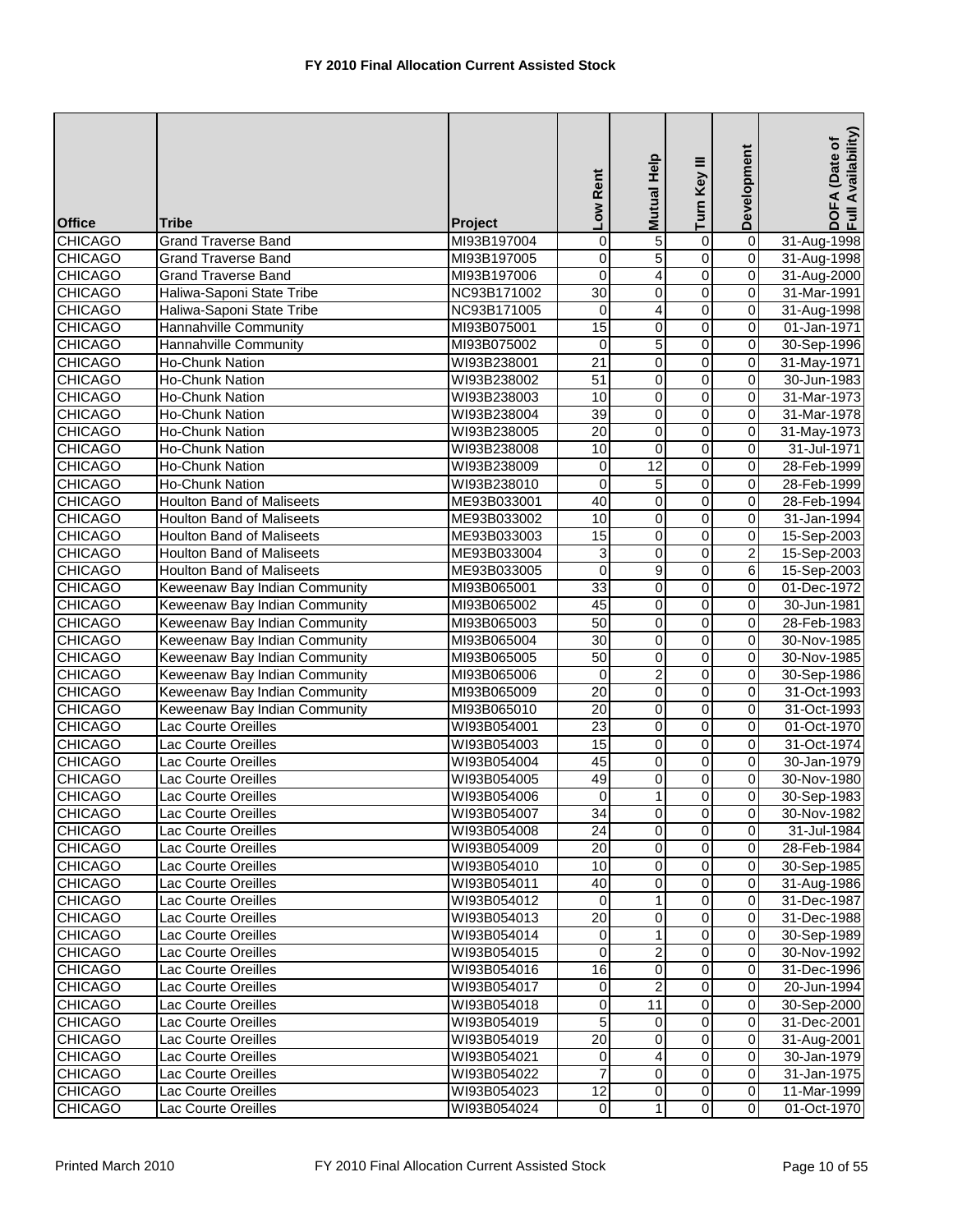|                                  |                                                                                |                            | Low Rent          | Help<br><b>Mutual</b>             | Turn Key III                              | Development                 | Availability)<br>DOFA (Date of<br>Full Availability |
|----------------------------------|--------------------------------------------------------------------------------|----------------------------|-------------------|-----------------------------------|-------------------------------------------|-----------------------------|-----------------------------------------------------|
| <b>Office</b>                    | Tribe                                                                          | Project                    |                   |                                   |                                           |                             |                                                     |
| <b>CHICAGO</b>                   | Lac Du Flambeau Band                                                           | WI93B009001                | $\overline{20}$   | $\overline{0}$                    | 0                                         | $\overline{0}$              | 01-Jul-1966                                         |
| <b>CHICAGO</b>                   | Lac Du Flambeau Band                                                           | WI93B009004                | 17                | 0                                 | $\overline{0}$                            | $\overline{0}$              | 30-Jan-1979                                         |
| <b>CHICAGO</b>                   | Lac Du Flambeau Band                                                           | WI93B009005                | $\overline{20}$   | $\overline{0}$                    | $\overline{0}$                            | $\mathbf 0$                 | 31-Jan-1980                                         |
| <b>CHICAGO</b>                   | Lac Du Flambeau Band                                                           | WI93B009006                | $\overline{25}$   | O                                 | $\overline{0}$                            | $\overline{0}$              | 31-May-1982                                         |
| <b>CHICAGO</b>                   | Lac Du Flambeau Band                                                           | WI93B009007                | 48                | 0                                 | 0                                         | $\overline{0}$              | 29-Feb-1984                                         |
| <b>CHICAGO</b>                   | Lac Du Flambeau Band                                                           | WI93B009008                | 24                | 0                                 | $\overline{0}$                            | $\pmb{0}$                   | 31-Jan-1985                                         |
| <b>CHICAGO</b>                   | Lac Du Flambeau Band                                                           | WI93B009009                | 17                | $\overline{0}$                    | $\overline{0}$                            | $\overline{0}$              | 28-Feb-1986                                         |
| <b>CHICAGO</b>                   | Lac Du Flambeau Band                                                           | WI93B009013                | 0                 | $\overline{2}$                    | $\overline{0}$                            | $\overline{0}$              | 31-May-1982                                         |
| <b>CHICAGO</b>                   | Lac Du Flambeau Band                                                           | WI93B009014                | $\overline{0}$    | $\overline{1}$                    | $\overline{0}$                            | $\overline{0}$              | 31-May-1982                                         |
| <b>CHICAGO</b>                   | Lac Du Flambeau Band                                                           | WI93B009015                | $\overline{13}$   | 0                                 | $\overline{0}$                            | $\pmb{0}$                   | 30-Jun-1996                                         |
| <b>CHICAGO</b>                   | Lac Du Flambeau Band                                                           | WI93B009016                | $\pmb{0}$         | $\overline{3}$                    | $\overline{0}$                            | $\overline{0}$              | 30-Jun-1996                                         |
| <b>CHICAGO</b>                   | Lac Du Flambeau Band                                                           | WI93B009017                | $\mathbf 0$       | $\overline{2}$                    | 0                                         | 0                           | 01-Jan-1995                                         |
| <b>CHICAGO</b>                   | Lac Du Flambeau Band                                                           | WI93B009018                | 0                 | $\mathbf{1}$                      | $\overline{0}$                            | $\pmb{0}$                   | 31-Aug-1998                                         |
| <b>CHICAGO</b>                   | Lac Du Flambeau Band                                                           | WI93B009019                | $\overline{2}$    | 0                                 | $\overline{0}$                            | $\overline{3}$              | 31-Aug-1998                                         |
| <b>CHICAGO</b>                   | Lac Vieux Desert Band                                                          | MI93B085001                | 15                | O                                 | $\overline{0}$                            | $\overline{0}$              | 01-Oct-1970                                         |
| <b>CHICAGO</b>                   | Lac Vieux Desert Band                                                          | MI93B085002                | $\overline{20}$   | $\mathsf 0$                       | $\mathsf 0$                               | $\overline{0}$              | 31-Oct-1983                                         |
| <b>CHICAGO</b>                   | Lac Vieux Desert Band                                                          | MI93B085003                | 0                 | 8                                 | $\overline{0}$                            | $\pmb{0}$                   | 30-Sep-1995                                         |
| <b>CHICAGO</b>                   | Leech Lake Band of Minnesota Chippewa                                          | MN93B012002                | $\overline{50}$   | O                                 | $\overline{0}$                            | $\overline{0}$              | 01-May-1967                                         |
| <b>CHICAGO</b>                   | Leech Lake Band of Minnesota Chippewa                                          | MN93B012005                | 15                | 0                                 | 0                                         | 0                           | 01-Dec-1967                                         |
| <b>CHICAGO</b>                   | Leech Lake Band of Minnesota Chippewa                                          | MN93B012007                | 45                | $\mathbf 0$                       | 0                                         | $\mathsf 0$                 | 31-Oct-1978                                         |
| <b>CHICAGO</b>                   | Leech Lake Band of Minnesota Chippewa                                          | MN93B012008                | $\boldsymbol{0}$  | $\overline{5}$                    | $\overline{0}$                            | $\overline{0}$              | 31-Oct-1978                                         |
| <b>CHICAGO</b>                   | Leech Lake Band of Minnesota Chippewa                                          | MN93B012009                | 52                | $\overline{0}$<br>$\overline{24}$ | $\overline{0}$                            | $\overline{0}$              | 31-Mar-1983                                         |
| <b>CHICAGO</b>                   | Leech Lake Band of Minnesota Chippewa                                          | MN93B012010                | 0                 |                                   | $\overline{0}$                            | $\overline{0}$              | 31-Mar-1983                                         |
| <b>CHICAGO</b><br><b>CHICAGO</b> | Leech Lake Band of Minnesota Chippewa<br>Leech Lake Band of Minnesota Chippewa | MN93B012012<br>MN93B012013 | $\mathbf 0$<br>10 | 46<br>$\overline{0}$              | $\overline{0}$<br>$\overline{\mathbf{0}}$ | $\pmb{0}$<br>$\overline{0}$ | 30-Sep-1986<br>30-Sep-1985                          |
| <b>CHICAGO</b>                   | Leech Lake Band of Minnesota Chippewa                                          | MN93B012015                | $\overline{30}$   | $\mathsf{O}\xspace$               | $\overline{0}$                            | $\overline{0}$              | 31-Dec-1987                                         |
| <b>CHICAGO</b>                   | Leech Lake Band of Minnesota Chippewa                                          | MN93B012016                | 41                | 0                                 | $\overline{0}$                            | 0                           | 28-Feb-1989                                         |
| <b>CHICAGO</b>                   | Leech Lake Band of Minnesota Chippewa                                          | MN93B012017                | 10                | 0                                 | 0                                         | 0                           | 31-Jul-1993                                         |
| <b>CHICAGO</b>                   | Leech Lake Band of Minnesota Chippewa                                          | MN93B012018                | 20                | O                                 | $\overline{0}$                            | $\overline{0}$              | 30-Jun-1994                                         |
| <b>CHICAGO</b>                   | Leech Lake Band of Minnesota Chippewa                                          | MN93B012019                | $\overline{20}$   | 0                                 | 0                                         | $\overline{0}$              | 30-Apr-1996                                         |
| <b>CHICAGO</b>                   | Leech Lake Band of Minnesota Chippewa                                          | MN93B012020                | 0                 | 16                                | $\overline{0}$                            | $\pmb{0}$                   | 30-Apr-1996                                         |
| <b>CHICAGO</b>                   | Leech Lake Band of Minnesota Chippewa                                          | MN93B012021                | $\overline{20}$   | $\pmb{0}$                         | 0                                         | $\overline{0}$              | 27-Feb-1998                                         |
| <b>CHICAGO</b>                   | Leech Lake Band of Minnesota Chippewa                                          | MN93B012022                | 0                 | $\overline{18}$                   | 0                                         | 0                           | 29-May-1998                                         |
| <b>CHICAGO</b>                   | Lower Sioux                                                                    | MN93B207002                | 15                | $\overline{0}$                    | $\pmb{0}$                                 | $\overline{0}$              | 31-Dec-1989                                         |
| <b>CHICAGO</b>                   | Lower Sioux                                                                    | MN93B207003                | $\overline{8}$    | $\overline{0}$                    | $\overline{0}$                            | $\overline{0}$              | 31-Dec-1986                                         |
| <b>CHICAGO</b>                   | Lower Sioux                                                                    | MN93B207004                | $\overline{9}$    | 0                                 | $\overline{0}$                            | $\overline{0}$              | 31-May-1987                                         |
| <b>CHICAGO</b>                   | <b>Lumbee State Tribe</b>                                                      | NC93B171001                | 204               | 0                                 | 0                                         | $\mathbf 0$                 | 29-Feb-1988                                         |
| <b>CHICAGO</b>                   | Menominee Indian Tribe                                                         | WI93B243001                | 147               | 0                                 | 0                                         | $\pmb{0}$                   | 30-Sep-1984                                         |
| <b>CHICAGO</b>                   | Menominee Indian Tribe                                                         | WI93B243004                | 0                 | $\mathbf{1}$                      | $\overline{0}$                            | $\mathbf 0$                 | 30-Sep-1986                                         |
| <b>CHICAGO</b>                   | Menominee Indian Tribe                                                         | WI93B243005                | 0                 | $\overline{a}$                    | $\overline{\mathsf{o}}$                   | $\pmb{0}$                   | 30-Sep-1986                                         |
| <b>CHICAGO</b>                   | Menominee Indian Tribe                                                         | WI93B243006                | $\pmb{0}$         | $\overline{a}$                    | 0                                         | $\mathbf 0$                 | 30-Jun-1988                                         |
| <b>CHICAGO</b>                   | Menominee Indian Tribe                                                         | WI93B243008                | 0                 | $\overline{3}$                    | 0                                         | 0                           | 30-Sep-1990                                         |
| <b>CHICAGO</b>                   | Menominee Indian Tribe                                                         | WI93B243009                | $\overline{12}$   | $\overline{0}$                    | $\overline{\mathsf{o}}$                   | $\overline{\mathbf{0}}$     | 31-Jul-1990                                         |
| <b>CHICAGO</b>                   | Menominee Indian Tribe                                                         | WI93B243010                | 45                | $\overline{0}$                    | $\overline{\mathsf{o}}$                   | $\pmb{0}$                   | 30-Apr-1969                                         |
| <b>CHICAGO</b>                   | Menominee Indian Tribe                                                         | WI93B243011                | 60                | 0                                 | $\mathsf 0$                               | $\mathsf 0$                 | 30-Apr-1974                                         |
| <b>CHICAGO</b>                   | Menominee Indian Tribe                                                         | WI93B243012                | 0                 | $\overline{2}$                    | $\overline{0}$                            | $\mathbf 0$                 | 31-Jan-1991                                         |
| <b>CHICAGO</b>                   | Menominee Indian Tribe                                                         | WI93B243014                | 14                | $\pmb{0}$                         | $\overline{\mathsf{o}}$                   | $\overline{\mathbf{0}}$     | 31-May-1996                                         |
| <b>CHICAGO</b>                   | Menominee Indian Tribe                                                         | WI93B243015                | 0                 | 6                                 | 0                                         | $\mathbf 0$                 | 31-Dec-1996                                         |
| <b>CHICAGO</b>                   | Mille Lacs Band of Minnesota Chippewa                                          | MN93B204001                | 29                | $\overline{0}$                    | 0                                         | $\pmb{0}$                   | 31-Mar-1983                                         |
| <b>CHICAGO</b>                   | Mille Lacs Band of Minnesota Chippewa                                          | MN93B204002                | $\pmb{0}$         | 15                                | $\overline{0}$                            | $\pmb{0}$                   | 30-Sep-1986                                         |
| CHICAGO                          | Mille Lacs Band of Minnesota Chippewa                                          | MN93B204003                | 19                | $\overline{0}$                    | $\overline{0}$                            | $\overline{\mathbf{0}}$     | 31-Aug-1995                                         |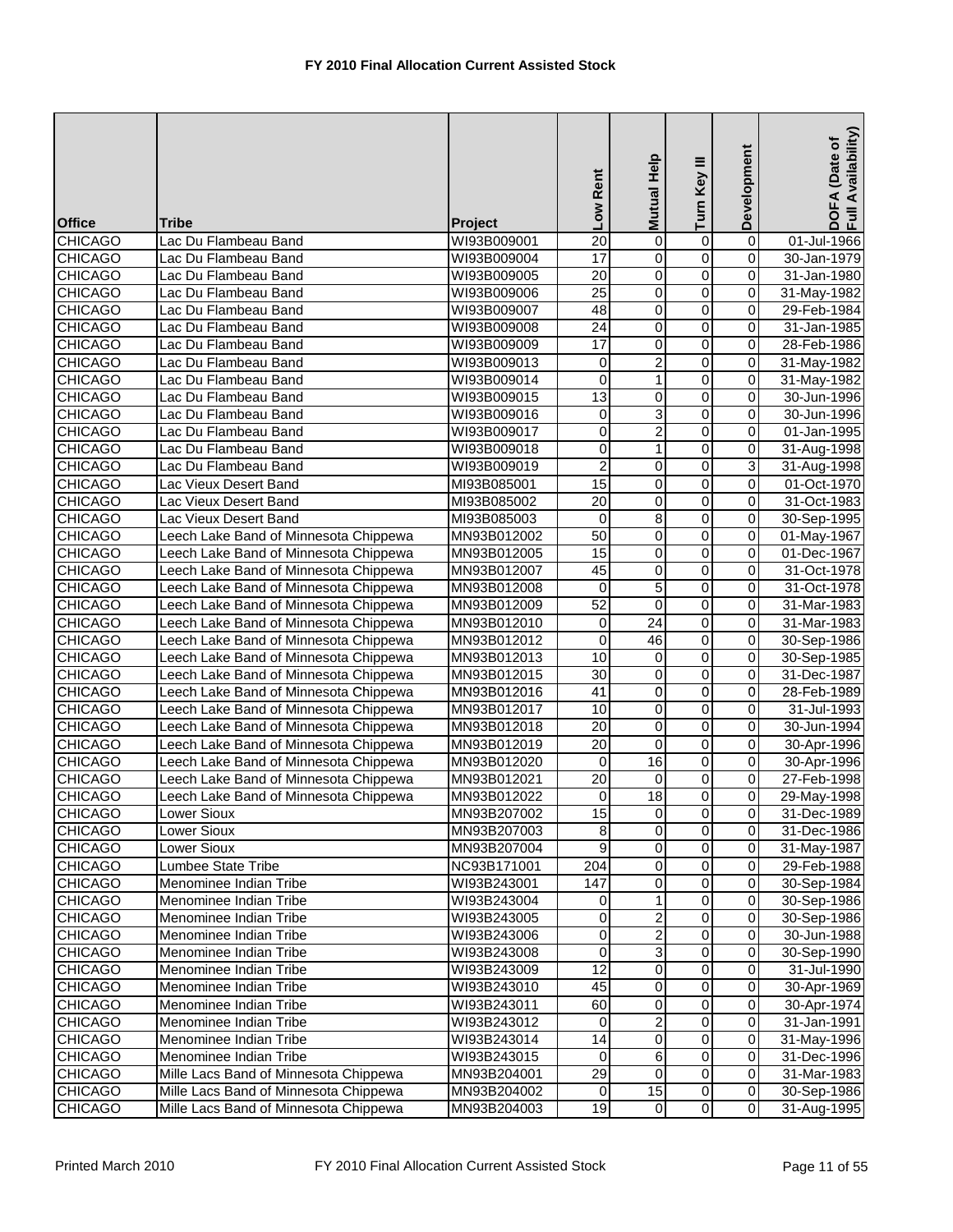| <b>Office</b>  | Tribe                                 | Project     | Low Rent         | Mutual Help             | Turn Key III            | Development             | Availability)<br>DOFA (Date of<br>Full Availability |
|----------------|---------------------------------------|-------------|------------------|-------------------------|-------------------------|-------------------------|-----------------------------------------------------|
| <b>CHICAGO</b> | Mille Lacs Band of Minnesota Chippewa | MN93B204004 | $\overline{24}$  | $\overline{0}$          | 0                       | $\overline{0}$          | 30-Jun-1996                                         |
| <b>CHICAGO</b> | Mille Lacs Band of Minnesota Chippewa | MN93B204005 | $\overline{37}$  | $\pmb{0}$               | $\overline{0}$          | $\overline{0}$          | 30-Jun-1997                                         |
| <b>CHICAGO</b> | Mississippi Choctaw Tribe             | MS93B092001 | $\overline{29}$  | 0                       | $\overline{0}$          | $\mathbf 0$             | 01-Jun-1970                                         |
| <b>CHICAGO</b> | Mississippi Choctaw Tribe             | MS93B092005 | 43               | $\mathsf{O}\xspace$     | 0                       | $\overline{0}$          | 01-Apr-1975                                         |
| <b>CHICAGO</b> | Mississippi Choctaw Tribe             | MS93B092006 | 43               | 0                       | 0                       | $\overline{0}$          | 30-Apr-1977                                         |
| <b>CHICAGO</b> | Mississippi Choctaw Tribe             | MS93B092007 | 85               | $\mathbf 0$             | $\overline{0}$          | $\overline{0}$          | 31-Mar-1983                                         |
| <b>CHICAGO</b> | Mississippi Choctaw Tribe             | MS93B092008 | $\pmb{0}$        | $\overline{24}$         | $\overline{0}$          | $\overline{0}$          | 31-May-1985                                         |
| <b>CHICAGO</b> | Mississippi Choctaw Tribe             | MS93B092009 | $\mathbf 0$      | 39                      | $\overline{0}$          | $\overline{0}$          | 31-May-1985                                         |
| <b>CHICAGO</b> | Mississippi Choctaw Tribe             | MS93B092010 | $\pmb{0}$        | $\overline{5}$          | $\overline{0}$          | $\overline{0}$          | 28-Feb-1986                                         |
| <b>CHICAGO</b> | Mississippi Choctaw Tribe             | MS93B092012 | 0                | $\overline{13}$         | $\overline{0}$          | $\pmb{0}$               | 31-Mar-1987                                         |
| <b>CHICAGO</b> | Mississippi Choctaw Tribe             | MS93B092013 | $\overline{0}$   | 17                      | $\overline{0}$          | $\overline{0}$          | 31-May-1988                                         |
| <b>CHICAGO</b> | Mississippi Choctaw Tribe             | MS93B092014 | 0                | 28                      | 0                       | $\overline{0}$          | 30-Sep-1989                                         |
| <b>CHICAGO</b> | Mississippi Choctaw Tribe             | MS93B092015 | 0                | 30                      | $\overline{0}$          | 0                       | 31-Dec-1990                                         |
| <b>CHICAGO</b> | Mississippi Choctaw Tribe             | MS93B092016 | 0                | 29                      | $\overline{0}$          | $\pmb{0}$               | 31-Jul-1992                                         |
| <b>CHICAGO</b> | Mississippi Choctaw Tribe             | MS93B092017 | $\pmb{0}$        | 15                      | $\overline{0}$          | $\overline{\mathsf{o}}$ | 31-Aug-1993                                         |
| <b>CHICAGO</b> | Mississippi Choctaw Tribe             | MS93B092018 | $\boldsymbol{0}$ | $\overline{17}$         | $\mathsf 0$             | $\overline{0}$          | 31-Mar-1995                                         |
| <b>CHICAGO</b> | Mississippi Choctaw Tribe             | MS93B092019 | $\mathbf 0$      | $\overline{12}$         | $\overline{0}$          | $\mathbf 0$             | 31-Mar-1995                                         |
| <b>CHICAGO</b> | Mississippi Choctaw Tribe             | MS93B092020 | $\overline{30}$  | $\overline{\mathsf{o}}$ | $\overline{0}$          | $\overline{0}$          | 31-Aug-1996                                         |
| <b>CHICAGO</b> | Mississippi Choctaw Tribe             | MS93B092021 | 0                | 49                      | 0                       | $\overline{0}$          | 30-Sep-1996                                         |
| <b>CHICAGO</b> | Mississippi Choctaw Tribe             | MS93B092023 | 22               | $\mathbf 0$             | $\mathbf 0$             | $\mathsf 0$             | 30-Sep-1996                                         |
| <b>CHICAGO</b> | Mississippi Choctaw Tribe             | MS93B092024 | 0                | 41                      | $\overline{0}$          | $\overline{0}$          | 31-May-1998                                         |
| <b>CHICAGO</b> | Mississippi Choctaw Tribe             | MS93B092025 | $\overline{0}$   | 39                      | $\overline{0}$          | $\overline{0}$          | 30-Apr-2000                                         |
| <b>CHICAGO</b> | Mississippi Choctaw Tribe             | MS93B092026 | $\overline{33}$  | 0                       | $\overline{0}$          | $\overline{0}$          | 29-Feb-2000                                         |
| <b>CHICAGO</b> | MOWA Band of Choctaw Indians          | AL93B205001 | 30               | 0                       | $\overline{0}$          | $\boldsymbol{0}$        | 31-Dec-1993                                         |
| <b>CHICAGO</b> | MOWA Band of Choctaw Indians          | AL93B205002 | $\overline{20}$  | $\overline{0}$          | $\overline{0}$          | $\overline{0}$          | 30-Oct-1994                                         |
| <b>CHICAGO</b> | <b>MOWA Band of Choctaw Indians</b>   | AL93B205003 | 0                | $\overline{15}$         | 0                       | $\overline{0}$          | 30-Jun-1996                                         |
| <b>CHICAGO</b> | <b>MOWA Band of Choctaw Indians</b>   | AL93B205004 | $\overline{2}$   | 0                       | $\overline{0}$          | $\overline{14}$         | 09-Aug-1998                                         |
| <b>CHICAGO</b> | Narragansett Tribe                    | RI93B028001 | $\mathbf 0$      | $\overline{0}$          | 0                       | $\overline{12}$         |                                                     |
| <b>CHICAGO</b> | Oneida Nation of New York             | NY93B445001 | 30               | O                       | $\overline{0}$          | $\overline{0}$          | 30-Sep-1994                                         |
| <b>CHICAGO</b> | Oneida Tribe                          | WI93B010001 | $\overline{24}$  | 0                       | $\overline{0}$          | $\overline{0}$          | 30-Apr-1967                                         |
| <b>CHICAGO</b> | Oneida Tribe                          | WI93B010003 | 40               | $\pmb{0}$               | $\overline{0}$          | $\overline{0}$          | 31-May-1973                                         |
| <b>CHICAGO</b> | Oneida Tribe                          | WI93B010004 | $\overline{25}$  | 0                       | 0                       | $\boldsymbol{0}$        | 31-May-1976                                         |
| <b>CHICAGO</b> | Oneida Tribe                          | WI93B010006 | 30               | $\overline{0}$          | 0                       | $\mathbf 0$             | 30-Sep-1979                                         |
| <b>CHICAGO</b> | Oneida Tribe                          | WI93B010008 | 50               | 01                      | $\pmb{0}$               | $\overline{O}$          | 30-Apr-1986                                         |
| <b>CHICAGO</b> | Oneida Tribe                          | WI93B010010 | 0                | $\overline{2}$          | $\overline{0}$          | $\overline{0}$          | 28-Feb-1993                                         |
| <b>CHICAGO</b> | Oneida Tribe                          | WI93B010012 | $\pmb{0}$        | 9                       | $\overline{\mathsf{o}}$ | $\overline{\mathbf{0}}$ | 14-Jan-1997                                         |
| <b>CHICAGO</b> | Oneida Tribe                          | WI93B010013 | $\mathbf 0$      | 5                       | 0                       | $\mathbf 0$             | 26-Mar-1999                                         |
| <b>CHICAGO</b> | Oneida Tribe                          | WI93B010014 | 20               | 0                       | 0                       | $\mathbf 0$             | 31-Jan-1997                                         |
| <b>CHICAGO</b> | Oneida Tribe                          | WI93B010015 | 0                | $\overline{2}$          | 0                       | $\mathbf 0$             | 31-Jan-1997                                         |
| <b>CHICAGO</b> | Oneida Tribe                          | WI93B010016 | 5                | $\overline{0}$          | $\overline{\mathsf{o}}$ | $\mathbf 0$             | 31-May-2000                                         |
| <b>CHICAGO</b> | Oneida Tribe                          | WI93B010017 | 0                | $\mathbf{1}$            | 0                       | $\pmb{0}$               | 31-Jan-2000                                         |
| <b>CHICAGO</b> | Passamaquody Indian Tribe             | ME93B014002 | 0                | $\overline{0}$          | 6                       | 0                       | 31-Jul-1977                                         |
| <b>CHICAGO</b> | Passamaquody Indian Tribe             | ME93B014003 | 16               | $\overline{0}$          | $\overline{\mathsf{o}}$ | $\mathbf 0$             | 31-May-1979                                         |
| <b>CHICAGO</b> | Passamaquody Indian Tribe             | ME93B014004 | $\overline{22}$  | $\overline{0}$          | $\mathsf{O}\xspace$     | $\pmb{0}$               | 30-Sep-1981                                         |
| <b>CHICAGO</b> | Passamaquody Indian Tribe             | ME93B014005 | 28               | 0                       | 0                       | $\pmb{0}$               | 31-Jan-1983                                         |
| <b>CHICAGO</b> | Passamaquody Indian Tribe             | ME93B014008 | 10               | $\mathbf 0$             | 0                       | $\mathbf 0$             | 30-Nov-1990                                         |
| <b>CHICAGO</b> | Passamaquody Indian Tribe             | ME93B014009 | 0                | 20                      | $\overline{\mathsf{o}}$ | $\mathbf 0$             | 30-Nov-1990                                         |
| <b>CHICAGO</b> | Passamaquody Indian Tribe             | ME93B014010 | 0                | 16                      | 0                       | $\mathbf 0$             | 30-Apr-1994                                         |
| <b>CHICAGO</b> | Passamaquody Indian Tribe             | ME93B014011 | 0                | 12                      | 0                       | $\pmb{0}$               | 29-Jul-1999                                         |
| <b>CHICAGO</b> | Penobscot Tribe                       | ME93B012001 | 4                | $\overline{0}$          | $\overline{7}$          | $\pmb{0}$               | 31-Jul-1977                                         |
| <b>CHICAGO</b> | Penobscot Tribe                       | ME93B012002 | $\infty$         | $\overline{0}$          | $\overline{\mathsf{o}}$ | $\overline{\mathbf{0}}$ | 30-Jun-1977                                         |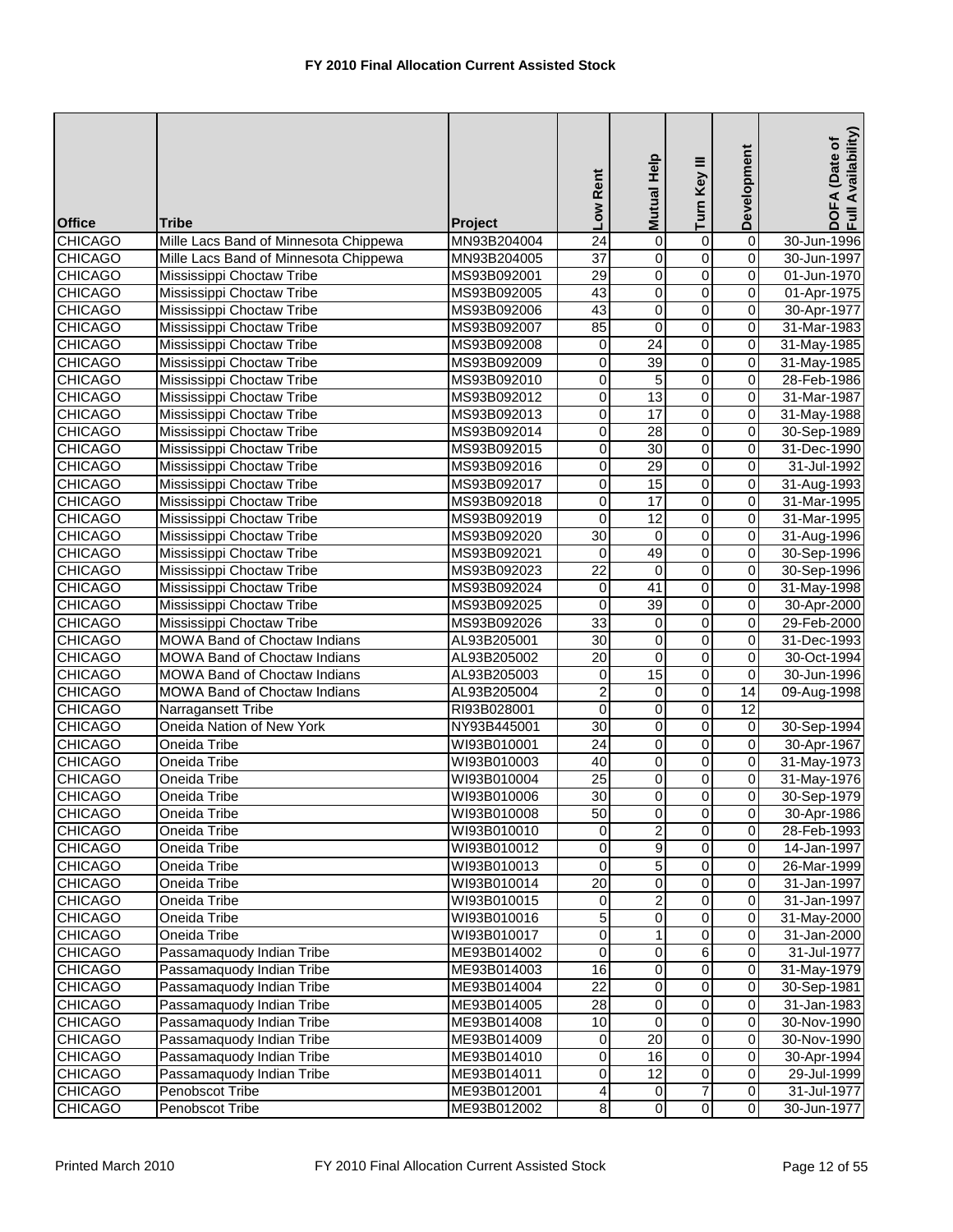| <b>Office</b>                    | <b>Tribe</b>                                                                     | Project                    | Low Rent                           | <b>Mutual Help</b>      | Turn Key III            | Development         | Availability)<br>DOFA (Date of<br>Full Availability |
|----------------------------------|----------------------------------------------------------------------------------|----------------------------|------------------------------------|-------------------------|-------------------------|---------------------|-----------------------------------------------------|
| <b>CHICAGO</b>                   | Penobscot Tribe                                                                  | ME93B012003                | $\boldsymbol{0}$                   | 0                       | $\overline{13}$         | $\overline{0}$      | 30-Apr-1980                                         |
| <b>CHICAGO</b>                   | Penobscot Tribe                                                                  | ME93B012004                | $\overline{22}$                    | $\mathbf{1}$            | 0                       | $\overline{0}$      | 31-Oct-1985                                         |
| <b>CHICAGO</b>                   | Penobscot Tribe                                                                  | ME93B012006                | $\mathbf 0$                        | 8                       | $\overline{0}$          | $\mathbf 0$         | 31-May-1992                                         |
| <b>CHICAGO</b>                   | Penobscot Tribe                                                                  | ME93B012007                | 10                                 | 0                       | $\overline{0}$          | $\overline{0}$      | 30-Nov-1993                                         |
| <b>CHICAGO</b>                   | Penobscot Tribe                                                                  | ME93B012008                | 10                                 | 0                       | 0                       | $\overline{0}$      | 31-Jul-1995                                         |
| <b>CHICAGO</b>                   | Pleasant Point                                                                   | ME93B013002                | 16                                 | $\pmb{0}$               | 0                       | 0                   | 29-Feb-1976                                         |
| <b>CHICAGO</b>                   | <b>Pleasant Point</b>                                                            | ME93B013008                | $\boldsymbol{0}$                   | 19                      | $\overline{0}$          | $\overline{0}$      | 30-Sep-1992                                         |
| <b>CHICAGO</b>                   | <b>Pleasant Point</b>                                                            | ME93B013009                | 15                                 | $\mathbf 0$             | $\overline{\mathsf{o}}$ | $\overline{0}$      | 31-Jul-1996                                         |
| <b>CHICAGO</b>                   | Pleasant Point                                                                   | ME93B013010                | $\pmb{0}$                          | 10                      | $\overline{0}$          | $\pmb{0}$           | 08-Feb-1995                                         |
| <b>CHICAGO</b>                   | <b>Pleasant Point</b>                                                            | ME93B013011                | $\mathbf 0$                        | 12                      | $\overline{0}$          | $\pmb{0}$           | 30-Nov-1999                                         |
| <b>CHICAGO</b>                   | <b>Pleasant Point</b>                                                            | ME93B013012                | $\overline{20}$                    | $\pmb{0}$               | $\overline{0}$          | $\overline{0}$      | 31-Aug-1997                                         |
| <b>CHICAGO</b>                   | <b>Pleasant Point</b>                                                            | ME93B013013                | 0                                  | 14                      | 0                       | $\overline{0}$      | 30-Nov-1999                                         |
| <b>CHICAGO</b>                   | Poarch Band of Creek Indians                                                     | AL93B204001                | 20                                 | 0                       | $\overline{0}$          | 0                   | 30-Sep-1987                                         |
| <b>CHICAGO</b>                   | Poarch Band of Creek Indians                                                     | AL93B204002                | $\overline{30}$                    | $\pmb{0}$               | $\overline{0}$          | $\overline{0}$      | 30-Sep-1987                                         |
| <b>CHICAGO</b>                   | Poarch Band of Creek Indians                                                     | AL93B204004                | $\overline{20}$                    | $\overline{0}$          | $\overline{0}$          | $\overline{0}$      | 31-Aug-1989                                         |
| <b>CHICAGO</b>                   | Poarch Band of Creek Indians                                                     | AL93B204005                | $\overline{15}$                    | $\mathsf 0$             | $\overline{0}$          | $\mathbf 0$         | 27-Feb-1995                                         |
| <b>CHICAGO</b>                   | Poarch Band of Creek Indians                                                     | AL93B204006                | 10                                 | 0                       | 0                       | 0                   | 27-Feb-1995                                         |
| <b>CHICAGO</b>                   | Poarch Band of Creek Indians                                                     | AL93B204007                | $\boldsymbol{0}$                   | $\overline{8}$          | $\overline{0}$          | $\mathbf 0$         | 01-Oct-1998                                         |
| <b>CHICAGO</b>                   | Poarch Band of Creek Indians                                                     | AL93B204008                | 0                                  | 5                       | 0                       | $\pmb{0}$           | 01-Oct-1998                                         |
| <b>CHICAGO</b>                   | Poarch Band of Creek Indians                                                     | AL93B204009                | 0                                  | $\overline{13}$         | $\mathsf 0$             | 0                   | 01-Dec-1998                                         |
| <b>CHICAGO</b>                   | Poarch Band of Creek Indians                                                     | AL93B204010                | $\boldsymbol{0}$                   | 8                       | $\overline{0}$          | $\pmb{0}$           | 01-Feb-1999                                         |
| <b>CHICAGO</b>                   | Poarch Band of Creek Indians                                                     | AL93B204011                | $\overline{0}$                     | $\overline{22}$         | $\overline{0}$          | $\overline{0}$      | 01-Sep-1999                                         |
| <b>CHICAGO</b>                   | Pokagon Band of Potawatomi                                                       | MI93B200001                | $\mathbf 0$                        | $\overline{15}$         | $\overline{0}$          | $\overline{0}$      | 31-Aug-2004                                         |
| <b>CHICAGO</b>                   | Prairie Island Sioux                                                             | MN93B207001                | $\overline{24}$                    | 0                       | $\overline{0}$          | $\boldsymbol{0}$    | 30-Sep-1985                                         |
| <b>CHICAGO</b>                   | Red Cliff Band of Lake Superior Chippe                                           | WI93B013001                | 20                                 | $\overline{0}$          | $\overline{0}$          | $\overline{0}$      | 01-Dec-1967                                         |
| <b>CHICAGO</b>                   | Red Cliff Band of Lake Superior Chippe                                           | WI93B013003                | 3                                  | $\overline{2}$          | $\overline{0}$          | $\overline{0}$      | 30-Nov-1971                                         |
| <b>CHICAGO</b>                   | Red Cliff Band of Lake Superior Chippe                                           | WI93B013004                | $\overline{50}$<br>$\overline{26}$ | 0                       | $\overline{0}$          | 0                   | 31-Mar-1979                                         |
| <b>CHICAGO</b><br><b>CHICAGO</b> | Red Cliff Band of Lake Superior Chippe<br>Red Cliff Band of Lake Superior Chippe | WI93B013005<br>WI93B013007 | $\mathbf 0$                        | $\mathbf{1}$<br>4       | 0<br>$\overline{0}$     | 0<br>$\overline{0}$ | 31-Oct-1984<br>30-Jun-1995                          |
| <b>CHICAGO</b>                   | Red Cliff Band of Lake Superior Chippe                                           | WI93B013008                | $\boldsymbol{0}$                   | $\overline{\mathbf{c}}$ | $\overline{0}$          | $\overline{0}$      | 31-Aug-1997                                         |
| <b>CHICAGO</b>                   | Red Cliff Band of Lake Superior Chippe                                           | WI93B013009                | $\overline{18}$                    | 0                       | $\overline{0}$          | $\boldsymbol{0}$    | 31-Mar-1998                                         |
| <b>CHICAGO</b>                   | Red Lake Band of Chippewa                                                        | MN93B016001                | $\overline{12}$                    | 0                       | 0                       | $\mathbf 0$         | 01-Sep-1967                                         |
| <b>CHICAGO</b>                   | Red Lake Band of Chippewa                                                        | MN93B016003                | 10                                 | 0                       | 0                       | $\mathbf 0$         | 01-Sep-1966                                         |
| <b>CHICAGO</b>                   | Red Lake Band of Chippewa                                                        | MN93B016004                | 10 <sub>1</sub>                    | $\overline{0}$          | $\pmb{0}$               | $\overline{0}$      | 01-Mar-1969                                         |
| <b>CHICAGO</b>                   | Red Lake Band of Chippewa                                                        | MN93B016011                | 17                                 | O                       | $\overline{\mathbf{0}}$ | $\overline{0}$      | 30-Apr-1980                                         |
| <b>CHICAGO</b>                   | Red Lake Band of Chippewa                                                        | MN93B016013                | 58                                 | 0                       | $\overline{0}$          | $\overline{0}$      | 31-Oct-1983                                         |
| <b>CHICAGO</b>                   | Red Lake Band of Chippewa                                                        | MN93B016014                | 20                                 | 0                       | 0                       | $\pmb{0}$           | 30-Aug-1984                                         |
| <b>CHICAGO</b>                   | Red Lake Band of Chippewa                                                        | MN93B016015                | 30                                 | 0                       | 0                       | 0                   | 31-Dec-1984                                         |
| <b>CHICAGO</b>                   | Red Lake Band of Chippewa                                                        | MN93B016021                | 0                                  | $\overline{30}$         | $\overline{0}$          | $\mathbf 0$         | 31-Aug-1988                                         |
| <b>CHICAGO</b>                   | Red Lake Band of Chippewa                                                        | MN93B016022                | $\pmb{0}$                          | 30                      | 0                       | $\pmb{0}$           | 31-Jan-1989                                         |
| <b>CHICAGO</b>                   | Red Lake Band of Chippewa                                                        | MN93B016023                | 0                                  | 20                      | 0                       | $\pmb{0}$           | 30-Nov-1990                                         |
| <b>CHICAGO</b>                   | Red Lake Band of Chippewa                                                        | MN93B016024                | 31                                 | 0                       | 0                       | $\pmb{0}$           | 30-Sep-1993                                         |
| <b>CHICAGO</b>                   | Red Lake Band of Chippewa                                                        | MN93B016025                | 10                                 | 0                       | $\overline{\mathsf{o}}$ | $\overline{0}$      | 28-Feb-1994                                         |
| <b>CHICAGO</b>                   | Red Lake Band of Chippewa                                                        | MN93B016026                | 12                                 | 0                       | $\mathsf{O}\xspace$     | $\pmb{0}$           | 30-Sep-1994                                         |
| <b>CHICAGO</b>                   | Red Lake Band of Chippewa                                                        | MN93B016027                | 44                                 | 0                       | 0                       | 0                   | 30-Nov-1995                                         |
| <b>CHICAGO</b>                   | Red Lake Band of Chippewa                                                        | MN93B016028                | 0                                  | $\overline{20}$         | $\overline{0}$          | $\overline{0}$      | 01-May-1997                                         |
| <b>CHICAGO</b>                   | Red Lake Band of Chippewa                                                        | MN93B016029                | 40                                 | 0                       | 0                       | $\pmb{0}$           | 01-Oct-1997                                         |
| <b>CHICAGO</b>                   | Sac & Fox Tribe                                                                  | IA93B112001                | 20                                 | 0                       | 0                       | $\pmb{0}$           | 30-Jun-1981                                         |
| <b>CHICAGO</b>                   | Saginaw Chippewa                                                                 | MI93B043002                | 12                                 | 0                       | 0                       | $\pmb{0}$           | 30-Sep-1976                                         |
| <b>CHICAGO</b>                   | Saginaw Chippewa                                                                 | MI93B043003                | 20                                 | 0                       | $\overline{\mathsf{o}}$ | $\overline{0}$      | 31-Aug-1980                                         |
| <b>CHICAGO</b>                   | Saginaw Chippewa                                                                 | MI93B043004                | $\,8\,$                            | $\overline{0}$          | $\overline{0}$          | $\overline{0}$      | 22-Nov-1992                                         |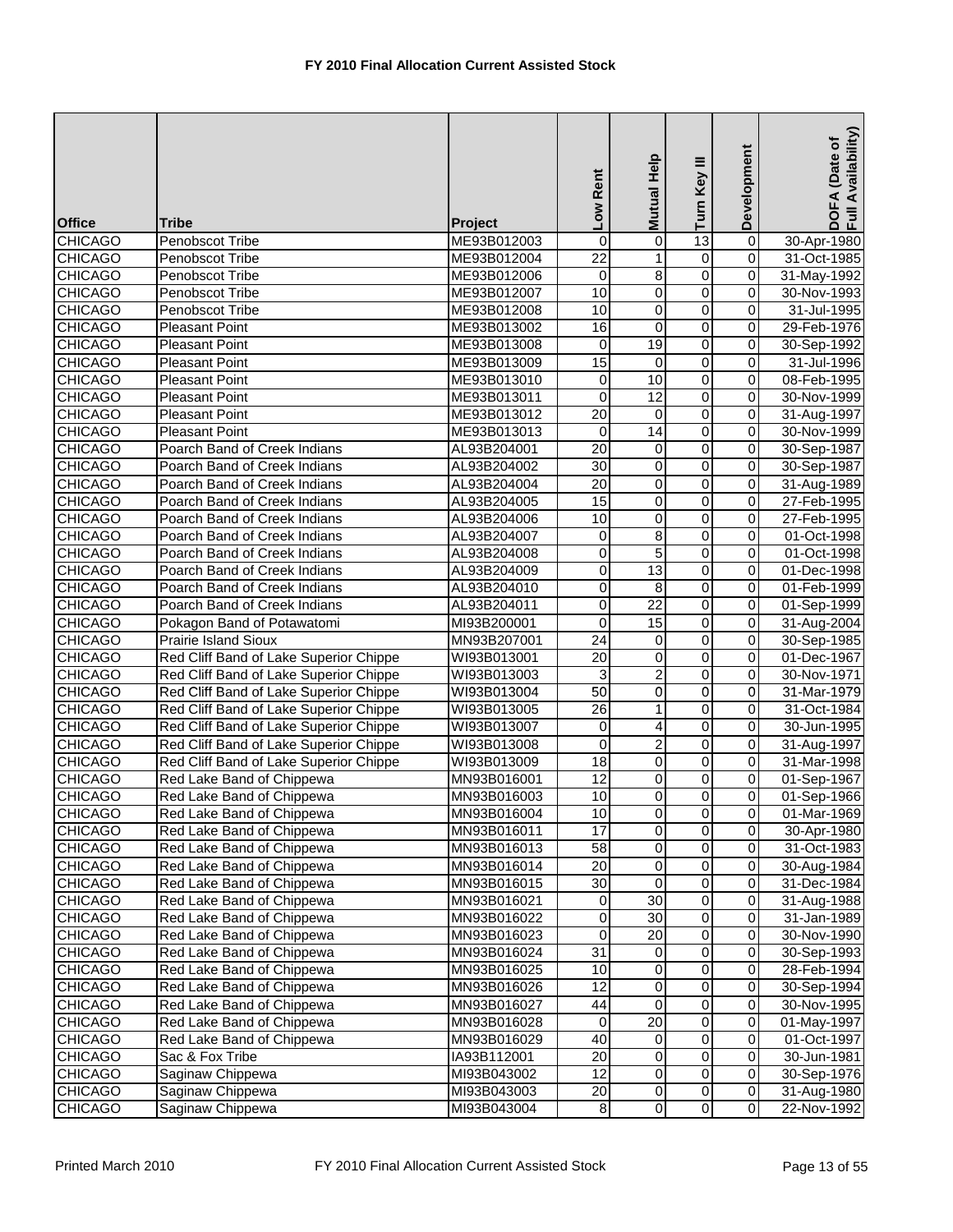| <b>Office</b>                    | Tribe                                            | Project                    | Low Rent             | Help<br><b>Mutual</b>   | Turn Key III                     | Development             | DOFA (Date of<br>Full Availability) |
|----------------------------------|--------------------------------------------------|----------------------------|----------------------|-------------------------|----------------------------------|-------------------------|-------------------------------------|
| <b>CHICAGO</b>                   | Saginaw Chippewa                                 | MI93B043005                | 0                    | $\mathbf{1}$            | $\overline{0}$                   | $\overline{0}$          | 30-Jun-1992                         |
| <b>CHICAGO</b>                   | Saginaw Chippewa                                 | MI93B043006                | 0                    | 3                       | $\overline{0}$                   | $\overline{0}$          | 31-Mar-1995                         |
| <b>CHICAGO</b>                   | Saginaw Chippewa                                 | MI93B043007                | $\overline{9}$       | $\mathbf 0$             | $\overline{0}$                   | 0                       | 30-Jun-1999                         |
| <b>CHICAGO</b>                   | Saginaw Chippewa                                 | MI93B043008                | 3                    | 0                       | 0                                | 1                       | 30-Jun-1999                         |
| <b>CHICAGO</b>                   | Saginaw Chippewa                                 | MI93B043009                | $\overline{0}$       | $\overline{\mathbf{4}}$ | $\overline{0}$                   | $\mathbf 0$             | 23-Jun-1997                         |
| <b>CHICAGO</b>                   | Saint Croix Chippewa                             | WI93B062001                | $\overline{25}$      | 0                       | $\overline{0}$                   | 0                       | 01-May-1973                         |
| <b>CHICAGO</b>                   | Saint Croix Chippewa                             | WI93B062003                | $\overline{30}$      | $\overline{0}$          | $\overline{0}$                   | $\overline{0}$          | 30-Nov-1982                         |
| <b>CHICAGO</b>                   | Saint Croix Chippewa                             | WI93B062004                | 10                   | 0                       | $\overline{0}$                   | 0                       | 30-Jun-1984                         |
| <b>CHICAGO</b>                   | Saint Croix Chippewa                             | WI93B062005                | 10                   | $\pmb{0}$               | $\overline{0}$                   | 0                       | 30-Jun-1984                         |
| <b>CHICAGO</b>                   | Saint Croix Chippewa                             | WI93B062006                | 10                   | $\overline{0}$          | $\overline{0}$                   | 0                       | 31-Aug-1986                         |
| <b>CHICAGO</b>                   | Saint Croix Chippewa                             | WI93B062009                | $\overline{20}$      | $\overline{0}$          | $\overline{0}$                   | $\overline{\mathbf{0}}$ | 31-Jan-1992                         |
| <b>CHICAGO</b>                   | Saint Croix Chippewa                             | WI93B062010                | 38                   | 0                       | $\overline{0}$                   | 0                       | 01-Dec-1973                         |
| <b>CHICAGO</b>                   | Saint Croix Chippewa                             | WI93B062011                | 10                   | 0                       | 0                                | 0                       | 30-Apr-1994                         |
| <b>CHICAGO</b>                   | Saint Croix Chippewa                             | WI93B062012                | $\mathbf 0$          | 10                      | $\overline{0}$                   | $\overline{0}$          | 30-Sep-1997                         |
| <b>CHICAGO</b>                   | Saint Croix Chippewa                             | WI93B062013                | $\overline{21}$      | 0                       | $\overline{0}$                   | $\overline{\mathbf{0}}$ | 30-Apr-1996                         |
| <b>CHICAGO</b>                   | Saint Croix Chippewa                             | WI93B062014                | 0                    | $\overline{15}$         | $\overline{0}$                   | 0                       | 30-Apr-1996                         |
| <b>CHICAGO</b>                   | Sault Ste. Marie Tribe                           | MI93B149001                | 48                   | $\mathbf 0$             | $\overline{0}$                   | $\overline{0}$          | 31-Mar-1983                         |
| <b>CHICAGO</b>                   | Sault Ste. Marie Tribe                           | MI93B149003                | 40                   | 0                       | $\overline{0}$                   | 0                       | 31-May-1983                         |
| <b>CHICAGO</b>                   | Sault Ste. Marie Tribe                           | MI93B149005                | $\overline{88}$      | 0                       | 0                                | $\mathbf 0$             | 30-Sep-1984                         |
| <b>CHICAGO</b>                   | Sault Ste. Marie Tribe                           | MI93B149006                | 25                   | 0                       | $\mathsf 0$                      | 0                       | 30-Nov-1984                         |
| <b>CHICAGO</b>                   | Sault Ste. Marie Tribe                           | MI93B149007                | 12                   | $\overline{0}$          | $\overline{0}$                   | $\overline{\mathbf{0}}$ | 31-Mar-1986                         |
| <b>CHICAGO</b>                   | Sault Ste. Marie Tribe                           | MI93B149008                | 9                    | 0                       | $\overline{0}$                   | $\overline{\mathbf{0}}$ | 31-Oct-1986                         |
| <b>CHICAGO</b>                   | Sault Ste. Marie Tribe                           | MI93B149009                | $\overline{11}$      | $\pmb{0}$               | $\overline{0}$                   | 0                       | 31-Oct-1986                         |
| <b>CHICAGO</b><br><b>CHICAGO</b> | Sault Ste. Marie Tribe<br>Sault Ste. Marie Tribe | MI93B149010<br>MI93B149012 | 0<br>$\overline{20}$ | $\overline{18}$<br>0    | $\overline{0}$<br>$\overline{0}$ | 0<br>0                  | 31-Mar-1988<br>30-Jun-1992          |
| <b>CHICAGO</b>                   | Sault Ste. Marie Tribe                           | MI93B149013                | 10                   | 0                       | $\overline{0}$                   | 0                       | 30-Nov-1992                         |
| <b>CHICAGO</b>                   | Sault Ste. Marie Tribe                           | MI93B149014                | 51                   | 0                       | $\overline{0}$                   | 0                       | 30-Jun-1997                         |
| <b>CHICAGO</b>                   | Sault Ste. Marie Tribe                           | MI93B149015                | $\overline{39}$      | 0                       | $\overline{0}$                   | 0                       | 30-Jun-1997                         |
| <b>CHICAGO</b>                   | Sault Ste. Marie Tribe                           | MI93B149016                | 45                   | $\mathbf 0$             | 0                                | $\overline{\mathbf{0}}$ | 30-Aug-1998                         |
| <b>CHICAGO</b>                   | Sault Ste. Marie Tribe                           | MI93B149017                | 0                    | $\overline{10}$         | $\overline{0}$                   | 0                       | 30-Sep-1996                         |
| <b>CHICAGO</b>                   | Sault Ste. Marie Tribe                           | MI93B149018                | 0                    | 4                       | $\overline{0}$                   | 0                       | 01-Jan-1998                         |
| <b>CHICAGO</b>                   | Sault Ste. Marie Tribe                           | MI93B149019                | 0                    | $\overline{5}$          | $\overline{0}$                   | 0                       | 31-Mar-2002                         |
| <b>CHICAGO</b>                   | Sault Ste. Marie Tribe                           | MI93B149019                | 0                    | 9                       | 0                                | 0                       | 31-Oct-2002                         |
| <b>CHICAGO</b>                   | Sault Ste. Marie Tribe                           | MI93B149019                | $\overline{0}$       | 11                      | $\overline{0}$                   | $\mathbf 0$             | 31-Jul-2002                         |
| <b>CHICAGO</b>                   | Seminole Tribe                                   | FL93B059032                | $\mathbf 0$          | $\overline{0}$          | $\overline{0}$                   | 35                      |                                     |
| <b>CHICAGO</b>                   | Seneca Nation of New York                        | NY93B040001                | 25                   | $\mathbf 0$             | $\overline{\mathsf{o}}$          | $\overline{0}$          | 01-Dec-1964                         |
| <b>CHICAGO</b>                   | Seneca Nation of New York                        | NY93B040002                | $\overline{17}$      | 0                       | $\overline{0}$                   | $\mathbf 0$             | 01-May-1967                         |
| <b>CHICAGO</b>                   | Seneca Nation of New York                        | NY93B040004                | 0                    | 0                       | $\boldsymbol{2}$                 | 0                       | 16-Feb-1979                         |
| <b>CHICAGO</b>                   | Seneca Nation of New York                        | NY93B040005                | 40                   | $\overline{\mathsf{o}}$ | $\overline{0}$                   | $\mathbf 0$             | 31-Oct-1981                         |
| <b>CHICAGO</b>                   | Seneca Nation of New York                        | NY93B040006                | 0                    | $\mathbf 0$             | 38                               | $\mathbf 0$             | 31-May-1982                         |
| <b>CHICAGO</b>                   | Seneca Nation of New York                        | NY93B040007                | 51                   | $\mathbf 0$             | 0                                | $\mathbf 0$             | 31-Mar-1987                         |
| <b>CHICAGO</b>                   | Seneca Nation of New York                        | NY93B040009                | 28                   | $\mathbf 0$             | 0                                | $\mathbf 0$             | 31-Mar-1989                         |
| <b>CHICAGO</b>                   | Seneca Nation of New York                        | NY93B040010                | 12                   | $\mathbf 0$             | 0                                | $\mathsf{O}\xspace$     | 31-Jul-1997                         |
| <b>CHICAGO</b>                   | Seneca Nation of New York                        | NY93B040011                | 7                    | 0                       | 0                                | $\mathbf 0$             | 31-Jul-1997                         |
| <b>CHICAGO</b>                   | Seneca Nation of New York                        | NY93B040013                | 0                    | 10                      | 0                                | 0                       | 31-Mar-2001                         |
| <b>CHICAGO</b>                   | Seneca Nation of New York                        | NY93B040014                | 1                    | 1                       | $\overline{0}$                   | 0                       | 01-Jan-1997                         |
| <b>CHICAGO</b>                   | Seneca Nation of New York                        | NY93B040015                | $\overline{0}$       | $\mathbf 0$             | $\overline{\mathsf{o}}$          | 25                      |                                     |
| <b>CHICAGO</b>                   | Seneca Nation of New York                        | <b>SA16</b>                | 10                   | $\mathbf 0$             | 0                                | $\mathbf 0$             | 22-Sep-1997                         |
| <b>CHICAGO</b>                   | Sokagoan Chippewa Tribe                          | WI93B036001                | 14                   | $\mathbf 0$             | 0                                | 0                       | 01-Dec-1972                         |
| <b>CHICAGO</b>                   | Sokagoan Chippewa Tribe                          | WI93B036002                | 20                   | $\mathbf 0$             | $\overline{\mathsf{o}}$          | $\mathsf{O}\xspace$     | 30-Jun-1980                         |
| <b>CHICAGO</b>                   | Sokagoan Chippewa Tribe                          | WI93B036003                | 10                   | $\overline{0}$          | $\overline{0}$                   | $\pmb{0}$               | 28-Feb-1986                         |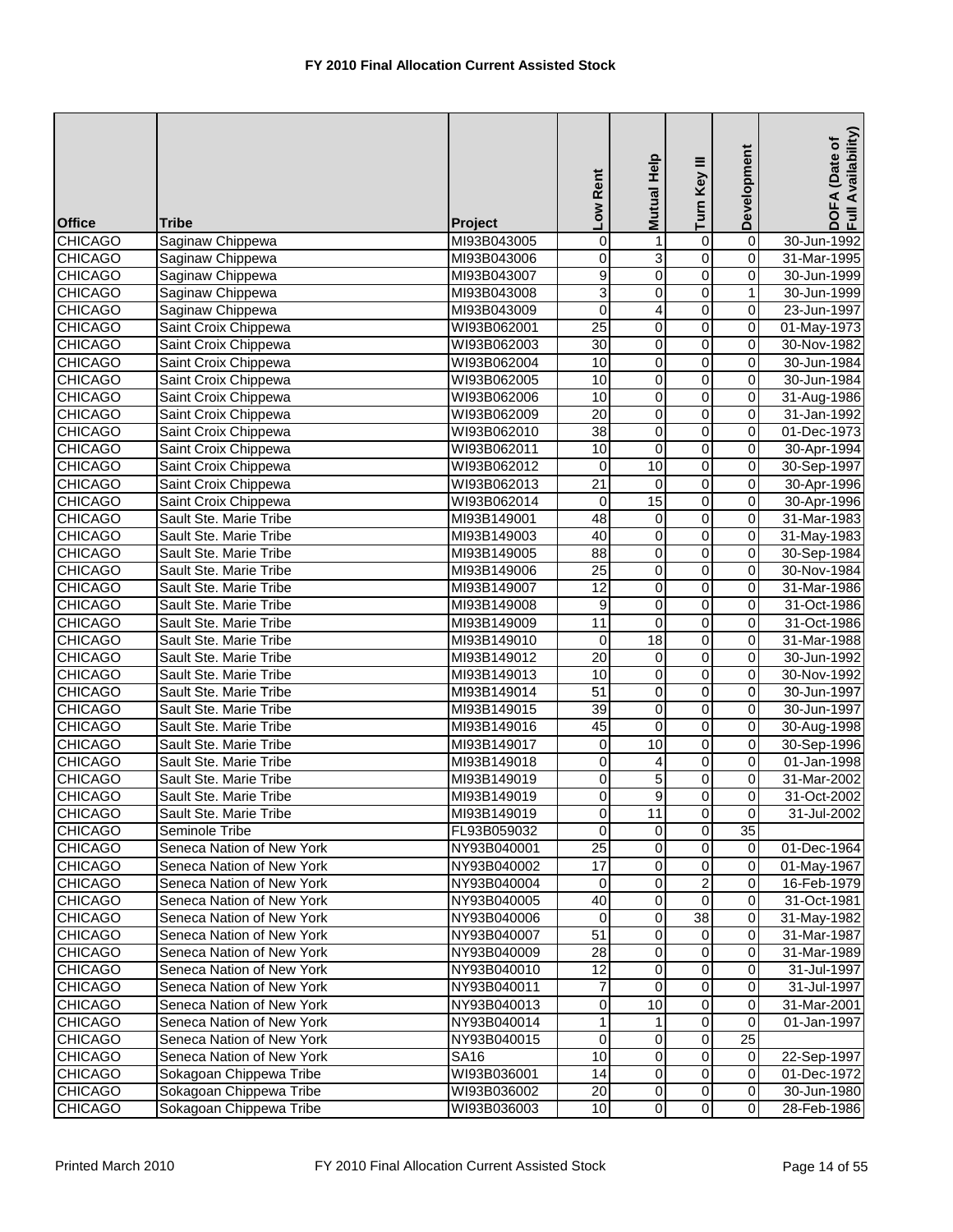|                                  |                                                                                  |                            |                   | Mutual Help          |                                  | Development              | DOFA (Date of<br>Full Availability) |
|----------------------------------|----------------------------------------------------------------------------------|----------------------------|-------------------|----------------------|----------------------------------|--------------------------|-------------------------------------|
|                                  |                                                                                  |                            | Low Rent          |                      | Turn Key III                     |                          |                                     |
|                                  |                                                                                  |                            |                   |                      |                                  |                          |                                     |
| <b>Office</b>                    | Tribe                                                                            | <b>Project</b>             |                   |                      |                                  |                          |                                     |
| <b>CHICAGO</b>                   | Sokagoan Chippewa Tribe                                                          | WI93B036004                | $\overline{30}$   | 0                    | $\overline{0}$                   | $\overline{0}$           | 30-Sep-1987                         |
| <b>CHICAGO</b>                   | Sokagoan Chippewa Tribe<br>Sokagoan Chippewa Tribe                               | WI93B036005                | 0                 | 11                   | $\overline{0}$                   | $\overline{0}$           | 31-Dec-1989                         |
| <b>CHICAGO</b><br><b>CHICAGO</b> | Sokagoan Chippewa Tribe                                                          | WI93B036006<br>WI93B036007 | 11<br>10          | 0<br>$\overline{0}$  | $\overline{0}$<br>$\overline{0}$ | $\pmb{0}$<br>$\mathbf 0$ | 30-Nov-1989<br>30-Jan-1994          |
| <b>CHICAGO</b>                   | Sokagoan Chippewa Tribe                                                          | WI93B036008                | 10                | $\mathbf 0$          | 0                                | 0                        | 30-Aug-1994                         |
| <b>CHICAGO</b>                   | Sokagoan Chippewa Tribe                                                          | WI93B036009                | $\pmb{0}$         | 15                   | $\overline{0}$                   | $\pmb{0}$                | 30-Jun-1997                         |
| <b>CHICAGO</b>                   | Sokagoan Chippewa Tribe                                                          | WI93B036010                | 15                | $\mathbf 0$          | $\overline{0}$                   | $\mathbf 0$              | 31-Aug-2000                         |
| <b>CHICAGO</b>                   | St. Regis Mohawk Tribe                                                           | NY93B436001                | $\mathbf 0$       | $\overline{32}$      | $\overline{0}$                   | $\overline{0}$           | 30-Sep-1987                         |
| <b>CHICAGO</b>                   | St. Regis Mohawk Tribe                                                           | NY93B436003                | 0                 | 28                   | $\overline{0}$                   | $\pmb{0}$                | 31-Mar-1990                         |
| <b>CHICAGO</b>                   | St. Regis Mohawk Tribe                                                           | NY93B436004                | 10                | 0                    | $\overline{0}$                   | $\pmb{0}$                | 31-Mar-1990                         |
| <b>CHICAGO</b>                   | St. Regis Mohawk Tribe                                                           | NY93B436005                | 17                | $\mathbf 0$          | $\overline{0}$                   | $\mathbf 0$              | 28-Feb-1991                         |
| <b>CHICAGO</b>                   | St. Regis Mohawk Tribe                                                           | NY93B436006                | $\overline{0}$    | 16                   | $\overline{0}$                   | $\overline{0}$           | 24-Dec-1991                         |
| <b>CHICAGO</b>                   | St. Regis Mohawk Tribe                                                           | NY93B436007                | $\overline{0}$    | 16                   | $\overline{0}$                   | 0                        | 28-Feb-1994                         |
| <b>CHICAGO</b>                   | St. Regis Mohawk Tribe                                                           | NY93B436008                | $\mathbf 0$       | $\overline{18}$      | 0                                | 0                        | 28-Feb-1994                         |
| <b>CHICAGO</b>                   | St. Regis Mohawk Tribe                                                           | NY93B436009                | 17                | 0                    | $\overline{0}$                   | $\overline{0}$           | 10-May-1995                         |
| <b>CHICAGO</b>                   | St. Regis Mohawk Tribe                                                           | NY93B436010                | 0                 | $\overline{36}$      | 0                                | $\pmb{0}$                | 28-Feb-1995                         |
| <b>CHICAGO</b>                   | St. Regis Mohawk Tribe                                                           | NY93B436011                | $\mathbf 0$       | $\overline{18}$      | $\overline{0}$                   | $\pmb{0}$                | 31-Jan-1997                         |
| <b>CHICAGO</b>                   | St. Regis Mohawk Tribe                                                           | NY93B436012                | $\overline{19}$   | $\mathbf 0$          | 0                                | 0                        | 31-Dec-1999                         |
| <b>CHICAGO</b>                   | St. Regis Mohawk Tribe                                                           | NY93B436012                | 1                 | 0                    | $\overline{0}$                   | $\overline{0}$           | 31-Dec-2000                         |
| <b>CHICAGO</b>                   | St. Regis Mohawk Tribe                                                           | NY93B436013                | 4                 | 0                    | 0                                | $\pmb{0}$                | 31-Dec-2000                         |
| <b>CHICAGO</b>                   | St. Regis Mohawk Tribe                                                           | NY93B436013                | 3                 | $\mathbf 0$          | $\overline{0}$                   | $\pmb{0}$                | 31-Aug-2002                         |
| <b>CHICAGO</b>                   | St. Regis Mohawk Tribe                                                           | NY93B436013                | 29                | $\overline{0}$       | $\overline{0}$                   | $\overline{0}$           | 31-Dec-1999                         |
| <b>CHICAGO</b>                   | St. Regis Mohawk Tribe                                                           | NY93B436014                | $\mathbf 0$       | $\overline{7}$       | $\overline{0}$                   | $\overline{0}$           | 30-Apr-1997                         |
| <b>CHICAGO</b>                   | Stockbridge-Munsee Tribe                                                         | WI93B014001                | $\overline{18}$   | $\mathbf 0$          | $\overline{0}$                   | $\pmb{0}$                | 01-Sep-1967                         |
| <b>CHICAGO</b>                   | Stockbridge-Munsee Tribe                                                         | WI93B014004                | 6                 | $\mathbf 0$          | $\overline{0}$                   | $\mathbf 0$              | 01-Dec-1972                         |
| <b>CHICAGO</b>                   | Stockbridge-Munsee Tribe                                                         | WI93B014007                | $\overline{0}$    | $\overline{0}$       | $\overline{0}$                   | 9                        |                                     |
| <b>CHICAGO</b>                   | Stockbridge-Munsee Tribe                                                         | WI93B014009                | 0                 | 0                    | $\overline{0}$                   | 10                       |                                     |
| <b>CHICAGO</b>                   | Stockbridge-Munsee Tribe                                                         | WI93B014010                | $\overline{10}$   | $\mathbf 0$          | $\overline{0}$                   | 2                        | 01-Jul-1998                         |
| <b>CHICAGO</b>                   | Stockbridge-Munsee Tribe                                                         | WI93B014011                | $\pmb{0}$         | $\mathbf{1}$         | $\overline{0}$                   | $\overline{0}$           | $\overline{01}$ -Mar-1998           |
| <b>CHICAGO</b>                   | <b>Upper Sioux Indian Community</b>                                              | MN93B207006                | $\pmb{0}$         | 4                    | $\overline{0}$                   | $\overline{0}$           | 01-Jan-2001                         |
| <b>CHICAGO</b>                   | <b>Upper Sioux Indian Community</b>                                              | MN93B207006                | $\overline{0}$    | 11                   | $\overline{0}$                   | $\pmb{0}$                | 01-Dec-1999                         |
| <b>CHICAGO</b>                   | <b>Waccamaw Siouan State Tribe</b>                                               | NC93B171004                | $\overline{7}$    | 0                    | 0                                | $\mathbf 0$              | 30-Sep-1998                         |
| <b>CHICAGO</b>                   | Wampanoag Tribe                                                                  | MA93B176001                | $\overline{18}$   | $\mathbf 0$          | $\overline{0}$                   | 0                        | 31-Mar-1996                         |
| <b>CHICAGO</b>                   | <b>Wampanoag Tribe</b>                                                           | MA93B176002                | $\overline{0}$    | 7                    | $\overline{0}$                   | 0                        | 31-Dec-2000                         |
| <b>CHICAGO</b>                   | Wampanoag Tribe                                                                  | MA93B176003                | $\overline{6}$    | 0                    | $\overline{0}$                   | $\mathbf 0$              | 30-Sep-1998                         |
| <b>CHICAGO</b>                   | Wampanoag Tribe                                                                  | MA93B176003                | $\mathbf 2$       | 0                    | 0                                | $\pmb{0}$                | 31-Oct-2003                         |
| <b>CHICAGO</b>                   | White Earth Band of Minnesota Chippewa                                           | MN93B013001                | 50                | 0                    | 0                                | $\pmb{0}$                | 01-Apr-1968                         |
| <b>CHICAGO</b>                   | White Earth Band of Minnesota Chippewa                                           | MN93B013005                | 15                | 0                    | 0                                | 0                        | 01-Jan-1968                         |
| CHICAGO                          | White Earth Band of Minnesota Chippewa                                           | MN93B013006                | 50                | 0                    | 0                                | 0                        | 30-Jul-1979                         |
| <b>CHICAGO</b>                   | White Earth Band of Minnesota Chippewa                                           | MN93B013008                | 8                 | 0                    | $\overline{0}$                   | 0                        | 31-Oct-1981                         |
| <b>CHICAGO</b>                   | White Earth Band of Minnesota Chippewa                                           | MN93B013009                | 60                | 0                    | 0                                | 0                        | 30-Jun-1984                         |
| <b>CHICAGO</b>                   | White Earth Band of Minnesota Chippewa                                           | MN93B013010                | 0                 | 25                   | 0                                | 0                        | 28-Feb-1987                         |
| <b>CHICAGO</b>                   | White Earth Band of Minnesota Chippewa                                           | MN93B013013                | 0                 | $\overline{20}$      | 0                                | 0                        | 30-Sep-1988                         |
| <b>CHICAGO</b>                   | White Earth Band of Minnesota Chippewa                                           | MN93B013015                | $\overline{20}$   | 0                    | $\overline{\mathsf{o}}$          | $\overline{0}$           | 31-Dec-1990                         |
| <b>CHICAGO</b>                   | White Earth Band of Minnesota Chippewa                                           | MN93B013016                | 20                | $\mathbf 0$          | $\mathsf 0$                      | $\mathsf 0$              | 31-Jan-1992                         |
| <b>CHICAGO</b>                   | White Earth Band of Minnesota Chippewa                                           | MN93B013017                | 0                 | 10                   | 0<br>$\overline{0}$              | 0                        | 24-Feb-1995                         |
| <b>CHICAGO</b>                   | White Earth Band of Minnesota Chippewa                                           | MN93B013018                | $\boldsymbol{0}$  | 10                   | $\overline{\mathsf{o}}$          | $\pmb{0}$<br>0           | 24-Feb-1995                         |
| <b>CHICAGO</b><br><b>CHICAGO</b> | White Earth Band of Minnesota Chippewa<br>White Earth Band of Minnesota Chippewa | MN93B013019<br>MN93B013020 | 20<br>$\mathbf 0$ | 0<br>$\overline{22}$ | 0                                | 0                        | 31-Dec-1995<br>30-Sep-1998          |
| <b>CHICAGO</b>                   | White Earth Band of Minnesota Chippewa                                           | MN93B013021                | 22                | 0                    | $\overline{\mathsf{o}}$          | $\mathbf 0$              | 31-Jul-1998                         |
| <b>CHICAGO</b>                   | White Earth Band of Minnesota Chippewa                                           | MN93B013022                | $\overline{0}$    | $\overline{0}$       | $\overline{0}$                   | $\overline{25}$          |                                     |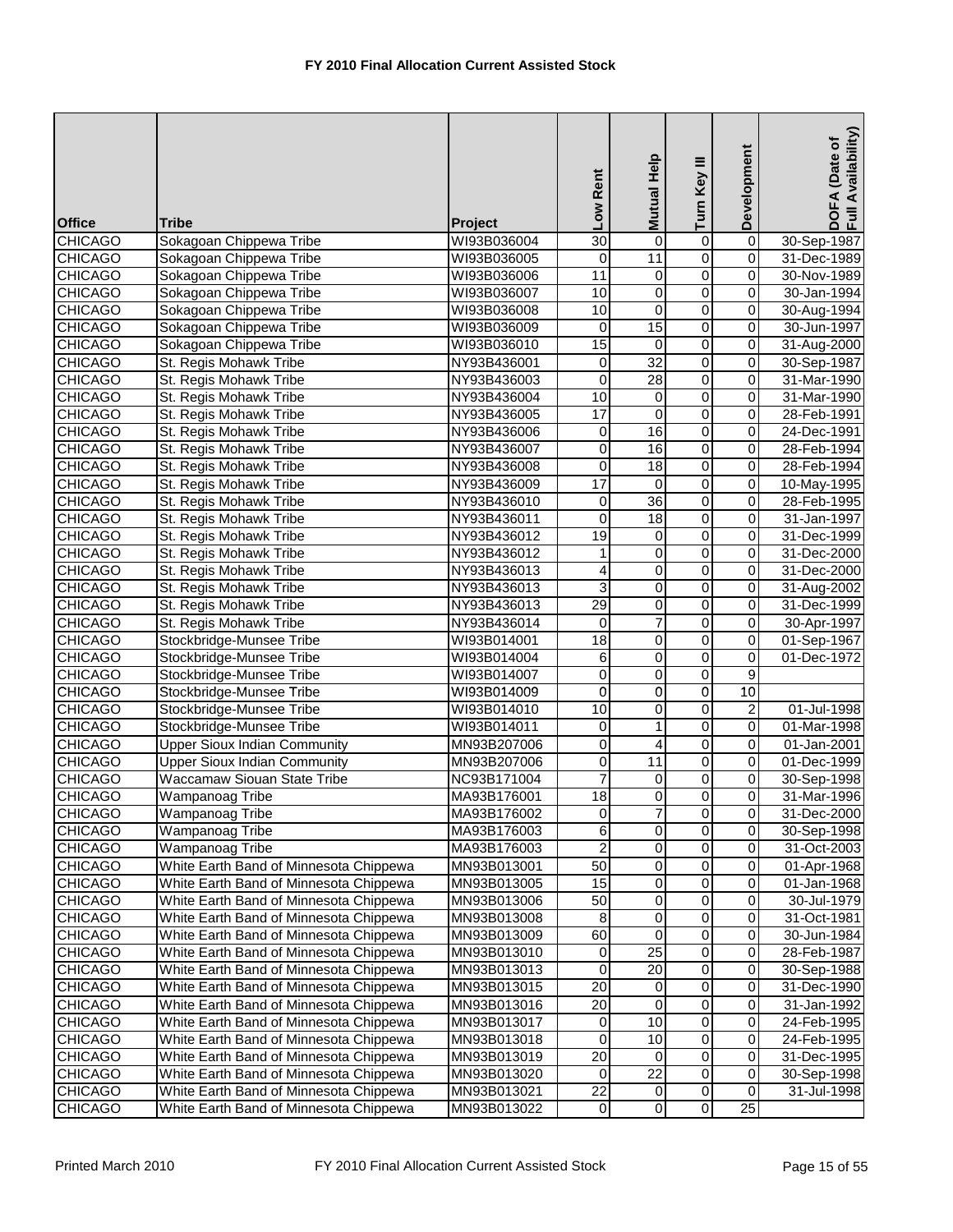## **FY 2010 Final Allocation Current Assisted Stock**

| <b>Office</b>  | <b>Tribe</b> | Project | ent<br>$\alpha$<br>с | ௨<br>$\overline{\bullet}$<br>ಸ | $=$<br>_<br>බ<br>v<br>_ | だ<br>$\omega$<br>О<br>$rac{1}{e}$<br>ω<br>$\Box$ | ىپ<br>≔<br>О<br>$\overline{ }$<br>ω<br>으<br>ಕ<br>$\overline{\omega}$<br>್<br><u>ද</u><br>$\Omega$ iii |
|----------------|--------------|---------|----------------------|--------------------------------|-------------------------|--------------------------------------------------|-------------------------------------------------------------------------------------------------------|
| <b>CHICAGO</b> | <b>TOTAL</b> |         | 5,537                | 1,916                          | 66                      | 167                                              |                                                                                                       |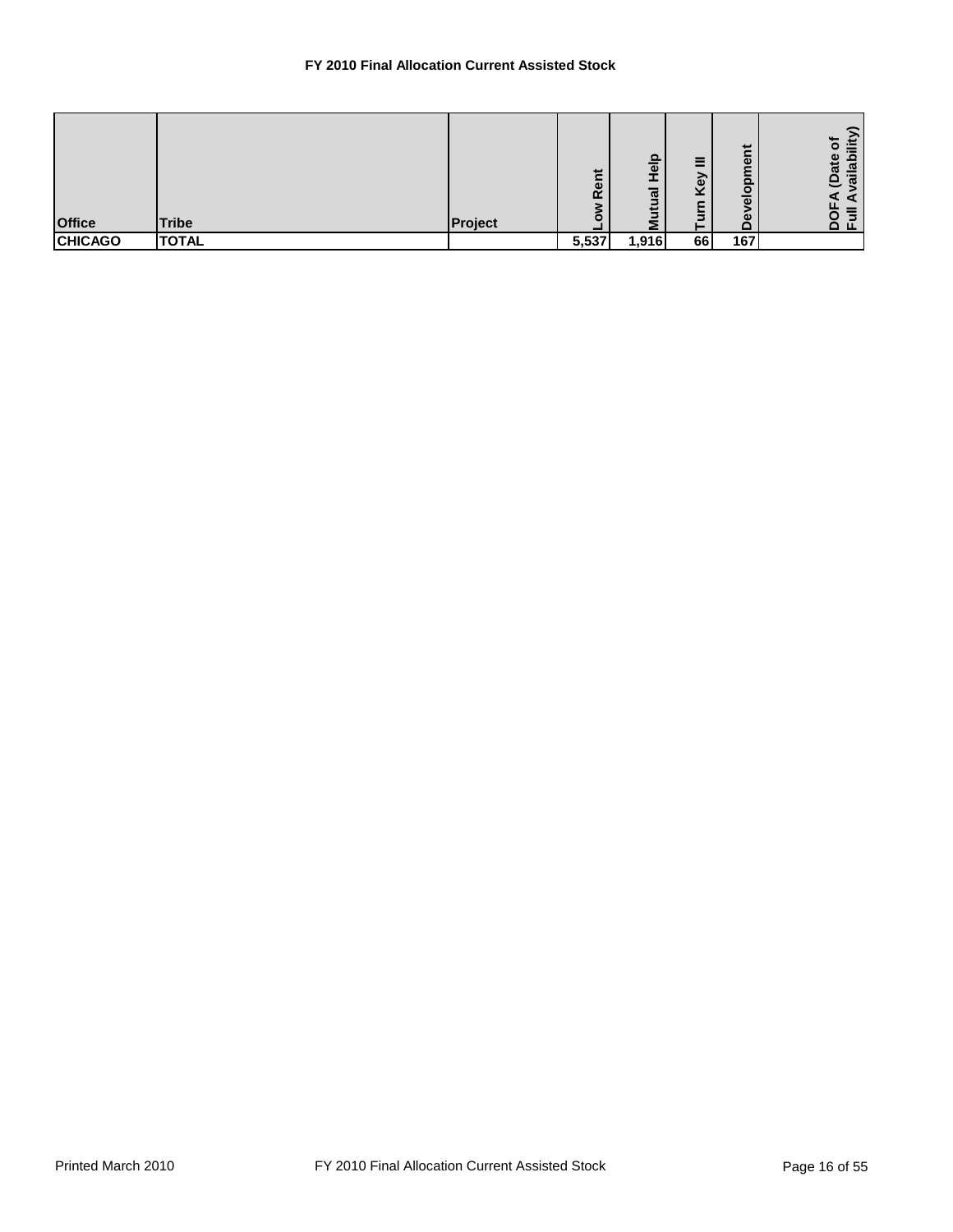| <b>Office</b> | <b>Tribe</b>                | Project     | Low Rent                | <b>Mutual Help</b> | Turn Key III            | Development    | Availability)<br>DOFA (Date of<br>Full Availability |
|---------------|-----------------------------|-------------|-------------------------|--------------------|-------------------------|----------------|-----------------------------------------------------|
| <b>DENVER</b> | <b>Blackfeet Tribe</b>      | MT10B008001 | $\overline{50}$         | 0                  | 0                       | $\overline{0}$ | 31-Jan-1966                                         |
| <b>DENVER</b> | <b>Blackfeet Tribe</b>      | MT10B008002 | $\mathbf 0$             | $\overline{2}$     | $\overline{0}$          | $\overline{0}$ | 30-Apr-1972                                         |
| <b>DENVER</b> | <b>Blackfeet Tribe</b>      | MT10B008006 | $\overline{55}$         | $\mathbf 0$        | $\overline{0}$          | $\mathbf 0$    | 31-Mar-1971                                         |
| <b>DENVER</b> | <b>Blackfeet Tribe</b>      | MT10B008007 | 55                      | 0                  | $\overline{0}$          | $\overline{0}$ | 31-Dec-1973                                         |
| <b>DENVER</b> | <b>Blackfeet Tribe</b>      | MT10B008008 | 6                       | 0                  | 0                       | $\pmb{0}$      | 30-Jun-1977                                         |
| <b>DENVER</b> | <b>Blackfeet Tribe</b>      | MT10B008010 | $\mathbf 0$             | 3                  | 0                       | $\pmb{0}$      | 30-Sep-1979                                         |
| <b>DENVER</b> | <b>Blackfeet Tribe</b>      | MT10B008011 | $\overline{14}$         | $\overline{0}$     | $\overline{0}$          | $\overline{0}$ | 31-May-1977                                         |
| <b>DENVER</b> | <b>Blackfeet Tribe</b>      | MT10B008012 | $\overline{25}$         | 0                  | $\overline{\mathsf{o}}$ | $\overline{0}$ | 28-Feb-1975                                         |
| <b>DENVER</b> | <b>Blackfeet Tribe</b>      | MT10B008013 | 10                      | $\pmb{0}$          | $\overline{0}$          | $\pmb{0}$      | 31-May-1975                                         |
| <b>DENVER</b> | <b>Blackfeet Tribe</b>      | MT10B008014 | 43                      | $\mathbf 0$        | $\overline{0}$          | $\pmb{0}$      | 30-Sep-1975                                         |
| <b>DENVER</b> | <b>Blackfeet Tribe</b>      | MT10B008015 | $\overline{0}$          | $\overline{71}$    | $\overline{0}$          | $\overline{0}$ | 31-Jul-1979                                         |
| <b>DENVER</b> | <b>Blackfeet Tribe</b>      | MT10B008017 | $\mathbf 0$             | $\overline{53}$    | 0                       | $\pmb{0}$      | 30-Sep-1980                                         |
| <b>DENVER</b> | <b>Blackfeet Tribe</b>      | MT10B008018 | 50                      | 0                  | 0                       | $\pmb{0}$      | 31-Aug-1981                                         |
| <b>DENVER</b> | <b>Blackfeet Tribe</b>      | MT10B008019 | $\mathbf 0$             | $\overline{2}$     | $\overline{0}$          | $\overline{0}$ | 31-Jul-1981                                         |
| <b>DENVER</b> | <b>Blackfeet Tribe</b>      | MT10B008020 | 50                      | 0                  | $\overline{0}$          | $\overline{0}$ | 31-Jul-1982                                         |
| <b>DENVER</b> | <b>Blackfeet Tribe</b>      | MT10B008021 | $\mathbf 0$             | $\overline{2}$     | $\overline{0}$          | $\mathbf 0$    | 30-Jun-1982                                         |
| <b>DENVER</b> | <b>Blackfeet Tribe</b>      | MT10B008022 | 20                      | 0                  | 0                       | $\mathbf 0$    | 31-Jan-1984                                         |
| <b>DENVER</b> | <b>Blackfeet Tribe</b>      | MT10B008023 | $\overline{20}$         | $\overline{0}$     | $\overline{0}$          | $\mathbf 0$    | 31-Mar-1984                                         |
| <b>DENVER</b> | <b>Blackfeet Tribe</b>      | MT10B008024 | 25                      | 0                  | 0                       | $\pmb{0}$      | 30-Nov-1981                                         |
| <b>DENVER</b> | <b>Blackfeet Tribe</b>      | MT10B008036 | 11                      | 0                  | $\mathsf 0$             | $\pmb{0}$      | 31-Oct-1985                                         |
| <b>DENVER</b> | <b>Blackfeet Tribe</b>      | MT10B008037 | 10                      | $\pmb{0}$          | $\overline{0}$          | $\pmb{0}$      | 30-Sep-1986                                         |
| <b>DENVER</b> | <b>Blackfeet Tribe</b>      | MT10B008045 | 50                      | 0                  | $\overline{0}$          | $\overline{0}$ | 31-Jul-1988                                         |
| <b>DENVER</b> | <b>Blackfeet Tribe</b>      | MT10B008046 | 50                      | $\mathbf 0$        | $\overline{0}$          | $\overline{0}$ | 30-Sep-1988                                         |
| <b>DENVER</b> | <b>Blackfeet Tribe</b>      | MT91B008047 | $\boldsymbol{0}$        | $\overline{24}$    | $\overline{0}$          | $\pmb{0}$      | 31-Jan-1992                                         |
| <b>DENVER</b> | <b>Blackfeet Tribe</b>      | MT91B008048 | $\overline{0}$          | 49                 | $\overline{0}$          | $\overline{0}$ | 29-Feb-1992                                         |
| <b>DENVER</b> | <b>Blackfeet Tribe</b>      | MT91B008049 | 10                      | $\pmb{0}$          | $\overline{0}$          | $\overline{0}$ | 30-Apr-1992                                         |
| <b>DENVER</b> | <b>Blackfeet Tribe</b>      | MT91B008050 | $\overline{50}$         | 0                  | $\overline{0}$          | 0              | 30-Nov-1994                                         |
| <b>DENVER</b> | <b>Blackfeet Tribe</b>      | MT91B008051 | 0                       | $\overline{30}$    | 0                       | 0              | 30-Jun-1997                                         |
| <b>DENVER</b> | <b>Blackfeet Tribe</b>      | MT91B008052 | $\overline{25}$         | 0                  | $\overline{0}$          | $\overline{0}$ | 30-Jun-1995                                         |
| <b>DENVER</b> | <b>Blackfeet Tribe</b>      | MT91B008053 | $\mathbf 0$             | 49                 | 0                       | $\overline{0}$ | 30-Jun-1997                                         |
| <b>DENVER</b> | <b>Blackfeet Tribe</b>      | MT91B008055 | $\overline{20}$         | 0                  | $\overline{0}$          | $\pmb{0}$      | 31-Mar-2000                                         |
| <b>DENVER</b> | Cheyenne River Sioux        | SD10B005001 | 46                      | 0                  | 0                       | $\mathbf 0$    | 28-Feb-1966                                         |
| <b>DENVER</b> | <b>Cheyenne River Sioux</b> | SD10B005002 | $\overline{32}$         | 0                  | $\overline{0}$          | $\mathbf 0$    | 31-Aug-1968                                         |
| <b>DENVER</b> | <b>Cheyenne River Sioux</b> | SD10B005004 | 156                     | $\overline{0}$     | $\pmb{0}$               | $\overline{0}$ | 31-Dec-1974                                         |
| <b>DENVER</b> | Cheyenne River Sioux        | SD10B005005 | 68                      | $\pmb{0}$          | $\overline{\mathbf{0}}$ | $\overline{0}$ | 31-May-1976                                         |
| <b>DENVER</b> | Cheyenne River Sioux        | SD10B005008 | 53                      | 0                  | $\overline{0}$          | $\overline{0}$ | 30-Nov-1977                                         |
| <b>DENVER</b> | Cheyenne River Sioux        | SD10B005009 | 0                       | $\mathbf{1}$       | $\overline{\mathsf{o}}$ | $\overline{0}$ | 30-Sep-1977                                         |
| <b>DENVER</b> | Cheyenne River Sioux        | SD10B005012 | 58                      | 0                  | 0                       | $\pmb{0}$      | 30-Sep-1981                                         |
| <b>DENVER</b> | <b>Cheyenne River Sioux</b> | SD10B005014 | 56                      | 0                  | $\overline{0}$          | $\mathbf 0$    | 30-Sep-1980                                         |
| <b>DENVER</b> | <b>Cheyenne River Sioux</b> | SD10B005016 | 94                      | 0                  | $\overline{\mathsf{o}}$ | $\overline{0}$ | 31-Dec-1986                                         |
| <b>DENVER</b> | <b>Cheyenne River Sioux</b> | SD10B005017 | 0                       | 44                 | 0                       | $\pmb{0}$      | 30-Sep-1987                                         |
| <b>DENVER</b> | Cheyenne River Sioux        | SD91B005020 | 0                       | 33                 | $\mathbf 0$             | 0              | 30-Sep-1994                                         |
| <b>DENVER</b> | Cheyenne River Sioux        | SD91B005021 | 15                      | 0                  | $\overline{\mathsf{o}}$ | $\overline{0}$ | 30-Jun-1994                                         |
| <b>DENVER</b> | Cheyenne River Sioux        | SD91B005023 | $\overline{\mathbf{c}}$ | 0                  | $\mathsf{O}\xspace$     | $\pmb{0}$      | 31-Aug-1976                                         |
| <b>DENVER</b> | <b>Cheyenne River Sioux</b> | SD91B005024 | 91                      | 0                  | $\mathsf{O}\xspace$     | $\pmb{0}$      | 30-Sep-1998                                         |
| <b>DENVER</b> | <b>Cheyenne River Sioux</b> | SD91B005025 | 0                       | $\overline{26}$    | $\overline{0}$          | $\overline{0}$ | 31-Dec-1974                                         |
| <b>DENVER</b> | <b>Cheyenne River Sioux</b> | SD91B005026 | $\overline{27}$         | $\overline{0}$     | $\overline{\mathsf{o}}$ | $\overline{0}$ | 30-Apr-1999                                         |
| <b>DENVER</b> | Crow Creek Sioux            | SD10B004001 | 50                      | 0                  | 0                       | $\overline{0}$ | 30-Apr-1966                                         |
| <b>DENVER</b> | Crow Creek Sioux            | SD10B004002 | 0                       | 1                  | 0                       | $\pmb{0}$      | 31-Jan-1970                                         |
| <b>DENVER</b> | Crow Creek Sioux            | SD10B004003 | 20                      | $\pmb{0}$          | $\overline{0}$          | $\overline{0}$ | 30-Sep-1969                                         |
| <b>DENVER</b> | Crow Creek Sioux            | SD10B004004 | $\,6$                   | $\overline{0}$     | $\overline{0}$          | $\overline{0}$ | 31-Aug-1972                                         |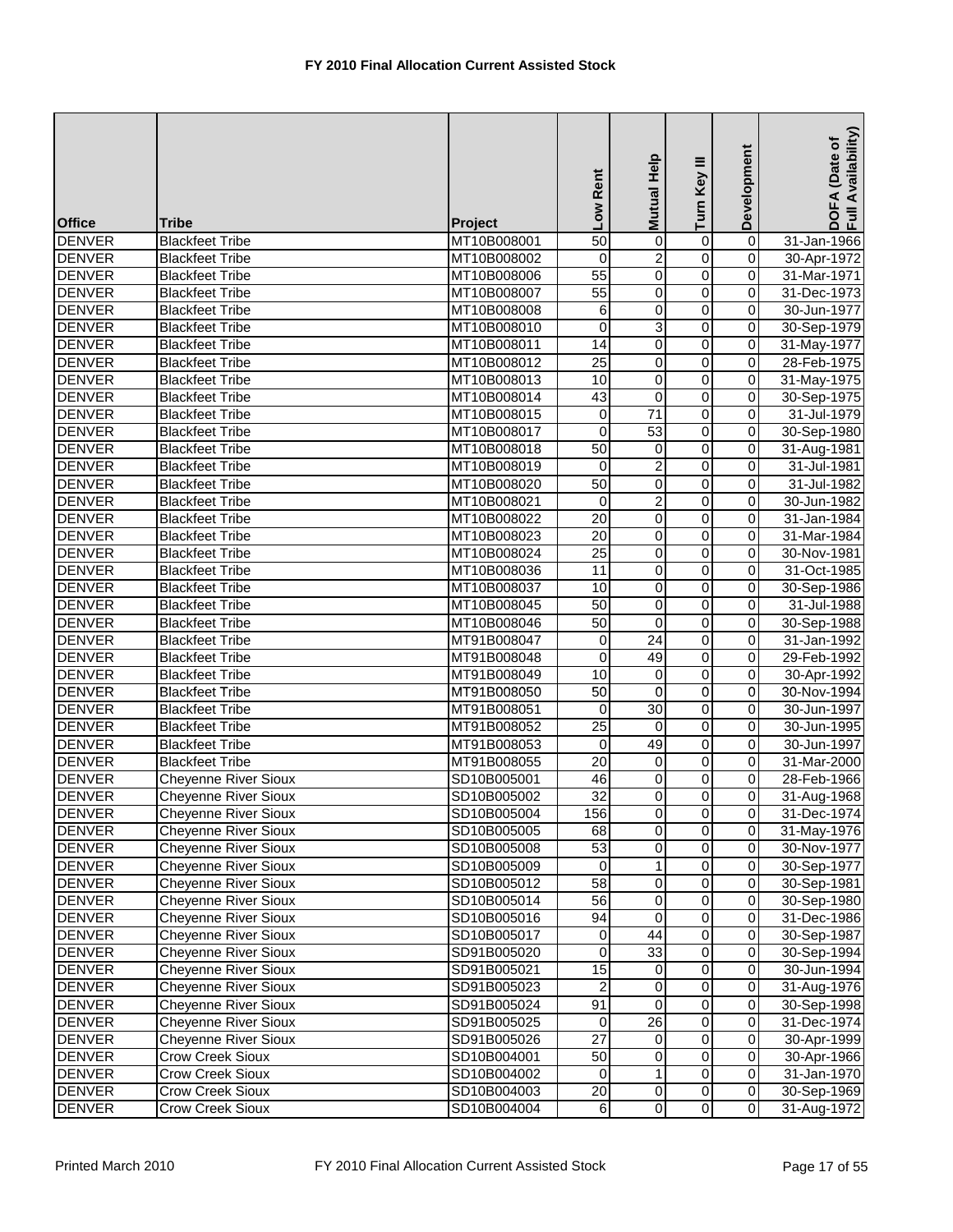| <b>Office</b>                  | Tribe                                                          | Project                    | Low Rent         | Help<br><b>Mutual</b>       | Turn Key III            | Development             | Availability)<br>DOFA (Date of<br>Full Availability |
|--------------------------------|----------------------------------------------------------------|----------------------------|------------------|-----------------------------|-------------------------|-------------------------|-----------------------------------------------------|
| <b>DENVER</b>                  | <b>Crow Creek Sioux</b>                                        | SD10B004005                | 0                | 1                           | 0                       | $\overline{0}$          | 30-Jun-1972                                         |
| <b>DENVER</b>                  | Crow Creek Sioux                                               | SD10B004006                | $\overline{36}$  | 0                           | 0                       | $\pmb{0}$               | 31-Dec-1973                                         |
| <b>DENVER</b>                  | <b>Crow Creek Sioux</b>                                        | SD10B004008                | 15               | 0                           | $\overline{0}$          | $\mathbf 0$             | 30-Nov-1976                                         |
| <b>DENVER</b>                  | <b>Crow Creek Sioux</b>                                        | SD10B004010                | 31               | $\mathsf{O}\xspace$         | 0                       | 0                       | 31-Jan-1981                                         |
| <b>DENVER</b>                  | <b>Crow Creek Sioux</b>                                        | SD91B004013                | 10               | 0                           | 0                       |                         | 30-Nov-1994                                         |
| <b>DENVER</b>                  | <b>Crow Creek Sioux</b>                                        | SD91B004014                | 0                | 10                          | 0                       | 0                       | 30-Apr-1994                                         |
| <b>DENVER</b>                  | <b>Crow Creek Sioux</b>                                        | SD91B004015                | $\boldsymbol{0}$ | 28                          | $\overline{0}$          | $\overline{0}$          | 31-Oct-1995                                         |
| <b>DENVER</b>                  | <b>Crow Creek Sioux</b>                                        | SD91B004016                | 10               | $\mathbf 0$                 | $\overline{0}$          | $\overline{0}$          | 31-Mar-1997                                         |
| <b>DENVER</b>                  | <b>Crow Creek Sioux</b>                                        | SD91B004017                | $\overline{20}$  | 0                           | $\overline{0}$          | $\overline{0}$          | 30-Jun-1998                                         |
| <b>DENVER</b>                  | Crow Tribe                                                     | MT10B014001                | 0                | 4                           | 0                       | $\boldsymbol{0}$        | 30-Sep-1970                                         |
| <b>DENVER</b>                  | <b>Crow Tribe</b>                                              | MT10B014002                | $\overline{0}$   | $\pmb{0}$                   | 11                      | $\overline{0}$          | 28-Feb-1973                                         |
| <b>DENVER</b>                  | Crow Tribe                                                     | MT10B014003                | $\mathbf 0$      | 5                           | 0                       | $\pmb{0}$               | 31-Dec-1973                                         |
| <b>DENVER</b>                  | Crow Tribe                                                     | MT10B014004                | $\overline{37}$  | 0                           | 0                       | 0                       | 31-Dec-1973                                         |
| <b>DENVER</b>                  | Crow Tribe                                                     | MT10B014005                | 0                | 5                           | 0                       | $\boldsymbol{0}$        | 31-Dec-1973                                         |
| <b>DENVER</b>                  | Crow Tribe                                                     | MT10B014006                | 5                | $\pmb{0}$                   | $\overline{\mathsf{o}}$ | $\overline{0}$          | 31-Dec-1973                                         |
| <b>DENVER</b>                  | Crow Tribe                                                     | MT10B014007                | $\mathbf 0$      | 5                           | $\mathsf 0$             | $\mathsf 0$             | 30-Nov-1979                                         |
| <b>DENVER</b>                  | Crow Tribe                                                     | MT10B014008                | 40               | $\pmb{0}$                   | $\overline{0}$          | $\mathbf 0$             | 30-Nov-1979                                         |
| <b>DENVER</b>                  | Crow Tribe                                                     | MT10B014009                | 14               | O                           | $\overline{0}$          | $\overline{0}$          | 31-Aug-1981                                         |
| <b>DENVER</b>                  | Crow Tribe                                                     | MT10B014010                | 44               | 0                           | 0                       | $\pmb{0}$               | 31-Jul-1981                                         |
| <b>DENVER</b>                  | Crow Tribe                                                     | MT10B014011                | 0                | 49                          | 0                       | $\pmb{0}$               | 28-Feb-1987                                         |
| <b>DENVER</b>                  | Crow Tribe                                                     | MT10B014012                | 4                | $\overline{\mathsf{o}}$     | $\overline{0}$          | $\overline{0}$          | 30-Sep-1980                                         |
| <b>DENVER</b>                  | Crow Tribe                                                     | MT10B014019                | $\overline{39}$  | $\mathbf 0$                 | $\overline{0}$          | $\overline{0}$          | 31-Oct-1985                                         |
| <b>DENVER</b>                  | Crow Tribe                                                     | MT10B014020                | 0                | 43                          | $\overline{0}$          | $\overline{0}$          | 31-Dec-1985                                         |
| <b>DENVER</b>                  | Crow Tribe                                                     | MT10B014022                | 0                | 29                          | $\overline{0}$          | $\pmb{0}$               | 28-Feb-1987                                         |
| <b>DENVER</b>                  | <b>Crow Tribe</b>                                              | MT10B014023                | $\overline{0}$   | $\overline{20}$             | $\overline{0}$          | $\overline{0}$          | 31-Jan-1986                                         |
| <b>DENVER</b>                  | Crow Tribe                                                     | MT91B014024                | $\boldsymbol{0}$ | 23                          | 0                       | $\overline{0}$          | 31-Jan-1996                                         |
| <b>DENVER</b>                  | Flandreau Santee Sioux                                         | SD10B049002                | 10               | 0                           | $\overline{0}$          | 0                       | 31-Dec-1979                                         |
| <b>DENVER</b><br><b>DENVER</b> | <b>Flandreau Santee Sioux</b><br><b>Flandreau Santee Sioux</b> | SD10B049003<br>SD10B049005 | 10<br>15         | $\overline{0}$<br>$\pmb{0}$ | 0<br>0                  | 0<br>$\mathbf 0$        | 31-Dec-1980<br>30-Sep-1985                          |
| <b>DENVER</b>                  | <b>Flandreau Santee Sioux</b>                                  | SD91B049007                | 15               | 0                           | 0                       | $\overline{0}$          | 24-Feb-1993                                         |
| <b>DENVER</b>                  | <b>Flandreau Santee Sioux</b>                                  | SD91B049008                | 0                | 14                          | $\overline{0}$          | 0                       | 31-Dec-1994                                         |
| <b>DENVER</b>                  | Fort Belknap Indian Community                                  | MT10B010001                | 0                | 20                          | 0                       | 0                       | 31-Dec-1972                                         |
| <b>DENVER</b>                  | Fort Belknap Indian Community                                  | MT10B010002                | 0                | $\overline{7}$              | 0                       | 0                       | 31-Mar-1967                                         |
| <b>DENVER</b>                  | Fort Belknap Indian Community                                  | MT10B010003                | $\overline{0}$   | 12                          | $\pmb{0}$               | 0                       | 30-Sep-1968                                         |
| <b>DENVER</b>                  | Fort Belknap Indian Community                                  | MT10B010004                | $\boldsymbol{0}$ | 16                          | $\overline{\mathbf{0}}$ | $\overline{0}$          | 31-Jan-1971                                         |
| <b>DENVER</b>                  | Fort Belknap Indian Community                                  | MT10B010005                | $\overline{50}$  | $\mathbf 0$                 | $\overline{\mathsf{o}}$ | $\overline{0}$          | 31-Aug-1971                                         |
| <b>DENVER</b>                  | Fort Belknap Indian Community                                  | MT10B010006                | 0                | $\overline{15}$             | 0                       | $\pmb{0}$               | 31-Mar-1974                                         |
| <b>DENVER</b>                  | Fort Belknap Indian Community                                  | MT10B010007                | 0                | 16                          | 0                       | $\pmb{0}$               | 30-Nov-1975                                         |
| <b>DENVER</b>                  | Fort Belknap Indian Community                                  | MT10B010008                | 0                | 14                          | 0                       | $\mathbf 0$             | 31-May-1976                                         |
| <b>DENVER</b>                  | Fort Belknap Indian Community                                  | MT10B010009                | 48               | $\pmb{0}$                   | $\overline{\mathsf{o}}$ | $\pmb{0}$               | 31-Dec-1976                                         |
| <b>DENVER</b>                  | Fort Belknap Indian Community                                  | MT10B010012                | 16               | 0                           | 0                       | $\mathbf 0$             | 30-Nov-1979                                         |
| <b>DENVER</b>                  | Fort Belknap Indian Community                                  | MT10B010014                | 20               | $\overline{0}$              | 0                       | 0                       | 30-Sep-1981                                         |
| <b>DENVER</b>                  | Fort Belknap Indian Community                                  | MT10B010015                | 10               | $\overline{0}$              | $\overline{\mathsf{o}}$ | $\overline{\mathsf{o}}$ | 30-Jun-1982                                         |
| <b>DENVER</b>                  | Fort Belknap Indian Community                                  | MT10B010016                | 10               | 0                           | $\mathsf{O}\xspace$     | $\mathbf 0$             | 30-Jun-1982                                         |
| <b>DENVER</b>                  | Fort Belknap Indian Community                                  | MT10B010019                | 14               | 0                           | 0                       | $\pmb{0}$               | 30-Nov-1984                                         |
| <b>DENVER</b>                  | Fort Belknap Indian Community                                  | MT10B010020                | 10               | 0                           | 0                       | $\overline{0}$          | 30-Nov-1984                                         |
| <b>DENVER</b>                  | Fort Belknap Indian Community                                  | MT10B010021                | 0                | 31                          | $\overline{\mathsf{o}}$ | $\mathbf 0$             | 31-Jul-1986                                         |
| <b>DENVER</b>                  | Fort Belknap Indian Community                                  | MT10B010022                | 0                | 35                          | 0                       | $\pmb{0}$               | 30-Sep-1987                                         |
| <b>DENVER</b>                  | Fort Belknap Indian Community                                  | MT10B010023                | 24               | 0                           | 0                       | $\pmb{0}$               | 31-Oct-1987                                         |
| <b>DENVER</b>                  | Fort Belknap Indian Community                                  | MT10B010028                | 0                | $\overline{a}$              | $\overline{\mathsf{o}}$ | $\overline{\mathsf{o}}$ | 31-Aug-1971                                         |
| <b>DENVER</b>                  | Fort Belknap Indian Community                                  | MT10B010029                | 0                | $\overline{a}$              | $\overline{\mathsf{o}}$ | $\overline{0}$          | 31-Aug-1971                                         |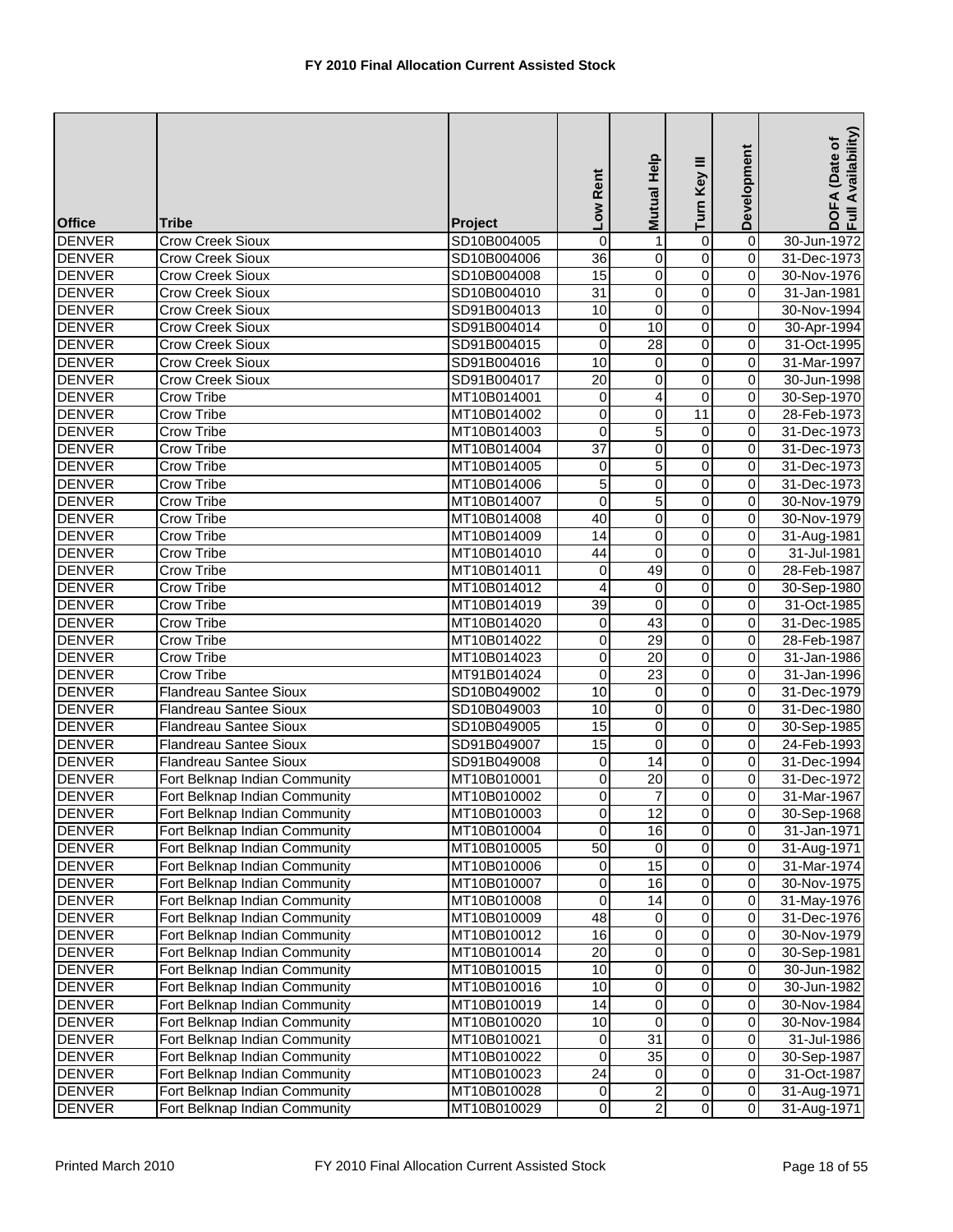| <b>Office</b>                  | <b>Tribe</b>                                                       | Project                    | Low Rent         | Help<br><b>Mutual</b> | Turn Key III            | Development      | DOFA (Date of<br>Full Availability) |
|--------------------------------|--------------------------------------------------------------------|----------------------------|------------------|-----------------------|-------------------------|------------------|-------------------------------------|
| <b>DENVER</b>                  | Fort Belknap Indian Community                                      | MT91B010024                | $\mathbf 0$      | $\overline{24}$       | 0                       | $\overline{0}$   | 31-Aug-1994                         |
| <b>DENVER</b>                  | Fort Belknap Indian Community                                      | MT91B010025                | $\boldsymbol{0}$ | $\overline{24}$       | $\overline{0}$          | $\mathbf 0$      | 31-Jul-1994                         |
| <b>DENVER</b>                  | Fort Belknap Indian Community                                      | MT91B010026                | $\overline{27}$  | $\mathbf 0$           | $\overline{0}$          | $\mathbf 0$      | 31-Dec-1995                         |
| <b>DENVER</b>                  | Fort Belknap Indian Community                                      | MT91B010027                | 20               | 0                     | 0                       | 0                | 31-Jan-1996                         |
| <b>DENVER</b>                  | Fort Peck Assiniboine and Sioux                                    | MT10B009001                | $\overline{30}$  | 0                     | 0                       | 0                | 31-Jul-1964                         |
| <b>DENVER</b>                  | Fort Peck Assiniboine and Sioux                                    | MT10B009002                | 26               | 0                     | 0                       | 0                | 30-Sep-1964                         |
| <b>DENVER</b>                  | Fort Peck Assiniboine and Sioux                                    | MT10B009004                | $\mathbf 0$      | 1                     | $\overline{0}$          | $\mathbf 0$      | 31-Jul-1969                         |
| <b>DENVER</b>                  | Fort Peck Assiniboine and Sioux                                    | MT10B009006                | 46               | 0                     | 0                       | $\overline{0}$   | 30-Jun-1970                         |
| <b>DENVER</b>                  | Fort Peck Assiniboine and Sioux                                    | MT10B009007                | $\boldsymbol{0}$ | $\mathbf 0$           | $\overline{1}$          | $\mathbf 0$      | 31-Aug-1972                         |
| <b>DENVER</b>                  | Fort Peck Assiniboine and Sioux                                    | MT10B009008                | 0                | 0                     | 2                       | $\mathbf 0$      | 31-Jan-1974                         |
| <b>DENVER</b>                  | Fort Peck Assiniboine and Sioux                                    | MT10B009010                | 10               | $\overline{0}$        | $\overline{0}$          | $\mathbf 0$      | 30-Nov-1975                         |
| <b>DENVER</b>                  | Fort Peck Assiniboine and Sioux                                    | MT10B009011                | $\overline{17}$  | 0                     | 0                       | 0                | 30-Jun-1978                         |
| <b>DENVER</b>                  | Fort Peck Assiniboine and Sioux                                    | MT10B009012                | $\mathbf 0$      | $\overline{c}$        | 0                       | $\mathbf 0$      | 30-Jun-1978                         |
| <b>DENVER</b>                  | Fort Peck Assiniboine and Sioux                                    | MT10B009013                | $\mathbf 0$      | $\overline{5}$        | 0                       | $\mathbf 0$      | 30-Sep-1979                         |
| <b>DENVER</b>                  | Fort Peck Assiniboine and Sioux                                    | MT10B009014                | 48               | 0                     | $\overline{0}$          | $\overline{0}$   | 31-May-1979                         |
| <b>DENVER</b>                  | Fort Peck Assiniboine and Sioux                                    | MT10B009015                | 47               | $\mathbf 0$           | 0                       | $\mathbf 0$      | 31-Mar-1981                         |
| <b>DENVER</b>                  | Fort Peck Assiniboine and Sioux                                    | MT10B009016                | 0                | 4                     | 0                       | $\mathbf 0$      | 30-May-1980                         |
| <b>DENVER</b>                  | Fort Peck Assiniboine and Sioux                                    | MT10B009017                | $\overline{0}$   | $\overline{17}$       | $\overline{0}$          | $\mathbf 0$      | 31-Mar-1982                         |
| <b>DENVER</b>                  | Fort Peck Assiniboine and Sioux                                    | MT10B009018                | $\overline{17}$  | 0                     | 0                       | 0                | 28-Feb-1982                         |
| <b>DENVER</b>                  | Fort Peck Assiniboine and Sioux                                    | MT10B009020                | 16               | 0                     | 0                       | 0                | 31-Mar-1983                         |
| <b>DENVER</b>                  | Fort Peck Assiniboine and Sioux                                    | MT10B009021                | 60               | $\mathbf 0$           | $\overline{0}$          | $\mathbf 0$      | 30-Jun-1983                         |
| <b>DENVER</b>                  | Fort Peck Assiniboine and Sioux                                    | MT10B009022                | $\mathbf 0$      | 33                    | $\overline{0}$          | $\pmb{0}$        | 30-Sep-1983                         |
| <b>DENVER</b>                  | Fort Peck Assiniboine and Sioux                                    | MT10B009025                | $\overline{39}$  | $\mathbf 0$           | $\overline{0}$          | $\mathbf 0$      | 31-Dec-1985                         |
| <b>DENVER</b>                  | Fort Peck Assiniboine and Sioux                                    | MT10B009026                | 0                | $\overline{27}$       | $\overline{0}$          | 0                | 31-May-1986                         |
| <b>DENVER</b>                  | Fort Peck Assiniboine and Sioux                                    | MT10B009031                | $\overline{0}$   | $\overline{74}$       | $\overline{0}$          | $\mathbf 0$      | 30-Jun-1989                         |
| <b>DENVER</b>                  | Fort Peck Assiniboine and Sioux                                    | MT10B009032                | 42               | 0                     | 0                       | $\mathbf 0$      | 31-Jul-1988                         |
| <b>DENVER</b>                  | Fort Peck Assiniboine and Sioux                                    | MT91B009033                | 45               | 0                     | $\overline{0}$<br>0     | 0<br>$\mathbf 0$ | 31-Dec-1989                         |
| <b>DENVER</b><br><b>DENVER</b> | Fort Peck Assiniboine and Sioux<br>Fort Peck Assiniboine and Sioux | MT91B009034<br>MT91B009035 | 0<br>16          | 44<br>$\mathbf 0$     | $\overline{0}$          | $\boldsymbol{0}$ | 30-Jun-1991<br>30-Jun-1993          |
| <b>DENVER</b>                  | Fort Peck Assiniboine and Sioux                                    | MT91B009036                | $\overline{23}$  | 0                     | 0                       | 0                | 30-Apr-1994                         |
| <b>DENVER</b>                  | Fort Peck Assiniboine and Sioux                                    | MT91B009037                | 10               | $\mathbf 0$           | $\overline{0}$          | $\mathbf 0$      | 30-Jun-1995                         |
| <b>DENVER</b>                  | Fort Peck Assiniboine and Sioux                                    | MT91B009038                | $\mathbf 0$      | 1                     | 0                       | $\mathbf 0$      | 31-Aug-1972                         |
| <b>DENVER</b>                  | Fort Peck Assiniboine and Sioux                                    | MT91B009039                | 22               | 0                     | 0                       | 0                | 30-Jun-1995                         |
| <b>DENVER</b>                  | Fort Peck Assiniboine and Sioux                                    | MT91B009040                | $\overline{0}$   | 4                     | $\overline{0}$          | $\mathbf{0}$     | 31-Oct-1980                         |
| <b>DENVER</b>                  | Fort Peck Assiniboine and Sioux                                    | MT91B009041                | $\mathbf 0$      | $\overline{10}$       | $\overline{0}$          | $\pmb{0}$        | 30-Jun-1978                         |
| <b>DENVER</b>                  | Fort Peck Assiniboine and Sioux                                    | MT91B009042                | 0                |                       | 0                       | $\pmb{0}$        | 31-Aug-1972                         |
| <b>DENVER</b>                  | Fort Peck Assiniboine and Sioux                                    | MT91B009043                | $\overline{0}$   | 3                     | 0                       | $\pmb{0}$        | 31-Aug-1972                         |
| <b>DENVER</b>                  | Fort Peck Assiniboine and Sioux                                    | MT91B009044                | 0                | 11                    | 0                       | 0                | 30-Jun-1970                         |
| <b>DENVER</b>                  | Fort Peck Assiniboine and Sioux                                    | MT91B009045                | 0                | 3                     | 0                       | $\mathbf 0$      | 31-Aug-1972                         |
| <b>DENVER</b>                  | Fort Peck Assiniboine and Sioux                                    | MT91B009046                | 0                | $\overline{7}$        | 0                       | $\pmb{0}$        | 30-Jun-1970                         |
| <b>DENVER</b>                  | Fort Peck Assiniboine and Sioux                                    | MT91B009047                | 3                | 0                     | 0                       | $\pmb{0}$        | 31-Aug-1972                         |
| <b>DENVER</b>                  | Fort Peck Assiniboine and Sioux                                    | MT91B009048                | 0                | 24                    | 0                       | 0                | 30-Jun-1970                         |
| <b>DENVER</b>                  | Fort Peck Assiniboine and Sioux                                    | MT91B009049                | 20               | 0                     | $\mathbf 0$             | $\pmb{0}$        | 31-Dec-1999                         |
| <b>DENVER</b>                  | Ft. Berthold Affiliated Tribes                                     | ND10B005001                | 60               | 0                     | $\mathsf{O}\xspace$     | 0                | 31-Dec-1967                         |
| <b>DENVER</b>                  | Ft. Berthold Affiliated Tribes                                     | ND10B005003                | 20               | 0                     | 0                       | 0                | 30-Sep-1969                         |
| <b>DENVER</b>                  | Ft. Berthold Affiliated Tribes                                     | ND10B005004                | 120              | 0                     | $\overline{0}$          | $\mathbf 0$      | 30-Dec-1971                         |
| <b>DENVER</b>                  | Ft. Berthold Affiliated Tribes                                     | ND10B005009                | 64               | 0                     | 0                       | $\pmb{0}$        | 30-Jun-1980                         |
| <b>DENVER</b>                  | Ft. Berthold Affiliated Tribes                                     | ND10B005010                | 0                | 10                    | 0                       | 0                | 31-Dec-1983                         |
| <b>DENVER</b>                  | Ft. Berthold Affiliated Tribes                                     | ND10B005011                | 39               | 0                     | 0                       | 0                | 31-Dec-1981                         |
| <b>DENVER</b>                  | Ft. Berthold Affiliated Tribes                                     | ND10B005013                | $\mathbf 0$      | $\overline{30}$       | $\overline{\mathsf{o}}$ | $\pmb{0}$        | 31-Oct-1984                         |
| <b>DENVER</b>                  | Ft. Berthold Affiliated Tribes                                     | ND10B005015                | 54               | $\pmb{0}$             | $\overline{\mathsf{o}}$ | $\overline{0}$   | 30-Jul-1987                         |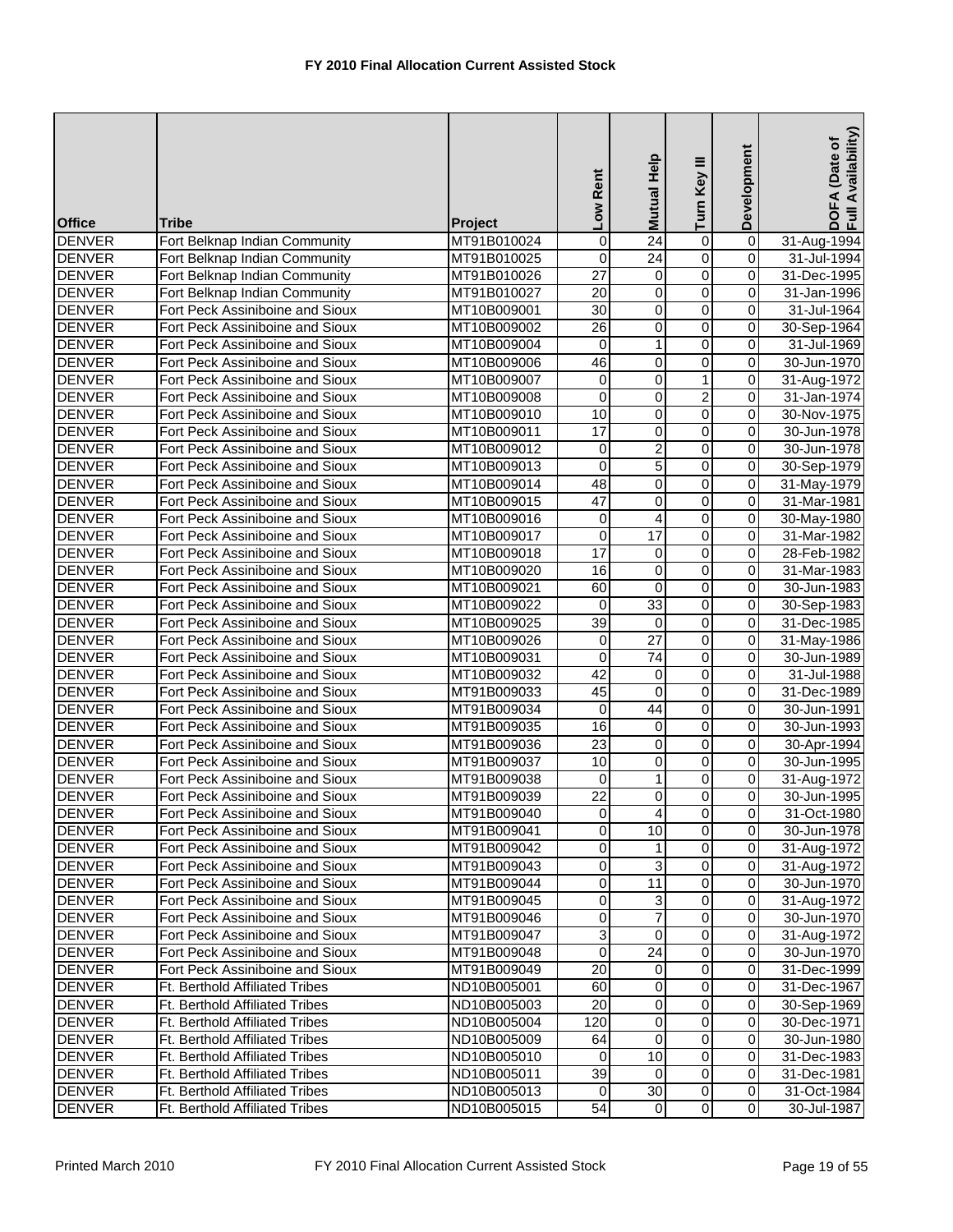| <b>Office</b>                  | Tribe                                  | Project                    | Low Rent                      | Help<br><b>Mutual</b> | Turn Key III                     | Development                 | Availability)<br>DOFA (Date of<br>Full Availability |
|--------------------------------|----------------------------------------|----------------------------|-------------------------------|-----------------------|----------------------------------|-----------------------------|-----------------------------------------------------|
| <b>DENVER</b>                  | Ft. Berthold Affiliated Tribes         | ND10B005019                | $\mathbf 0$                   | $\overline{20}$       | 0                                | $\overline{0}$              | 31-Jan-1987                                         |
| <b>DENVER</b>                  | Ft. Berthold Affiliated Tribes         | ND91B005022                | $\mathbf 0$                   | $\overline{47}$       | $\overline{0}$                   | $\overline{0}$              | 31-Mar-1995                                         |
| <b>DENVER</b>                  | Ft. Berthold Affiliated Tribes         | ND91B005023                | 52                            | $\mathbf 0$           | $\overline{0}$                   | $\mathbf 0$                 | 31-Jan-1992                                         |
| <b>DENVER</b>                  | Ft. Berthold Affiliated Tribes         | ND91B005024                | 0                             | $\overline{20}$       | $\overline{0}$                   | $\overline{0}$              | 31-Oct-1990                                         |
| <b>DENVER</b>                  | Ft. Berthold Affiliated Tribes         | ND91B005025                | $\mathbf 0$                   | $\overline{34}$       | 0                                | 0                           | 29-Feb-1992                                         |
| <b>DENVER</b>                  | Ft. Berthold Affiliated Tribes         | ND91B005026                | 0                             | $\overline{20}$       | $\overline{0}$                   | $\pmb{0}$                   | 31-Mar-1998                                         |
| <b>DENVER</b>                  | Ft. Berthold Affiliated Tribes         | ND91B005027                | 0                             | 17                    | $\overline{0}$                   | $\overline{0}$              | 31-Mar-1998                                         |
| <b>DENVER</b>                  | Ft. Berthold Affiliated Tribes         | ND91B005028                | $\mathbf 0$                   | $\overline{18}$       | $\overline{0}$                   | $\overline{0}$              | 31-Mar-1998                                         |
| <b>DENVER</b>                  | <b>Goshute Reservation</b>             | NV99B015012                | $\overline{8}$                | 0                     | $\overline{0}$                   | $\overline{0}$              | 31-May-1986                                         |
| <b>DENVER</b>                  | Goshute Reservation                    | NV99B015016                | 4                             | 0                     | $\overline{0}$                   | $\mathbf 0$                 | 30-Jun-1995                                         |
| <b>DENVER</b>                  | <b>Goshute Reservation</b>             | UT91B034001                | 15                            | O                     | $\overline{0}$                   |                             | 31-Dec-2000                                         |
| <b>DENVER</b>                  | Lower Brule Sioux                      | SD10B003003                | $\overline{20}$               | 0                     | 0                                | $\pmb{0}$                   | 31-Dec-1970                                         |
| <b>DENVER</b>                  | Lower Brule Sioux                      | SD10B003005                | 10                            | 0                     | $\overline{0}$                   | 0                           | 31-Dec-1974                                         |
| <b>DENVER</b>                  | Lower Brule Sioux                      | SD10B003007                | $\overline{19}$               | 0                     | $\overline{0}$                   | $\pmb{0}$                   | 31-Mar-1977                                         |
| <b>DENVER</b>                  | Lower Brule Sioux                      | SD10B003009                | $\overline{24}$               | O                     | $\overline{0}$                   | $\overline{0}$              | 28-Feb-1980                                         |
| <b>DENVER</b>                  | Lower Brule Sioux                      | SD10B003011                | 10                            | 0                     | $\mathsf 0$                      | $\overline{0}$              | 30-Sep-1981                                         |
| <b>DENVER</b>                  | Lower Brule Sioux                      | SD10B003014                | $\overline{12}$               | $\mathbf 0$           | $\overline{0}$                   | $\mathbf 0$                 | 31-Oct-1985                                         |
| <b>DENVER</b>                  | Lower Brule Sioux                      | SD91B003017                | $\boldsymbol{0}$              | 20                    | $\overline{0}$                   | $\mathbf 0$                 | 31-Dec-1990                                         |
| <b>DENVER</b>                  | Lower Brule Sioux                      | SD91B003018                | 10                            | 0                     | 0                                | 0                           | 31-Jul-1990                                         |
| <b>DENVER</b>                  | Lower Brule Sioux                      | SD91B003019                | 29                            | 0                     | 0                                | 0                           | 30-Nov-1995                                         |
| <b>DENVER</b>                  | Lower Brule Sioux                      | SD91B003020                | 19                            | $\overline{0}$        | $\overline{0}$                   | $\overline{0}$              | 30-Nov-1996                                         |
| <b>DENVER</b>                  | Lower Brule Sioux                      | SD91B003021                | 0                             | 19                    | $\overline{0}$                   | $\overline{0}$              | 31-Dec-1999                                         |
| <b>DENVER</b>                  | Lower Brule Sioux                      | SD91B003022                | $\overline{7}$                | $\mathbf 0$           | $\overline{0}$                   | $\overline{0}$              | 30-Jun-2000                                         |
| <b>DENVER</b><br><b>DENVER</b> | Northern Arapahoe                      | WY91B018001                | $\mathbf 0$<br>$\overline{0}$ | 20<br>17              | $\overline{0}$<br>$\overline{0}$ | $\pmb{0}$<br>$\overline{1}$ | 31-Dec-1996                                         |
| <b>DENVER</b>                  | Northern Arapahoe                      | WY91B018002<br>WY91B018004 | $\overline{42}$               | $\mathbf 0$           | 0                                | $\overline{\mathbf{0}}$     | 30-Sep-1999                                         |
| <b>DENVER</b>                  | Northern Arapahoe<br>Northern Arapahoe | WY91B018005                | $\mathsf 0$                   | $\mathbf{1}$          | $\overline{0}$                   | $\overline{0}$              | 31-Aug-1972<br>30-May-1974                          |
| <b>DENVER</b>                  | Northern Arapahoe                      | WY91B018007                | 0                             | $\mathbf{1}$          | 0                                | $\pmb{0}$                   | 31-Dec-1979                                         |
| <b>DENVER</b>                  | Northern Arapahoe                      | WY91B018009                | $\overline{0}$                | $\overline{2}$        | $\overline{0}$                   | $\overline{0}$              | 30-Sep-1987                                         |
| <b>DENVER</b>                  | Northern Arapahoe                      | WY91B018010                | 0                             | $\overline{5}$        | $\overline{0}$                   | $\overline{0}$              | 31-May-1988                                         |
| <b>DENVER</b>                  | Northern Arapahoe                      | WY91B018011                | 0                             | $\mathbf{1}$          | $\overline{0}$                   | $\pmb{0}$                   | 31-Jul-1990                                         |
| <b>DENVER</b>                  | Northern Arapahoe                      | WY91B018012                | 0                             | $\overline{12}$       | 0                                | $\mathbf 0$                 | 30-Jun-1995                                         |
| <b>DENVER</b>                  | Northern Arapahoe                      | WY91B018014                | $\overline{28}$               | $\overline{0}$        | 0                                | 0                           | 31-Aug-1978                                         |
| <b>DENVER</b>                  | Northern Arapahoe                      | WY91B018015                | 23                            | $\overline{0}$        | $\pmb{0}$                        | $\overline{0}$              | 30-Nov-1983                                         |
| <b>DENVER</b>                  | Northern Arapahoe                      | WY91B018016                | $\overline{23}$               | $\overline{0}$        | $\pmb{0}$                        | $\overline{0}$              | 31-Dec-1984                                         |
| <b>DENVER</b>                  | Northern Arapahoe                      | WY91B018017                | 40                            | 0                     | $\overline{0}$                   | $\overline{0}$              | 31-Mar-1986                                         |
| <b>DENVER</b>                  | Northern Arapahoe                      | WY91B018018                | 10                            | 0                     | 0                                | $\pmb{0}$                   | 30-Sep-1991                                         |
| <b>DENVER</b>                  | Northern Cheyenne                      | MT10B012005                | 40                            | 0                     | 0                                | $\pmb{0}$                   | 30-Jun-1973                                         |
| <b>DENVER</b>                  | Northern Cheyenne                      | MT10B012011                | 0                             | 5                     | $\overline{0}$                   | $\mathbf 0$                 | 31-Oct-1979                                         |
| <b>DENVER</b>                  | Northern Cheyenne                      | MT10B012012                | $\boldsymbol{0}$              | $\overline{2}$        | $\overline{\mathsf{o}}$          | $\pmb{0}$                   | 30-Nov-1979                                         |
| <b>DENVER</b>                  | Northern Cheyenne                      | MT10B012013                | 14                            | $\mathbf 0$           | 0                                | $\mathbf 0$                 | 31-May-1981                                         |
| <b>DENVER</b>                  | Northern Cheyenne                      | MT10B012014                | 0                             | $\overline{3}$        | 0                                | $\pmb{0}$                   | 30-Nov-1981                                         |
| <b>DENVER</b>                  | Northern Cheyenne                      | MT10B012020                | 94                            | $\overline{0}$        | $\overline{\mathsf{o}}$          | $\overline{\mathbf{0}}$     | 31-Mar-1984                                         |
| <b>DENVER</b>                  | Northern Cheyenne                      | MT10B012024                | 0                             | $\overline{20}$       | $\overline{\mathsf{o}}$          | $\overline{\mathsf{o}}$     | 31-Aug-1986                                         |
| <b>DENVER</b>                  | Northern Cheyenne                      | MT91B012009                | $\overline{35}$               | 0                     | $\overline{\mathsf{o}}$          | $\mathsf 0$                 | 31-Aug-1978                                         |
| <b>DENVER</b>                  | Northern Cheyenne                      | MT91B012025                | 0                             | 30                    | $\overline{0}$                   | $\overline{0}$              | 30-Nov-1990                                         |
| <b>DENVER</b>                  | Northern Cheyenne                      | MT91B012026                | 45                            | 0                     | $\overline{\mathsf{o}}$          | $\overline{\mathbf{0}}$     | 30-Nov-1990                                         |
| <b>DENVER</b>                  | Northern Cheyenne                      | MT91B012027                | 0                             | 15                    | 0                                | $\mathbf 0$                 | 29-Feb-1996                                         |
| <b>DENVER</b>                  | Northern Cheyenne                      | MT91B012028                | $\overline{37}$               | $\overline{0}$        | $\mathsf{O}\xspace$              | $\pmb{0}$                   | 31-Dec-1991                                         |
| <b>DENVER</b>                  | Northern Cheyenne                      | MT91B012029                | $\frac{1}{8}$                 | $\overline{0}$        | $\overline{0}$                   | $\overline{\mathsf{o}}$     | 31-May-2001                                         |
| <b>DENVER</b>                  | NW Band of Shoshone Nation             | UT91B033001                | 15                            | $\overline{0}$        | $\overline{0}$                   | $\overline{\mathbf{0}}$     | 30-Nov-1999                                         |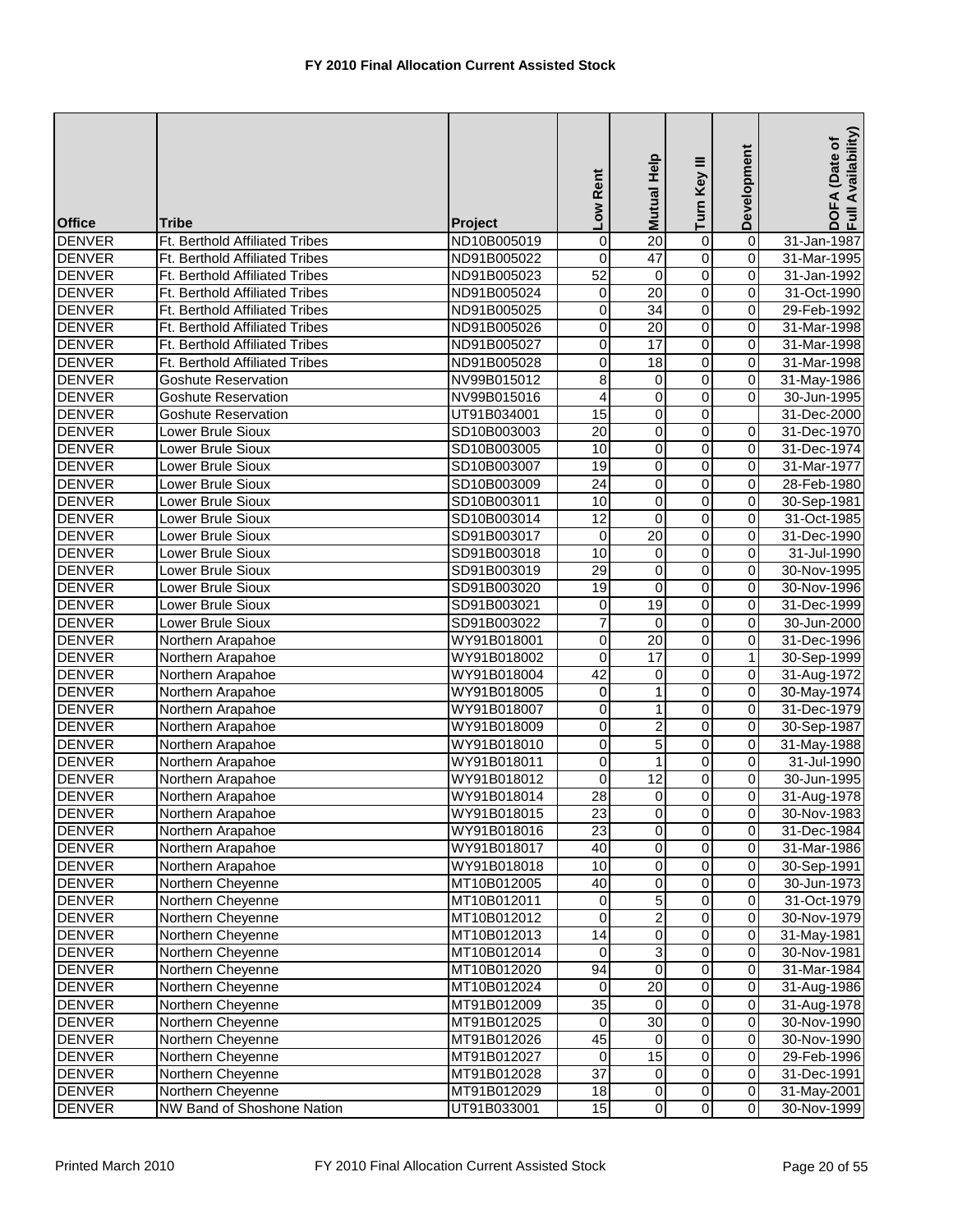| <b>Office</b>                  | Tribe                                                 | Project                    | Low Rent              | Mutual Help             | Turn Key III            | Development                               | Availability)<br>DOFA (Date of<br>Full Availability |
|--------------------------------|-------------------------------------------------------|----------------------------|-----------------------|-------------------------|-------------------------|-------------------------------------------|-----------------------------------------------------|
| <b>DENVER</b>                  | Oglala Sioux of Pine Ridge Reservation                | SD10B001001                | $\overline{51}$       | $\overline{0}$          | 0                       | $\overline{0}$                            | 30-Sep-1963                                         |
| <b>DENVER</b>                  | Oglala Sioux of Pine Ridge Reservation                | SD10B001002                | $\overline{23}$       | 0                       | $\overline{0}$          | $\overline{0}$                            | 30-Sep-1964                                         |
| <b>DENVER</b>                  | Oglala Sioux of Pine Ridge Reservation                | SD10B001003                | 76                    | O                       | $\overline{0}$          | $\mathbf 0$                               | 30-Jun-1966                                         |
| <b>DENVER</b>                  | Oglala Sioux of Pine Ridge Reservation                | SD10B001004                | 50                    | $\mathsf{O}\xspace$     | 0                       | $\overline{0}$                            | 30-Sep-1970                                         |
| <b>DENVER</b>                  | Oglala Sioux of Pine Ridge Reservation                | SD10B001005                | $\sqrt{243}$          | 0                       | 0                       | $\overline{0}$                            | 31-Mar-1974                                         |
| <b>DENVER</b>                  | Oglala Sioux of Pine Ridge Reservation                | SD10B001006                | 99                    | $\pmb{0}$               | $\overline{0}$          | $\pmb{0}$                                 | 31-Dec-1974                                         |
| <b>DENVER</b>                  | Oglala Sioux of Pine Ridge Reservation                | SD10B001008                | 195                   | $\overline{0}$          | $\overline{0}$          | $\overline{0}$                            | 31-May-1973                                         |
| <b>DENVER</b>                  | Oglala Sioux of Pine Ridge Reservation                | SD10B001015                | 20                    | $\overline{0}$          | $\overline{0}$          | $\overline{0}$                            | 31-Mar-1981                                         |
| <b>DENVER</b>                  | Oglala Sioux of Pine Ridge Reservation                | SD10B001016                | 50                    | $\pmb{0}$               | $\overline{0}$          | $\overline{0}$                            | 31-Dec-1979                                         |
| <b>DENVER</b>                  | Oglala Sioux of Pine Ridge Reservation                | SD10B001019                | $\overline{25}$       | 0                       | 0                       | $\pmb{0}$                                 | 31-Oct-1987                                         |
| <b>DENVER</b>                  | Oglala Sioux of Pine Ridge Reservation                | SD10B001020                | $\overline{30}$       | $\overline{0}$          | $\overline{0}$          | $\overline{0}$                            | 31-May-1988                                         |
| <b>DENVER</b>                  | Oglala Sioux of Pine Ridge Reservation                | SD10B001021                | $\pmb{0}$             | 20                      | 0                       | $\overline{0}$                            | 31-Jan-1985                                         |
| <b>DENVER</b>                  | Oglala Sioux of Pine Ridge Reservation                | SD10B001022                | $\mathbf 0$           | 21                      | $\overline{0}$          | $\overline{0}$                            | 31-May-1986                                         |
| <b>DENVER</b>                  | Oglala Sioux of Pine Ridge Reservation                | SD10B001023                | $\overline{30}$       | 0                       | 0                       | $\pmb{0}$                                 | 31-May-1988                                         |
| <b>DENVER</b>                  | Oglala Sioux of Pine Ridge Reservation                | SD10B001024                | $\overline{13}$       | $\overline{\mathsf{o}}$ | $\overline{0}$          | $\overline{0}$                            | 31-Oct-1978                                         |
| <b>DENVER</b>                  | Oglala Sioux of Pine Ridge Reservation                | SD10B001027                | 24                    | $\mathbf 0$             | $\mathsf 0$             | $\overline{0}$                            | 31-Dec-1981                                         |
| <b>DENVER</b>                  | Oglala Sioux of Pine Ridge Reservation                | SD91B001028                | 0                     | 70                      | $\overline{0}$          | $\pmb{0}$                                 | 31-Aug-1991                                         |
| <b>DENVER</b>                  | Oglala Sioux of Pine Ridge Reservation                | SD91B001029                | $\overline{30}$       | $\overline{\mathsf{o}}$ | $\overline{0}$          | $\overline{0}$                            | 30-Apr-1991                                         |
| <b>DENVER</b>                  | Oglala Sioux of Pine Ridge Reservation                | SD91B001030                | 40                    | 0                       | 0                       | $\overline{0}$                            | 30-Jun-1994                                         |
| <b>DENVER</b>                  | Oglala Sioux of Pine Ridge Reservation                | SD91B001031                | 0                     | $\overline{25}$         | $\mathsf 0$             | $\pmb{0}$                                 | 30-Jun-1991                                         |
| <b>DENVER</b>                  | Oglala Sioux of Pine Ridge Reservation                | SD91B001032                | 45                    | $\mathbf 0$             | $\overline{0}$          | $\overline{0}$                            | 31-Mar-1995                                         |
| <b>DENVER</b>                  | Oglala Sioux of Pine Ridge Reservation                | SD91B001033                | $\mathbf 0$           | 40                      | $\overline{0}$          | $\overline{0}$                            | 31-Jul-1996                                         |
| <b>DENVER</b>                  | Oglala Sioux of Pine Ridge Reservation                | SD91B001034                | 0                     | 40                      | $\overline{0}$          | $\overline{0}$                            | 30-Sep-1998                                         |
| <b>DENVER</b>                  | Oglala Sioux of Pine Ridge Reservation                | SD91B001035                | 40                    | $\pmb{0}$               | $\overline{0}$          | $\overline{0}$                            | 30-Jun-1997                                         |
| <b>DENVER</b>                  | Oglala Sioux of Pine Ridge Reservation                | SD91B001036                | $\boldsymbol{0}$      | $\overline{25}$         | $\overline{0}$          | $\overline{0}$                            | 31-Aug-1998                                         |
| <b>DENVER</b>                  | Oglala Sioux of Pine Ridge Reservation                | SD91B001037                | $\overline{20}$       | $\mathbf 0$             | 0                       | $\overline{\mathbf{0}}$                   | 30-Jun-1997                                         |
| <b>DENVER</b>                  | Oglala Sioux of Pine Ridge Reservation                | SD91B001038                | $\mathbf 0$           | 18                      | $\overline{0}$          | $\overline{0}$                            | 20-Feb-2001                                         |
| <b>DENVER</b><br><b>DENVER</b> | Oglala Sioux of Pine Ridge Reservation<br>Omaha Tribe | SD91B001039                | 54<br>$\overline{23}$ | $\mathbf 0$<br>O        | 0<br>$\overline{0}$     | $\overline{6}$<br>$\overline{\mathbf{0}}$ | 31-Dec-2001                                         |
| <b>DENVER</b>                  | Omaha Tribe                                           | NE10B013001<br>NE10B013002 | $\overline{33}$       | $\pmb{0}$               | $\overline{0}$          | $\overline{0}$                            | 30-Jun-1965<br>31-May-1971                          |
| <b>DENVER</b>                  | Omaha Tribe                                           | NE10B013003                | 65                    | $\pmb{0}$               | $\overline{0}$          | $\pmb{0}$                                 | 31-Jul-1974                                         |
| <b>DENVER</b>                  | Omaha Tribe                                           | NE10B013004                | $\overline{70}$       | $\mathbf 0$             | 0                       | $\overline{0}$                            | 30-Sep-1980                                         |
| <b>DENVER</b>                  | Omaha Tribe                                           | NE10B013005                | 0                     | $\overline{2}$          | $\overline{0}$          | $\mathbf 0$                               | 30-Jun-1981                                         |
| <b>DENVER</b>                  | Omaha Tribe                                           | NE10B013006                | $\overline{0}$        | $1 \mid$                | $\pmb{0}$               | $\overline{0}$                            | 30-Apr-1987                                         |
| <b>DENVER</b>                  | Omaha Tribe                                           | NE10B013007                | $\boldsymbol{0}$      | 5                       | $\overline{\mathbf{0}}$ | $\overline{0}$                            | 30-Apr-1988                                         |
| <b>DENVER</b>                  | Ponca Tribe of Nebraska                               | NE91B183001                | 12                    | $\mathsf{O}\xspace$     | $\overline{0}$          | $\overline{\mathbf{0}}$                   | 30-Jun-1997                                         |
| <b>DENVER</b>                  | Ponca Tribe of Nebraska                               | NE91B183002                | 0                     | 6                       | 0                       | $\mathbf 0$                               | 31-Dec-1996                                         |
| <b>DENVER</b>                  | Ponca Tribe of Nebraska                               | NE91B183003                | 4                     | 0                       | 0                       | $\pmb{0}$                                 | 30-Jun-1997                                         |
| <b>DENVER</b>                  | Ponca Tribe of Nebraska                               | NE91B183004                | $\mathbf 0$           | $\overline{11}$         | $\overline{0}$          | $\mathbf 0$                               | 31-Dec-1996                                         |
| <b>DENVER</b>                  | Ponca Tribe of Nebraska                               | NE91B183005                | $\overline{22}$       | $\pmb{0}$               | $\overline{\mathsf{o}}$ | $\mathbf 0$                               | 31-Dec-1996                                         |
| <b>DENVER</b>                  | Ponca Tribe of Nebraska                               | NE91B183006                | 0                     | 18                      | 0                       | $\pmb{0}$                                 | 31-Dec-1996                                         |
| <b>DENVER</b>                  | Rocky Boy Chippewa-Cree                               | MT10B011001                | 0                     | 6                       | 0                       | 0                                         | 31-May-1969                                         |
| <b>DENVER</b>                  | Rocky Boy Chippewa-Cree                               | MT10B011002                | $\mathbf 0$           | $\overline{2}$          | $\overline{\mathsf{o}}$ | $\overline{\mathbf{0}}$                   | 31-Dec-1967                                         |
| <b>DENVER</b>                  | Rocky Boy Chippewa-Cree                               | MT10B011003                | 0                     | 6                       | $\overline{\mathsf{o}}$ | $\pmb{0}$                                 | 30-Sep-1971                                         |
| <b>DENVER</b>                  | Rocky Boy Chippewa-Cree                               | MT10B011004                | 0                     | 9                       | $\overline{\mathsf{o}}$ | $\mathsf 0$                               | 31-May-1972                                         |
| <b>DENVER</b>                  | Rocky Boy Chippewa-Cree                               | MT10B011005                | 0                     | $\overline{2}$          | $\overline{0}$          | $\mathbf 0$                               | 30-Nov-1971                                         |
| <b>DENVER</b>                  | Rocky Boy Chippewa-Cree                               | MT10B011006                | $\mathbf 0$           | ω                       | $\overline{\mathsf{o}}$ | $\mathbf 0$                               | 31-Oct-1970                                         |
| <b>DENVER</b>                  | Rocky Boy Chippewa-Cree                               | MT10B011007                | 30                    | 0                       | 0                       | $\mathbf 0$                               | 31-Dec-1971                                         |
| <b>DENVER</b>                  | Rocky Boy Chippewa-Cree                               | MT10B011008                | $\mathbf 0$           | $\overline{26}$         | $\overline{\mathsf{o}}$ | $\pmb{0}$                                 | 31-Oct-1974                                         |
| <b>DENVER</b>                  | Rocky Boy Chippewa-Cree                               | MT10B011009                | $\mathbf 0$           | 12                      | $\overline{0}$          | $\overline{\mathsf{o}}$                   | 30-Nov-1974                                         |
| <b>DENVER</b>                  | Rocky Boy Chippewa-Cree                               | MT10B011010                | $\mathsf{O}\xspace$   | $\overline{7}$          | $\overline{0}$          | $\overline{\mathbf{0}}$                   | 30-May-1976                                         |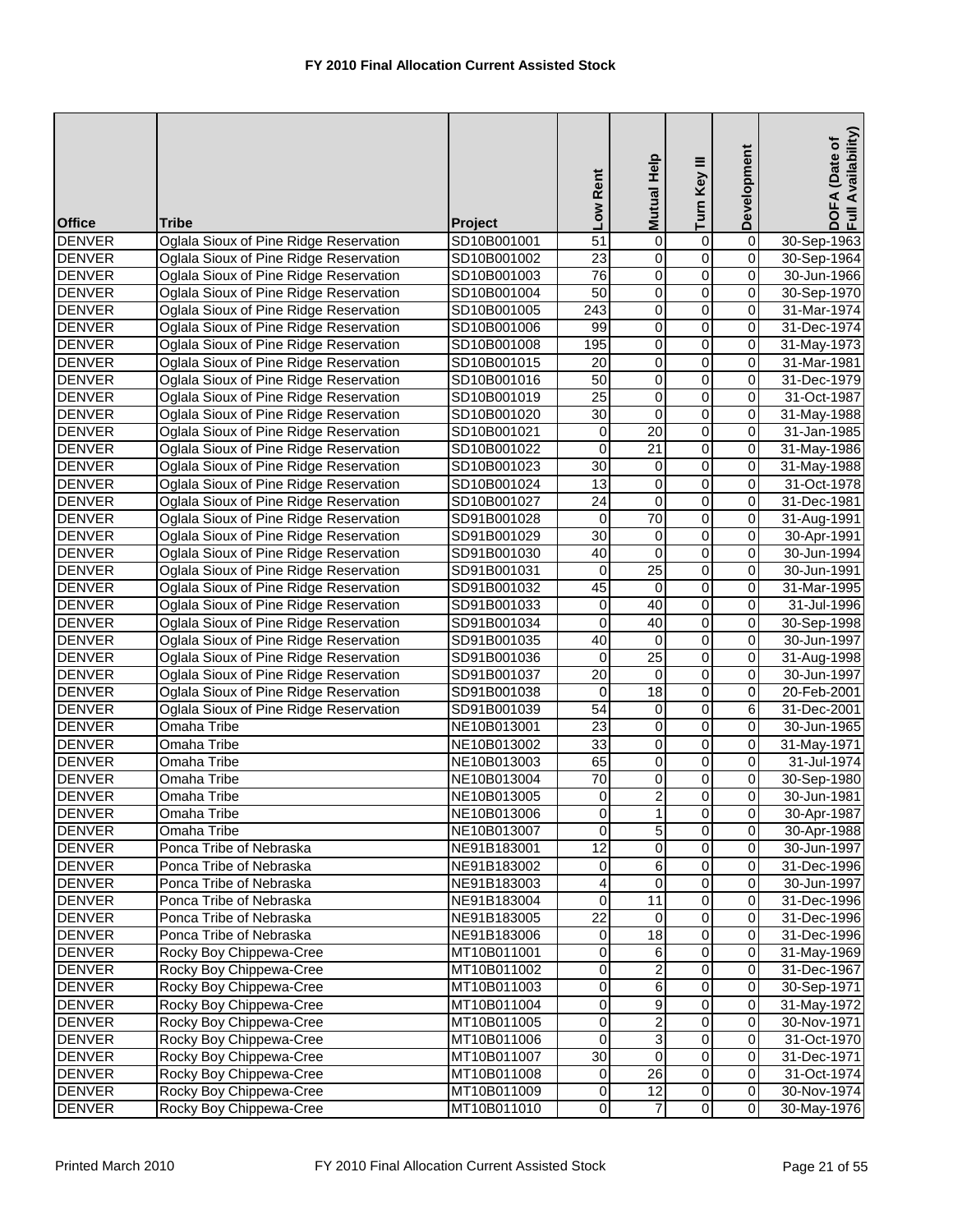| <b>Office</b>                  | <b>Tribe</b>                   | Project                    | Low Rent            | Help<br><b>Mutual</b> | Turn Key III                     | Development             | Availability)<br>DOFA (Date of<br>Full Availability |
|--------------------------------|--------------------------------|----------------------------|---------------------|-----------------------|----------------------------------|-------------------------|-----------------------------------------------------|
| <b>DENVER</b>                  | Rocky Boy Chippewa-Cree        | MT10B011011                | $\boldsymbol{0}$    | 9                     | 0                                | $\overline{0}$          | 31-Jul-1977                                         |
| <b>DENVER</b>                  | Rocky Boy Chippewa-Cree        | MT10B011012                | 40                  | $\pmb{0}$             | $\overline{0}$                   | $\overline{0}$          | 30-Jan-1980                                         |
| <b>DENVER</b>                  | Rocky Boy Chippewa-Cree        | MT10B011013                | $\overline{36}$     | $\overline{0}$        | $\overline{0}$                   | $\mathbf 0$             | 31-May-1986                                         |
| <b>DENVER</b>                  | Rocky Boy Chippewa-Cree        | MT91B011021                | 43                  | $\pmb{0}$             | $\overline{0}$                   | $\overline{0}$          | 30-Sep-1990                                         |
| <b>DENVER</b>                  | Rocky Boy Chippewa-Cree        | MT91B011022                | 0                   | $\overline{22}$       | 0                                | $\overline{0}$          | 30-Sep-1990                                         |
| <b>DENVER</b>                  | Rocky Boy Chippewa-Cree        | MT91B011023                | $\overline{15}$     | $\mathbf 0$           | $\overline{0}$                   | $\overline{0}$          | 30-Aug-1994                                         |
| <b>DENVER</b>                  | Rocky Boy Chippewa-Cree        | MT91B011024                | 45                  | $\overline{0}$        | $\overline{0}$                   | $\overline{0}$          | 31-Oct-1995                                         |
| <b>DENVER</b>                  | Rocky Boy Chippewa-Cree        | MT91B011025                | $\overline{20}$     | $\pmb{0}$             | $\overline{0}$                   | $\overline{0}$          | 31-Oct-1995                                         |
| <b>DENVER</b>                  | Rocky Boy Chippewa-Cree        | MT91B011026                | 40                  | $\pmb{0}$             | $\overline{0}$                   | $\overline{0}$          | 31-Dec-1996                                         |
| <b>DENVER</b>                  | Rocky Boy Chippewa-Cree        | MT91B011027                | 5                   | 0                     | $\overline{0}$                   | $\boldsymbol{0}$        | 30-Aug-1994                                         |
| <b>DENVER</b>                  | Rocky Boy Chippewa-Cree        | MT91B011028                | $\overline{22}$     | O                     | $\overline{0}$                   | $\overline{0}$          | 31-Mar-1999                                         |
| <b>DENVER</b>                  | <b>Rosebud Sioux</b>           | SD10B002001                | $\overline{38}$     | 0                     | 0                                | $\overline{0}$          | 31-Dec-1966                                         |
| <b>DENVER</b>                  | Rosebud Sioux                  | SD10B002002                | 14                  | $\pmb{0}$             | $\overline{0}$                   | 0                       | 31-Dec-1966                                         |
| <b>DENVER</b>                  | Rosebud Sioux                  | SD10B002003                | $\overline{26}$     | 0                     | $\overline{0}$                   | $\boldsymbol{0}$        | 31-Dec-1966                                         |
| <b>DENVER</b>                  | Rosebud Sioux                  | SD10B002004                | 14                  | O                     | $\overline{0}$                   | $\overline{0}$          | 31-Dec-1966                                         |
| <b>DENVER</b>                  | Rosebud Sioux                  | SD10B002007                | 62                  | $\mathsf 0$           | $\overline{0}$                   | $\overline{0}$          | 30-Nov-1978                                         |
| <b>DENVER</b>                  | <b>Rosebud Sioux</b>           | SD10B002008                | 0                   | $\overline{2}$        | $\overline{0}$                   | $\mathbf 0$             | 30-Nov-1978                                         |
| <b>DENVER</b>                  | <b>Rosebud Sioux</b>           | SD10B002009                | $\overline{90}$     | O                     | $\overline{0}$                   | $\mathbf 0$             | 30-Sep-1978                                         |
| <b>DENVER</b>                  | Rosebud Sioux                  | SD10B002011                | 80                  | $\pmb{0}$             | 0                                | 0                       | 30-Sep-1979                                         |
| <b>DENVER</b>                  | Rosebud Sioux                  | SD10B002012                | $\mathbf 0$         | $\overline{2}$        | $\mathbf 0$                      | $\mathsf 0$             | 30-Apr-1980                                         |
| <b>DENVER</b>                  | Rosebud Sioux                  | SD10B002013                | 60                  | $\overline{0}$        | $\overline{0}$                   | $\overline{0}$          | 30-Sep-1980                                         |
| <b>DENVER</b>                  | Rosebud Sioux                  | SD10B002014                | 120                 | O                     | $\overline{0}$                   | $\overline{0}$          | 31-Dec-1979                                         |
| <b>DENVER</b>                  | <b>Rosebud Sioux</b>           | SD10B002015                | 0                   | 3                     | $\overline{0}$                   | $\overline{0}$          | 31-Dec-1979                                         |
| <b>DENVER</b>                  | Rosebud Sioux                  | SD10B002016                | $\overline{31}$     | $\mathbf 0$           | $\overline{0}$                   | $\overline{0}$          | 31-Aug-1985                                         |
| <b>DENVER</b>                  | <b>Rosebud Sioux</b>           | SD10B002017                | 48                  | $\overline{0}$        | $\overline{0}$                   | $\overline{0}$          | 30-Sep-1985                                         |
| <b>DENVER</b>                  | Rosebud Sioux                  | SD10B002018                | 0                   | $\overline{12}$       | $\overline{0}$                   | $\overline{0}$          | 31-Jul-1986                                         |
| <b>DENVER</b>                  | Rosebud Sioux                  | SD10B002019                | 0                   | 11                    | $\overline{0}$                   | 0                       | 31-Aug-1986                                         |
| <b>DENVER</b>                  | Rosebud Sioux                  | SD10B002020                | 132                 | 0                     | 0                                | $\pmb{0}$               | 28-Feb-1986                                         |
| <b>DENVER</b>                  | Rosebud Sioux                  | SD10B002021                | 0                   | 28                    | $\overline{0}$                   | $\overline{0}$          | 30-Sep-1986                                         |
| <b>DENVER</b>                  | <b>Rosebud Sioux</b>           | SD91B002026                | $\boldsymbol{0}$    | $\overline{41}$       | $\overline{0}$                   | $\overline{0}$          | 30-Sep-1989                                         |
| <b>DENVER</b>                  | Rosebud Sioux                  | SD91B002027                | $\overline{70}$     | 0                     | $\overline{0}$                   | $\pmb{0}$               | 31-Mar-1990                                         |
| <b>DENVER</b><br><b>DENVER</b> | Rosebud Sioux                  | SD91B002028                | 0<br>$\overline{0}$ | $\overline{30}$<br>20 | 0                                | $\mathbf 0$<br>0        | 31-Jan-1990                                         |
| <b>DENVER</b>                  | Rosebud Sioux                  | SD91B002029                |                     |                       | 0                                |                         | 30-Jun-1993<br>31-May-1992                          |
| <b>DENVER</b>                  | Rosebud Sioux<br>Rosebud Sioux | SD91B002030                | 20<br>$\mathbf 0$   | οı<br>20              | $\overline{0}$<br>$\overline{0}$ | ΟI<br>$\mathbf 0$       |                                                     |
| <b>DENVER</b>                  | Rosebud Sioux                  | SD91B002031<br>SD91B002032 | $\overline{0}$      | 28                    | $\overline{\mathsf{o}}$          | $\overline{\mathbf{0}}$ | 31-Aug-1996<br>31-Aug-1999                          |
| <b>DENVER</b>                  | Rosebud Sioux                  | SD91B002033                | 15                  | $\overline{0}$        | $\overline{\mathsf{o}}$          | $\mathbf 0$             | 30-Sep-1999                                         |
| <b>DENVER</b>                  | Rosebud Sioux                  | SD91B002034                | 0                   | $\overline{12}$       | $\overline{\mathsf{o}}$          | $\mathbf 0$             | 30-Sep-1999                                         |
| <b>DENVER</b>                  | Salish and Kootenai Tribes     | MT10B013003                | 40                  | $\overline{0}$        | $\overline{0}$                   | $\mathbf 0$             | 30-Nov-1974                                         |
| <b>DENVER</b>                  | Salish and Kootenai Tribes     | MT10B013005                | $\overline{7}$      | $\overline{0}$        | $\overline{\mathsf{o}}$          | $\mathbf 0$             | 30-Jun-1976                                         |
| <b>DENVER</b>                  | Salish and Kootenai Tribes     | MT10B013006                | $\overline{7}$      | $\overline{0}$        | 0                                | $\pmb{0}$               | 31-Aug-1976                                         |
| <b>DENVER</b>                  | Salish and Kootenai Tribes     | MT10B013007                | 22                  | $\overline{0}$        | 0                                | 0                       | 31-Oct-1976                                         |
| <b>DENVER</b>                  | Salish and Kootenai Tribes     | MT10B013008                | $\boldsymbol{9}$    | $\overline{0}$        | $\overline{\mathsf{o}}$          | $\overline{\mathbf{0}}$ | 30-Jun-1977                                         |
| <b>DENVER</b>                  | Salish and Kootenai Tribes     | MT10B013009                | $\overline{20}$     | $\overline{0}$        | $\overline{\mathsf{o}}$          | $\overline{\mathsf{o}}$ | 30-Sep-1977                                         |
| <b>DENVER</b>                  | Salish and Kootenai Tribes     | MT10B013010                | 35                  | 0                     | $\overline{\mathsf{o}}$          | $\mathsf 0$             | 31-Aug-1978                                         |
| <b>DENVER</b>                  | Salish and Kootenai Tribes     | MT10B013011                | 0                   | $\mathbf{1}$          | $\overline{0}$                   | $\mathbf 0$             | 31-Jul-1979                                         |
| <b>DENVER</b>                  | Salish and Kootenai Tribes     | MT10B013013                | $\mathbf 0$         | $\mathbf{1}$          | $\overline{\mathsf{o}}$          | $\overline{\mathbf{0}}$ | 30-Sep-1979                                         |
| <b>DENVER</b>                  | Salish and Kootenai Tribes     | MT10B013014                | 10                  | 0                     | 0                                | $\mathbf 0$             | 30-May-1979                                         |
| <b>DENVER</b>                  | Salish and Kootenai Tribes     | MT10B013015                | $\mathbf 0$         | $\mathbf{1}$          | $\overline{\mathsf{o}}$          | $\mathbf 0$             | 30-Sep-1980                                         |
| <b>DENVER</b>                  | Salish and Kootenai Tribes     | MT10B013017                | $\pmb{0}$           | $\mathbf{1}$          | $\overline{0}$                   | $\overline{\mathsf{o}}$ | 28-Feb-1981                                         |
| <b>DENVER</b>                  | Salish and Kootenai Tribes     | MT10B013018                | 40                  | $\overline{0}$        | $\overline{0}$                   | $\overline{\mathbf{0}}$ | 28-Feb-1981                                         |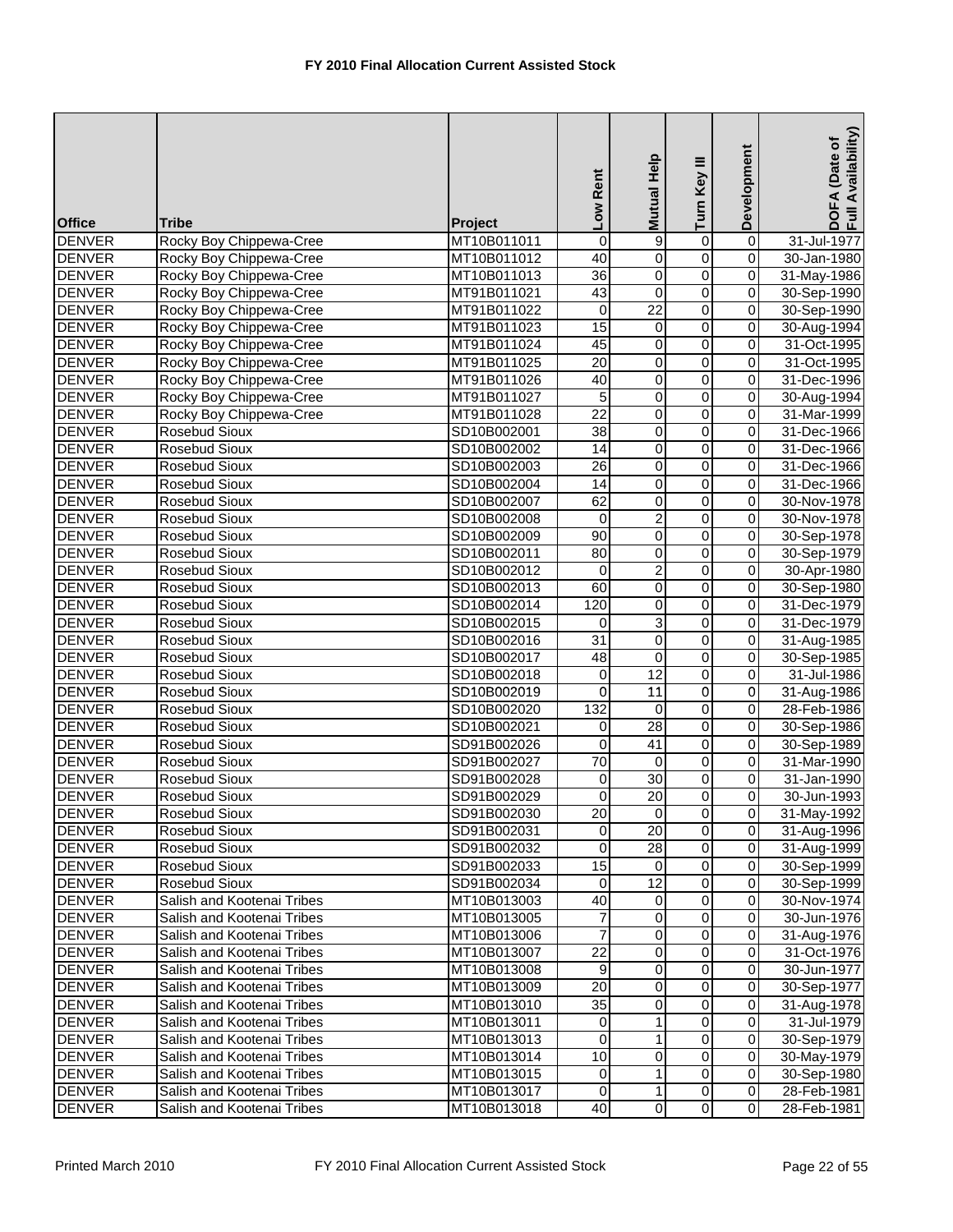| <b>Office</b>                  | Tribe                                                                            | Project                    | Low Rent         | Help<br><b>Mutual</b>   | Turn Key III                 | Development                            | Availability)<br>DOFA (Date of<br>Full Availability |
|--------------------------------|----------------------------------------------------------------------------------|----------------------------|------------------|-------------------------|------------------------------|----------------------------------------|-----------------------------------------------------|
| <b>DENVER</b>                  | Salish and Kootenai Tribes                                                       | MT10B013019                | 6                | $\overline{0}$          | 0                            | $\overline{0}$                         | 30-Jun-1981                                         |
| <b>DENVER</b>                  | Salish and Kootenai Tribes                                                       | MT10B013020                | $\overline{27}$  | 0                       | $\overline{0}$               | $\pmb{0}$                              | 30-Nov-1981                                         |
| <b>DENVER</b>                  | Salish and Kootenai Tribes                                                       | MT10B013022                | 4                | 0                       | $\overline{0}$               | $\mathbf 0$                            | 31-Aug-1982                                         |
| <b>DENVER</b>                  | Salish and Kootenai Tribes                                                       | MT10B013023                | $\overline{57}$  | $\pmb{0}$               | 0                            | $\pmb{0}$                              | 30-Nov-1983                                         |
| <b>DENVER</b>                  | Salish and Kootenai Tribes                                                       | MT10B013024                | $\mathbf 0$      | 4                       | 0                            | $\pmb{0}$                              | 30-Nov-1985                                         |
| <b>DENVER</b>                  | Salish and Kootenai Tribes                                                       | MT10B013025                | 20               | 0                       | 0                            | $\pmb{0}$                              | 31-Oct-1984                                         |
| <b>DENVER</b>                  | Salish and Kootenai Tribes                                                       | MT10B013026                | 0                | 4                       | $\overline{0}$               | $\overline{0}$                         | 31-Oct-1986                                         |
| <b>DENVER</b>                  | Salish and Kootenai Tribes                                                       | MT10B013027                | 5                | $\overline{0}$          | $\overline{\mathsf{o}}$      | $\overline{0}$                         | 30-Apr-1987                                         |
| <b>DENVER</b>                  | Salish and Kootenai Tribes                                                       | MT10B013028                | $\overline{31}$  | 0                       | $\overline{0}$               | $\overline{0}$                         | 30-Jun-1986                                         |
| <b>DENVER</b>                  | Salish and Kootenai Tribes                                                       | MT10B013029                | 0                | 5                       | 0                            | $\boldsymbol{0}$                       | 31-Mar-1989                                         |
| <b>DENVER</b>                  | Salish and Kootenai Tribes                                                       | MT91B013030                | $\overline{28}$  | O                       | $\overline{0}$               | $\overline{0}$                         | 30-Jun-1989                                         |
| <b>DENVER</b>                  | Salish and Kootenai Tribes                                                       | MT91B013031                | $\overline{36}$  | 0                       | 0                            | $\pmb{0}$                              | 30-Jun-1990                                         |
| <b>DENVER</b>                  | Salish and Kootenai Tribes                                                       | MT91B013032                | 0                | 4                       | 0                            | $\pmb{0}$                              | 31-Jan-1991                                         |
| <b>DENVER</b>                  | Salish and Kootenai Tribes                                                       | MT91B013033                | 0                | 5                       | 0                            | $\boldsymbol{0}$                       | 31-Dec-1991                                         |
| <b>DENVER</b>                  | Salish and Kootenai Tribes                                                       | MT91B013034                | $\boldsymbol{0}$ | $\overline{5}$          | $\overline{\mathsf{o}}$      | $\overline{\mathbf{0}}$                | 02-Oct-1996                                         |
| <b>DENVER</b>                  | Salish and Kootenai Tribes                                                       | MT91B013037                | $\boldsymbol{0}$ | $\overline{13}$         | $\mathsf 0$                  | $\mathsf 0$                            | 30-Sep-1998                                         |
| <b>DENVER</b>                  | Salish and Kootenai Tribes                                                       | MT91B013038                | 10               | $\mathbf 0$             | 0                            | $\boldsymbol{0}$                       | 30-Sep-1998                                         |
| <b>DENVER</b>                  | Santee Sioux Tribe                                                               | NE10B105001                | 36               | $\pmb{0}$               | $\overline{0}$               | $\mathbf 0$                            | 31-Oct-1971                                         |
| <b>DENVER</b>                  | Santee Sioux Tribe                                                               | NE10B105002                | 30               | $\pmb{0}$               | 0                            | 0                                      | 31-Jan-1974                                         |
| <b>DENVER</b>                  | <b>Santee Sioux Tribe</b>                                                        | NE10B105003                | 10               | 0                       | 0                            | $\pmb{0}$                              | 30-Sep-1977                                         |
| <b>DENVER</b>                  | <b>Santee Sioux Tribe</b>                                                        | NE10B105004                | 0                | 21                      | $\overline{0}$               | $\overline{0}$                         | 31-Dec-1984                                         |
| <b>DENVER</b>                  | <b>Santee Sioux Tribe</b>                                                        | NE10B105005                | 10               | $\overline{\mathsf{o}}$ | $\overline{0}$               | $\overline{0}$                         | 31-Oct-1984                                         |
| <b>DENVER</b>                  | <b>Santee Sioux Tribe</b>                                                        | NE91B105006                | $\overline{15}$  | 0                       | $\overline{0}$               | $\overline{0}$                         | 30-Jun-1994                                         |
| <b>DENVER</b>                  | <b>Santee Sioux Tribe</b>                                                        | NE91B105007                | 0                | $\overline{13}$         | $\overline{0}$               | $\boldsymbol{0}$                       | 01-Jul-1995                                         |
| <b>DENVER</b>                  | Santee Sioux Tribe                                                               | NE91B105008                | $\overline{0}$   | $\overline{17}$         | $\overline{0}$               | $\overline{0}$                         | 30-Jun-1999                                         |
| <b>DENVER</b>                  | Shoshone Tribe of the Wind River Reser                                           | WY91B019003                | $\boldsymbol{0}$ | $\overline{\mathbf{c}}$ | 0                            | $\overline{0}$                         | 31-Dec-1979                                         |
| <b>DENVER</b>                  | Shoshone Tribe of the Wind River Reser                                           | WY91B019005                | $\mathsf 0$      | 12                      | $\overline{0}$               | $\overline{0}$                         | 30-Sep-1987                                         |
| <b>DENVER</b>                  | Shoshone Tribe of the Wind River Reser                                           | WY91B019006                | 0                | 22                      | 0                            | $\pmb{0}$                              | 30-Jun-1988                                         |
| <b>DENVER</b>                  | Shoshone Tribe of the Wind River Reser                                           | WY91B019007                | $\boldsymbol{0}$ | 10                      | $\overline{\mathsf{o}}$      | $\pmb{0}$                              | 31-Jul-1990                                         |
| <b>DENVER</b>                  | Shoshone Tribe of the Wind River Reser                                           | WY91B019008                | 0                | $\overline{11}$         | 0                            | $\overline{0}$                         | 30-Jun-1995                                         |
| <b>DENVER</b>                  | Shoshone Tribe of the Wind River Reser                                           | WY91B019009                | 20               | $\mathbf 0$             | $\overline{0}$               | $\boldsymbol{0}$                       | 31-Mar-1967                                         |
| <b>DENVER</b>                  | Shoshone Tribe of the Wind River Reser                                           | WY91B019010                | 20               | 0                       | 0                            | $\mathbf 0$                            | 31-Aug-1972                                         |
| <b>DENVER</b>                  | Shoshone Tribe of the Wind River Reser                                           | WY91B019011                | 28               | $\overline{0}$          | 0                            | $\mathbf 0$                            | 31-Aug-1978                                         |
| <b>DENVER</b>                  | Shoshone Tribe of the Wind River Reser                                           | WY91B019012                | 22               | $\overline{0}$          | $\pmb{0}$                    | $\overline{0}$                         | 31-Oct-1983                                         |
| <b>DENVER</b>                  | Shoshone Tribe of the Wind River Reser                                           | WY91B019013                | 35               | $\overline{0}$          | $\overline{\mathbf{0}}$      | $\overline{0}$                         | 31-Mar-1986                                         |
| <b>DENVER</b>                  | Shoshone Tribe of the Wind River Reser<br>Shoshone Tribe of the Wind River Reser | WY91B019014                | $\overline{10}$  | $\mathbf 0$<br>28       | $\overline{\mathsf{o}}$<br>0 | $\overline{\mathbf{0}}$<br>$\mathbf 0$ | 30-Sep-1991                                         |
| <b>DENVER</b>                  | Shoshone Tribe of the Wind River Reser                                           | WY91B019015<br>WY91B019016 | 0<br>0           | 15                      | 0                            | $\pmb{0}$                              | 31-Aug-2000                                         |
| <b>DENVER</b><br><b>DENVER</b> | Sisseton-Wahpeton Sioux                                                          | SD10B015001                | 100              | $\overline{0}$          | $\overline{0}$               | $\mathbf 0$                            | 30-Apr-2002<br>30-Jun-1971                          |
| <b>DENVER</b>                  | Sisseton-Wahpeton Sioux                                                          | SD10B015002                | 80               | $\overline{0}$          | $\overline{\mathsf{o}}$      | $\pmb{0}$                              | 31-Jul-1972                                         |
| <b>DENVER</b>                  | Sisseton-Wahpeton Sioux                                                          | SD10B015003                | 60               | $\pmb{0}$               | 0                            | $\mathbf 0$                            | 31-Jul-1973                                         |
| <b>DENVER</b>                  | Sisseton-Wahpeton Sioux                                                          | SD10B015004                | 35               | $\overline{0}$          | 0                            | 0                                      | 31-Mar-1976                                         |
| <b>DENVER</b>                  | Sisseton-Wahpeton Sioux                                                          | SD10B015007                | 90               | $\overline{0}$          | $\overline{\mathsf{o}}$      | $\overline{\mathbf{0}}$                | 31-Oct-1978                                         |
| <b>DENVER</b>                  | Sisseton-Wahpeton Sioux                                                          | SD10B015008                | 55               | $\overline{0}$          | $\overline{\mathsf{o}}$      | $\pmb{0}$                              | 30-Sep-1979                                         |
| <b>DENVER</b>                  | Sisseton-Wahpeton Sioux                                                          | SD10B015010                | 58               | 0                       | $\overline{\mathsf{o}}$      | $\mathsf 0$                            | 30-Oct-1980                                         |
| <b>DENVER</b>                  | Sisseton-Wahpeton Sioux                                                          | SD10B015017                | 0                | ω                       | $\overline{0}$               | $\mathbf 0$                            | 31-Oct-1988                                         |
| <b>DENVER</b>                  | Sisseton-Wahpeton Sioux                                                          | SD91B015018                | 0                | 20                      | $\overline{\mathsf{o}}$      | $\mathbf 0$                            | 31-Dec-1992                                         |
| <b>DENVER</b>                  | Sisseton-Wahpeton Sioux                                                          | SD91B015019                | 0                | $\overline{27}$         | 0                            | ω                                      | 31-May-1997                                         |
| <b>DENVER</b>                  | Southern Ute Tribe                                                               | CO10B010003                | 25               | $\overline{0}$          | $\mathsf{O}\xspace$          | $\mathbf 0$                            | 31-Aug-1970                                         |
| <b>DENVER</b>                  | Southern Ute Tribe                                                               | CO10B010004                | $\overline{40}$  | $\overline{0}$          | $\overline{0}$               | $\overline{\mathsf{o}}$                | 28-Feb-1977                                         |
| <b>DENVER</b>                  | Southern Ute Tribe                                                               | CO10B010006                | 16               | $\overline{0}$          | $\overline{0}$               | $\overline{\mathsf{o}}$                | 30-Jun-1978                                         |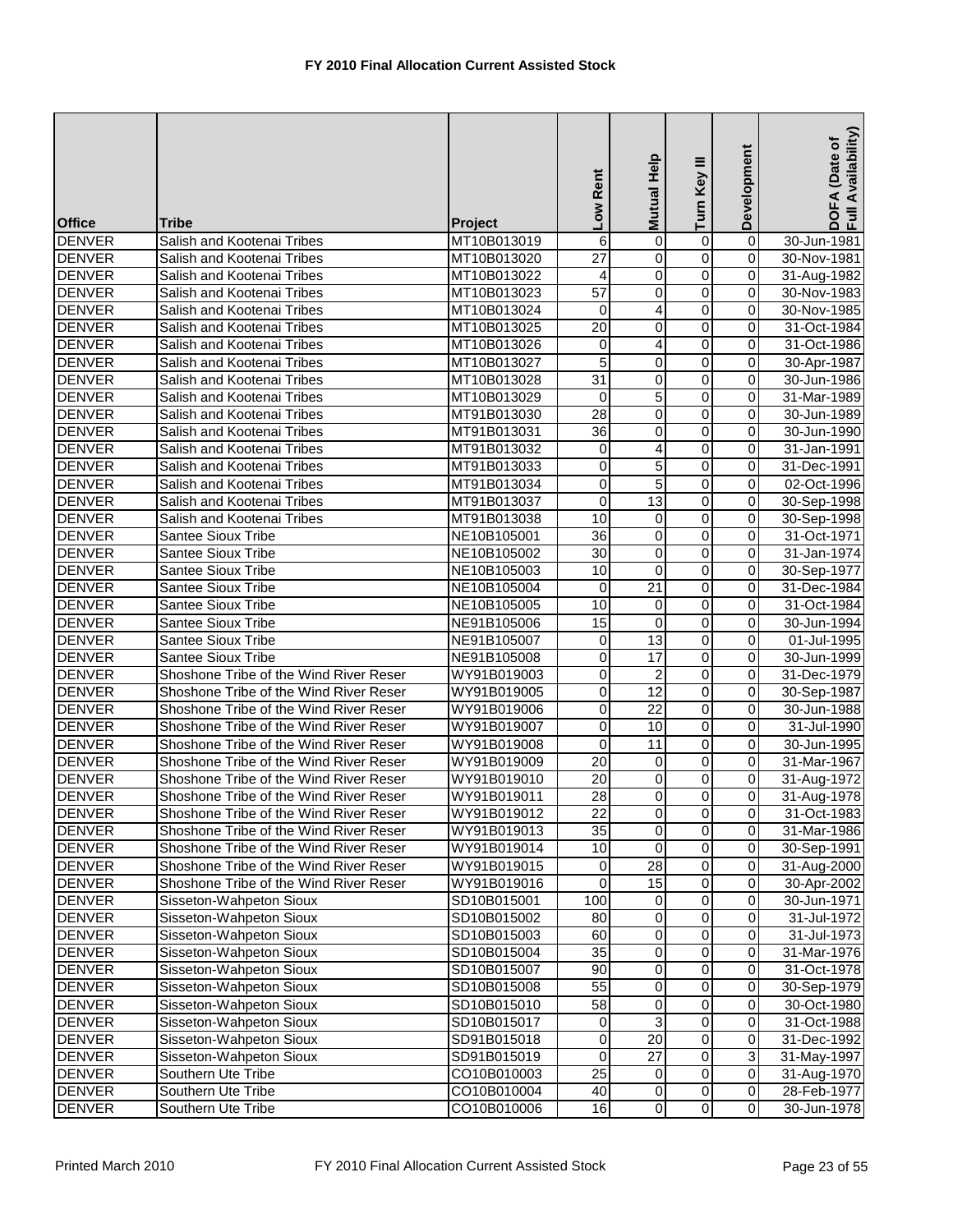| <b>Office</b>                  | <b>Tribe</b>                                             | Project                    | Low Rent              | Mutual Help         | Turn Key III                     | Development             | DOFA (Date of<br>Full Availability) |
|--------------------------------|----------------------------------------------------------|----------------------------|-----------------------|---------------------|----------------------------------|-------------------------|-------------------------------------|
| <b>DENVER</b>                  | Southern Ute Tribe                                       | CO10B010008                | $\overline{20}$       | 0                   | $\overline{0}$                   | $\overline{0}$          | 31-Oct-1981                         |
| <b>DENVER</b>                  | Southern Ute Tribe                                       | CO10B010009                | 0                     | $\overline{7}$      | $\overline{0}$                   | $\overline{0}$          | 28-Feb-1986                         |
| <b>DENVER</b>                  | Southern Ute Tribe                                       | CO10B010010                | $\mathbf 0$           | $\overline{11}$     | $\overline{0}$                   | 0                       | 31-Dec-1987                         |
| <b>DENVER</b>                  | Southern Ute Tribe                                       | CO91B010011                | 10                    | 0                   | $\overline{0}$                   | 0                       | 31-Oct-1990                         |
| <b>DENVER</b>                  | Southern Ute Tribe                                       | CO91B010012                | $\pmb{0}$             | 14                  | $\overline{0}$                   | 0                       | 31-Oct-1990                         |
| <b>DENVER</b>                  | Southern Ute Tribe                                       | CO91B010013                | 0                     | 13                  | $\overline{0}$                   | 0                       | 31-Aug-1994                         |
| <b>DENVER</b>                  | Southern Ute Tribe                                       | CO91B010014                | 0                     | 20                  | $\overline{0}$                   | 0                       | 30-Sep-1995                         |
| <b>DENVER</b>                  | Spirit Lake Sioux Tribe                                  | ND10B008001                | 60                    | 0                   | $\overline{0}$                   | $\overline{\mathbf{0}}$ | 31-Oct-1968                         |
| <b>DENVER</b>                  | Spirit Lake Sioux Tribe                                  | ND10B008004                | 48                    | $\mathbf 0$         | $\overline{0}$                   | 0                       | 31-Aug-1974                         |
| <b>DENVER</b>                  | Spirit Lake Sioux Tribe                                  | ND10B008005                | $\overline{27}$       | $\pmb{0}$           | $\overline{0}$                   | 0                       | 31-May-1972                         |
| <b>DENVER</b>                  | Spirit Lake Sioux Tribe                                  | ND10B008007                | $\overline{20}$       | $\overline{0}$      | $\overline{0}$                   | $\overline{0}$          | 30-Nov-1977                         |
| <b>DENVER</b>                  | Spirit Lake Sioux Tribe                                  | ND10B008008                | $\overline{50}$       | 0                   | $\overline{0}$                   | 0                       | 31-Aug-1979                         |
| <b>DENVER</b>                  | Spirit Lake Sioux Tribe                                  | ND10B008009                | $\overline{50}$       | 0                   | $\overline{0}$                   | 0                       | 30-Jun-1981                         |
| <b>DENVER</b>                  | Spirit Lake Sioux Tribe                                  | ND10B008010                | $\overline{14}$       | 0                   | $\overline{0}$                   | 0                       | 31-Jan-1985                         |
| <b>DENVER</b>                  | Spirit Lake Sioux Tribe                                  | ND10B008011                | 14                    | $\overline{0}$      | $\overline{0}$                   | $\overline{\mathsf{o}}$ | 31-Jan-1985                         |
| <b>DENVER</b>                  | Spirit Lake Sioux Tribe                                  | ND10B008012                | $\overline{25}$       | $\mathbf 0$         | $\overline{0}$                   | $\mathsf 0$             | 31-Jul-1987                         |
| <b>DENVER</b>                  | Spirit Lake Sioux Tribe                                  | ND10B008013                | 0                     | 40                  | $\overline{0}$                   | 0                       | 31-Aug-1987                         |
| <b>DENVER</b>                  | Spirit Lake Sioux Tribe                                  | ND91B008014                | $\overline{20}$       | $\mathbf 0$         | $\overline{0}$                   | 0                       | 31-Jan-1993                         |
| <b>DENVER</b>                  | Spirit Lake Sioux Tribe                                  | ND91B008015                | 0                     | 14                  | 0                                | $\mathbf{1}$            | 29-Sep-1997                         |
| <b>DENVER</b>                  | <b>Standing Rock Sioux</b>                               | SD10B006001                | 56                    | 0                   | $\mathsf 0$                      | $\overline{0}$          | 31-Jan-1965                         |
| <b>DENVER</b>                  | <b>Standing Rock Sioux</b>                               | SD10B006002                | 109                   | 0                   | $\overline{0}$                   | 0                       | 31-Aug-1971                         |
| <b>DENVER</b>                  | <b>Standing Rock Sioux</b>                               | SD10B006003                | 10                    | $\overline{0}$      | $\overline{0}$                   | $\overline{\mathbf{0}}$ | 31-Aug-1974                         |
| <b>DENVER</b>                  | <b>Standing Rock Sioux</b>                               | SD10B006005                | 85                    | 0                   | $\overline{0}$                   | 0                       | 30-Nov-1974                         |
| <b>DENVER</b>                  | <b>Standing Rock Sioux</b>                               | SD10B006007                | 64                    | $\pmb{0}$           | $\overline{0}$                   | 0                       | 31-Dec-1975                         |
| <b>DENVER</b>                  | <b>Standing Rock Sioux</b>                               | SD10B006008                | $\overline{84}$       | $\overline{0}$      | $\overline{0}$                   | 0                       | 30-Sep-1973                         |
| <b>DENVER</b>                  | <b>Standing Rock Sioux</b>                               | SD10B006009                | 10<br>$\overline{50}$ | $\pmb{0}$           | $\overline{0}$<br>$\overline{0}$ | $\overline{\mathbf{0}}$ | 28-Feb-1977                         |
| <b>DENVER</b>                  | <b>Standing Rock Sioux</b>                               | SD10B006012                | 15                    | 0                   | $\overline{0}$                   | 0<br>0                  | 31-May-1979<br>30-Oct-1981          |
| <b>DENVER</b><br><b>DENVER</b> | <b>Standing Rock Sioux</b><br><b>Standing Rock Sioux</b> | SD10B006013<br>SD10B006014 | 19                    | 0<br>$\overline{0}$ | $\overline{0}$                   | $\overline{\mathbf{0}}$ | 31-Dec-1980                         |
| <b>DENVER</b>                  | <b>Standing Rock Sioux</b>                               | SD10B006016                | 5                     | 0                   | $\overline{0}$                   | 0                       | 30-Jun-1985                         |
| <b>DENVER</b>                  | <b>Standing Rock Sioux</b>                               | SD10B006021                | $\overline{39}$       | $\overline{0}$      | $\overline{0}$                   | 0                       | 30-Sep-1986                         |
| <b>DENVER</b>                  | <b>Standing Rock Sioux</b>                               | SD10B006022                | 26                    | $\mathbf 0$         | $\overline{0}$                   | 0                       | 31-Jul-1987                         |
| <b>DENVER</b>                  | <b>Standing Rock Sioux</b>                               | SD10B006023                | 0                     | $\overline{38}$     | $\overline{0}$                   | 0                       | 29-Feb-1988                         |
| <b>DENVER</b>                  | <b>Standing Rock Sioux</b>                               | SD91B006024                | $\overline{0}$        | 28                  | $\overline{0}$                   | $\mathbf 0$             | 31-Dec-1990                         |
| <b>DENVER</b>                  | <b>Standing Rock Sioux</b>                               | SD91B006025                | $\overline{0}$        | 20                  | $\overline{0}$                   | 0                       | 31-Mar-1995                         |
| <b>DENVER</b>                  | <b>Standing Rock Sioux</b>                               | SD91B006026                | $\mathbf 0$           | 40                  | $\overline{\mathbf{o}}$          | $\mathbf 0$             | 31-Dec-1999                         |
| <b>DENVER</b>                  | <b>Standing Rock Sioux</b>                               | SD91B006028                | 0                     | 0                   | 0                                | $\overline{24}$         |                                     |
| <b>DENVER</b>                  | <b>Standing Rock Sioux</b>                               | SD91B006029                | 24                    | 0                   | 0                                | 0                       | 31-Oct-1997                         |
| <b>DENVER</b>                  | <b>Standing Rock Sioux</b>                               | SD91B006030                | 0                     | 20                  | $\overline{0}$                   | 0                       | 31-Dec-1999                         |
| <b>DENVER</b>                  | <b>Standing Rock Sioux</b>                               | SD91B006031                | 1                     | 0                   | 0                                | $\pmb{0}$               | 31-Jan-1997                         |
| <b>DENVER</b>                  | <b>Standing Rock Sioux</b>                               | SD91B006032                | 0                     | 40                  | 0                                | $\pmb{0}$               | 31-Dec-1997                         |
| <b>DENVER</b>                  | <b>Standing Rock Sioux</b>                               | SD91B006033                | 0                     | 19                  | 0                                | 0                       | 30-Mar-1999                         |
| <b>DENVER</b>                  | <b>Standing Rock Sioux</b>                               | SD91B006034                | 0                     | 0                   | $\overline{\mathbf{o}}$          | 6                       |                                     |
| <b>DENVER</b>                  | <b>Standing Rock Sioux</b>                               | SD91B006035                | 0                     | $\overline{17}$     | $\mathsf{O}\xspace$              | 16                      | 30-Jun-1999                         |
| <b>DENVER</b>                  | <b>Standing Rock Sioux</b>                               | SD91B006036                | 0                     | 0                   | $\mathsf 0$                      | 33                      |                                     |
| <b>DENVER</b>                  | Turtle Mountain Band of Chippewa                         | ND10B006001                | 57                    | 0                   | $\overline{0}$                   | $\mathbf 0$             | 31-Aug-1967                         |
| <b>DENVER</b>                  | Turtle Mountain Band of Chippewa                         | ND10B006002                | 40                    | 0                   | 0                                | 0                       | 31-Oct-1967                         |
| <b>DENVER</b>                  | Turtle Mountain Band of Chippewa                         | ND10B006003                | $\overline{28}$       | 0                   | 0                                | 0                       | 31-Dec-1968                         |
| <b>DENVER</b>                  | Turtle Mountain Band of Chippewa                         | ND10B006006                | 70                    | 0                   | 0                                | 0                       | 30-Nov-1974                         |
| <b>DENVER</b>                  | Turtle Mountain Band of Chippewa                         | ND10B006008                | 47                    | 3                   | $\overline{\mathsf{o}}$          | $\mathsf{O}\xspace$     | 30-Apr-1977                         |
| <b>DENVER</b>                  | Turtle Mountain Band of Chippewa                         | ND10B006010                | 49                    | $\mathbf{1}$        | $\overline{0}$                   | $\overline{0}$          | 30-Sep-1978                         |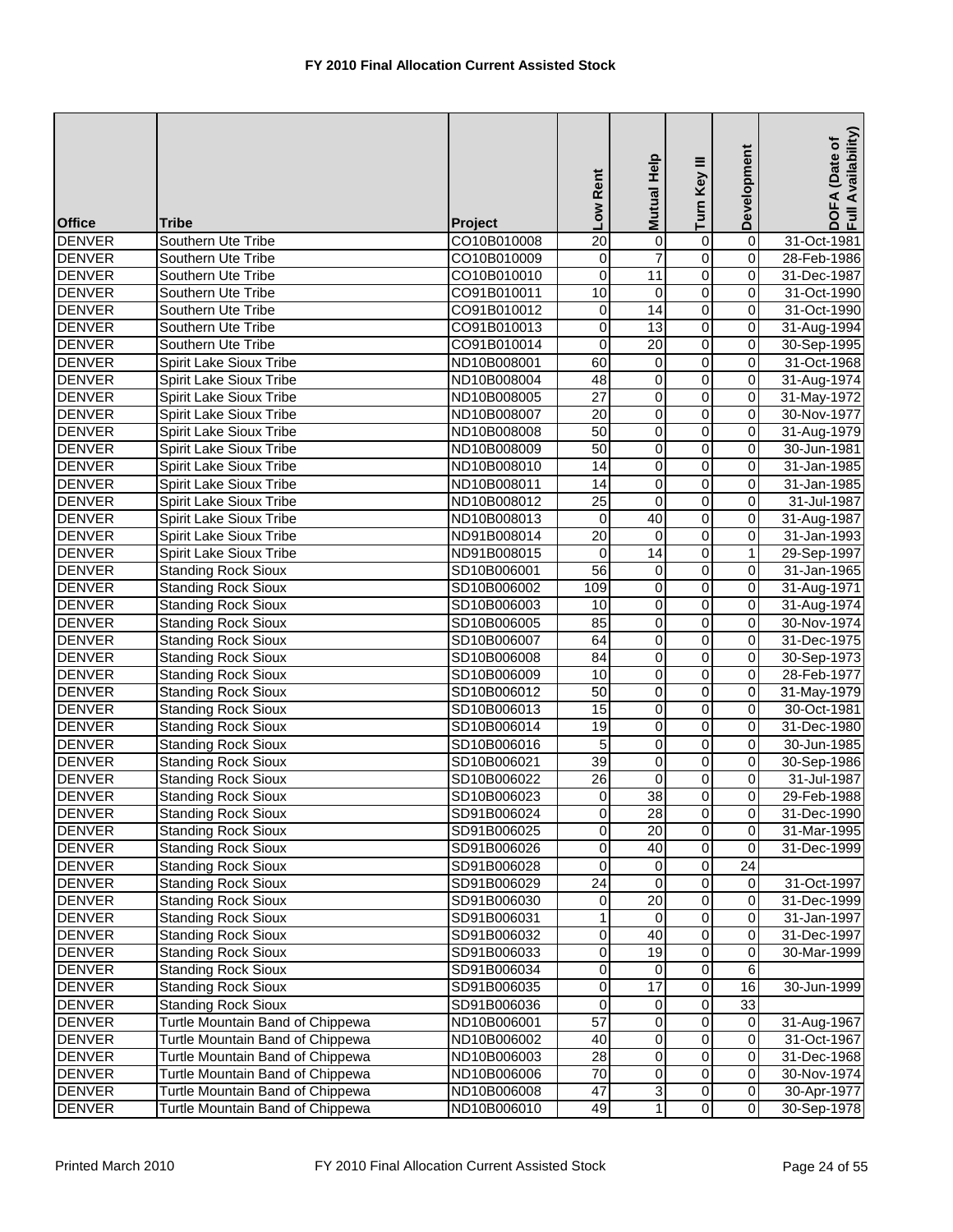| <b>Tribe</b><br><b>Office</b><br><b>Project</b><br>0<br>$\overline{0}$<br><b>DENVER</b><br>Turtle Mountain Band of Chippewa<br>ND10B006012<br>41<br>$\overline{0}$<br>31-Mar-1980<br>$\overline{0}$<br>$\overline{0}$<br>$\overline{50}$<br>0<br><b>DENVER</b><br>Turtle Mountain Band of Chippewa<br>ND10B006013<br>31-Jul-1981<br>$\overline{0}$<br>$\overline{23}$<br>0<br>$\pmb{0}$<br><b>DENVER</b><br>Turtle Mountain Band of Chippewa<br>ND10B006014<br>30-Apr-1982<br>O<br>$\overline{0}$<br><b>DENVER</b><br>$\overline{30}$<br>0<br>Turtle Mountain Band of Chippewa<br>ND10B006015<br>31-Dec-1983<br><b>DENVER</b><br>$\overline{72}$<br>0<br>0<br>0<br>Turtle Mountain Band of Chippewa<br>ND10B006017<br>30-Sep-1983<br>16<br>$\overline{0}$<br><b>DENVER</b><br><b>Turtle Mountain Band of Chippewa</b><br>ND10B006018<br>0<br>0<br>31-Dec-1984<br>$\overline{37}$<br>$\overline{0}$<br>$\mathbf 0$<br>$\pmb{0}$<br><b>DENVER</b><br>Turtle Mountain Band of Chippewa<br>ND10B006022<br>30-Sep-1985<br>$\overline{25}$<br>$\overline{0}$<br>$\overline{0}$<br><b>DENVER</b><br>Turtle Mountain Band of Chippewa<br>0<br>ND10B006023<br>30-Jun-1986<br>$\overline{0}$<br>$\overline{24}$<br>$\pmb{0}$<br>$\overline{0}$<br><b>DENVER</b><br>31-Oct-1986<br>Turtle Mountain Band of Chippewa<br>ND10B006024<br>12<br>$\overline{0}$<br>0<br><b>DENVER</b><br>Turtle Mountain Band of Chippewa<br>0<br>31-Dec-1986<br>ND10B006025<br>$\overline{0}$<br>$\overline{0}$<br>47<br>$\mathbf 0$<br><b>DENVER</b><br>Turtle Mountain Band of Chippewa<br>ND10B006027<br>31-Oct-1987<br><b>DENVER</b><br>89<br>$\pmb{0}$<br>0<br>0<br>Turtle Mountain Band of Chippewa<br>ND10B006028<br>31-Dec-1987<br>$\overline{27}$<br>$\overline{0}$<br>$\pmb{0}$<br><b>DENVER</b><br>Turtle Mountain Band of Chippewa<br>ND10B006030<br>0<br>30-Sep-1987<br>0<br>$\overline{0}$<br><b>DENVER</b><br>Turtle Mountain Band of Chippewa<br>40<br>$\mathbf 0$<br>31-Jan-1989<br>ND10B006031<br>$\overline{37}$<br>$\overline{0}$<br>$\overline{0}$<br>$\overline{0}$<br><b>DENVER</b><br>Turtle Mountain Band of Chippewa<br>ND10B006032<br>31-Mar-1989<br>0<br>0<br>3<br>$\mathsf 0$<br><b>DENVER</b><br>Turtle Mountain Band of Chippewa<br>30-Apr-1982<br>ND10B006034<br>$\overline{2}$<br>$\overline{0}$<br>$\overline{0}$<br>$\pmb{0}$<br><b>DENVER</b><br>Turtle Mountain Band of Chippewa<br>ND10B042001<br>30-Sep-1976<br>$\overline{0}$<br><b>DENVER</b><br>4<br>0<br>0<br>Turtle Mountain Band of Chippewa<br>ND10B042003<br>30-Jun-1977<br>$\overline{0}$<br>3<br>$\overline{0}$<br>0<br><b>DENVER</b><br>Turtle Mountain Band of Chippewa<br>ND10B042004<br>30-Jun-1977<br>$\overline{7}$<br>0<br><b>DENVER</b><br>$\mathbf 0$<br>0<br>Turtle Mountain Band of Chippewa<br>ND10B068001<br>31-Jul-1980<br>$\overline{2}$<br>0<br>$\pmb{0}$<br><b>DENVER</b><br>Turtle Mountain Band of Chippewa<br>0<br>31-Jul-1980<br>ND10B068002<br>$\overline{0}$<br>$\overline{0}$<br>10<br>$\overline{0}$<br><b>DENVER</b><br>Turtle Mountain Band of Chippewa<br>ND10B068003<br>31-Jul-1980<br>$\overline{2}$<br>0<br>$\overline{0}$<br><b>DENVER</b><br>Turtle Mountain Band of Chippewa<br>0<br>31-Jul-1980<br>ND10B068004<br>5<br>$\overline{0}$<br>$\overline{0}$<br><b>DENVER</b><br>0<br>Turtle Mountain Band of Chippewa<br>ND10B068005<br>30-Sep-1981<br>$\overline{0}$<br>$\overline{6}$<br>$\mathbf 0$<br><b>DENVER</b><br>0<br>Turtle Mountain Band of Chippewa<br>ND10B068006<br>31-Dec-1981<br>$\overline{0}$<br>$\overline{0}$<br>$\overline{20}$<br>0<br><b>DENVER</b><br>Turtle Mountain Band of Chippewa<br>28-Feb-1985<br>ND10B068007<br>15<br><b>DENVER</b><br>0<br>$\overline{0}$<br>Turtle Mountain Band of Chippewa<br>ND10B068008<br>0<br>31-Mar-1985<br>43<br>$\overline{0}$<br><b>DENVER</b><br>Turtle Mountain Band of Chippewa<br>0<br>0<br>30-Nov-1989<br>ND91B006033<br>$\overline{0}$<br>17<br>$\overline{0}$<br>$\overline{0}$<br><b>DENVER</b><br>Turtle Mountain Band of Chippewa<br>ND91B006035<br>31-May-1994<br>17<br>3<br>0<br>$\overline{0}$<br><b>DENVER</b><br>Turtle Mountain Band of Chippewa<br>ND91B006036<br>30-Sep-1993<br>$\overline{0}$<br>4<br>$\overline{0}$<br><b>DENVER</b><br><b>Turtle Mountain Band of Chippewa</b><br>28-Feb-1994<br>ND91B006037<br>0<br>5<br>0<br>$\mathbf 0$<br><b>DENVER</b><br>Turtle Mountain Band of Chippewa<br>40<br>ND91B006038<br>31-May-1996<br>$\overline{0}$<br>$\overline{4}$<br>0<br><b>DENVER</b><br>Turtle Mountain Band of Chippewa<br>0<br>31-Oct-1996<br>ND91B006039<br><b>DENVER</b><br>Turtle Mountain Band of Chippewa<br>ND91B006041<br>$\overline{0}$<br>$\overline{0}$<br>10<br>$\overline{0}$<br>$\overline{0}$<br>$\overline{5}$<br>$\mathbf 0$<br><b>DENVER</b><br>Turtle Mountain Band of Chippewa<br>ND91B006042<br>$\overline{0}$<br>0<br>0<br>$\pmb{0}$<br><b>DENVER</b><br>Turtle Mountain Band of Chippewa<br>$\mathbf{1}$<br>ND91B006043<br>$\overline{7}$<br>$\overline{\mathsf{o}}$<br>0<br>$\pmb{0}$<br><b>DENVER</b><br>Turtle Mountain Band of Chippewa<br>ND91B006044<br>17<br>$\pmb{0}$<br>$\mathbf{1}$<br>0<br><b>DENVER</b><br>Turtle Mountain Band of Chippewa<br>30-Jun-2001<br>ND91B006045<br>$\overline{7}$<br>$\overline{\mathsf{o}}$<br>Turtle Mountain Band of Chippewa<br>$\mathbf 0$<br>$\pmb{0}$<br><b>DENVER</b><br>ND91B006046<br>$\overline{0}$<br>Uintah & Ouray Ute Indian Tribe<br>$\pmb{0}$<br>$\overline{0}$<br><b>DENVER</b><br>40<br>UT10B001006<br>0<br>Uintah & Ouray Ute Indian Tribe<br>0<br>$\pmb{0}$<br><b>DENVER</b><br>UT10B001008<br>30<br>30-Sep-1978<br>20<br>0<br><b>DENVER</b><br>Uintah & Ouray Ute Indian Tribe<br>UT10B001010<br>0<br>0<br>$\overline{\mathsf{o}}$<br>$\overline{0}$<br>$\overline{4}$<br><b>DENVER</b><br>Uintah & Ouray Ute Indian Tribe<br>UT10B001012<br>0<br>24<br>$\overline{\mathsf{o}}$<br>$\overline{\mathsf{o}}$<br>Uintah & Ouray Ute Indian Tribe<br>0<br><b>DENVER</b><br>UT91B001015<br>$\overline{\mathsf{o}}$<br>$\overline{0}$<br>19<br>Uintah & Ouray Ute Indian Tribe<br>0<br><b>DENVER</b><br>UT91B001016<br>30-Sep-1995<br>Uintah & Ouray Ute Indian Tribe<br>14<br>$\mathsf{O}\xspace$<br>$\pmb{0}$<br><b>DENVER</b><br>0<br>UT91B001017<br>31-Dec-1995<br>$\overline{0}$<br>$\boldsymbol{0}$<br>$\overline{\mathbf{c}}$<br>$\overline{\mathbf{0}}$<br><b>DENVER</b><br>Utah Paiute Tribe<br>UT10B010005<br>31-Dec-1980<br><b>DENVER</b><br>24<br>0<br>$\mathbf 0$<br>$\pmb{0}$<br>Utah Paiute Tribe<br>UT10B010006<br>31-Dec-1988<br>$\overline{32}$<br>0<br>0<br>$\pmb{0}$<br><b>DENVER</b><br>Utah Paiute Tribe<br>UT91B010007<br>31-Jul-1988<br>$\mathsf{O}\xspace$<br>$\pmb{0}$<br><b>DENVER</b><br>20<br>$\overline{0}$<br>Utah Paiute Tribe<br>UT91B010008<br>$\overline{0}$<br>$\overline{0}$<br>$\overline{0}$<br><b>DENVER</b><br>18<br>Utah Paiute Tribe<br>UT91B010010 |  | Low Rent | <b>Mutual Help</b> | Turn Key III | Development | Full Availability)<br>DOFA (Date of |
|--------------------------------------------------------------------------------------------------------------------------------------------------------------------------------------------------------------------------------------------------------------------------------------------------------------------------------------------------------------------------------------------------------------------------------------------------------------------------------------------------------------------------------------------------------------------------------------------------------------------------------------------------------------------------------------------------------------------------------------------------------------------------------------------------------------------------------------------------------------------------------------------------------------------------------------------------------------------------------------------------------------------------------------------------------------------------------------------------------------------------------------------------------------------------------------------------------------------------------------------------------------------------------------------------------------------------------------------------------------------------------------------------------------------------------------------------------------------------------------------------------------------------------------------------------------------------------------------------------------------------------------------------------------------------------------------------------------------------------------------------------------------------------------------------------------------------------------------------------------------------------------------------------------------------------------------------------------------------------------------------------------------------------------------------------------------------------------------------------------------------------------------------------------------------------------------------------------------------------------------------------------------------------------------------------------------------------------------------------------------------------------------------------------------------------------------------------------------------------------------------------------------------------------------------------------------------------------------------------------------------------------------------------------------------------------------------------------------------------------------------------------------------------------------------------------------------------------------------------------------------------------------------------------------------------------------------------------------------------------------------------------------------------------------------------------------------------------------------------------------------------------------------------------------------------------------------------------------------------------------------------------------------------------------------------------------------------------------------------------------------------------------------------------------------------------------------------------------------------------------------------------------------------------------------------------------------------------------------------------------------------------------------------------------------------------------------------------------------------------------------------------------------------------------------------------------------------------------------------------------------------------------------------------------------------------------------------------------------------------------------------------------------------------------------------------------------------------------------------------------------------------------------------------------------------------------------------------------------------------------------------------------------------------------------------------------------------------------------------------------------------------------------------------------------------------------------------------------------------------------------------------------------------------------------------------------------------------------------------------------------------------------------------------------------------------------------------------------------------------------------------------------------------------------------------------------------------------------------------------------------------------------------------------------------------------------------------------------------------------------------------------------------------------------------------------------------------------------------------------------------------------------------------------------------------------------------------------------------------------------------------------------------------------------------------------------------------------------------------------------------------------------------------------------------------------------------------------------------------------------------------------------------------------------------------------------------------------------------------------------------------------------------------------------------------------------------------------------------------------------------------------------------------------------------------------------------------------------------------------------------------------------------------------------------------------------------------------------------------------------------------------------------------------------------------------------------------------------------------------------------------------------------------------------------------------------------------------------------------------------------------------------------------------------------------------------------------------------------------------------------------------------------------------------------------------------------------------------------------------------------------------------------------------------------------------------------------------------------------------------------------------------------------------------------------------------------------------------------------------------------------------------------------------------------------------------------------------------------------------------------|--|----------|--------------------|--------------|-------------|-------------------------------------|
| 30-Sep-1978<br>31-Jul-1997<br>31-Aug-1995<br>31-May-1996<br>31-May-1996<br>30-Nov-1974<br>30-Sep-1982<br>30-Apr-1985<br>31-Jul-1990<br>30-Nov-1992<br>30-Sep-1993                                                                                                                                                                                                                                                                                                                                                                                                                                                                                                                                                                                                                                                                                                                                                                                                                                                                                                                                                                                                                                                                                                                                                                                                                                                                                                                                                                                                                                                                                                                                                                                                                                                                                                                                                                                                                                                                                                                                                                                                                                                                                                                                                                                                                                                                                                                                                                                                                                                                                                                                                                                                                                                                                                                                                                                                                                                                                                                                                                                                                                                                                                                                                                                                                                                                                                                                                                                                                                                                                                                                                                                                                                                                                                                                                                                                                                                                                                                                                                                                                                                                                                                                                                                                                                                                                                                                                                                                                                                                                                                                                                                                                                                                                                                                                                                                                                                                                                                                                                                                                                                                                                                                                                                                                                                                                                                                                                                                                                                                                                                                                                                                                                                                                                                                                                                                                                                                                                                                                                                                                                                                                                                                                                                                                                                                                                                                                                                                                                                                                                                                                                                                                                                                                                        |  |          |                    |              |             |                                     |
|                                                                                                                                                                                                                                                                                                                                                                                                                                                                                                                                                                                                                                                                                                                                                                                                                                                                                                                                                                                                                                                                                                                                                                                                                                                                                                                                                                                                                                                                                                                                                                                                                                                                                                                                                                                                                                                                                                                                                                                                                                                                                                                                                                                                                                                                                                                                                                                                                                                                                                                                                                                                                                                                                                                                                                                                                                                                                                                                                                                                                                                                                                                                                                                                                                                                                                                                                                                                                                                                                                                                                                                                                                                                                                                                                                                                                                                                                                                                                                                                                                                                                                                                                                                                                                                                                                                                                                                                                                                                                                                                                                                                                                                                                                                                                                                                                                                                                                                                                                                                                                                                                                                                                                                                                                                                                                                                                                                                                                                                                                                                                                                                                                                                                                                                                                                                                                                                                                                                                                                                                                                                                                                                                                                                                                                                                                                                                                                                                                                                                                                                                                                                                                                                                                                                                                                                                                                                          |  |          |                    |              |             |                                     |
|                                                                                                                                                                                                                                                                                                                                                                                                                                                                                                                                                                                                                                                                                                                                                                                                                                                                                                                                                                                                                                                                                                                                                                                                                                                                                                                                                                                                                                                                                                                                                                                                                                                                                                                                                                                                                                                                                                                                                                                                                                                                                                                                                                                                                                                                                                                                                                                                                                                                                                                                                                                                                                                                                                                                                                                                                                                                                                                                                                                                                                                                                                                                                                                                                                                                                                                                                                                                                                                                                                                                                                                                                                                                                                                                                                                                                                                                                                                                                                                                                                                                                                                                                                                                                                                                                                                                                                                                                                                                                                                                                                                                                                                                                                                                                                                                                                                                                                                                                                                                                                                                                                                                                                                                                                                                                                                                                                                                                                                                                                                                                                                                                                                                                                                                                                                                                                                                                                                                                                                                                                                                                                                                                                                                                                                                                                                                                                                                                                                                                                                                                                                                                                                                                                                                                                                                                                                                          |  |          |                    |              |             |                                     |
|                                                                                                                                                                                                                                                                                                                                                                                                                                                                                                                                                                                                                                                                                                                                                                                                                                                                                                                                                                                                                                                                                                                                                                                                                                                                                                                                                                                                                                                                                                                                                                                                                                                                                                                                                                                                                                                                                                                                                                                                                                                                                                                                                                                                                                                                                                                                                                                                                                                                                                                                                                                                                                                                                                                                                                                                                                                                                                                                                                                                                                                                                                                                                                                                                                                                                                                                                                                                                                                                                                                                                                                                                                                                                                                                                                                                                                                                                                                                                                                                                                                                                                                                                                                                                                                                                                                                                                                                                                                                                                                                                                                                                                                                                                                                                                                                                                                                                                                                                                                                                                                                                                                                                                                                                                                                                                                                                                                                                                                                                                                                                                                                                                                                                                                                                                                                                                                                                                                                                                                                                                                                                                                                                                                                                                                                                                                                                                                                                                                                                                                                                                                                                                                                                                                                                                                                                                                                          |  |          |                    |              |             |                                     |
|                                                                                                                                                                                                                                                                                                                                                                                                                                                                                                                                                                                                                                                                                                                                                                                                                                                                                                                                                                                                                                                                                                                                                                                                                                                                                                                                                                                                                                                                                                                                                                                                                                                                                                                                                                                                                                                                                                                                                                                                                                                                                                                                                                                                                                                                                                                                                                                                                                                                                                                                                                                                                                                                                                                                                                                                                                                                                                                                                                                                                                                                                                                                                                                                                                                                                                                                                                                                                                                                                                                                                                                                                                                                                                                                                                                                                                                                                                                                                                                                                                                                                                                                                                                                                                                                                                                                                                                                                                                                                                                                                                                                                                                                                                                                                                                                                                                                                                                                                                                                                                                                                                                                                                                                                                                                                                                                                                                                                                                                                                                                                                                                                                                                                                                                                                                                                                                                                                                                                                                                                                                                                                                                                                                                                                                                                                                                                                                                                                                                                                                                                                                                                                                                                                                                                                                                                                                                          |  |          |                    |              |             |                                     |
|                                                                                                                                                                                                                                                                                                                                                                                                                                                                                                                                                                                                                                                                                                                                                                                                                                                                                                                                                                                                                                                                                                                                                                                                                                                                                                                                                                                                                                                                                                                                                                                                                                                                                                                                                                                                                                                                                                                                                                                                                                                                                                                                                                                                                                                                                                                                                                                                                                                                                                                                                                                                                                                                                                                                                                                                                                                                                                                                                                                                                                                                                                                                                                                                                                                                                                                                                                                                                                                                                                                                                                                                                                                                                                                                                                                                                                                                                                                                                                                                                                                                                                                                                                                                                                                                                                                                                                                                                                                                                                                                                                                                                                                                                                                                                                                                                                                                                                                                                                                                                                                                                                                                                                                                                                                                                                                                                                                                                                                                                                                                                                                                                                                                                                                                                                                                                                                                                                                                                                                                                                                                                                                                                                                                                                                                                                                                                                                                                                                                                                                                                                                                                                                                                                                                                                                                                                                                          |  |          |                    |              |             |                                     |
|                                                                                                                                                                                                                                                                                                                                                                                                                                                                                                                                                                                                                                                                                                                                                                                                                                                                                                                                                                                                                                                                                                                                                                                                                                                                                                                                                                                                                                                                                                                                                                                                                                                                                                                                                                                                                                                                                                                                                                                                                                                                                                                                                                                                                                                                                                                                                                                                                                                                                                                                                                                                                                                                                                                                                                                                                                                                                                                                                                                                                                                                                                                                                                                                                                                                                                                                                                                                                                                                                                                                                                                                                                                                                                                                                                                                                                                                                                                                                                                                                                                                                                                                                                                                                                                                                                                                                                                                                                                                                                                                                                                                                                                                                                                                                                                                                                                                                                                                                                                                                                                                                                                                                                                                                                                                                                                                                                                                                                                                                                                                                                                                                                                                                                                                                                                                                                                                                                                                                                                                                                                                                                                                                                                                                                                                                                                                                                                                                                                                                                                                                                                                                                                                                                                                                                                                                                                                          |  |          |                    |              |             |                                     |
|                                                                                                                                                                                                                                                                                                                                                                                                                                                                                                                                                                                                                                                                                                                                                                                                                                                                                                                                                                                                                                                                                                                                                                                                                                                                                                                                                                                                                                                                                                                                                                                                                                                                                                                                                                                                                                                                                                                                                                                                                                                                                                                                                                                                                                                                                                                                                                                                                                                                                                                                                                                                                                                                                                                                                                                                                                                                                                                                                                                                                                                                                                                                                                                                                                                                                                                                                                                                                                                                                                                                                                                                                                                                                                                                                                                                                                                                                                                                                                                                                                                                                                                                                                                                                                                                                                                                                                                                                                                                                                                                                                                                                                                                                                                                                                                                                                                                                                                                                                                                                                                                                                                                                                                                                                                                                                                                                                                                                                                                                                                                                                                                                                                                                                                                                                                                                                                                                                                                                                                                                                                                                                                                                                                                                                                                                                                                                                                                                                                                                                                                                                                                                                                                                                                                                                                                                                                                          |  |          |                    |              |             |                                     |
|                                                                                                                                                                                                                                                                                                                                                                                                                                                                                                                                                                                                                                                                                                                                                                                                                                                                                                                                                                                                                                                                                                                                                                                                                                                                                                                                                                                                                                                                                                                                                                                                                                                                                                                                                                                                                                                                                                                                                                                                                                                                                                                                                                                                                                                                                                                                                                                                                                                                                                                                                                                                                                                                                                                                                                                                                                                                                                                                                                                                                                                                                                                                                                                                                                                                                                                                                                                                                                                                                                                                                                                                                                                                                                                                                                                                                                                                                                                                                                                                                                                                                                                                                                                                                                                                                                                                                                                                                                                                                                                                                                                                                                                                                                                                                                                                                                                                                                                                                                                                                                                                                                                                                                                                                                                                                                                                                                                                                                                                                                                                                                                                                                                                                                                                                                                                                                                                                                                                                                                                                                                                                                                                                                                                                                                                                                                                                                                                                                                                                                                                                                                                                                                                                                                                                                                                                                                                          |  |          |                    |              |             |                                     |
|                                                                                                                                                                                                                                                                                                                                                                                                                                                                                                                                                                                                                                                                                                                                                                                                                                                                                                                                                                                                                                                                                                                                                                                                                                                                                                                                                                                                                                                                                                                                                                                                                                                                                                                                                                                                                                                                                                                                                                                                                                                                                                                                                                                                                                                                                                                                                                                                                                                                                                                                                                                                                                                                                                                                                                                                                                                                                                                                                                                                                                                                                                                                                                                                                                                                                                                                                                                                                                                                                                                                                                                                                                                                                                                                                                                                                                                                                                                                                                                                                                                                                                                                                                                                                                                                                                                                                                                                                                                                                                                                                                                                                                                                                                                                                                                                                                                                                                                                                                                                                                                                                                                                                                                                                                                                                                                                                                                                                                                                                                                                                                                                                                                                                                                                                                                                                                                                                                                                                                                                                                                                                                                                                                                                                                                                                                                                                                                                                                                                                                                                                                                                                                                                                                                                                                                                                                                                          |  |          |                    |              |             |                                     |
|                                                                                                                                                                                                                                                                                                                                                                                                                                                                                                                                                                                                                                                                                                                                                                                                                                                                                                                                                                                                                                                                                                                                                                                                                                                                                                                                                                                                                                                                                                                                                                                                                                                                                                                                                                                                                                                                                                                                                                                                                                                                                                                                                                                                                                                                                                                                                                                                                                                                                                                                                                                                                                                                                                                                                                                                                                                                                                                                                                                                                                                                                                                                                                                                                                                                                                                                                                                                                                                                                                                                                                                                                                                                                                                                                                                                                                                                                                                                                                                                                                                                                                                                                                                                                                                                                                                                                                                                                                                                                                                                                                                                                                                                                                                                                                                                                                                                                                                                                                                                                                                                                                                                                                                                                                                                                                                                                                                                                                                                                                                                                                                                                                                                                                                                                                                                                                                                                                                                                                                                                                                                                                                                                                                                                                                                                                                                                                                                                                                                                                                                                                                                                                                                                                                                                                                                                                                                          |  |          |                    |              |             |                                     |
|                                                                                                                                                                                                                                                                                                                                                                                                                                                                                                                                                                                                                                                                                                                                                                                                                                                                                                                                                                                                                                                                                                                                                                                                                                                                                                                                                                                                                                                                                                                                                                                                                                                                                                                                                                                                                                                                                                                                                                                                                                                                                                                                                                                                                                                                                                                                                                                                                                                                                                                                                                                                                                                                                                                                                                                                                                                                                                                                                                                                                                                                                                                                                                                                                                                                                                                                                                                                                                                                                                                                                                                                                                                                                                                                                                                                                                                                                                                                                                                                                                                                                                                                                                                                                                                                                                                                                                                                                                                                                                                                                                                                                                                                                                                                                                                                                                                                                                                                                                                                                                                                                                                                                                                                                                                                                                                                                                                                                                                                                                                                                                                                                                                                                                                                                                                                                                                                                                                                                                                                                                                                                                                                                                                                                                                                                                                                                                                                                                                                                                                                                                                                                                                                                                                                                                                                                                                                          |  |          |                    |              |             |                                     |
|                                                                                                                                                                                                                                                                                                                                                                                                                                                                                                                                                                                                                                                                                                                                                                                                                                                                                                                                                                                                                                                                                                                                                                                                                                                                                                                                                                                                                                                                                                                                                                                                                                                                                                                                                                                                                                                                                                                                                                                                                                                                                                                                                                                                                                                                                                                                                                                                                                                                                                                                                                                                                                                                                                                                                                                                                                                                                                                                                                                                                                                                                                                                                                                                                                                                                                                                                                                                                                                                                                                                                                                                                                                                                                                                                                                                                                                                                                                                                                                                                                                                                                                                                                                                                                                                                                                                                                                                                                                                                                                                                                                                                                                                                                                                                                                                                                                                                                                                                                                                                                                                                                                                                                                                                                                                                                                                                                                                                                                                                                                                                                                                                                                                                                                                                                                                                                                                                                                                                                                                                                                                                                                                                                                                                                                                                                                                                                                                                                                                                                                                                                                                                                                                                                                                                                                                                                                                          |  |          |                    |              |             |                                     |
|                                                                                                                                                                                                                                                                                                                                                                                                                                                                                                                                                                                                                                                                                                                                                                                                                                                                                                                                                                                                                                                                                                                                                                                                                                                                                                                                                                                                                                                                                                                                                                                                                                                                                                                                                                                                                                                                                                                                                                                                                                                                                                                                                                                                                                                                                                                                                                                                                                                                                                                                                                                                                                                                                                                                                                                                                                                                                                                                                                                                                                                                                                                                                                                                                                                                                                                                                                                                                                                                                                                                                                                                                                                                                                                                                                                                                                                                                                                                                                                                                                                                                                                                                                                                                                                                                                                                                                                                                                                                                                                                                                                                                                                                                                                                                                                                                                                                                                                                                                                                                                                                                                                                                                                                                                                                                                                                                                                                                                                                                                                                                                                                                                                                                                                                                                                                                                                                                                                                                                                                                                                                                                                                                                                                                                                                                                                                                                                                                                                                                                                                                                                                                                                                                                                                                                                                                                                                          |  |          |                    |              |             |                                     |
|                                                                                                                                                                                                                                                                                                                                                                                                                                                                                                                                                                                                                                                                                                                                                                                                                                                                                                                                                                                                                                                                                                                                                                                                                                                                                                                                                                                                                                                                                                                                                                                                                                                                                                                                                                                                                                                                                                                                                                                                                                                                                                                                                                                                                                                                                                                                                                                                                                                                                                                                                                                                                                                                                                                                                                                                                                                                                                                                                                                                                                                                                                                                                                                                                                                                                                                                                                                                                                                                                                                                                                                                                                                                                                                                                                                                                                                                                                                                                                                                                                                                                                                                                                                                                                                                                                                                                                                                                                                                                                                                                                                                                                                                                                                                                                                                                                                                                                                                                                                                                                                                                                                                                                                                                                                                                                                                                                                                                                                                                                                                                                                                                                                                                                                                                                                                                                                                                                                                                                                                                                                                                                                                                                                                                                                                                                                                                                                                                                                                                                                                                                                                                                                                                                                                                                                                                                                                          |  |          |                    |              |             |                                     |
|                                                                                                                                                                                                                                                                                                                                                                                                                                                                                                                                                                                                                                                                                                                                                                                                                                                                                                                                                                                                                                                                                                                                                                                                                                                                                                                                                                                                                                                                                                                                                                                                                                                                                                                                                                                                                                                                                                                                                                                                                                                                                                                                                                                                                                                                                                                                                                                                                                                                                                                                                                                                                                                                                                                                                                                                                                                                                                                                                                                                                                                                                                                                                                                                                                                                                                                                                                                                                                                                                                                                                                                                                                                                                                                                                                                                                                                                                                                                                                                                                                                                                                                                                                                                                                                                                                                                                                                                                                                                                                                                                                                                                                                                                                                                                                                                                                                                                                                                                                                                                                                                                                                                                                                                                                                                                                                                                                                                                                                                                                                                                                                                                                                                                                                                                                                                                                                                                                                                                                                                                                                                                                                                                                                                                                                                                                                                                                                                                                                                                                                                                                                                                                                                                                                                                                                                                                                                          |  |          |                    |              |             |                                     |
|                                                                                                                                                                                                                                                                                                                                                                                                                                                                                                                                                                                                                                                                                                                                                                                                                                                                                                                                                                                                                                                                                                                                                                                                                                                                                                                                                                                                                                                                                                                                                                                                                                                                                                                                                                                                                                                                                                                                                                                                                                                                                                                                                                                                                                                                                                                                                                                                                                                                                                                                                                                                                                                                                                                                                                                                                                                                                                                                                                                                                                                                                                                                                                                                                                                                                                                                                                                                                                                                                                                                                                                                                                                                                                                                                                                                                                                                                                                                                                                                                                                                                                                                                                                                                                                                                                                                                                                                                                                                                                                                                                                                                                                                                                                                                                                                                                                                                                                                                                                                                                                                                                                                                                                                                                                                                                                                                                                                                                                                                                                                                                                                                                                                                                                                                                                                                                                                                                                                                                                                                                                                                                                                                                                                                                                                                                                                                                                                                                                                                                                                                                                                                                                                                                                                                                                                                                                                          |  |          |                    |              |             |                                     |
|                                                                                                                                                                                                                                                                                                                                                                                                                                                                                                                                                                                                                                                                                                                                                                                                                                                                                                                                                                                                                                                                                                                                                                                                                                                                                                                                                                                                                                                                                                                                                                                                                                                                                                                                                                                                                                                                                                                                                                                                                                                                                                                                                                                                                                                                                                                                                                                                                                                                                                                                                                                                                                                                                                                                                                                                                                                                                                                                                                                                                                                                                                                                                                                                                                                                                                                                                                                                                                                                                                                                                                                                                                                                                                                                                                                                                                                                                                                                                                                                                                                                                                                                                                                                                                                                                                                                                                                                                                                                                                                                                                                                                                                                                                                                                                                                                                                                                                                                                                                                                                                                                                                                                                                                                                                                                                                                                                                                                                                                                                                                                                                                                                                                                                                                                                                                                                                                                                                                                                                                                                                                                                                                                                                                                                                                                                                                                                                                                                                                                                                                                                                                                                                                                                                                                                                                                                                                          |  |          |                    |              |             |                                     |
|                                                                                                                                                                                                                                                                                                                                                                                                                                                                                                                                                                                                                                                                                                                                                                                                                                                                                                                                                                                                                                                                                                                                                                                                                                                                                                                                                                                                                                                                                                                                                                                                                                                                                                                                                                                                                                                                                                                                                                                                                                                                                                                                                                                                                                                                                                                                                                                                                                                                                                                                                                                                                                                                                                                                                                                                                                                                                                                                                                                                                                                                                                                                                                                                                                                                                                                                                                                                                                                                                                                                                                                                                                                                                                                                                                                                                                                                                                                                                                                                                                                                                                                                                                                                                                                                                                                                                                                                                                                                                                                                                                                                                                                                                                                                                                                                                                                                                                                                                                                                                                                                                                                                                                                                                                                                                                                                                                                                                                                                                                                                                                                                                                                                                                                                                                                                                                                                                                                                                                                                                                                                                                                                                                                                                                                                                                                                                                                                                                                                                                                                                                                                                                                                                                                                                                                                                                                                          |  |          |                    |              |             |                                     |
|                                                                                                                                                                                                                                                                                                                                                                                                                                                                                                                                                                                                                                                                                                                                                                                                                                                                                                                                                                                                                                                                                                                                                                                                                                                                                                                                                                                                                                                                                                                                                                                                                                                                                                                                                                                                                                                                                                                                                                                                                                                                                                                                                                                                                                                                                                                                                                                                                                                                                                                                                                                                                                                                                                                                                                                                                                                                                                                                                                                                                                                                                                                                                                                                                                                                                                                                                                                                                                                                                                                                                                                                                                                                                                                                                                                                                                                                                                                                                                                                                                                                                                                                                                                                                                                                                                                                                                                                                                                                                                                                                                                                                                                                                                                                                                                                                                                                                                                                                                                                                                                                                                                                                                                                                                                                                                                                                                                                                                                                                                                                                                                                                                                                                                                                                                                                                                                                                                                                                                                                                                                                                                                                                                                                                                                                                                                                                                                                                                                                                                                                                                                                                                                                                                                                                                                                                                                                          |  |          |                    |              |             |                                     |
|                                                                                                                                                                                                                                                                                                                                                                                                                                                                                                                                                                                                                                                                                                                                                                                                                                                                                                                                                                                                                                                                                                                                                                                                                                                                                                                                                                                                                                                                                                                                                                                                                                                                                                                                                                                                                                                                                                                                                                                                                                                                                                                                                                                                                                                                                                                                                                                                                                                                                                                                                                                                                                                                                                                                                                                                                                                                                                                                                                                                                                                                                                                                                                                                                                                                                                                                                                                                                                                                                                                                                                                                                                                                                                                                                                                                                                                                                                                                                                                                                                                                                                                                                                                                                                                                                                                                                                                                                                                                                                                                                                                                                                                                                                                                                                                                                                                                                                                                                                                                                                                                                                                                                                                                                                                                                                                                                                                                                                                                                                                                                                                                                                                                                                                                                                                                                                                                                                                                                                                                                                                                                                                                                                                                                                                                                                                                                                                                                                                                                                                                                                                                                                                                                                                                                                                                                                                                          |  |          |                    |              |             |                                     |
|                                                                                                                                                                                                                                                                                                                                                                                                                                                                                                                                                                                                                                                                                                                                                                                                                                                                                                                                                                                                                                                                                                                                                                                                                                                                                                                                                                                                                                                                                                                                                                                                                                                                                                                                                                                                                                                                                                                                                                                                                                                                                                                                                                                                                                                                                                                                                                                                                                                                                                                                                                                                                                                                                                                                                                                                                                                                                                                                                                                                                                                                                                                                                                                                                                                                                                                                                                                                                                                                                                                                                                                                                                                                                                                                                                                                                                                                                                                                                                                                                                                                                                                                                                                                                                                                                                                                                                                                                                                                                                                                                                                                                                                                                                                                                                                                                                                                                                                                                                                                                                                                                                                                                                                                                                                                                                                                                                                                                                                                                                                                                                                                                                                                                                                                                                                                                                                                                                                                                                                                                                                                                                                                                                                                                                                                                                                                                                                                                                                                                                                                                                                                                                                                                                                                                                                                                                                                          |  |          |                    |              |             |                                     |
|                                                                                                                                                                                                                                                                                                                                                                                                                                                                                                                                                                                                                                                                                                                                                                                                                                                                                                                                                                                                                                                                                                                                                                                                                                                                                                                                                                                                                                                                                                                                                                                                                                                                                                                                                                                                                                                                                                                                                                                                                                                                                                                                                                                                                                                                                                                                                                                                                                                                                                                                                                                                                                                                                                                                                                                                                                                                                                                                                                                                                                                                                                                                                                                                                                                                                                                                                                                                                                                                                                                                                                                                                                                                                                                                                                                                                                                                                                                                                                                                                                                                                                                                                                                                                                                                                                                                                                                                                                                                                                                                                                                                                                                                                                                                                                                                                                                                                                                                                                                                                                                                                                                                                                                                                                                                                                                                                                                                                                                                                                                                                                                                                                                                                                                                                                                                                                                                                                                                                                                                                                                                                                                                                                                                                                                                                                                                                                                                                                                                                                                                                                                                                                                                                                                                                                                                                                                                          |  |          |                    |              |             |                                     |
|                                                                                                                                                                                                                                                                                                                                                                                                                                                                                                                                                                                                                                                                                                                                                                                                                                                                                                                                                                                                                                                                                                                                                                                                                                                                                                                                                                                                                                                                                                                                                                                                                                                                                                                                                                                                                                                                                                                                                                                                                                                                                                                                                                                                                                                                                                                                                                                                                                                                                                                                                                                                                                                                                                                                                                                                                                                                                                                                                                                                                                                                                                                                                                                                                                                                                                                                                                                                                                                                                                                                                                                                                                                                                                                                                                                                                                                                                                                                                                                                                                                                                                                                                                                                                                                                                                                                                                                                                                                                                                                                                                                                                                                                                                                                                                                                                                                                                                                                                                                                                                                                                                                                                                                                                                                                                                                                                                                                                                                                                                                                                                                                                                                                                                                                                                                                                                                                                                                                                                                                                                                                                                                                                                                                                                                                                                                                                                                                                                                                                                                                                                                                                                                                                                                                                                                                                                                                          |  |          |                    |              |             |                                     |
|                                                                                                                                                                                                                                                                                                                                                                                                                                                                                                                                                                                                                                                                                                                                                                                                                                                                                                                                                                                                                                                                                                                                                                                                                                                                                                                                                                                                                                                                                                                                                                                                                                                                                                                                                                                                                                                                                                                                                                                                                                                                                                                                                                                                                                                                                                                                                                                                                                                                                                                                                                                                                                                                                                                                                                                                                                                                                                                                                                                                                                                                                                                                                                                                                                                                                                                                                                                                                                                                                                                                                                                                                                                                                                                                                                                                                                                                                                                                                                                                                                                                                                                                                                                                                                                                                                                                                                                                                                                                                                                                                                                                                                                                                                                                                                                                                                                                                                                                                                                                                                                                                                                                                                                                                                                                                                                                                                                                                                                                                                                                                                                                                                                                                                                                                                                                                                                                                                                                                                                                                                                                                                                                                                                                                                                                                                                                                                                                                                                                                                                                                                                                                                                                                                                                                                                                                                                                          |  |          |                    |              |             |                                     |
|                                                                                                                                                                                                                                                                                                                                                                                                                                                                                                                                                                                                                                                                                                                                                                                                                                                                                                                                                                                                                                                                                                                                                                                                                                                                                                                                                                                                                                                                                                                                                                                                                                                                                                                                                                                                                                                                                                                                                                                                                                                                                                                                                                                                                                                                                                                                                                                                                                                                                                                                                                                                                                                                                                                                                                                                                                                                                                                                                                                                                                                                                                                                                                                                                                                                                                                                                                                                                                                                                                                                                                                                                                                                                                                                                                                                                                                                                                                                                                                                                                                                                                                                                                                                                                                                                                                                                                                                                                                                                                                                                                                                                                                                                                                                                                                                                                                                                                                                                                                                                                                                                                                                                                                                                                                                                                                                                                                                                                                                                                                                                                                                                                                                                                                                                                                                                                                                                                                                                                                                                                                                                                                                                                                                                                                                                                                                                                                                                                                                                                                                                                                                                                                                                                                                                                                                                                                                          |  |          |                    |              |             |                                     |
|                                                                                                                                                                                                                                                                                                                                                                                                                                                                                                                                                                                                                                                                                                                                                                                                                                                                                                                                                                                                                                                                                                                                                                                                                                                                                                                                                                                                                                                                                                                                                                                                                                                                                                                                                                                                                                                                                                                                                                                                                                                                                                                                                                                                                                                                                                                                                                                                                                                                                                                                                                                                                                                                                                                                                                                                                                                                                                                                                                                                                                                                                                                                                                                                                                                                                                                                                                                                                                                                                                                                                                                                                                                                                                                                                                                                                                                                                                                                                                                                                                                                                                                                                                                                                                                                                                                                                                                                                                                                                                                                                                                                                                                                                                                                                                                                                                                                                                                                                                                                                                                                                                                                                                                                                                                                                                                                                                                                                                                                                                                                                                                                                                                                                                                                                                                                                                                                                                                                                                                                                                                                                                                                                                                                                                                                                                                                                                                                                                                                                                                                                                                                                                                                                                                                                                                                                                                                          |  |          |                    |              |             |                                     |
|                                                                                                                                                                                                                                                                                                                                                                                                                                                                                                                                                                                                                                                                                                                                                                                                                                                                                                                                                                                                                                                                                                                                                                                                                                                                                                                                                                                                                                                                                                                                                                                                                                                                                                                                                                                                                                                                                                                                                                                                                                                                                                                                                                                                                                                                                                                                                                                                                                                                                                                                                                                                                                                                                                                                                                                                                                                                                                                                                                                                                                                                                                                                                                                                                                                                                                                                                                                                                                                                                                                                                                                                                                                                                                                                                                                                                                                                                                                                                                                                                                                                                                                                                                                                                                                                                                                                                                                                                                                                                                                                                                                                                                                                                                                                                                                                                                                                                                                                                                                                                                                                                                                                                                                                                                                                                                                                                                                                                                                                                                                                                                                                                                                                                                                                                                                                                                                                                                                                                                                                                                                                                                                                                                                                                                                                                                                                                                                                                                                                                                                                                                                                                                                                                                                                                                                                                                                                          |  |          |                    |              |             |                                     |
|                                                                                                                                                                                                                                                                                                                                                                                                                                                                                                                                                                                                                                                                                                                                                                                                                                                                                                                                                                                                                                                                                                                                                                                                                                                                                                                                                                                                                                                                                                                                                                                                                                                                                                                                                                                                                                                                                                                                                                                                                                                                                                                                                                                                                                                                                                                                                                                                                                                                                                                                                                                                                                                                                                                                                                                                                                                                                                                                                                                                                                                                                                                                                                                                                                                                                                                                                                                                                                                                                                                                                                                                                                                                                                                                                                                                                                                                                                                                                                                                                                                                                                                                                                                                                                                                                                                                                                                                                                                                                                                                                                                                                                                                                                                                                                                                                                                                                                                                                                                                                                                                                                                                                                                                                                                                                                                                                                                                                                                                                                                                                                                                                                                                                                                                                                                                                                                                                                                                                                                                                                                                                                                                                                                                                                                                                                                                                                                                                                                                                                                                                                                                                                                                                                                                                                                                                                                                          |  |          |                    |              |             |                                     |
|                                                                                                                                                                                                                                                                                                                                                                                                                                                                                                                                                                                                                                                                                                                                                                                                                                                                                                                                                                                                                                                                                                                                                                                                                                                                                                                                                                                                                                                                                                                                                                                                                                                                                                                                                                                                                                                                                                                                                                                                                                                                                                                                                                                                                                                                                                                                                                                                                                                                                                                                                                                                                                                                                                                                                                                                                                                                                                                                                                                                                                                                                                                                                                                                                                                                                                                                                                                                                                                                                                                                                                                                                                                                                                                                                                                                                                                                                                                                                                                                                                                                                                                                                                                                                                                                                                                                                                                                                                                                                                                                                                                                                                                                                                                                                                                                                                                                                                                                                                                                                                                                                                                                                                                                                                                                                                                                                                                                                                                                                                                                                                                                                                                                                                                                                                                                                                                                                                                                                                                                                                                                                                                                                                                                                                                                                                                                                                                                                                                                                                                                                                                                                                                                                                                                                                                                                                                                          |  |          |                    |              |             |                                     |
|                                                                                                                                                                                                                                                                                                                                                                                                                                                                                                                                                                                                                                                                                                                                                                                                                                                                                                                                                                                                                                                                                                                                                                                                                                                                                                                                                                                                                                                                                                                                                                                                                                                                                                                                                                                                                                                                                                                                                                                                                                                                                                                                                                                                                                                                                                                                                                                                                                                                                                                                                                                                                                                                                                                                                                                                                                                                                                                                                                                                                                                                                                                                                                                                                                                                                                                                                                                                                                                                                                                                                                                                                                                                                                                                                                                                                                                                                                                                                                                                                                                                                                                                                                                                                                                                                                                                                                                                                                                                                                                                                                                                                                                                                                                                                                                                                                                                                                                                                                                                                                                                                                                                                                                                                                                                                                                                                                                                                                                                                                                                                                                                                                                                                                                                                                                                                                                                                                                                                                                                                                                                                                                                                                                                                                                                                                                                                                                                                                                                                                                                                                                                                                                                                                                                                                                                                                                                          |  |          |                    |              |             |                                     |
|                                                                                                                                                                                                                                                                                                                                                                                                                                                                                                                                                                                                                                                                                                                                                                                                                                                                                                                                                                                                                                                                                                                                                                                                                                                                                                                                                                                                                                                                                                                                                                                                                                                                                                                                                                                                                                                                                                                                                                                                                                                                                                                                                                                                                                                                                                                                                                                                                                                                                                                                                                                                                                                                                                                                                                                                                                                                                                                                                                                                                                                                                                                                                                                                                                                                                                                                                                                                                                                                                                                                                                                                                                                                                                                                                                                                                                                                                                                                                                                                                                                                                                                                                                                                                                                                                                                                                                                                                                                                                                                                                                                                                                                                                                                                                                                                                                                                                                                                                                                                                                                                                                                                                                                                                                                                                                                                                                                                                                                                                                                                                                                                                                                                                                                                                                                                                                                                                                                                                                                                                                                                                                                                                                                                                                                                                                                                                                                                                                                                                                                                                                                                                                                                                                                                                                                                                                                                          |  |          |                    |              |             |                                     |
|                                                                                                                                                                                                                                                                                                                                                                                                                                                                                                                                                                                                                                                                                                                                                                                                                                                                                                                                                                                                                                                                                                                                                                                                                                                                                                                                                                                                                                                                                                                                                                                                                                                                                                                                                                                                                                                                                                                                                                                                                                                                                                                                                                                                                                                                                                                                                                                                                                                                                                                                                                                                                                                                                                                                                                                                                                                                                                                                                                                                                                                                                                                                                                                                                                                                                                                                                                                                                                                                                                                                                                                                                                                                                                                                                                                                                                                                                                                                                                                                                                                                                                                                                                                                                                                                                                                                                                                                                                                                                                                                                                                                                                                                                                                                                                                                                                                                                                                                                                                                                                                                                                                                                                                                                                                                                                                                                                                                                                                                                                                                                                                                                                                                                                                                                                                                                                                                                                                                                                                                                                                                                                                                                                                                                                                                                                                                                                                                                                                                                                                                                                                                                                                                                                                                                                                                                                                                          |  |          |                    |              |             |                                     |
|                                                                                                                                                                                                                                                                                                                                                                                                                                                                                                                                                                                                                                                                                                                                                                                                                                                                                                                                                                                                                                                                                                                                                                                                                                                                                                                                                                                                                                                                                                                                                                                                                                                                                                                                                                                                                                                                                                                                                                                                                                                                                                                                                                                                                                                                                                                                                                                                                                                                                                                                                                                                                                                                                                                                                                                                                                                                                                                                                                                                                                                                                                                                                                                                                                                                                                                                                                                                                                                                                                                                                                                                                                                                                                                                                                                                                                                                                                                                                                                                                                                                                                                                                                                                                                                                                                                                                                                                                                                                                                                                                                                                                                                                                                                                                                                                                                                                                                                                                                                                                                                                                                                                                                                                                                                                                                                                                                                                                                                                                                                                                                                                                                                                                                                                                                                                                                                                                                                                                                                                                                                                                                                                                                                                                                                                                                                                                                                                                                                                                                                                                                                                                                                                                                                                                                                                                                                                          |  |          |                    |              |             |                                     |
|                                                                                                                                                                                                                                                                                                                                                                                                                                                                                                                                                                                                                                                                                                                                                                                                                                                                                                                                                                                                                                                                                                                                                                                                                                                                                                                                                                                                                                                                                                                                                                                                                                                                                                                                                                                                                                                                                                                                                                                                                                                                                                                                                                                                                                                                                                                                                                                                                                                                                                                                                                                                                                                                                                                                                                                                                                                                                                                                                                                                                                                                                                                                                                                                                                                                                                                                                                                                                                                                                                                                                                                                                                                                                                                                                                                                                                                                                                                                                                                                                                                                                                                                                                                                                                                                                                                                                                                                                                                                                                                                                                                                                                                                                                                                                                                                                                                                                                                                                                                                                                                                                                                                                                                                                                                                                                                                                                                                                                                                                                                                                                                                                                                                                                                                                                                                                                                                                                                                                                                                                                                                                                                                                                                                                                                                                                                                                                                                                                                                                                                                                                                                                                                                                                                                                                                                                                                                          |  |          |                    |              |             |                                     |
|                                                                                                                                                                                                                                                                                                                                                                                                                                                                                                                                                                                                                                                                                                                                                                                                                                                                                                                                                                                                                                                                                                                                                                                                                                                                                                                                                                                                                                                                                                                                                                                                                                                                                                                                                                                                                                                                                                                                                                                                                                                                                                                                                                                                                                                                                                                                                                                                                                                                                                                                                                                                                                                                                                                                                                                                                                                                                                                                                                                                                                                                                                                                                                                                                                                                                                                                                                                                                                                                                                                                                                                                                                                                                                                                                                                                                                                                                                                                                                                                                                                                                                                                                                                                                                                                                                                                                                                                                                                                                                                                                                                                                                                                                                                                                                                                                                                                                                                                                                                                                                                                                                                                                                                                                                                                                                                                                                                                                                                                                                                                                                                                                                                                                                                                                                                                                                                                                                                                                                                                                                                                                                                                                                                                                                                                                                                                                                                                                                                                                                                                                                                                                                                                                                                                                                                                                                                                          |  |          |                    |              |             |                                     |
|                                                                                                                                                                                                                                                                                                                                                                                                                                                                                                                                                                                                                                                                                                                                                                                                                                                                                                                                                                                                                                                                                                                                                                                                                                                                                                                                                                                                                                                                                                                                                                                                                                                                                                                                                                                                                                                                                                                                                                                                                                                                                                                                                                                                                                                                                                                                                                                                                                                                                                                                                                                                                                                                                                                                                                                                                                                                                                                                                                                                                                                                                                                                                                                                                                                                                                                                                                                                                                                                                                                                                                                                                                                                                                                                                                                                                                                                                                                                                                                                                                                                                                                                                                                                                                                                                                                                                                                                                                                                                                                                                                                                                                                                                                                                                                                                                                                                                                                                                                                                                                                                                                                                                                                                                                                                                                                                                                                                                                                                                                                                                                                                                                                                                                                                                                                                                                                                                                                                                                                                                                                                                                                                                                                                                                                                                                                                                                                                                                                                                                                                                                                                                                                                                                                                                                                                                                                                          |  |          |                    |              |             |                                     |
|                                                                                                                                                                                                                                                                                                                                                                                                                                                                                                                                                                                                                                                                                                                                                                                                                                                                                                                                                                                                                                                                                                                                                                                                                                                                                                                                                                                                                                                                                                                                                                                                                                                                                                                                                                                                                                                                                                                                                                                                                                                                                                                                                                                                                                                                                                                                                                                                                                                                                                                                                                                                                                                                                                                                                                                                                                                                                                                                                                                                                                                                                                                                                                                                                                                                                                                                                                                                                                                                                                                                                                                                                                                                                                                                                                                                                                                                                                                                                                                                                                                                                                                                                                                                                                                                                                                                                                                                                                                                                                                                                                                                                                                                                                                                                                                                                                                                                                                                                                                                                                                                                                                                                                                                                                                                                                                                                                                                                                                                                                                                                                                                                                                                                                                                                                                                                                                                                                                                                                                                                                                                                                                                                                                                                                                                                                                                                                                                                                                                                                                                                                                                                                                                                                                                                                                                                                                                          |  |          |                    |              |             |                                     |
|                                                                                                                                                                                                                                                                                                                                                                                                                                                                                                                                                                                                                                                                                                                                                                                                                                                                                                                                                                                                                                                                                                                                                                                                                                                                                                                                                                                                                                                                                                                                                                                                                                                                                                                                                                                                                                                                                                                                                                                                                                                                                                                                                                                                                                                                                                                                                                                                                                                                                                                                                                                                                                                                                                                                                                                                                                                                                                                                                                                                                                                                                                                                                                                                                                                                                                                                                                                                                                                                                                                                                                                                                                                                                                                                                                                                                                                                                                                                                                                                                                                                                                                                                                                                                                                                                                                                                                                                                                                                                                                                                                                                                                                                                                                                                                                                                                                                                                                                                                                                                                                                                                                                                                                                                                                                                                                                                                                                                                                                                                                                                                                                                                                                                                                                                                                                                                                                                                                                                                                                                                                                                                                                                                                                                                                                                                                                                                                                                                                                                                                                                                                                                                                                                                                                                                                                                                                                          |  |          |                    |              |             |                                     |
|                                                                                                                                                                                                                                                                                                                                                                                                                                                                                                                                                                                                                                                                                                                                                                                                                                                                                                                                                                                                                                                                                                                                                                                                                                                                                                                                                                                                                                                                                                                                                                                                                                                                                                                                                                                                                                                                                                                                                                                                                                                                                                                                                                                                                                                                                                                                                                                                                                                                                                                                                                                                                                                                                                                                                                                                                                                                                                                                                                                                                                                                                                                                                                                                                                                                                                                                                                                                                                                                                                                                                                                                                                                                                                                                                                                                                                                                                                                                                                                                                                                                                                                                                                                                                                                                                                                                                                                                                                                                                                                                                                                                                                                                                                                                                                                                                                                                                                                                                                                                                                                                                                                                                                                                                                                                                                                                                                                                                                                                                                                                                                                                                                                                                                                                                                                                                                                                                                                                                                                                                                                                                                                                                                                                                                                                                                                                                                                                                                                                                                                                                                                                                                                                                                                                                                                                                                                                          |  |          |                    |              |             |                                     |
|                                                                                                                                                                                                                                                                                                                                                                                                                                                                                                                                                                                                                                                                                                                                                                                                                                                                                                                                                                                                                                                                                                                                                                                                                                                                                                                                                                                                                                                                                                                                                                                                                                                                                                                                                                                                                                                                                                                                                                                                                                                                                                                                                                                                                                                                                                                                                                                                                                                                                                                                                                                                                                                                                                                                                                                                                                                                                                                                                                                                                                                                                                                                                                                                                                                                                                                                                                                                                                                                                                                                                                                                                                                                                                                                                                                                                                                                                                                                                                                                                                                                                                                                                                                                                                                                                                                                                                                                                                                                                                                                                                                                                                                                                                                                                                                                                                                                                                                                                                                                                                                                                                                                                                                                                                                                                                                                                                                                                                                                                                                                                                                                                                                                                                                                                                                                                                                                                                                                                                                                                                                                                                                                                                                                                                                                                                                                                                                                                                                                                                                                                                                                                                                                                                                                                                                                                                                                          |  |          |                    |              |             |                                     |
|                                                                                                                                                                                                                                                                                                                                                                                                                                                                                                                                                                                                                                                                                                                                                                                                                                                                                                                                                                                                                                                                                                                                                                                                                                                                                                                                                                                                                                                                                                                                                                                                                                                                                                                                                                                                                                                                                                                                                                                                                                                                                                                                                                                                                                                                                                                                                                                                                                                                                                                                                                                                                                                                                                                                                                                                                                                                                                                                                                                                                                                                                                                                                                                                                                                                                                                                                                                                                                                                                                                                                                                                                                                                                                                                                                                                                                                                                                                                                                                                                                                                                                                                                                                                                                                                                                                                                                                                                                                                                                                                                                                                                                                                                                                                                                                                                                                                                                                                                                                                                                                                                                                                                                                                                                                                                                                                                                                                                                                                                                                                                                                                                                                                                                                                                                                                                                                                                                                                                                                                                                                                                                                                                                                                                                                                                                                                                                                                                                                                                                                                                                                                                                                                                                                                                                                                                                                                          |  |          |                    |              |             |                                     |
|                                                                                                                                                                                                                                                                                                                                                                                                                                                                                                                                                                                                                                                                                                                                                                                                                                                                                                                                                                                                                                                                                                                                                                                                                                                                                                                                                                                                                                                                                                                                                                                                                                                                                                                                                                                                                                                                                                                                                                                                                                                                                                                                                                                                                                                                                                                                                                                                                                                                                                                                                                                                                                                                                                                                                                                                                                                                                                                                                                                                                                                                                                                                                                                                                                                                                                                                                                                                                                                                                                                                                                                                                                                                                                                                                                                                                                                                                                                                                                                                                                                                                                                                                                                                                                                                                                                                                                                                                                                                                                                                                                                                                                                                                                                                                                                                                                                                                                                                                                                                                                                                                                                                                                                                                                                                                                                                                                                                                                                                                                                                                                                                                                                                                                                                                                                                                                                                                                                                                                                                                                                                                                                                                                                                                                                                                                                                                                                                                                                                                                                                                                                                                                                                                                                                                                                                                                                                          |  |          |                    |              |             |                                     |
|                                                                                                                                                                                                                                                                                                                                                                                                                                                                                                                                                                                                                                                                                                                                                                                                                                                                                                                                                                                                                                                                                                                                                                                                                                                                                                                                                                                                                                                                                                                                                                                                                                                                                                                                                                                                                                                                                                                                                                                                                                                                                                                                                                                                                                                                                                                                                                                                                                                                                                                                                                                                                                                                                                                                                                                                                                                                                                                                                                                                                                                                                                                                                                                                                                                                                                                                                                                                                                                                                                                                                                                                                                                                                                                                                                                                                                                                                                                                                                                                                                                                                                                                                                                                                                                                                                                                                                                                                                                                                                                                                                                                                                                                                                                                                                                                                                                                                                                                                                                                                                                                                                                                                                                                                                                                                                                                                                                                                                                                                                                                                                                                                                                                                                                                                                                                                                                                                                                                                                                                                                                                                                                                                                                                                                                                                                                                                                                                                                                                                                                                                                                                                                                                                                                                                                                                                                                                          |  |          |                    |              |             |                                     |
|                                                                                                                                                                                                                                                                                                                                                                                                                                                                                                                                                                                                                                                                                                                                                                                                                                                                                                                                                                                                                                                                                                                                                                                                                                                                                                                                                                                                                                                                                                                                                                                                                                                                                                                                                                                                                                                                                                                                                                                                                                                                                                                                                                                                                                                                                                                                                                                                                                                                                                                                                                                                                                                                                                                                                                                                                                                                                                                                                                                                                                                                                                                                                                                                                                                                                                                                                                                                                                                                                                                                                                                                                                                                                                                                                                                                                                                                                                                                                                                                                                                                                                                                                                                                                                                                                                                                                                                                                                                                                                                                                                                                                                                                                                                                                                                                                                                                                                                                                                                                                                                                                                                                                                                                                                                                                                                                                                                                                                                                                                                                                                                                                                                                                                                                                                                                                                                                                                                                                                                                                                                                                                                                                                                                                                                                                                                                                                                                                                                                                                                                                                                                                                                                                                                                                                                                                                                                          |  |          |                    |              |             |                                     |
|                                                                                                                                                                                                                                                                                                                                                                                                                                                                                                                                                                                                                                                                                                                                                                                                                                                                                                                                                                                                                                                                                                                                                                                                                                                                                                                                                                                                                                                                                                                                                                                                                                                                                                                                                                                                                                                                                                                                                                                                                                                                                                                                                                                                                                                                                                                                                                                                                                                                                                                                                                                                                                                                                                                                                                                                                                                                                                                                                                                                                                                                                                                                                                                                                                                                                                                                                                                                                                                                                                                                                                                                                                                                                                                                                                                                                                                                                                                                                                                                                                                                                                                                                                                                                                                                                                                                                                                                                                                                                                                                                                                                                                                                                                                                                                                                                                                                                                                                                                                                                                                                                                                                                                                                                                                                                                                                                                                                                                                                                                                                                                                                                                                                                                                                                                                                                                                                                                                                                                                                                                                                                                                                                                                                                                                                                                                                                                                                                                                                                                                                                                                                                                                                                                                                                                                                                                                                          |  |          |                    |              |             |                                     |
|                                                                                                                                                                                                                                                                                                                                                                                                                                                                                                                                                                                                                                                                                                                                                                                                                                                                                                                                                                                                                                                                                                                                                                                                                                                                                                                                                                                                                                                                                                                                                                                                                                                                                                                                                                                                                                                                                                                                                                                                                                                                                                                                                                                                                                                                                                                                                                                                                                                                                                                                                                                                                                                                                                                                                                                                                                                                                                                                                                                                                                                                                                                                                                                                                                                                                                                                                                                                                                                                                                                                                                                                                                                                                                                                                                                                                                                                                                                                                                                                                                                                                                                                                                                                                                                                                                                                                                                                                                                                                                                                                                                                                                                                                                                                                                                                                                                                                                                                                                                                                                                                                                                                                                                                                                                                                                                                                                                                                                                                                                                                                                                                                                                                                                                                                                                                                                                                                                                                                                                                                                                                                                                                                                                                                                                                                                                                                                                                                                                                                                                                                                                                                                                                                                                                                                                                                                                                          |  |          |                    |              |             |                                     |
|                                                                                                                                                                                                                                                                                                                                                                                                                                                                                                                                                                                                                                                                                                                                                                                                                                                                                                                                                                                                                                                                                                                                                                                                                                                                                                                                                                                                                                                                                                                                                                                                                                                                                                                                                                                                                                                                                                                                                                                                                                                                                                                                                                                                                                                                                                                                                                                                                                                                                                                                                                                                                                                                                                                                                                                                                                                                                                                                                                                                                                                                                                                                                                                                                                                                                                                                                                                                                                                                                                                                                                                                                                                                                                                                                                                                                                                                                                                                                                                                                                                                                                                                                                                                                                                                                                                                                                                                                                                                                                                                                                                                                                                                                                                                                                                                                                                                                                                                                                                                                                                                                                                                                                                                                                                                                                                                                                                                                                                                                                                                                                                                                                                                                                                                                                                                                                                                                                                                                                                                                                                                                                                                                                                                                                                                                                                                                                                                                                                                                                                                                                                                                                                                                                                                                                                                                                                                          |  |          |                    |              |             |                                     |
|                                                                                                                                                                                                                                                                                                                                                                                                                                                                                                                                                                                                                                                                                                                                                                                                                                                                                                                                                                                                                                                                                                                                                                                                                                                                                                                                                                                                                                                                                                                                                                                                                                                                                                                                                                                                                                                                                                                                                                                                                                                                                                                                                                                                                                                                                                                                                                                                                                                                                                                                                                                                                                                                                                                                                                                                                                                                                                                                                                                                                                                                                                                                                                                                                                                                                                                                                                                                                                                                                                                                                                                                                                                                                                                                                                                                                                                                                                                                                                                                                                                                                                                                                                                                                                                                                                                                                                                                                                                                                                                                                                                                                                                                                                                                                                                                                                                                                                                                                                                                                                                                                                                                                                                                                                                                                                                                                                                                                                                                                                                                                                                                                                                                                                                                                                                                                                                                                                                                                                                                                                                                                                                                                                                                                                                                                                                                                                                                                                                                                                                                                                                                                                                                                                                                                                                                                                                                          |  |          |                    |              |             |                                     |
|                                                                                                                                                                                                                                                                                                                                                                                                                                                                                                                                                                                                                                                                                                                                                                                                                                                                                                                                                                                                                                                                                                                                                                                                                                                                                                                                                                                                                                                                                                                                                                                                                                                                                                                                                                                                                                                                                                                                                                                                                                                                                                                                                                                                                                                                                                                                                                                                                                                                                                                                                                                                                                                                                                                                                                                                                                                                                                                                                                                                                                                                                                                                                                                                                                                                                                                                                                                                                                                                                                                                                                                                                                                                                                                                                                                                                                                                                                                                                                                                                                                                                                                                                                                                                                                                                                                                                                                                                                                                                                                                                                                                                                                                                                                                                                                                                                                                                                                                                                                                                                                                                                                                                                                                                                                                                                                                                                                                                                                                                                                                                                                                                                                                                                                                                                                                                                                                                                                                                                                                                                                                                                                                                                                                                                                                                                                                                                                                                                                                                                                                                                                                                                                                                                                                                                                                                                                                          |  |          |                    |              |             |                                     |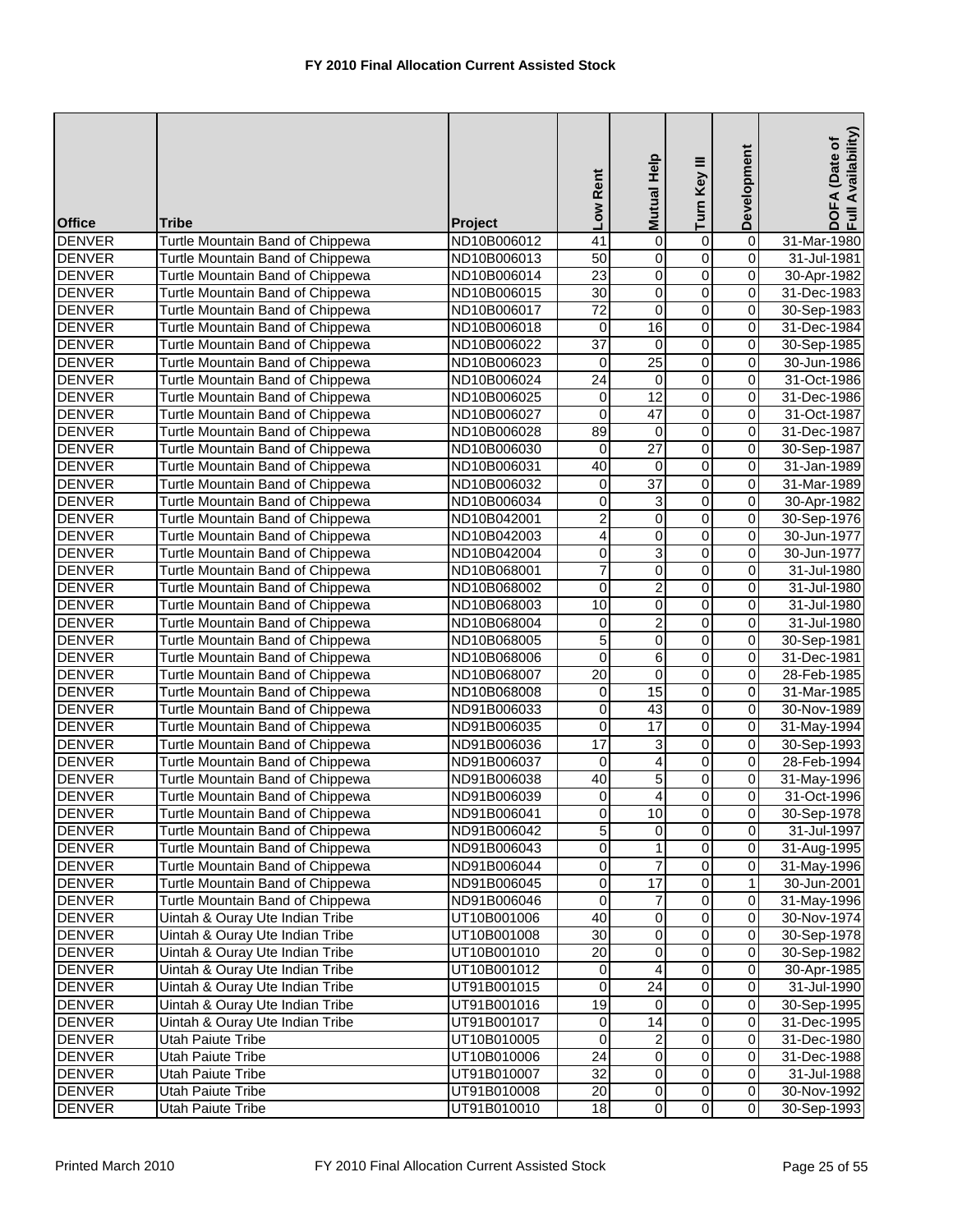| <b>Office</b> | <b>Tribe</b>              | Project     | Low Rent         | Mutual Help             | Turn Key III            | Development             | DOFA (Date of<br>Full Availability) |
|---------------|---------------------------|-------------|------------------|-------------------------|-------------------------|-------------------------|-------------------------------------|
| <b>DENVER</b> | <b>Utah Paiute Tribe</b>  | UT91B010011 | $\overline{14}$  | $\overline{0}$          | 0                       | $\overline{0}$          | 30-Sep-1995                         |
| <b>DENVER</b> | Utah Paiute Tribe         | UT91B010012 | 13               | $\pmb{0}$               | $\overline{0}$          | $\overline{0}$          | 01-Dec-1996                         |
| <b>DENVER</b> | <b>Utah Paiute Tribe</b>  | UT91B010013 | 1                | $\pmb{0}$               | $\overline{0}$          | $\mathbf 0$             | 31-Dec-1980                         |
| <b>DENVER</b> | Utah Paiute Tribe         | UT91B010015 | 1                | $\mathsf{O}\xspace$     | 0                       | $\pmb{0}$               | 31-Oct-1976                         |
| <b>DENVER</b> | Utah Paiute Tribe         | UT91B010017 | $\overline{11}$  | 0                       | 0                       | $\overline{0}$          | 30-Sep-1997                         |
| <b>DENVER</b> | <b>Utah Paiute Tribe</b>  | UT91B010017 | 5                | 0                       | 0                       | $\pmb{0}$               | 31-Oct-1999                         |
| <b>DENVER</b> | Utah Paiute Tribe         | UT91B010018 | $\overline{0}$   | $\mathbf{1}$            | $\overline{0}$          | $\overline{0}$          | 31-Dec-1988                         |
| <b>DENVER</b> | Utah Paiute Tribe         | UT91B010020 | $\mathbf{1}$     | $\overline{0}$          | $\overline{0}$          | $\overline{0}$          | 31-Jul-1988                         |
| <b>DENVER</b> | <b>Utah Paiute Tribe</b>  | UT91B010021 | $\overline{20}$  | $\pmb{0}$               | $\overline{0}$          | $\overline{0}$          | 30-Sep-2002                         |
| <b>DENVER</b> | <b>Ute Mountain Tribe</b> | CO10B047003 | 16               | 0                       | 0                       | $\pmb{0}$               | 31-Oct-1978                         |
| <b>DENVER</b> | Ute Mountain Tribe        | CO10B047004 | 15               | $\overline{0}$          | $\overline{0}$          | $\overline{0}$          | 30-Jun-1979                         |
| <b>DENVER</b> | <b>Ute Mountain Tribe</b> | CO10B047005 | 0                | $\overline{19}$         | 0                       | $\overline{0}$          | 31-May-1986                         |
| <b>DENVER</b> | Ute Mountain Tribe        | CO10B047007 | $\pmb{0}$        | 16                      | 0                       | $\pmb{0}$               | 30-Nov-1987                         |
| <b>DENVER</b> | <b>Ute Mountain Tribe</b> | CO91B047008 | $\boldsymbol{0}$ | $\overline{20}$         | 0                       | $\pmb{0}$               | 30-Jun-1989                         |
| <b>DENVER</b> | Ute Mountain Tribe        | CO91B047009 | 10               | $\mathbf 0$             | $\overline{0}$          | $\overline{\mathbf{0}}$ | 31-Jul-1990                         |
| <b>DENVER</b> | Ute Mountain Tribe        | CO91B047010 | $\overline{20}$  | $\pmb{0}$               | $\mathsf 0$             | $\mathbf 0$             | 31-Jul-1990                         |
| <b>DENVER</b> | Ute Mountain Tribe        | CO91B047011 | 0                | 10                      | $\overline{0}$          | $\mathbf 0$             | 31-Oct-1991                         |
| <b>DENVER</b> | Ute Mountain Tribe        | CO91B047012 | 16               | $\overline{\mathsf{o}}$ | $\overline{0}$          | $\mathbf 0$             | 31-Oct-1991                         |
| <b>DENVER</b> | Ute Mountain Tribe        | CO91B047013 | 20               | $\pmb{0}$               | 0                       | $\pmb{0}$               | 31-Dec-1992                         |
| <b>DENVER</b> | Ute Mountain Tribe        | CO91B047014 | 20               | 0                       | $\mathsf 0$             | $\pmb{0}$               | 30-Nov-1993                         |
| <b>DENVER</b> | Ute Mountain Tribe        | CO91B047015 | 0                | 15                      | $\overline{0}$          | $\overline{0}$          | 30-Nov-1993                         |
| <b>DENVER</b> | Ute Mountain Tribe        | CO91B047016 | 13               | $\overline{\mathsf{o}}$ | $\overline{0}$          | $\overline{0}$          | 30-Nov-1994                         |
| <b>DENVER</b> | Ute Mountain Tribe        | CO91B047017 | $\overline{20}$  | 0                       | $\overline{0}$          | $\overline{0}$          | 31-Jul-1996                         |
| <b>DENVER</b> | Winnebago Tribe           | NE10B045001 | 30               | 0                       | $\overline{0}$          | $\pmb{0}$               | 28-Feb-1966                         |
| <b>DENVER</b> | Winnebago Tribe           | NE10B045003 | $\overline{77}$  | O                       | $\overline{0}$          | $\overline{0}$          | 31-Jan-1974                         |
| <b>DENVER</b> | Winnebago Tribe           | NE10B045007 | 0                | 3                       | 0                       | $\overline{0}$          | 31-Jan-1980                         |
| <b>DENVER</b> | Winnebago Tribe           | NE10B045008 | $\overline{35}$  | 0                       | $\overline{0}$          | $\overline{0}$          | 31-Aug-1980                         |
| <b>DENVER</b> | Winnebago Tribe           | NE10B045009 | 0                | $\overline{20}$         | 0                       | $\overline{0}$          | 30-Jun-1987                         |
| <b>DENVER</b> | Winnebago Tribe           | NE10B045011 | 21               | $\overline{0}$          | $\overline{0}$          | $\overline{\mathbf{0}}$ | 31-May-1989                         |
| <b>DENVER</b> | Winnebago Tribe           | NE91B045012 | 0                | 10                      | 0                       | $\overline{0}$          | 31-Jul-1991                         |
| <b>DENVER</b> | Winnebago Tribe           | NE91B045013 | $\overline{7}$   | 0                       | $\overline{0}$          | $\mathbf 0$             | 31-Jan-1991                         |
| <b>DENVER</b> | Winnebago Tribe           | NE91B045015 | 0                | 15                      | 0                       | $\mathbf 0$             | 31-Jan-1999                         |
| <b>DENVER</b> | <b>Yankton Sioux</b>      | SD10B012001 | 100              | $\overline{0}$          | 0                       | $\mathbf 0$             | 31-Dec-1971                         |
| <b>DENVER</b> | <b>Yankton Sioux</b>      | SD10B012002 | 30               | $\overline{0}$          | $\pmb{0}$               | $\overline{O}$          | 31-Jul-1976                         |
| <b>DENVER</b> | Yankton Sioux             | SD10B012004 | 21               | $\overline{0}$          | $\overline{0}$          | $\mathbf 0$             | 30-Sep-1979                         |
| <b>DENVER</b> | <b>Yankton Sioux</b>      | SD10B012007 | 24               | 0                       | $\overline{\mathsf{o}}$ | $\overline{0}$          | 31-Dec-1980                         |
| <b>DENVER</b> | <b>Yankton Sioux</b>      | SD10B012008 | 17               | 0                       | 0                       | $\pmb{0}$               | 31-Jul-1981                         |
| <b>DENVER</b> | <b>Yankton Sioux</b>      | SD91B012013 | 18               | 0                       | 0                       | $\mathbf 0$             | $\overline{31}$ -Mar-1993           |
| <b>DENVER</b> | <b>Yankton Sioux</b>      | SD91B012014 | 18               | $\mathbf 0$             | $\overline{0}$          | $\mathbf 0$             | 31-Jul-1994                         |
| <b>DENVER</b> | <b>Yankton Sioux</b>      | SD91B012015 | $\mathbf 0$      | 20                      | $\overline{\mathsf{o}}$ | $\mathbf 0$             | 28-Feb-1995                         |
| <b>DENVER</b> | <b>Yankton Sioux</b>      | SD91B012016 | $\mathbf 0$      | $\overline{27}$         | 0                       | $\mathbf 0$             | 08-Sep-1997                         |
| <b>DENVER</b> | <b>Yankton Sioux</b>      | SD91B012017 | 23               | 0                       | 0                       | 0                       | 10-Nov-1997                         |
| <b>DENVER</b> | <b>Yankton Sioux</b>      | SD91B012018 | $\mathbf 0$      | 1                       | $\overline{\mathbf{o}}$ | $\overline{0}$          | 08-Sep-1997                         |
| <b>DENVER</b> | <b>TOTAL</b>              |             | 9,938            | 3,243                   | 14                      | 91                      |                                     |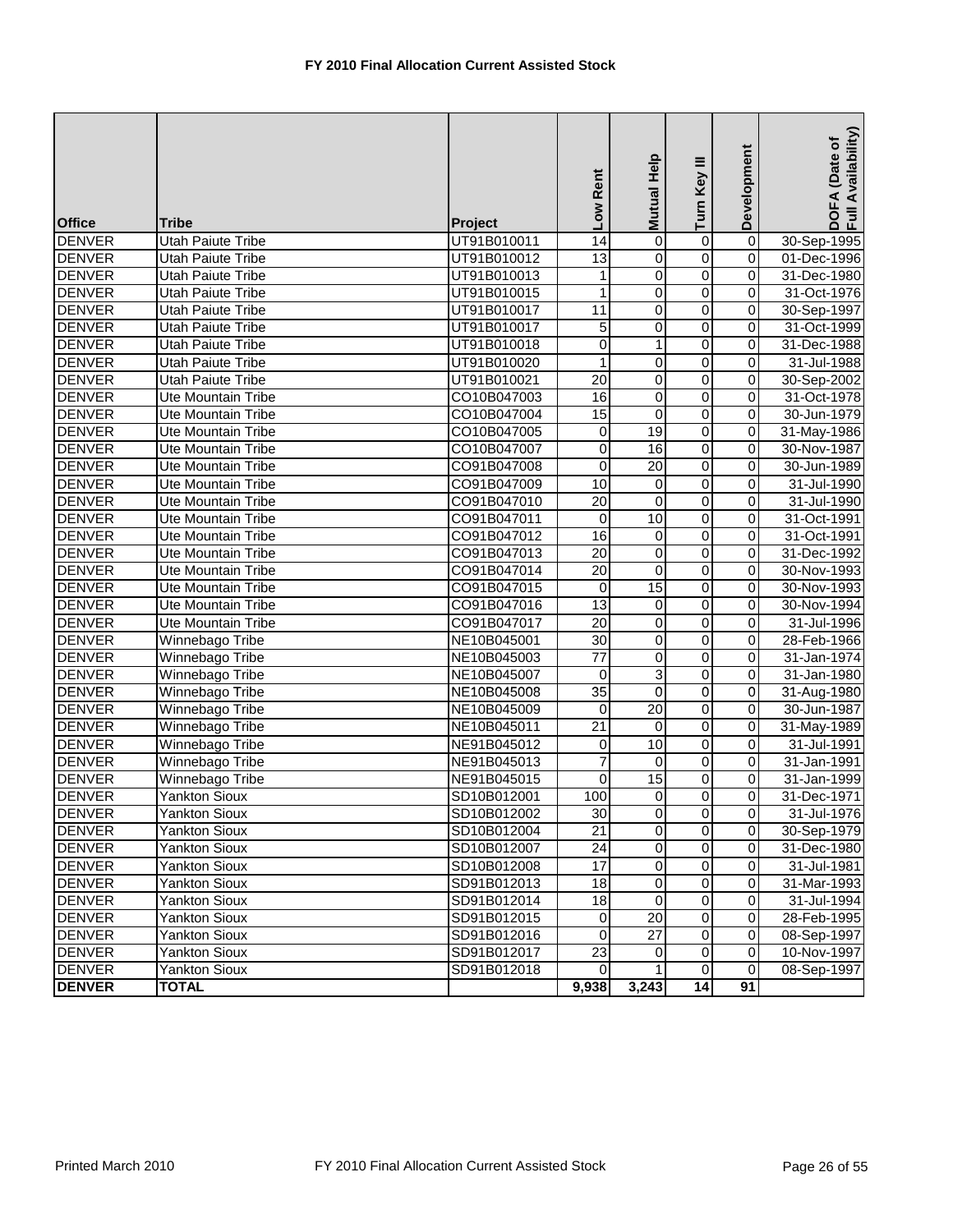| <b>Office</b>                      | <b>Tribe</b>                         | Project                    | Low Rent        | Help<br><b>Mutual</b> | Turn Key III            | Development             | Availability)<br>DOFA (Date of<br>Full Availability |
|------------------------------------|--------------------------------------|----------------------------|-----------------|-----------------------|-------------------------|-------------------------|-----------------------------------------------------|
| <b>OKLAHOMA</b>                    | Absentee-Shawnee                     | OK56B091011                | 0               | 8                     | $\overline{0}$          | $\overline{0}$          | 31-Mar-1982                                         |
| <b>OKLAHOMA</b>                    | Absentee-Shawnee                     | OK56B091012                | $\overline{25}$ | $\Omega$              | $\overline{0}$          | 0                       | 30-Jun-1981                                         |
| <b>OKLAHOMA</b>                    | Absentee-Shawnee                     | OK56B091013                | $\mathbf 0$     | $\overline{14}$       | $\overline{0}$          | 0                       | 31-Oct-1981                                         |
| <b>OKLAHOMA</b>                    | Absentee-Shawnee                     | OK56B091015                | $\overline{25}$ | 0                     | 0                       | 0                       | 30-Apr-1982                                         |
| <b>OKLAHOMA</b>                    | Absentee-Shawnee                     | OK95B091006                | $\overline{73}$ | 0                     | $\overline{0}$          | 0                       | 31-Mar-1979                                         |
| <b>OKLAHOMA</b>                    | Absentee-Shawnee                     | OK95B091007                | 0               | $\overline{c}$        | 0                       | 0                       | 30-Oct-1979                                         |
| OKLAHOMA                           | Absentee-Shawnee                     | OK95B091008                | $\mathbf 0$     | $\overline{12}$       | $\overline{0}$          | 0                       | 30-Sep-1982                                         |
| <b>OKLAHOMA</b>                    | Absentee-Shawnee                     | OK95B091009                | 0               | 5                     | 0                       | 0                       | 31-Dec-1980                                         |
| <b>OKLAHOMA</b>                    | Absentee-Shawnee                     | OK95B091010                | $\overline{25}$ | $\pmb{0}$             | $\overline{0}$          | 0                       | 30-Sep-1979                                         |
| <b>OKLAHOMA</b>                    | Absentee-Shawnee                     | OK95B091014                | $\overline{25}$ | $\mathbf 0$           | $\overline{0}$          | 0                       | 31-Aug-1982                                         |
| <b>OKLAHOMA</b>                    | Absentee-Shawnee                     | OK95B091016                | 0               | 13                    | $\overline{0}$          | $\overline{\mathsf{o}}$ | 31-Mar-1984                                         |
| <b>OKLAHOMA</b>                    | Absentee-Shawnee                     | OK95B091017                | $\mathbf 0$     | $\overline{12}$       | 0                       | 0                       | 30-Jun-1984                                         |
| <b>OKLAHOMA</b>                    | Absentee-Shawnee                     | OK95B091018                | 0               | 9                     | 0                       | 0                       | 31-Mar-1986                                         |
| <b>OKLAHOMA</b>                    | Absentee-Shawnee                     | OK95B091019                | $\overline{0}$  | $\overline{7}$        | $\overline{0}$          | 0                       | 30-Nov-1984                                         |
| <b>OKLAHOMA</b>                    | Absentee-Shawnee                     | OK95B091020                | 0               | 4                     | $\overline{0}$          | 0                       | 31-Jul-1984                                         |
| <b>OKLAHOMA</b>                    | Absentee-Shawnee                     | OK95B091021                | 0               | 10                    | $\mathsf 0$             | 0                       | 30-Sep-1987                                         |
| <b>OKLAHOMA</b>                    | Absentee-Shawnee                     | OK95B091023                | 0               | 6                     | $\overline{0}$          | 0                       | 31-Aug-1986                                         |
| <b>OKLAHOMA</b>                    | Absentee-Shawnee                     | OK95B091024                | 0               | $\overline{13}$       | $\overline{0}$          | 0                       | 31-May-1987                                         |
| <b>OKLAHOMA</b>                    | Absentee-Shawnee                     | OK95B091025                | 0               | 9                     | 0                       | 0                       | 31-Mar-1989                                         |
| <b>OKLAHOMA</b>                    | Absentee-Shawnee                     | OK95B091026                | 0               | 10                    | 0                       | 0                       | 30-Nov-1989                                         |
| <b>OKLAHOMA</b>                    | Absentee-Shawnee                     | OK95B091027                | $\overline{0}$  | 5                     | $\overline{0}$          | 0                       | 31-Mar-1990                                         |
| <b>OKLAHOMA</b>                    | Absentee-Shawnee                     | OK95B091028                | 0               | 6                     | $\overline{0}$          | 0                       | 31-Dec-1990                                         |
| <b>OKLAHOMA</b>                    | Absentee-Shawnee                     | OK95B091029                | 0               | $\overline{13}$       | $\overline{0}$          | 0                       | 31-Jul-1992                                         |
| <b>OKLAHOMA</b>                    | Absentee-Shawnee                     | OK95B091030                | 0               | 16                    | $\overline{0}$          | 0                       | 31-Jul-1995                                         |
| <b>OKLAHOMA</b>                    | Absentee-Shawnee                     | OK95B091031                | 0               | 12                    | $\overline{0}$          | 0                       | 31-Dec-1993                                         |
| <b>OKLAHOMA</b>                    | Absentee-Shawnee                     | OK95B091032                | $\overline{20}$ | $\overline{7}$        | 0                       | 0                       | 30-Nov-1995                                         |
| <b>OKLAHOMA</b>                    | Absentee-Shawnee                     | OK95B091033                | 0               | 14                    | 0                       | 0                       | 30-Nov-1996                                         |
| <b>OKLAHOMA</b><br><b>OKLAHOMA</b> | Absentee-Shawnee<br>Absentee-Shawnee | OK95B091034<br>OK95B091035 | $\mathbf 0$     | 14<br>18              | $\overline{0}$<br>0     | 0<br>$\mathbf 0$        | 31-Jan-1995                                         |
| <b>OKLAHOMA</b>                    | Absentee-Shawnee                     | OK95B091036                | 0<br>0          | $\overline{23}$       | $\overline{0}$          | 0                       | 31-Oct-1995<br>30-Jan-1999                          |
| <b>OKLAHOMA</b>                    | Absentee-Shawnee                     | OK95B091037                | 0               | 25                    | $\overline{0}$          | 0                       | 31-Mar-2000                                         |
| <b>OKLAHOMA</b>                    | Absentee-Shawnee                     | OK95B091038                | 0               | 24                    | $\overline{0}$          | 0                       | 30-Apr-1999                                         |
| <b>OKLAHOMA</b>                    | Absentee-Shawnee                     | OK95B091039                | 0               | 23                    | 0                       | 0                       | 30-Apr-2001                                         |
| <b>OKLAHOMA</b>                    | Absentee-Shawnee                     | OK95B091040                | $\overline{0}$  | 24                    | $\overline{0}$          | $\overline{0}$          | 30-Apr-1999                                         |
| <b>OKLAHOMA</b>                    | Alabama-Coushatta                    | TX95B338005                | $\mathbf 0$     | 10                    | $\overline{0}$          | 0                       | 28-Feb-1993                                         |
| <b>OKLAHOMA</b>                    | Alabama-Coushatta                    | TX95B338006                | $\overline{0}$  | 10                    | $\mathsf{O}\xspace$     | $\mathbf 0$             | 30-Jun-1995                                         |
| <b>OKLAHOMA</b>                    | Alabama-Coushatta                    | TX95B338007                | $\mathbf 0$     | $\overline{30}$       | 0                       | 0                       | 31-Dec-1998                                         |
| <b>OKLAHOMA</b>                    | Apache Tribe                         | OK95B128002                | 0               | 19                    | 0                       | 0                       | 30-Apr-1991                                         |
| <b>OKLAHOMA</b>                    | Apache Tribe                         | OK95B128003                | 0               | 9                     | $\overline{\mathsf{o}}$ | $\overline{0}$          | 30-Nov-1990                                         |
| <b>OKLAHOMA</b>                    | Apache Tribe                         | OK95B128004                | 0               | 9                     | 0                       | $\mathbf 0$             | 30-Nov-1991                                         |
| <b>OKLAHOMA</b>                    | Apache Tribe                         | OK95B128005                | 0               | 19                    | 0                       | 0                       | 30-Sep-1987                                         |
| <b>OKLAHOMA</b>                    | Apache Tribe                         | OK95B128006                | 0               | 20                    | 0                       | $\mathbf 0$             | 30-Sep-1994                                         |
| <b>OKLAHOMA</b>                    | Apache Tribe                         | OK95B128010                | 0               | 36                    | $\overline{\mathsf{o}}$ | $\mathsf{O}\xspace$     | 31-Mar-1998                                         |
| <b>OKLAHOMA</b>                    | Apache Tribe                         | OK95B128011                | 0               | 18                    | 0                       | $\mathbf 0$             | 30-Nov-1996                                         |
| <b>OKLAHOMA</b>                    | Caddo Tribe                          | OK95B077002                | 20              | 0                     | 0                       | 0                       | 31-May-1972                                         |
| <b>OKLAHOMA</b>                    | Caddo Tribe                          | OK95B077007                | $\mathbf 0$     | 1                     | $\overline{\mathsf{o}}$ | $\mathbf 0$             | 31-Oct-1987                                         |
| <b>OKLAHOMA</b>                    | Caddo Tribe                          | OK95B077008                | 0               | $\mathbf{1}$          | $\overline{\mathsf{o}}$ | $\mathbf 0$             | $\overline{31}$ -Jan-1991                           |
| <b>OKLAHOMA</b>                    | Caddo Tribe                          | OK95B077010                | $\mathbf 0$     | $\mathbf 0$           | 0                       | 9                       |                                                     |
| <b>OKLAHOMA</b>                    | <b>Cherokee Nation</b>               | OK56B045041                | 50              | $\mathbf 0$           | 0                       | $\mathbf 0$             | 31-Jul-1982                                         |
| <b>OKLAHOMA</b>                    | <b>Cherokee Nation</b>               | OK56B045047                | 32              | $\mathbf 0$           | $\pmb{0}$               | $\mathbf 0$             | 31-Mar-1981                                         |
| <b>OKLAHOMA</b>                    | <b>Cherokee Nation</b>               | OK56B045048                | 40              | $\overline{0}$        | $\overline{0}$          | $\mathbf 0$             | 31-Dec-1981                                         |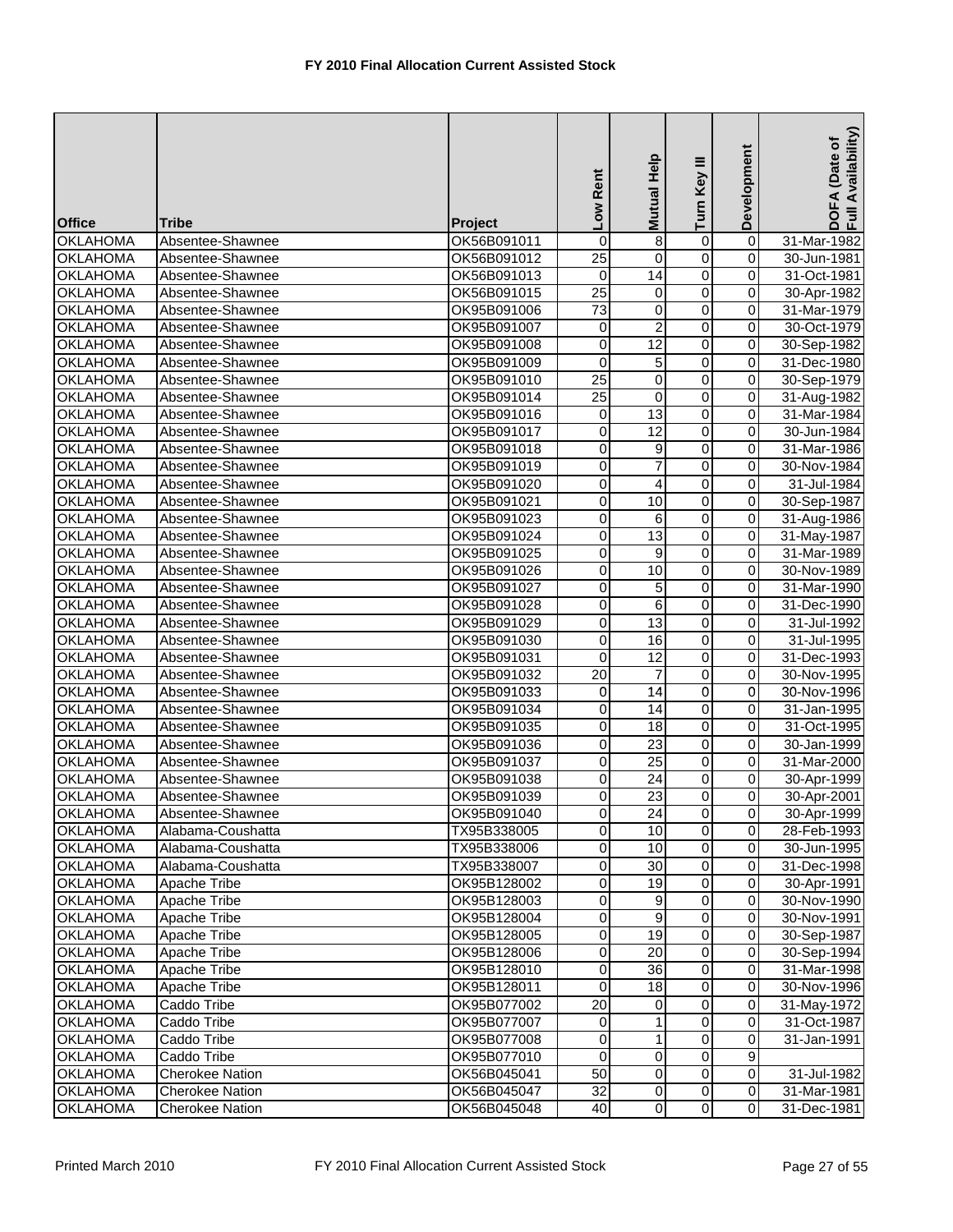| <b>Office</b>   | <b>Tribe</b>           | Project     | Low Rent            | Mutual Help    | Turn Key III   | Development             | DOFA (Date of<br>Full Availability) |
|-----------------|------------------------|-------------|---------------------|----------------|----------------|-------------------------|-------------------------------------|
| <b>OKLAHOMA</b> | <b>Cherokee Nation</b> | OK56B045050 | $\pmb{0}$           | 9              | $\pmb{0}$      | $\overline{\mathsf{o}}$ | 31-Mar-1983                         |
| <b>OKLAHOMA</b> | <b>Cherokee Nation</b> | OK56B045052 | $\overline{25}$     | $\mathbf 0$    | $\overline{0}$ | 0                       | 30-Nov-1981                         |
| <b>OKLAHOMA</b> | <b>Cherokee Nation</b> | OK56B045054 | 50                  | $\mathbf 0$    | $\overline{0}$ | 0                       | 31-Jan-1983                         |
| <b>OKLAHOMA</b> | <b>Cherokee Nation</b> | OK56B045055 | 50                  | 0              | $\overline{0}$ | 0                       | 31-Oct-1981                         |
| <b>OKLAHOMA</b> | <b>Cherokee Nation</b> | OK56B045056 | 0                   | 7              | 0              | 0                       | 31-Jan-1983                         |
| <b>OKLAHOMA</b> | <b>Cherokee Nation</b> | OK56B045057 | 0                   | 4              | 0              | 0                       | 31-Jan-1983                         |
| <b>OKLAHOMA</b> | <b>Cherokee Nation</b> | OK56B045058 | 0                   | 6              | $\overline{0}$ | 0                       | 30-Sep-1982                         |
| <b>OKLAHOMA</b> | <b>Cherokee Nation</b> | OK95B045001 | $\overline{24}$     | 0              | $\overline{0}$ | $\overline{\mathsf{o}}$ | 30-Jun-1968                         |
| <b>OKLAHOMA</b> | <b>Cherokee Nation</b> | OK95B045002 | 16                  | 0              | $\overline{0}$ | 0                       | 31-Aug-1969                         |
| <b>OKLAHOMA</b> | <b>Cherokee Nation</b> | OK95B045005 | 40                  | $\pmb{0}$      | $\overline{0}$ | 0                       | 30-Jun-1971                         |
| <b>OKLAHOMA</b> | <b>Cherokee Nation</b> | OK95B045016 | 80                  | $\overline{0}$ | $\overline{0}$ | 0                       | 31-Aug-1972                         |
| <b>OKLAHOMA</b> | <b>Cherokee Nation</b> | OK95B045024 | $\overline{29}$     | 0              | 0              | 0                       | 31-Jul-1974                         |
| <b>OKLAHOMA</b> | <b>Cherokee Nation</b> | OK95B045025 | 19                  | 0              | 0              | 0                       | 30-Nov-1974                         |
| <b>OKLAHOMA</b> | Cherokee Nation        | OK95B045026 | 19                  | 0              | 0              | 0                       | 30-Nov-1974                         |
| <b>OKLAHOMA</b> | <b>Cherokee Nation</b> | OK95B045030 | 50                  | 0              | $\overline{0}$ | $\mathbf 0$             | 30-Sep-1977                         |
| <b>OKLAHOMA</b> | <b>Cherokee Nation</b> | OK95B045032 | 20                  | $\pmb{0}$      | 0              | 0                       | 31-Jan-1978                         |
| <b>OKLAHOMA</b> | <b>Cherokee Nation</b> | OK95B045033 | 0                   | $\overline{5}$ | 0              | 0                       | 31-Dec-1977                         |
| <b>OKLAHOMA</b> | <b>Cherokee Nation</b> | OK95B045034 | $\overline{0}$      | $\mathbf{1}$   | $\overline{0}$ | 0                       | 31-Dec-1979                         |
| <b>OKLAHOMA</b> | <b>Cherokee Nation</b> | OK95B045035 | 50                  | 0              | 0              | $\mathbf 0$             | 30-Sep-1977                         |
| <b>OKLAHOMA</b> | <b>Cherokee Nation</b> | OK95B045036 | 0                   | $\overline{c}$ | 0              | 0                       | 31-Dec-1979                         |
| <b>OKLAHOMA</b> | <b>Cherokee Nation</b> | OK95B045037 | $\overline{25}$     | $\mathbf 0$    | $\overline{0}$ | 0                       | 31-Dec-1978                         |
| <b>OKLAHOMA</b> | <b>Cherokee Nation</b> | OK95B045038 | 25                  | $\mathbf 0$    | $\overline{0}$ | 0                       | 31-Dec-1979                         |
| <b>OKLAHOMA</b> | <b>Cherokee Nation</b> | OK95B045039 | $\overline{30}$     | $\pmb{0}$      | 0              | 0                       | 31-Jan-1981                         |
| <b>OKLAHOMA</b> | <b>Cherokee Nation</b> | OK95B045040 | 46                  | $\pmb{0}$      | $\overline{0}$ | 0                       | 31-Mar-1981                         |
| <b>OKLAHOMA</b> | <b>Cherokee Nation</b> | OK95B045042 | $\overline{25}$     | $\overline{0}$ | $\overline{0}$ | 0                       | 31-Oct-1980                         |
| <b>OKLAHOMA</b> | <b>Cherokee Nation</b> | OK95B045043 | 50                  | 0              | 0              | 0                       | 31-Aug-1980                         |
| <b>OKLAHOMA</b> | <b>Cherokee Nation</b> | OK95B045044 | 49                  | 0              | 0              | 0                       | 30-Nov-1980                         |
| <b>OKLAHOMA</b> | <b>Cherokee Nation</b> | OK95B045045 | 24                  | 0              | 0              | 0                       | 31-Aug-1980                         |
| <b>OKLAHOMA</b> | <b>Cherokee Nation</b> | OK95B045046 | 60                  | $\mathbf 0$    | $\overline{0}$ | $\overline{\mathsf{o}}$ | 31-Jan-1981                         |
| <b>OKLAHOMA</b> | <b>Cherokee Nation</b> | OK95B045049 | 0                   | 4              | 0              | 0                       | 31-Oct-1980                         |
| <b>OKLAHOMA</b> | <b>Cherokee Nation</b> | OK95B045053 | 0                   | 25             | 0              | 0                       | 30-Sep-1981                         |
| <b>OKLAHOMA</b> | <b>Cherokee Nation</b> | OK95B045059 | 0                   | 20             | 0              | 0                       | 31-Oct-1984                         |
| <b>OKLAHOMA</b> | <b>Cherokee Nation</b> | OK95B045060 | 0                   | 10             | 0              | 0                       | 28-Feb-1986                         |
| <b>OKLAHOMA</b> | <b>Cherokee Nation</b> | OK95B045061 | $\overline{0}$      | 10             | $\overline{0}$ | $\overline{0}$          | 30-Sep-1986                         |
| <b>OKLAHOMA</b> | <b>Cherokee Nation</b> | OK95B045062 | $\pmb{0}$           | 13             | $\overline{0}$ | $\mathbf 0$             | 30-Nov-1986                         |
| <b>OKLAHOMA</b> | <b>Cherokee Nation</b> | OK95B045063 | 0                   |                | $\overline{0}$ | $\mathbf 0$             | 30-Sep-1986                         |
| <b>OKLAHOMA</b> | <b>Cherokee Nation</b> | OK95B045064 | 0                   | 16             | 0              | $\mathbf 0$             | 31-Oct-1987                         |
| <b>OKLAHOMA</b> | <b>Cherokee Nation</b> | OK95B045065 | 0                   | 5              | 0              | 0                       | 31-Oct-1984                         |
| <b>OKLAHOMA</b> | <b>Cherokee Nation</b> | OK95B045066 | 0                   | 18             | 0              | 0                       | 28-Feb-1987                         |
| <b>OKLAHOMA</b> | <b>Cherokee Nation</b> | OK95B045067 | $\mathsf{O}\xspace$ | 24             | 0              | $\mathbf 0$             | 29-Feb-1988                         |
| <b>OKLAHOMA</b> | <b>Cherokee Nation</b> | OK95B045068 | 0                   | 21             | 0              | $\mathbf 0$             | 31-Mar-1988                         |
| <b>OKLAHOMA</b> | <b>Cherokee Nation</b> | OK95B045069 | 0                   | 8              | $\mathbf 0$    | 0                       | 31-Mar-1988                         |
| <b>OKLAHOMA</b> | <b>Cherokee Nation</b> | OK95B045070 | 0                   | 2              | $\overline{0}$ | $\mathbf 0$             | 30-Sep-1986                         |
| <b>OKLAHOMA</b> | <b>Cherokee Nation</b> | OK95B045071 | 0                   | $\overline{7}$ | 0              | $\mathbf 0$             | 30-Sep-1986                         |
| <b>OKLAHOMA</b> | <b>Cherokee Nation</b> | OK95B045072 | 0                   | 18             | 0              | $\mathbf 0$             | 30-Sep-1988                         |
| <b>OKLAHOMA</b> | <b>Cherokee Nation</b> | OK95B045073 | 0                   | 19             | 0              | 0                       | 30-Sep-1988                         |
| <b>OKLAHOMA</b> | Cherokee Nation        | OK95B045074 | $\mathsf{O}\xspace$ | 5              | $\overline{0}$ | $\mathbf 0$             | 30-Sep-1988                         |
| <b>OKLAHOMA</b> | <b>Cherokee Nation</b> | OK95B045075 | 0                   | 44             | 0              | $\mathbf 0$             | 30-Sep-1989                         |
| <b>OKLAHOMA</b> | <b>Cherokee Nation</b> | OK95B045076 | 0                   | 61             | 0              | $\mathbf 0$             | 30-Apr-1992                         |
| <b>OKLAHOMA</b> | <b>Cherokee Nation</b> | OK95B045077 | $\overline{0}$      | 4              | $\overline{0}$ | $\mathsf{O}\xspace$     | 30-Apr-1990                         |
| <b>OKLAHOMA</b> | <b>Cherokee Nation</b> | OK95B045078 | $\overline{O}$      | 39             | $\overline{0}$ | $\mathsf{O}\xspace$     | 31-Dec-1993                         |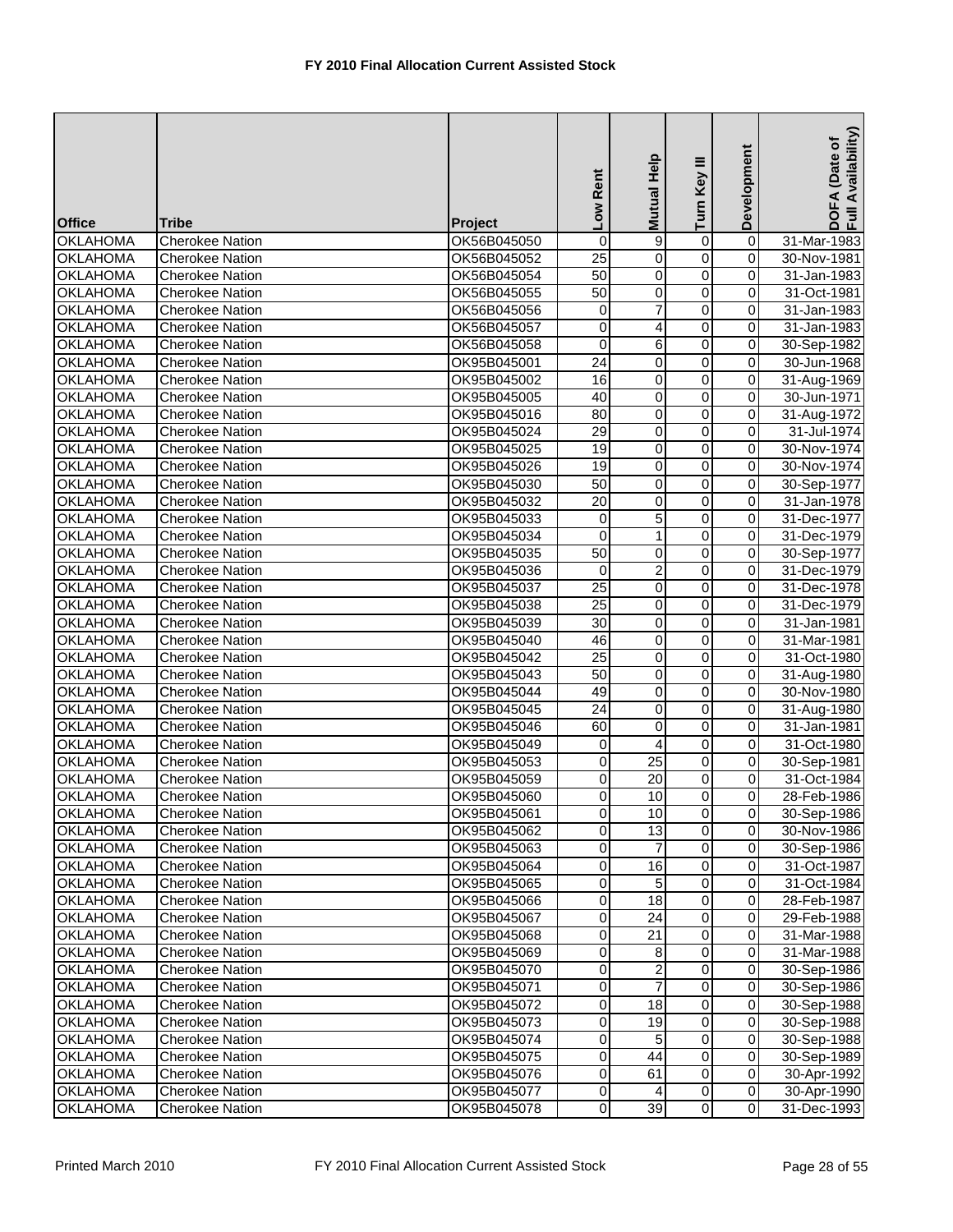|                 |                         |             | Low Rent         | <b>Mutual Help</b> | Turn Key III            | Development    | Availability)<br>DOFA (Date of<br>Full Availability |
|-----------------|-------------------------|-------------|------------------|--------------------|-------------------------|----------------|-----------------------------------------------------|
| <b>Office</b>   | <b>Tribe</b>            | Project     |                  |                    |                         |                |                                                     |
| <b>OKLAHOMA</b> | <b>Cherokee Nation</b>  | OK95B045079 | $\boldsymbol{0}$ | 34                 | 0                       | $\overline{0}$ | 31-Oct-1993                                         |
| <b>OKLAHOMA</b> | <b>Cherokee Nation</b>  | OK95B045080 | $\mathbf 0$      | 17                 | $\overline{0}$          | $\overline{0}$ | 30-Apr-1994                                         |
| <b>OKLAHOMA</b> | <b>Cherokee Nation</b>  | OK95B045081 | $\mathbf 0$      | $\overline{24}$    | $\overline{0}$          | $\mathbf 0$    | 31-May-1994                                         |
| <b>OKLAHOMA</b> | <b>Cherokee Nation</b>  | OK95B045082 | $\mathbf 0$      | 116                | $\overline{0}$          | $\pmb{0}$      | 30-Apr-1995                                         |
| <b>OKLAHOMA</b> | <b>Cherokee Nation</b>  | OK95B045083 | 48               | 0                  | 0                       | $\pmb{0}$      | 30-Nov-1995                                         |
| <b>OKLAHOMA</b> | <b>Cherokee Nation</b>  | OK95B045085 | $\mathbf 0$      | 116                | 0                       | $\pmb{0}$      | 30-Apr-1996                                         |
| <b>OKLAHOMA</b> | <b>Cherokee Nation</b>  | OK95B045086 | $\boldsymbol{0}$ | 151                | $\overline{0}$          | $\mathbf 0$    | 25-Mar-1998                                         |
| <b>OKLAHOMA</b> | <b>Cherokee Nation</b>  | OK95B045087 | $\boldsymbol{0}$ | 16                 | $\overline{\mathsf{o}}$ | $\overline{0}$ | 31-Dec-1999                                         |
| <b>OKLAHOMA</b> | <b>Cherokee Nation</b>  | OK95B045088 | $\mathbf 0$      | 48                 | $\overline{0}$          | $\pmb{0}$      | 31-Dec-2000                                         |
| <b>OKLAHOMA</b> | <b>Cherokee Nation</b>  | OK95B144001 | $\overline{25}$  | $\pmb{0}$          | $\overline{0}$          | $\pmb{0}$      | 30-Sep-1980                                         |
| <b>OKLAHOMA</b> | <b>Cherokee Nation</b>  | OK95B144002 | $\overline{0}$   | $\overline{8}$     | $\overline{0}$          | $\overline{0}$ | 31-Jan-1981                                         |
| <b>OKLAHOMA</b> | <b>Cherokee Nation</b>  | OK95B144003 | 0                | 5                  | 0                       | $\pmb{0}$      | 30-Apr-1990                                         |
| <b>OKLAHOMA</b> | <b>Cherokee Nation</b>  | OK95B144004 | $\mathbf 0$      | 6                  | 0                       | $\pmb{0}$      | 31-Aug-1989                                         |
| <b>OKLAHOMA</b> | <b>Cherokee Nation</b>  | OK95B144006 | $\overline{0}$   | $\mathbf{1}$       | $\overline{0}$          | $\overline{0}$ | 31-May-1990                                         |
| <b>OKLAHOMA</b> | <b>Cherokee Nation</b>  | OK95B144007 | $\boldsymbol{0}$ | $\overline{5}$     | $\overline{0}$          | $\overline{0}$ | 30-Jun-1993                                         |
| <b>OKLAHOMA</b> | <b>Cherokee Nation</b>  | OK95B144008 | $\mathbf 0$      | 11                 | $\overline{0}$          | $\overline{0}$ | 30-Sep-1993                                         |
| <b>OKLAHOMA</b> | <b>Cherokee Nation</b>  | OK95B144009 | $\mathbf 0$      | 12                 | 0                       | $\mathbf 0$    | 30-Sep-1995                                         |
| <b>OKLAHOMA</b> | <b>Cherokee Nation</b>  | OK95B144010 | $\overline{0}$   | $\overline{15}$    | $\overline{0}$          | $\mathbf 0$    | 20-Jul-1997                                         |
| <b>OKLAHOMA</b> | <b>Cherokee Nation</b>  | OK95B144011 | 16               | 0                  | 0                       | $\mathbf 0$    | 20-Nov-1997                                         |
| <b>OKLAHOMA</b> | <b>Cherokee Nation</b>  | OK95B144012 | 36               | 0                  | $\mathsf 0$             | $\pmb{0}$      | 30-Sep-1998                                         |
| <b>OKLAHOMA</b> | Cheyenne-Arapaho Tribes | OK95B100001 | 0                | $\overline{11}$    | $\overline{0}$          | $\mathbf 0$    | 28-Feb-1975                                         |
| <b>OKLAHOMA</b> | Cheyenne-Arapaho Tribes | OK95B100002 | $\boldsymbol{0}$ | 12                 | $\overline{0}$          | $\overline{0}$ | 28-Feb-1975                                         |
| <b>OKLAHOMA</b> | Cheyenne-Arapaho Tribes | OK95B100003 | $\mathbf 0$      | 69                 | $\overline{0}$          | $\overline{0}$ | 30-Sep-1979                                         |
| <b>OKLAHOMA</b> | Cheyenne-Arapaho Tribes | OK95B100004 | $\mathbf 0$      | $\overline{7}$     | $\overline{0}$          | $\pmb{0}$      | 31-Jul-1981                                         |
| <b>OKLAHOMA</b> | Cheyenne-Arapaho Tribes | OK95B100005 | $\overline{0}$   | $\overline{23}$    | $\overline{0}$          | $\mathbf 0$    | 30-Oct-1987                                         |
| <b>OKLAHOMA</b> | Cheyenne-Arapaho Tribes | OK95B100006 | $\overline{0}$   | $\overline{25}$    | $\overline{0}$          | $\overline{0}$ | 31-Aug-1989                                         |
| <b>OKLAHOMA</b> | Cheyenne-Arapaho Tribes | OK95B100007 | $\mathbf 0$      | $\overline{20}$    | $\overline{0}$          | $\overline{0}$ | 30-Apr-1992                                         |
| <b>OKLAHOMA</b> | Cheyenne-Arapaho Tribes | OK95B100008 | $\mathbf 0$      | 9                  | 0                       | $\mathbf 0$    | 31-Jul-1993                                         |
| <b>OKLAHOMA</b> | Cheyenne-Arapaho Tribes | OK95B100009 | $\overline{0}$   | 10                 | $\overline{0}$          | $\overline{0}$ | 13-May-1996                                         |
| <b>OKLAHOMA</b> | Cheyenne-Arapaho Tribes | OK95B100010 | $\mathbf 0$      | 21                 | 0                       | $\overline{0}$ | 30-Dec-1997                                         |
| <b>OKLAHOMA</b> | Cheyenne-Arapaho Tribes | OK95B100012 | $\mathbf 0$      | 30                 | $\overline{0}$          | $\mathbf 0$    | 28-Feb-1999                                         |
| <b>OKLAHOMA</b> | Chickasaw               | OK56B047041 | 0                | $\overline{2}$     | 0                       | $\mathbf 0$    | 31-Oct-1982                                         |
| <b>OKLAHOMA</b> | Chickasaw               | OK56B047042 | $\Omega$         | $\overline{4}$     | $\overline{0}$          | $\mathbf 0$    | 30-Apr-1982                                         |
| <b>OKLAHOMA</b> | Chickasaw               | OK56B047044 | $\overline{0}$   | 10                 | $\pmb{0}$               | $\overline{O}$ | 31-May-1985                                         |
| <b>OKLAHOMA</b> | Chickasaw               | OK56B047045 | $\mathbf 0$      | 5                  | $\overline{0}$          | $\mathbf 0$    | 30-Sep-1984                                         |
| <b>OKLAHOMA</b> | Chickasaw               | OK95B047002 | 24               | 0                  | $\overline{\mathsf{o}}$ | $\overline{0}$ | 30-Nov-1970                                         |
| <b>OKLAHOMA</b> | Chickasaw               | OK95B047004 | 64               | 0                  | 0                       | $\overline{0}$ | 31-Dec-1971                                         |
| <b>OKLAHOMA</b> | Chickasaw               | OK95B047006 | 100              | 0                  | 0                       | 0              | 31-Oct-1971                                         |
| <b>OKLAHOMA</b> | Chickasaw               | OK95B047008 | $\overline{97}$  | 0                  | 0                       | $\mathbf 0$    | 28-Feb-1975                                         |
| <b>OKLAHOMA</b> | Chickasaw               | OK95B047010 | 100              | 0                  | 0                       | $\overline{0}$ | 28-Feb-1973                                         |
| <b>OKLAHOMA</b> | Chickasaw               | OK95B047011 | 25               | 0                  | 0                       | $\overline{0}$ | 30-Jun-1973                                         |
| <b>OKLAHOMA</b> | Chickasaw               | OK95B047013 | 30               | 0                  | 0                       | 0              | 31-Oct-1972                                         |
| <b>OKLAHOMA</b> | Chickasaw               | OK95B047014 | $\overline{22}$  | 0                  | $\mathsf{O}\xspace$     | $\overline{0}$ | 31-Oct-1972                                         |
| <b>OKLAHOMA</b> | Chickasaw               | OK95B047029 | 0                | 10                 | $\mathbf 0$             | $\pmb{0}$      | 31-Dec-1980                                         |
| <b>OKLAHOMA</b> | Chickasaw               | OK95B047031 | 0                | 1                  | 0                       | $\pmb{0}$      | 28-Feb-1979                                         |
| <b>OKLAHOMA</b> | Chickasaw               | OK95B047032 | $\mathbf 0$      | $\mathbf{1}$       | $\overline{0}$          | $\mathbf 0$    | 31-Aug-1979                                         |
| <b>OKLAHOMA</b> | Chickasaw               | OK95B047033 | 40               | 0                  | 0                       | $\overline{0}$ | 31-May-1979                                         |
| <b>OKLAHOMA</b> | Chickasaw               | OK95B047034 | 0                | 3                  | 0                       | $\overline{0}$ | 30-Apr-1981                                         |
| <b>OKLAHOMA</b> | Chickasaw               | OK95B047035 | 0                | 7                  | 0                       | 0              | 31-Dec-1980                                         |
| <b>OKLAHOMA</b> | Chickasaw               | OK95B047036 | 90               | $\overline{0}$     | $\overline{0}$          | $\overline{0}$ | 30-Sep-1981                                         |
| <b>OKLAHOMA</b> | Chickasaw               | OK95B047037 | 60               | $\overline{0}$     | $\overline{0}$          | $\overline{0}$ | 30-Sep-1980                                         |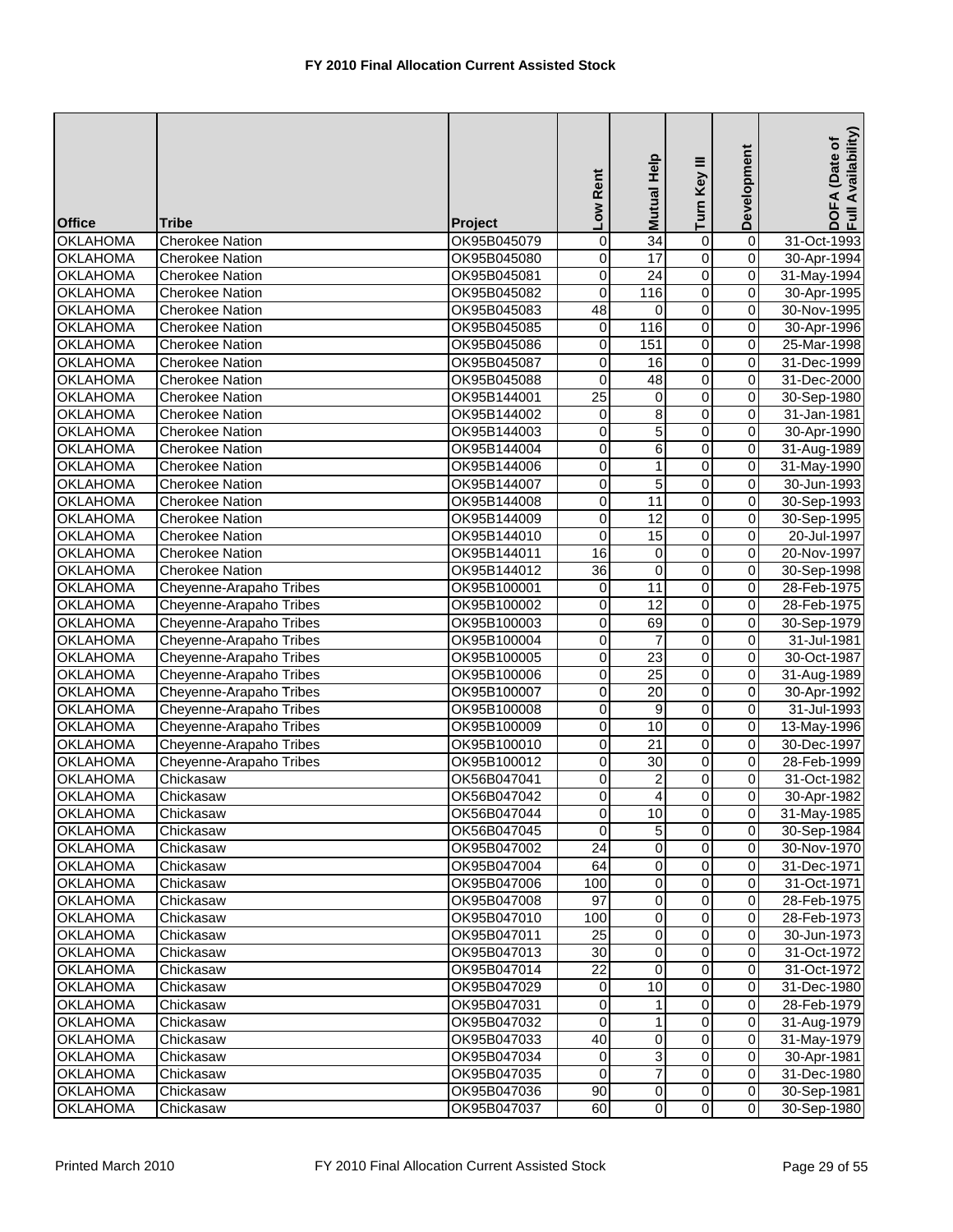| <b>Office</b>                      | <b>Tribe</b>           | <b>Project</b>             | Low Rent            | Help<br><b>Mutual</b>   | Key III<br>Turn | Development             | Availability)<br>DOFA (Date of<br>Full Availability |
|------------------------------------|------------------------|----------------------------|---------------------|-------------------------|-----------------|-------------------------|-----------------------------------------------------|
| <b>OKLAHOMA</b>                    | Chickasaw              | OK95B047038                | 50                  | 0                       | $\pmb{0}$       | $\overline{\mathsf{o}}$ | 30-Jun-1983                                         |
| <b>OKLAHOMA</b>                    | Chickasaw              | OK95B047039                | 0                   | $\overline{4}$          | $\overline{0}$  | 0                       | 30-Apr-1980                                         |
| <b>OKLAHOMA</b>                    | Chickasaw              | OK95B047040                | 0                   | 11                      | 0               | 0                       | 31-May-1984                                         |
| <b>OKLAHOMA</b>                    | Chickasaw              | OK95B047046                | 0                   | 6                       | $\overline{0}$  | 0                       | 30-Sep-1986                                         |
| <b>OKLAHOMA</b>                    | Chickasaw              | OK95B047047                | 0                   | 10                      | 0               | 0                       | 31-Jul-1986                                         |
| <b>OKLAHOMA</b>                    | Chickasaw              | OK95B047048                | 0                   | 12                      | 0               | 0                       | 30-Sep-1986                                         |
| <b>OKLAHOMA</b>                    | Chickasaw              | OK95B047049                | 0                   | 15                      | 0               | 0                       | 30-Apr-1987                                         |
| <b>OKLAHOMA</b>                    | Chickasaw              | OK95B047052                | 0                   | 5                       | $\overline{0}$  | $\mathbf 0$             | 31-Aug-1984                                         |
| <b>OKLAHOMA</b>                    | Chickasaw              | OK95B047053                | 0                   | 10                      | $\overline{0}$  | 0                       | 31-May-1987                                         |
| <b>OKLAHOMA</b>                    | Chickasaw              | OK95B047054                | 0                   | 14                      | $\overline{0}$  | 0                       | 31-Aug-1987                                         |
| <b>OKLAHOMA</b>                    | Chickasaw              | OK95B047055                | $\overline{0}$      | 8                       | $\overline{0}$  | 0                       | 31-Aug-1987                                         |
| <b>OKLAHOMA</b>                    | Chickasaw              | OK95B047056                | 0                   | 3                       | 0               | 0                       | 31-Aug-1987                                         |
| <b>OKLAHOMA</b>                    | Chickasaw              | OK95B047057                | 0                   | 9                       | 0               | 0                       | 31-Jul-1986                                         |
| <b>OKLAHOMA</b>                    | Chickasaw              | OK95B047058                | 0                   | $\overline{15}$         | 0               | 0                       | 30-Sep-1988                                         |
| <b>OKLAHOMA</b>                    | Chickasaw              | OK95B047059                | $\mathsf{O}\xspace$ | $\overline{25}$         | $\overline{0}$  | $\overline{\mathsf{o}}$ | 30-Apr-1989                                         |
| <b>OKLAHOMA</b>                    | Chickasaw              | OK95B047060                | 0                   | 15                      | 0               | 0                       | 30-Apr-1990                                         |
| <b>OKLAHOMA</b>                    | Chickasaw              | OK95B047061                | 0                   | 12                      | 0               | 0                       | 31-Mar-1991                                         |
| <b>OKLAHOMA</b>                    | Chickasaw              | OK95B047062                | $\overline{0}$      | 14                      | $\overline{0}$  | 0                       | 31-Dec-1989                                         |
| <b>OKLAHOMA</b>                    | Chickasaw              | OK95B047063                | 0                   | 22                      | 0               | 0                       | 31-Jan-1992                                         |
| <b>OKLAHOMA</b>                    | Chickasaw              | OK95B047064                | 0                   | 23                      | 0               | 0                       | 31-Oct-1992                                         |
| <b>OKLAHOMA</b>                    | Chickasaw              | OK95B047065                | 0                   | 8                       | 0               | 0                       | 30-Apr-1992                                         |
| <b>OKLAHOMA</b>                    | Chickasaw              | OK95B047066                | $\mathsf{O}\xspace$ | $\overline{15}$         | $\overline{0}$  | 0                       | 30-Jun-1995                                         |
| <b>OKLAHOMA</b>                    | Chickasaw              | OK95B047067                | 0                   | 8                       | 0               | 0                       | 31-Mar-1993                                         |
| <b>OKLAHOMA</b>                    | Chickasaw              | OK95B047068                | 0                   | 19                      | $\overline{0}$  | 0                       | 25-Mar-1996                                         |
| <b>OKLAHOMA</b>                    | Chickasaw              | OK95B047069                | O                   | $\overline{26}$         | $\overline{0}$  | 0                       | 31-Oct-1995                                         |
| <b>OKLAHOMA</b>                    | Chickasaw              | OK95B047070                | 0                   | 23                      | 0               | 0                       | 31-Mar-1996                                         |
| <b>OKLAHOMA</b>                    | Chickasaw              | OK95B047071                | 0                   | 21                      | 0               | 0                       | 31-Mar-1996                                         |
| <b>OKLAHOMA</b>                    | Chickasaw              | OK95B047072                | 0                   | 21                      | $\mathbf 0$     | 0                       | 29-Feb-1996                                         |
| <b>OKLAHOMA</b>                    | Chickasaw              | OK95B047073                | $\mathsf{O}\xspace$ | $\mathbf 0$             | $\overline{21}$ | 0                       | 30-Jun-1997                                         |
| <b>OKLAHOMA</b>                    | Chickasaw              | OK95B047074                | 0                   | 18                      | 0               | 0                       | 30-Nov-1996                                         |
| <b>OKLAHOMA</b>                    | Chickasaw              | OK95B047075                | 0                   | 23                      | $\overline{0}$  | 0<br>0                  | 28-Feb-1997                                         |
| <b>OKLAHOMA</b><br><b>OKLAHOMA</b> | Chickasaw<br>Chickasaw | OK95B047076<br>OK95B047077 | 0<br>0              | 4<br>$\overline{7}$     | 0<br>0          | 0                       | 30-Jun-1983<br>31-Mar-1998                          |
| <b>OKLAHOMA</b>                    | Chitimacha Tribe       | LA95B244001                | $\overline{0}$      | 11                      | $\overline{0}$  | 0                       | 30-Jun-1988                                         |
| <b>OKLAHOMA</b>                    | Chitimacha Tribe       | LA95B244002                | $\pmb{0}$           | $\overline{\mathbf{A}}$ | $\overline{0}$  | $\mathbf 0$             | 31-Jul-1992                                         |
| <b>OKLAHOMA</b>                    | Chitimacha Tribe       | LA95B244003                | 0                   | 6                       | $\overline{0}$  | $\mathbf 0$             | 31-Mar-1994                                         |
| <b>OKLAHOMA</b>                    | Chitimacha Tribe       | LA95B244004                | 0                   | 10                      | 0               | $\mathbf 0$             | 31-Dec-1995                                         |
| <b>OKLAHOMA</b>                    | <b>Choctaw Nation</b>  | OK56B049050                | 0                   |                         | 0               | 0                       | 31-Mar-1983                                         |
| <b>OKLAHOMA</b>                    | Choctaw Nation         | OK56B049055                | 0                   | 3                       | 0               | 0                       | 30-Sep-1983                                         |
| <b>OKLAHOMA</b>                    | <b>Choctaw Nation</b>  | OK56B049056                | 0                   | 1                       | 0               | $\mathbf 0$             | 31-Oct-1983                                         |
| <b>OKLAHOMA</b>                    | <b>Choctaw Nation</b>  | OK56B049057                | 0                   | 5                       | 0               | $\mathbf 0$             | 31-May-1984                                         |
| <b>OKLAHOMA</b>                    | Choctaw Nation         | OK56B049058                | $\mathbf 0$         | 3                       | 0               | 0                       | 30-Jun-1983                                         |
| <b>OKLAHOMA</b>                    | <b>Choctaw Nation</b>  | OK95B049002                | 30                  | 0                       | $\overline{0}$  | $\mathbf 0$             | 31-Dec-1969                                         |
| <b>OKLAHOMA</b>                    | Choctaw Nation         | OK95B049009                | 14                  | 0                       | 0               | $\mathbf 0$             | 28-Feb-1971                                         |
| <b>OKLAHOMA</b>                    | <b>Choctaw Nation</b>  | OK95B049010                | 20                  | 0                       | 0               | $\mathbf 0$             | 31-Aug-1971                                         |
| <b>OKLAHOMA</b>                    | Choctaw Nation         | OK95B049011                | 12                  | $\mathbf 0$             | 0               | 0                       | 31-Dec-1971                                         |
| <b>OKLAHOMA</b>                    | <b>Choctaw Nation</b>  | OK95B049014                | 24                  | 0                       | $\overline{0}$  | $\mathbf 0$             | 31-Jul-1971                                         |
| <b>OKLAHOMA</b>                    | <b>Choctaw Nation</b>  | OK95B049016                | 16                  | 0                       | 0               | $\mathbf 0$             | 31-Dec-1971                                         |
| <b>OKLAHOMA</b>                    | Choctaw Nation         | OK95B049020                | 30                  | 0                       | 0               | $\mathbf 0$             | 30-Apr-1974                                         |
| <b>OKLAHOMA</b>                    | Choctaw Nation         | OK95B049034                | $\overline{0}$      | 1                       | $\overline{0}$  | $\mathbf 0$             | 30-Jun-1979                                         |
| <b>OKLAHOMA</b>                    | Choctaw Nation         | OK95B049059                | $\overline{O}$      | $\overline{\mathbf{r}}$ | $\overline{0}$  | $\mathbf 0$             | 31-May-1985                                         |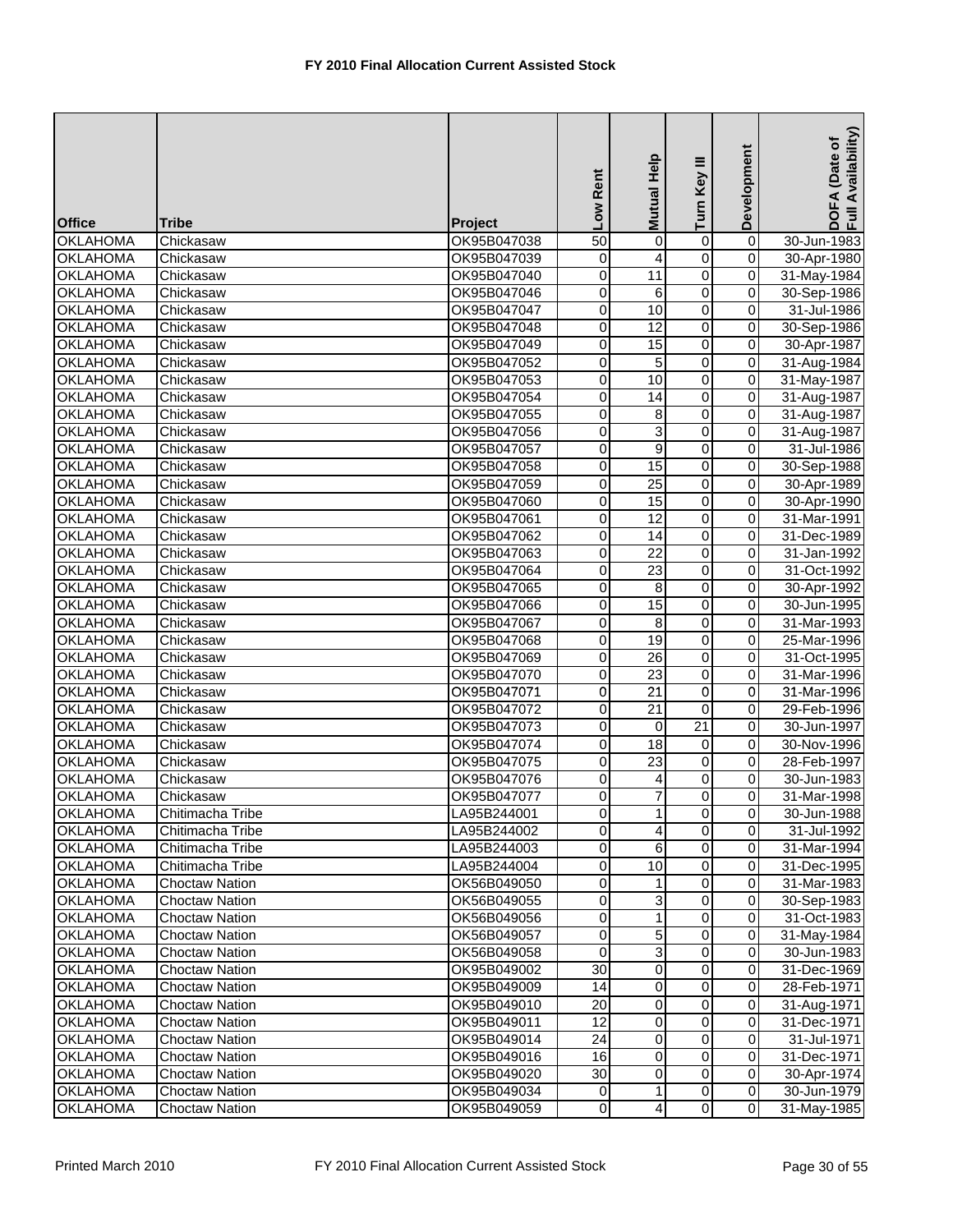| <b>Office</b>   | <b>Tribe</b>                  | Project     | Low Rent            | <b>Mutual Help</b> | Turn Key III   | Development             | DOFA (Date of<br>Full Availability) |
|-----------------|-------------------------------|-------------|---------------------|--------------------|----------------|-------------------------|-------------------------------------|
| <b>OKLAHOMA</b> | <b>Choctaw Nation</b>         | OK95B049060 | 0                   | 11                 | $\overline{0}$ | $\overline{\mathsf{o}}$ | 30-Sep-1986                         |
| <b>OKLAHOMA</b> | <b>Choctaw Nation</b>         | OK95B049061 | 0                   | 28                 | $\overline{0}$ | 0                       | 31-Dec-1986                         |
| <b>OKLAHOMA</b> | <b>Choctaw Nation</b>         | OK95B049062 | 0                   | $\overline{7}$     | 0              | 0                       | 31-Jul-1985                         |
| <b>OKLAHOMA</b> | <b>Choctaw Nation</b>         | OK95B049063 | 0                   | 10                 | $\overline{0}$ | 0                       | 30-Apr-1986                         |
| <b>OKLAHOMA</b> | <b>Choctaw Nation</b>         | OK95B049064 | 0                   | 9                  | 0              | 0                       | 31-Jan-1987                         |
| <b>OKLAHOMA</b> | <b>Choctaw Nation</b>         | OK95B049065 | 0                   | 9                  | 0              | 0                       | 31-Jan-1987                         |
| <b>OKLAHOMA</b> | <b>Choctaw Nation</b>         | OK95B049066 | 0                   | 3                  | $\overline{0}$ | 0                       | 31-Jan-1987                         |
| <b>OKLAHOMA</b> | <b>Choctaw Nation</b>         | OK95B049067 | 0                   | $\overline{7}$     | $\overline{0}$ | $\overline{\mathsf{o}}$ | 30-Nov-1987                         |
| <b>OKLAHOMA</b> | <b>Choctaw Nation</b>         | OK95B049068 | 0                   | $\overline{11}$    | $\overline{0}$ | 0                       | 31-Dec-1987                         |
| <b>OKLAHOMA</b> | <b>Choctaw Nation</b>         | OK95B049069 | 0                   | 13                 | $\overline{0}$ | 0                       | 31-Jul-1988                         |
| <b>OKLAHOMA</b> | <b>Choctaw Nation</b>         | OK95B049070 | $\overline{0}$      | 5                  | $\overline{0}$ | 0                       | 30-Apr-1986                         |
| <b>OKLAHOMA</b> | <b>Choctaw Nation</b>         | OK95B049071 | 0                   | 10                 | 0              | 0                       | 30-Sep-1988                         |
| <b>OKLAHOMA</b> | <b>Choctaw Nation</b>         | OK95B049072 | 0                   | 10                 | 0              | 0                       | 30-Sep-1988                         |
| <b>OKLAHOMA</b> | <b>Choctaw Nation</b>         | OK95B049073 | 0                   | 11                 | 0              | 0                       | 31-Dec-1988                         |
| <b>OKLAHOMA</b> | <b>Choctaw Nation</b>         | OK95B049074 | $\overline{0}$      | 6                  | $\overline{0}$ | $\overline{\mathsf{o}}$ | 31-Jan-1989                         |
| <b>OKLAHOMA</b> | <b>Choctaw Nation</b>         | OK95B049075 | 0                   | 17                 | 0              | 0                       | 30-Apr-1989                         |
| <b>OKLAHOMA</b> | <b>Choctaw Nation</b>         | OK95B049076 | 0                   | 16                 | $\overline{0}$ | 0                       | 30-Sep-1989                         |
| <b>OKLAHOMA</b> | <b>Choctaw Nation</b>         | OK95B049077 | $\overline{0}$      | $\overline{12}$    | $\overline{0}$ | 0                       | 31-Dec-1989                         |
| <b>OKLAHOMA</b> | <b>Choctaw Nation</b>         | OK95B049078 | 0                   | 14                 | 0              | 0                       | 31-Aug-1990                         |
| <b>OKLAHOMA</b> | <b>Choctaw Nation</b>         | OK95B049079 | 0                   | 13                 | 0              | 0                       | 30-Jun-1990                         |
| <b>OKLAHOMA</b> | <b>Choctaw Nation</b>         | OK95B049080 | 0                   | 16                 | $\overline{0}$ | 0                       | 30-Nov-1990                         |
| <b>OKLAHOMA</b> | <b>Choctaw Nation</b>         | OK95B049081 | $\mathsf{O}\xspace$ | $\overline{14}$    | $\overline{0}$ | $\overline{\mathsf{o}}$ | 31-May-1991                         |
| <b>OKLAHOMA</b> | <b>Choctaw Nation</b>         | OK95B049082 | 0                   | 6                  | $\overline{0}$ | $\overline{\mathsf{o}}$ | 30-Sep-1991                         |
| <b>OKLAHOMA</b> | <b>Choctaw Nation</b>         | OK95B049083 | 0                   | 16                 | $\overline{0}$ | 0                       | 31-May-1992                         |
| <b>OKLAHOMA</b> | <b>Choctaw Nation</b>         | OK95B049084 | O                   | 17                 | $\overline{0}$ | 0                       | 31-Mar-1993                         |
| <b>OKLAHOMA</b> | <b>Choctaw Nation</b>         | OK95B049085 | 0                   | 74                 | 0              | $\mathbf 0$             | 30-Apr-1995                         |
| <b>OKLAHOMA</b> | <b>Choctaw Nation</b>         | OK95B049086 | 0                   | $\overline{42}$    | 0              | 0                       | 31-Aug-1996                         |
| <b>OKLAHOMA</b> | <b>Choctaw Nation</b>         | OK95B049087 | 0                   | 39                 | 0              | 0                       | 31-Mar-1997                         |
| <b>OKLAHOMA</b> | Choctaw Nation                | OK95B049088 | $\mathsf{O}\xspace$ | 37                 | $\overline{0}$ | $\overline{\mathsf{o}}$ | 31-Jul-1997                         |
| <b>OKLAHOMA</b> | <b>Choctaw Nation</b>         | OK95B049089 | 0                   | 20                 | 0              | 0                       | 30-Sep-1997                         |
| <b>OKLAHOMA</b> | <b>Choctaw Nation</b>         | OK95B049090 | 0                   | 43                 | $\overline{0}$ | 0                       | 31-Mar-1998                         |
| <b>OKLAHOMA</b> | <b>Choctaw Nation</b>         | OK95B049091 | 0                   | 46                 | 0              | 0                       | 28-Feb-1999                         |
| <b>OKLAHOMA</b> | <b>Choctaw Nation</b>         | OK95B049092 | $\overline{0}$      | 46                 | 0              | 0                       | 28-Feb-1999                         |
| <b>OKLAHOMA</b> | <b>Choctaw Nation</b>         | OK95B049093 | $\overline{0}$      | 50                 | $\overline{0}$ | 0                       | 31-Dec-1999                         |
| <b>OKLAHOMA</b> | <b>Choctaw Nation</b>         | OK95B049094 | $\overline{0}$      | 49                 | $\overline{0}$ | $\mathbf 0$             | 30-Apr-2000                         |
| <b>OKLAHOMA</b> | <b>Choctaw Nation</b>         | OK95B049095 | $\pmb{0}$           | 33                 | $\overline{0}$ | $\mathbf 0$             | 31-Aug-2000                         |
| <b>OKLAHOMA</b> | Citizen Band Potawatomi Tribe | OK95B091022 | $\overline{25}$     | 0                  | 0              | $\mathbf 0$             | 31-Jul-1987                         |
| <b>OKLAHOMA</b> | <b>Comanche Tribe</b>         | OK95B110006 | 0                   | 8                  | 0              | 0                       | 30-Apr-1980                         |
| <b>OKLAHOMA</b> | <b>Comanche Tribe</b>         | OK95B110007 | 0                   | 12                 | 0              | 0                       | 30-Nov-1982                         |
| <b>OKLAHOMA</b> | Comanche Tribe                | OK95B110008 | $\pmb{0}$           | 5                  | 0              | $\mathbf 0$             | 31-Jul-1983                         |
| <b>OKLAHOMA</b> | <b>Comanche Tribe</b>         | OK95B110009 | 0                   | 4                  | 0              | $\mathbf 0$             | 30-Jun-1982                         |
| <b>OKLAHOMA</b> | Comanche Tribe                | OK95B110011 | $\mathbf 0$         | 20                 | $\pmb{0}$      | $\mathbf 0$             | 30-Nov-1987                         |
| <b>OKLAHOMA</b> | Comanche Tribe                | OK95B110012 | $\overline{0}$      | 10                 | $\overline{0}$ | $\mathsf{O}\xspace$     | 30-Jun-1990                         |
| <b>OKLAHOMA</b> | Comanche Tribe                | OK95B110013 | $\overline{0}$      | 9                  | 0              | $\mathbf 0$             | 31-Jul-1991                         |
| <b>OKLAHOMA</b> | Comanche Tribe                | OK95B110014 | 55                  | $\Omega$           | 0              | 0                       | 30-Apr-1997                         |
| <b>OKLAHOMA</b> | <b>Comanche Tribe</b>         | OK95B110015 | $\pmb{0}$           | 36                 | $\overline{0}$ | 0                       | 31-Dec-1998                         |
| <b>OKLAHOMA</b> | Comanche Tribe                | OK95B110016 | $\pmb{0}$           | 44                 | $\overline{0}$ | 1                       | 30-Sep-1998                         |
| <b>OKLAHOMA</b> | Comanche Tribe                | OK95B110017 | 45                  | 0                  | 0              | $\mathbf 0$             | 30-Jun-1999                         |
| <b>OKLAHOMA</b> | Comanche Tribe                | OK95B110018 | 40                  | 0                  | $\pmb{0}$      | $\mathbf 0$             | 30-Jun-1999                         |
| <b>OKLAHOMA</b> | Coushatta Tribe               | LA95B260001 | $\overline{0}$      | 16                 | $\overline{0}$ | $\mathbf 0$             | 30-Jun-1995                         |
| <b>OKLAHOMA</b> | Coushatta Tribe               | LA95B260002 | $\overline{O}$      | $\overline{0}$     | $\overline{0}$ | 19                      |                                     |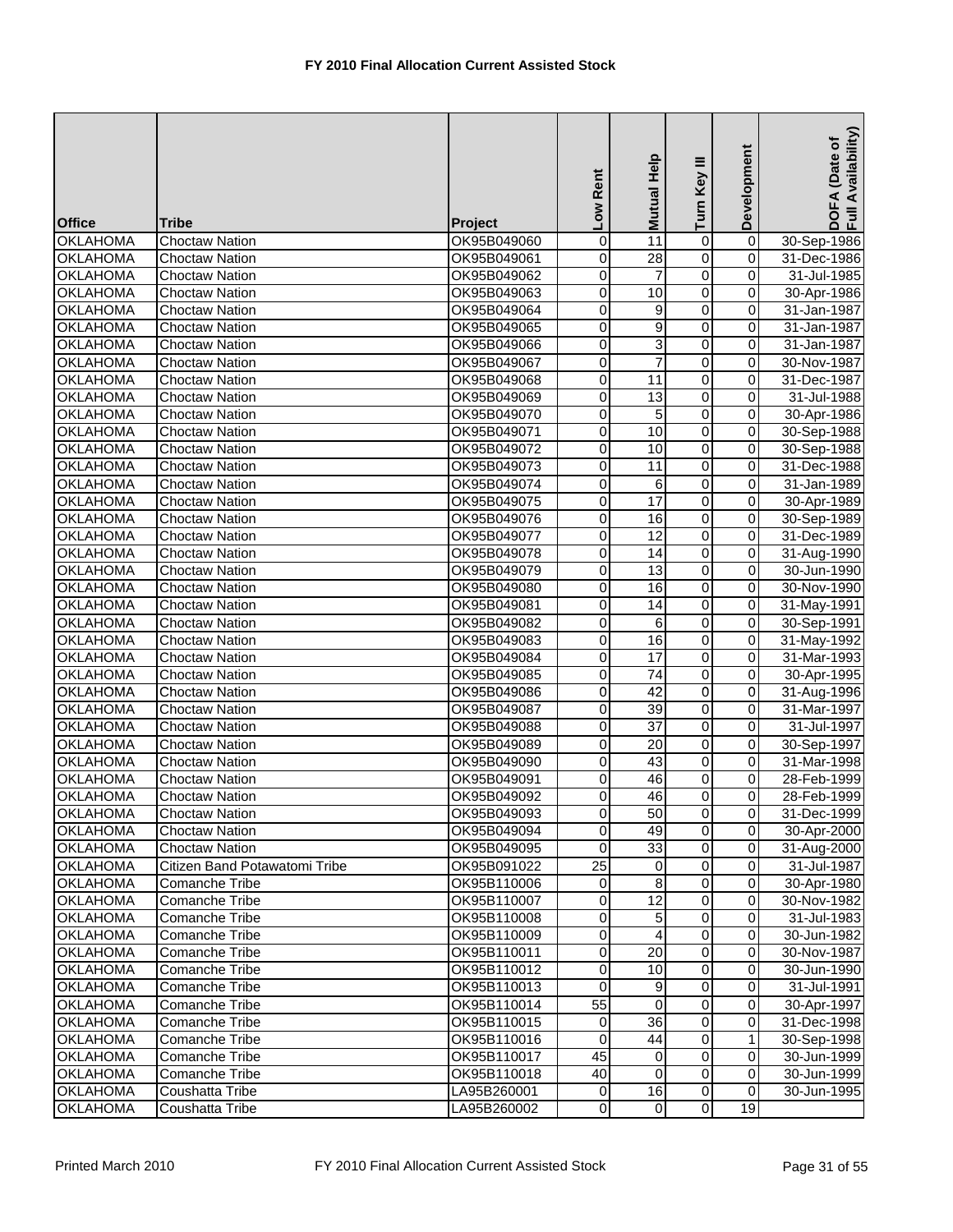| <b>Office</b>   | <b>Tribe</b>                      | Project     | Low Rent            | Mutual Help      | Turn Key III   | Development             | DOFA (Date of<br>Full Availability) |
|-----------------|-----------------------------------|-------------|---------------------|------------------|----------------|-------------------------|-------------------------------------|
| <b>OKLAHOMA</b> | Delaware Nation of West Oklahoma  | OK95B170001 | $\pmb{0}$           | $\overline{13}$  | $\pmb{0}$      | $\overline{\mathbf{0}}$ | 09-Sep-2004                         |
| <b>OKLAHOMA</b> | Eastern Shawnee Tribe             | OK95B167001 | 0                   | 12               | $\overline{0}$ | 0                       | 30-Mar-2000                         |
| <b>OKLAHOMA</b> | Fort Sill Apache Tribe            | OK95B159001 | 0                   | 15               | $\overline{0}$ | 0                       | 31-Aug-2000                         |
| <b>OKLAHOMA</b> | Iowa Tribe of Kansas and Nebraska | KS95B067003 | 46                  | $\mathbf 0$      | $\overline{0}$ | 0                       | 31-Mar-1980                         |
| <b>OKLAHOMA</b> | Iowa Tribe of Kansas and Nebraska | KS95B067005 | 0                   | 11               | 0              | 0                       | 28-Feb-1986                         |
| <b>OKLAHOMA</b> | Iowa Tribe of Kansas and Nebraska | KS95B067006 | 0                   | 10               | $\overline{0}$ | 0                       | 29-Feb-2000                         |
| <b>OKLAHOMA</b> | Iowa Tribe of Oklahoma            | OK95B161001 | 0                   | 5                | $\overline{0}$ | $\mathbf 0$             | 15-Jul-1997                         |
| <b>OKLAHOMA</b> | <b>Kaw Tribe</b>                  | OK95B145001 | $\pmb{0}$           | $\overline{20}$  | $\overline{0}$ | $\overline{\mathsf{o}}$ | 31-Aug-1985                         |
| <b>OKLAHOMA</b> | <b>Kaw Tribe</b>                  | OK95B145002 | 0                   | 13               | $\overline{0}$ | 0                       | 30-Sep-1988                         |
| <b>OKLAHOMA</b> | <b>Kaw Tribe</b>                  | OK95B145003 | 0                   | 9                | $\overline{0}$ | 0                       | 30-Sep-1990                         |
| <b>OKLAHOMA</b> | <b>Kaw Tribe</b>                  | OK95B145004 | $\overline{0}$      | $\overline{9}$   | $\overline{0}$ | 0                       | 29-Feb-1992                         |
| <b>OKLAHOMA</b> | <b>Kaw Tribe</b>                  | OK95B145005 | 0                   | 8                | 0              | 0                       | 30-Jun-1993                         |
| <b>OKLAHOMA</b> | <b>Kaw Tribe</b>                  | OK95B145006 | 0                   | 18               | 0              | 0                       | 31-Mar-1995                         |
| <b>OKLAHOMA</b> | <b>Kaw Tribe</b>                  | OK95B145007 | 0                   | 10               | 0              | 0                       | 31-Mar-1999                         |
| <b>OKLAHOMA</b> | Kickapoo Tribe                    | KS95B048003 | 46                  | 0                | $\overline{0}$ | $\overline{\mathsf{o}}$ | 30-Jun-1980                         |
| <b>OKLAHOMA</b> | Kickapoo Tribe                    | KS95B048004 | 25                  | $\mathbf 0$      | 0              | 0                       | 30-Jun-1980                         |
| <b>OKLAHOMA</b> | Kickapoo Tribe                    | KS95B048006 | 0                   | 18               | 0              | 0                       | 28-Feb-2000                         |
| <b>OKLAHOMA</b> | Kickapoo Tribe of Oklahoma        | OK95B158001 | $\overline{9}$      | 0                | $\overline{0}$ | 6                       | 01-Sep-2004                         |
| <b>OKLAHOMA</b> | Kickapoo Tribe of Oklahoma        | OK95B158002 | 9                   | 0                | 0              | 6                       | 01-Sep-2004                         |
| <b>OKLAHOMA</b> | Kiowa Tribe                       | OK56B098004 | 0                   | 17               | 0              | 0                       | 31-Dec-1985                         |
| <b>OKLAHOMA</b> | Kiowa Tribe                       | OK95B098002 | 0                   | 4                | $\overline{0}$ | 0                       | 31-Jul-1983                         |
| <b>OKLAHOMA</b> | <b>Kiowa Tribe</b>                | OK95B098006 | O                   | $\overline{13}$  | $\overline{0}$ | $\overline{\mathsf{o}}$ | 30-Sep-1987                         |
| <b>OKLAHOMA</b> | Kiowa Tribe                       | OK95B098007 | 0                   | 13               | $\overline{0}$ | 0                       | 31-Jul-1991                         |
| <b>OKLAHOMA</b> | <b>Kiowa Tribe</b>                | OK95B098008 | 0                   | 16               | $\overline{0}$ | 0                       | 31-Jul-1991                         |
| <b>OKLAHOMA</b> | <b>Kiowa Tribe</b>                | OK95B098009 | $\overline{0}$      | 8                | $\overline{0}$ | 0                       | 30-Apr-1994                         |
| <b>OKLAHOMA</b> | <b>Kiowa Tribe</b>                | OK95B098010 | $\pmb{0}$           | 8                | 0              | 0                       | 26-Feb-1993                         |
| <b>OKLAHOMA</b> | <b>Kiowa Tribe</b>                | OK95B098011 | 0                   | $\overline{13}$  | 0              | 0                       | 30-Sep-1996                         |
| <b>OKLAHOMA</b> | <b>Kiowa Tribe</b>                | OK95B098012 | $\overline{21}$     | 0                | 0              | 0                       | 30-Apr-1997                         |
| <b>OKLAHOMA</b> | Modoc Tribe                       | OK95B165001 | 15                  | $\mathbf 0$      | $\overline{0}$ | $\overline{\mathsf{o}}$ | 30-Sep-1998                         |
| <b>OKLAHOMA</b> | Muscogee (Creek) Nation           | OK56B051031 | 0                   | 1                | $\overline{0}$ | 0                       | 31-Mar-1981                         |
| <b>OKLAHOMA</b> | Muscogee (Creek) Nation           | OK56B051032 | 0                   | 4                | $\overline{0}$ | 0                       | 31-Jan-1981                         |
| <b>OKLAHOMA</b> | Muscogee (Creek) Nation           | OK56B051035 | 0                   | 3                | 0              | 0                       | 30-Sep-1981                         |
| <b>OKLAHOMA</b> | Muscogee (Creek) Nation           | OK56B051037 | 0                   | 1                | 0              | 0                       | 30-Jun-1982                         |
| <b>OKLAHOMA</b> | Muscogee (Creek) Nation           | OK95B051001 | 20                  | 0                | $\overline{0}$ | 0                       | 30-May-1969                         |
| <b>OKLAHOMA</b> | Muscogee (Creek) Nation           | OK95B051006 | 28                  | $\mathbf 0$      | $\overline{0}$ | $\mathbf 0$             | 30-Jun-1971                         |
| <b>OKLAHOMA</b> | Muscogee (Creek) Nation           | OK95B051007 | 30                  | 0                | $\overline{0}$ | $\mathbf 0$             | 30-Apr-1973                         |
| <b>OKLAHOMA</b> | Muscogee (Creek) Nation           | OK95B051008 | 70                  | 0                | 0              | $\mathbf 0$             | 30-Apr-1973                         |
| <b>OKLAHOMA</b> | Muscogee (Creek) Nation           | OK95B051012 | 70                  | 0                | 0              | 0                       | 31-Jul-1974                         |
| <b>OKLAHOMA</b> | Muscogee (Creek) Nation           | OK95B051017 | 0                   | 1                | 0              | 0                       | 31-Aug-1978                         |
| <b>OKLAHOMA</b> | Muscogee (Creek) Nation           | OK95B051018 | 0                   | 1                | 0              | $\mathbf 0$             | 31-Oct-1977                         |
| <b>OKLAHOMA</b> | Muscogee (Creek) Nation           | OK95B051019 | 50                  | 0                | 0              | $\mathbf 0$             | 31-Jan-1980                         |
| <b>OKLAHOMA</b> | Muscogee (Creek) Nation           | OK95B051020 | $\mathbf 0$         | 3                | $\pmb{0}$      | $\mathbf 0$             | 31-Jan-1980                         |
| <b>OKLAHOMA</b> | Muscogee (Creek) Nation           | OK95B051021 | $\mathsf{O}\xspace$ | $\overline{4}$   | $\overline{0}$ | $\mathsf{O}\xspace$     | 31-Oct-1979                         |
| <b>OKLAHOMA</b> | Muscogee (Creek) Nation           | OK95B051022 | 0                   | $\overline{13}$  | 0              | $\mathbf 0$             | 29-Feb-1980                         |
| <b>OKLAHOMA</b> | Muscogee (Creek) Nation           | OK95B051023 | 50                  | 0                | 0              | 0                       | 30-Jun-1980                         |
| <b>OKLAHOMA</b> | Muscogee (Creek) Nation           | OK95B051024 | 0                   | 1                | $\overline{0}$ | $\mathbf 0$             | 31-Jul-1980                         |
| <b>OKLAHOMA</b> | Muscogee (Creek) Nation           | OK95B051025 | $\mathsf{O}\xspace$ | $\boldsymbol{2}$ | $\overline{0}$ | 0                       | 30-Nov-1980                         |
| <b>OKLAHOMA</b> | Muscogee (Creek) Nation           | OK95B051026 | 0                   | 2                | 0              | $\mathbf 0$             | 31-Oct-1980                         |
| <b>OKLAHOMA</b> | Muscogee (Creek) Nation           | OK95B051041 | 0                   | 1                | 0              | 0                       | 31-Dec-1984                         |
| <b>OKLAHOMA</b> | Muscogee (Creek) Nation           | OK95B051042 | $\overline{0}$      | 4                | $\overline{0}$ | $\mathsf{O}\xspace$     | 31-Jan-1985                         |
| <b>OKLAHOMA</b> | Muscogee (Creek) Nation           | OK95B051043 | $\overline{0}$      | 6                | $\overline{0}$ | $\mathbf 0$             | 30-Sep-1985                         |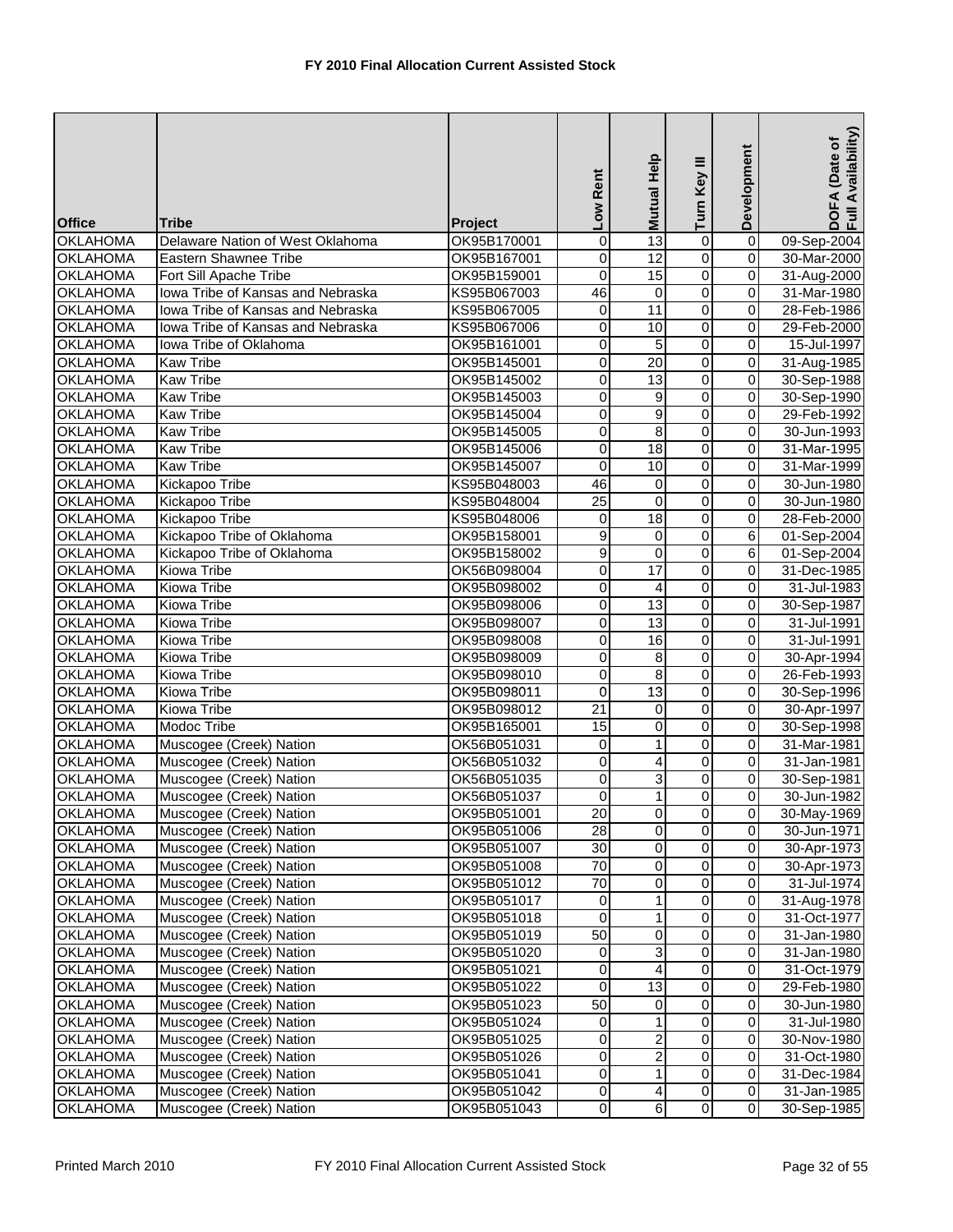|                                    |                                                    |                            |                     | <b>Mutual Help</b>      | Turn Key III            | Development                 | DOFA (Date of<br>Full Availability) |
|------------------------------------|----------------------------------------------------|----------------------------|---------------------|-------------------------|-------------------------|-----------------------------|-------------------------------------|
|                                    |                                                    |                            | Low Rent            |                         |                         |                             |                                     |
| <b>Office</b>                      | Tribe                                              | Project                    |                     |                         |                         |                             |                                     |
| <b>OKLAHOMA</b>                    | Muscogee (Creek) Nation                            | OK95B051044                | $\boldsymbol{0}$    | 5                       | 0                       | $\overline{0}$              | 30-Sep-1985                         |
| <b>OKLAHOMA</b>                    | Muscogee (Creek) Nation                            | OK95B051045                | 0                   | $\overline{7}$          | $\overline{0}$          | $\overline{0}$              | 30-Jun-1986                         |
| <b>OKLAHOMA</b>                    | Muscogee (Creek) Nation                            | OK95B051046                | 0                   | $\overline{8}$          | $\overline{0}$          | $\overline{0}$              | 30-Sep-1986                         |
| <b>OKLAHOMA</b>                    | Muscogee (Creek) Nation                            | OK95B051047                | $\overline{0}$      | $\overline{13}$         | $\overline{0}$          | 0                           | 31-Aug-1987                         |
| <b>OKLAHOMA</b>                    | Muscogee (Creek) Nation                            | OK95B051048                | 0                   | 10                      | 0                       | $\overline{\mathbf{0}}$     | 31-Aug-1987                         |
| <b>OKLAHOMA</b>                    | Muscogee (Creek) Nation                            | OK95B051049                | 0                   | 9                       | 0                       | $\pmb{0}$                   | 31-Jan-1988                         |
| <b>OKLAHOMA</b>                    | Muscogee (Creek) Nation                            | OK95B051050                | 0                   | 19                      | 0                       | $\mathbf 0$                 | 31-Mar-1988                         |
| <b>OKLAHOMA</b>                    | Muscogee (Creek) Nation                            | OK95B051051                | $\overline{0}$      | 9                       | $\overline{0}$          | $\overline{\mathbf{0}}$     | 31-Dec-1987                         |
| <b>OKLAHOMA</b>                    | Muscogee (Creek) Nation                            | OK95B051052                | 0                   | 12                      | $\overline{0}$          | $\overline{0}$              | 31-Aug-1988                         |
| <b>OKLAHOMA</b>                    | Muscogee (Creek) Nation                            | OK95B051053                | $\mathbf 0$         | $\overline{20}$         | $\overline{0}$          | $\overline{0}$              | 31-Jul-1989                         |
| <b>OKLAHOMA</b>                    | Muscogee (Creek) Nation                            | OK95B051054                | 0                   | 19                      | $\overline{0}$          | $\overline{0}$              | 31-Jul-1989                         |
| <b>OKLAHOMA</b>                    | Muscogee (Creek) Nation                            | OK95B051055                | 0                   | 8                       | 0                       | $\overline{0}$              | 31-Jan-1989                         |
| <b>OKLAHOMA</b>                    | Muscogee (Creek) Nation                            | OK95B051056                | $\boldsymbol{0}$    | 3                       | $\overline{0}$          | $\overline{0}$              | 31-Jan-1986                         |
| <b>OKLAHOMA</b>                    | Muscogee (Creek) Nation                            | OK95B051057                | 0                   | 7                       | 0                       | $\pmb{0}$                   | 30-Sep-1986                         |
| <b>OKLAHOMA</b>                    | Muscogee (Creek) Nation                            | OK95B051058                | $\overline{0}$      | 11                      | $\overline{0}$          | $\overline{0}$              | 31-Mar-1991                         |
| <b>OKLAHOMA</b>                    | Muscogee (Creek) Nation                            | OK95B051059                | 0                   | 9                       | $\mathsf 0$             | $\mathsf 0$                 | 30-Sep-1989                         |
| <b>OKLAHOMA</b>                    | Muscogee (Creek) Nation                            | OK95B051060                | 0                   | $\overline{4}$          | $\overline{0}$          | $\pmb{0}$                   | 30-Oct-1989                         |
| <b>OKLAHOMA</b>                    | Muscogee (Creek) Nation                            | OK95B051061                | 0                   | 10                      | $\overline{0}$          | $\mathbf 0$                 | 31-Oct-1991                         |
| <b>OKLAHOMA</b>                    | Muscogee (Creek) Nation                            | OK95B051062                | $\overline{0}$      | $\overline{17}$         | 0                       | $\overline{\mathbf{0}}$     | 30-Nov-1993                         |
| <b>OKLAHOMA</b>                    | Muscogee (Creek) Nation                            | OK95B051063                | 0                   | 11                      | 0                       | $\mathsf 0$                 | 31-Aug-1993                         |
| <b>OKLAHOMA</b>                    | Muscogee (Creek) Nation                            | OK95B051064                | 0<br>$\overline{0}$ | $\overline{7}$<br>12    | 0<br>$\overline{0}$     | $\pmb{0}$<br>$\overline{0}$ | 31-Jan-1991                         |
| <b>OKLAHOMA</b>                    | Muscogee (Creek) Nation                            | OK95B051065                |                     | $\overline{37}$         |                         | $\overline{\mathbf{0}}$     | 30-Jun-1994                         |
| <b>OKLAHOMA</b><br><b>OKLAHOMA</b> | Muscogee (Creek) Nation<br>Muscogee (Creek) Nation | OK95B051066<br>OK95B051067 | 0<br>$\mathbf 0$    | $\overline{45}$         | 0<br>$\overline{0}$     | $\overline{0}$              | 30-Jun-1995<br>31-Jul-1996          |
| <b>OKLAHOMA</b>                    | Muscogee (Creek) Nation                            | OK95B051068                | 0                   | $\overline{41}$         | $\overline{0}$          | $\mathbf 0$                 | 30-Sep-1997                         |
| <b>OKLAHOMA</b>                    | Muscogee (Creek) Nation                            | OK95B051069                | $\overline{0}$      | 18                      | $\overline{0}$          | $\overline{\mathbf{0}}$     | 31-Aug-1996                         |
| <b>OKLAHOMA</b>                    | Muscogee (Creek) Nation                            | OK95B051070                | 0                   | 9                       | $\overline{0}$          | $\overline{0}$              | 30-Sep-1999                         |
| <b>OKLAHOMA</b>                    | Osage Tribe                                        | OK56B127006                | 0                   | $\overline{14}$         | $\overline{0}$          | $\pmb{0}$                   | 31-Mar-1984                         |
| <b>OKLAHOMA</b>                    | Osage Tribe                                        | OK95B127003                | $\overline{0}$      | $\overline{2}$          | $\overline{0}$          | $\overline{\mathbf{0}}$     | 31-Mar-1982                         |
| <b>OKLAHOMA</b>                    | Osage Tribe                                        | OK95B127004                | $\pmb{0}$           | $\overline{24}$         | $\overline{0}$          | $\overline{\mathbf{0}}$     | 30-Jun-1982                         |
| <b>OKLAHOMA</b>                    | <b>Osage Tribe</b>                                 | OK95B127007                | $\boldsymbol{0}$    | 9                       | $\overline{0}$          | $\overline{0}$              | 30-Sep-1985                         |
| <b>OKLAHOMA</b>                    | Osage Tribe                                        | OK95B127008                | 0                   | $\overline{17}$         | 0                       | $\mathbf 0$                 | 31-Dec-1986                         |
| <b>OKLAHOMA</b>                    | Osage Tribe                                        | OK95B127009                | $\overline{0}$      | 9                       | O                       | $\mathbf 0$                 | 30-Sep-1987                         |
| <b>OKLAHOMA</b>                    | Osage Tribe                                        | OK95B127010                | $\overline{O}$      | 27                      | $\overline{0}$          | $\overline{0}$              | 30-Apr-1989                         |
| <b>OKLAHOMA</b>                    | Osage Tribe                                        | OK95B127011                | $\mathbf 0$         | 20                      | $\overline{0}$          | $\mathbf 0$                 | 31-Jul-1989                         |
| <b>OKLAHOMA</b>                    | Osage Tribe                                        | OK95B127012                | 0                   | 7                       | 0                       | $\pmb{0}$                   | 31-May-1989                         |
| <b>OKLAHOMA</b>                    | Osage Tribe                                        | OK95B127013                | 0                   | $\overline{a}$          | $\overline{\mathsf{o}}$ | $\mathbf 0$                 | 31-Jul-1992                         |
| <b>OKLAHOMA</b>                    | Osage Tribe                                        | OK95B127014                | 0                   | 6                       | $\overline{\mathsf{o}}$ | $\pmb{0}$                   | 31-Mar-1994                         |
| <b>OKLAHOMA</b>                    | <b>Osage Tribe</b>                                 | OK95B127015                | 0                   | 5                       | $\overline{\mathsf{o}}$ | $\mathbf 0$                 | 30-Jun-1995                         |
| <b>OKLAHOMA</b>                    | Osage Tribe                                        | OK95B127016                | $\mathbf 0$         | $\overline{4}$          | $\overline{\mathsf{o}}$ | $\pmb{0}$                   | 31-Dec-1993                         |
| <b>OKLAHOMA</b>                    | Osage Tribe                                        | OK95B127017                | $\mathbf 0$         | 9                       | 0                       | $\mathbf 0$                 | 30-Jun-1999                         |
| <b>OKLAHOMA</b>                    | Otoe-Missouria Tribe                               | OK95B114002                | 49                  | $\overline{0}$          | 0                       | 0                           | 30-Apr-1981                         |
| <b>OKLAHOMA</b>                    | Pawnee Tribe                                       | OK56B094004                | $\overline{25}$     | 0                       | $\overline{\mathsf{o}}$ | $\mathbf 0$                 | 30-Jun-1982                         |
| <b>OKLAHOMA</b>                    | Pawnee Tribe                                       | OK95B094008                | $\mathbf 0$         | 3                       | $\overline{\mathsf{o}}$ | $\overline{\mathsf{o}}$     | 31-Jul-1995                         |
| <b>OKLAHOMA</b>                    | Pawnee Tribe                                       | OK95B094009                | $\boldsymbol{0}$    | 5                       | $\overline{\mathsf{o}}$ | $\overline{\mathbf{0}}$     | 31-Mar-1996                         |
| <b>OKLAHOMA</b>                    | Peoria Tribe                                       | OK56B143004                | 0                   | $\overline{7}$          | 0                       | $\pmb{0}$                   | 31-Mar-1984                         |
| <b>OKLAHOMA</b>                    | Peoria Tribe                                       | OK95B143001                | 123                 | $\overline{\mathsf{o}}$ | $\overline{\mathsf{o}}$ | $\overline{\mathbf{0}}$     | 29-Feb-1980                         |
| <b>OKLAHOMA</b>                    | Peoria Tribe                                       | OK95B143002                | $\mathbf 0$         | 22                      | 0                       | $\mathbf 0$                 | 28-Feb-1981                         |
| <b>OKLAHOMA</b>                    | Peoria Tribe                                       | OK95B143003                | 0                   | 3                       | $\pmb{0}$               | $\mathbf 0$                 | 30-Nov-1982                         |
| <b>OKLAHOMA</b>                    | Peoria Tribe                                       | OK95B143005                | $\pmb{0}$           | 8                       | $\pmb{0}$               | $\mathbf 0$                 | 30-Apr-1986                         |
| <b>OKLAHOMA</b>                    | Peoria Tribe                                       | OK95B143006                | $\boldsymbol{0}$    | $\overline{7}$          | $\overline{0}$          | $\overline{\mathsf{o}}$     | 30-Jun-1987                         |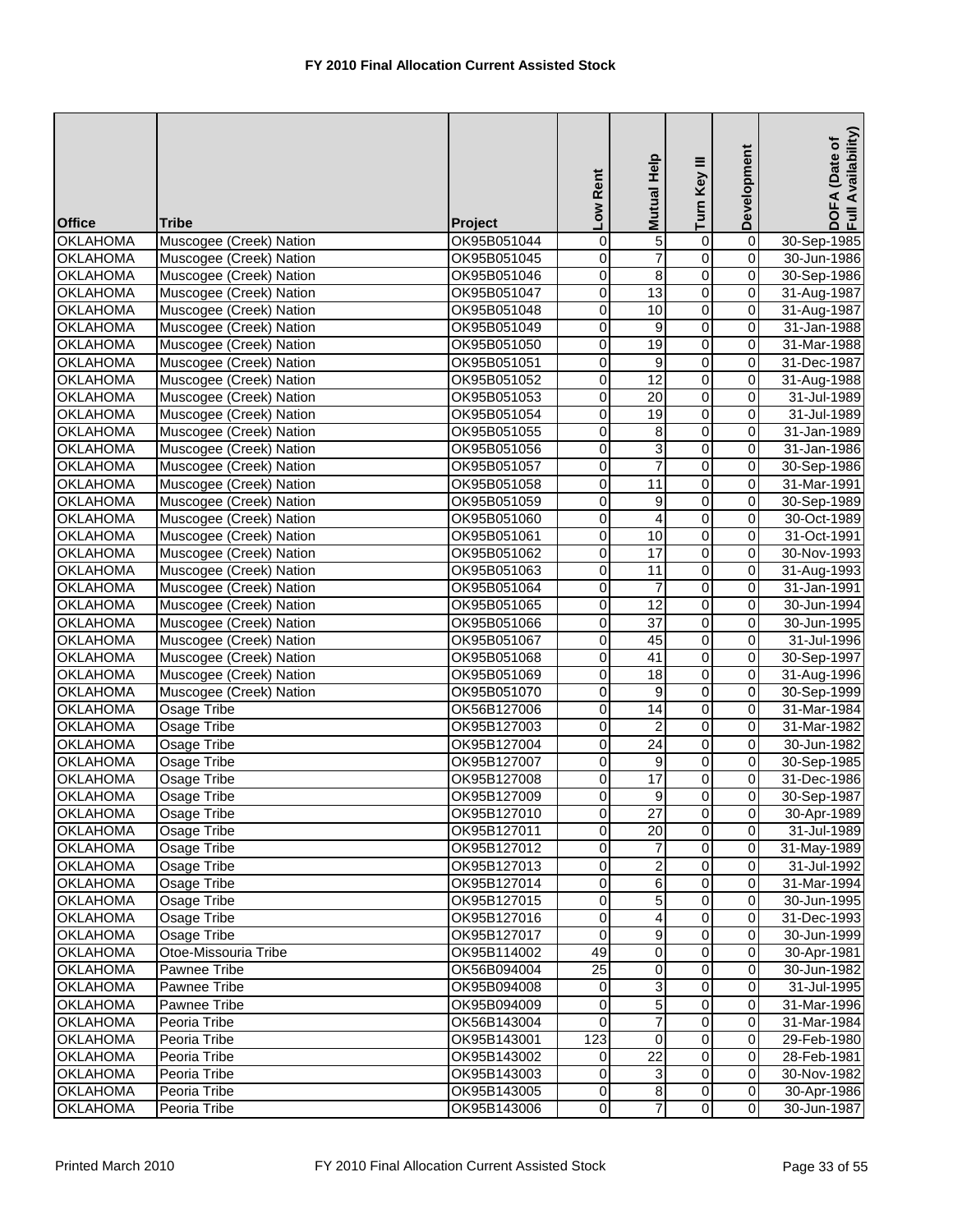| <b>Office</b>                      | <b>Tribe</b>                          | Project                    | Low Rent          | Mutual Help     | Turn Key III            | Development                | DOFA (Date of<br>Full Availability) |
|------------------------------------|---------------------------------------|----------------------------|-------------------|-----------------|-------------------------|----------------------------|-------------------------------------|
| <b>OKLAHOMA</b>                    | Peoria Tribe                          | OK95B143007                | $\overline{0}$    | 10              | 0                       | $\overline{\mathsf{o}}$    | 30-Sep-1987                         |
| <b>OKLAHOMA</b>                    | Peoria Tribe                          | OK95B143008                | 0                 | 12              | $\overline{0}$          | $\overline{0}$             | 31-Mar-1989                         |
| <b>OKLAHOMA</b>                    | Peoria Tribe                          | OK95B143009                | 0                 | $\overline{11}$ | $\overline{0}$          | 0                          | 30-Apr-1990                         |
| <b>OKLAHOMA</b>                    | Peoria Tribe                          | OK95B143010                | 0                 | 13              | $\overline{0}$          | 0                          | 29-Feb-1992                         |
| <b>OKLAHOMA</b>                    | Peoria Tribe                          | OK95B143011                | 0                 | $\overline{7}$  | $\overline{0}$          | 0                          | 30-Apr-1990                         |
| <b>OKLAHOMA</b>                    | Peoria Tribe                          | OK95B143012                | 0                 | 16              | 0                       | 0                          | 31-Jul-1993                         |
| <b>OKLAHOMA</b>                    | Peoria Tribe                          | OK95B143013                | 0                 | 4               | $\overline{0}$          | 0                          | 31-Mar-1994                         |
| <b>OKLAHOMA</b>                    | Peoria Tribe                          | OK95B143014                | $\overline{0}$    | $\infty$        | $\overline{\mathsf{o}}$ | $\overline{\mathsf{o}}$    | 30-Jun-1995                         |
| <b>OKLAHOMA</b>                    | Peoria Tribe                          | OK95B143015                | 0                 | 16              | $\overline{0}$          | 0                          | 28-Feb-1996                         |
| <b>OKLAHOMA</b>                    | Peoria Tribe                          | OK95B143016                | 0                 | $\overline{17}$ | $\overline{0}$          | 0                          | 30-Sep-1998                         |
| <b>OKLAHOMA</b>                    | Peoria Tribe                          | OK95B143016                | $\overline{0}$    | $\overline{c}$  | $\overline{0}$          | $\overline{\mathsf{o}}$    | 28-Feb-1999                         |
| <b>OKLAHOMA</b>                    | Ponca Tribe                           | OK95B054002                | 10                | 0               | $\overline{0}$          | 0                          | 30-Sep-1971                         |
| <b>OKLAHOMA</b>                    | Ponca Tribe                           | OK95B054005                | $\overline{25}$   | 0               | $\overline{0}$          | 0                          | 31-Jul-1974                         |
| <b>OKLAHOMA</b>                    | Ponca Tribe                           | OK95B054007                | $\mathbf 0$       | 15              | $\overline{0}$          | 0                          | 30-Apr-1990                         |
| <b>OKLAHOMA</b>                    | Prairie Band of Potawatomi            | KS95B084003                | 13                | $\mathbf 0$     | $\overline{0}$          | $\overline{\mathsf{o}}$    | 31-Aug-1984                         |
| <b>OKLAHOMA</b>                    | Sac and Fox of Missouri               | KS16B151001                | $\overline{19}$   | $\mathbf 0$     | $\overline{0}$          | $\mathsf 0$                | 30-Jun-1986                         |
| <b>OKLAHOMA</b>                    | Sac and Fox of Missouri               | KS16B151002                | 0                 | 19              | 0                       | 0                          | 28-Feb-1990                         |
| <b>OKLAHOMA</b>                    | Sac and Fox of Missouri               | KS95B151003                | $\overline{0}$    | 8               | $\overline{0}$          | 0                          | 31-Jul-1999                         |
| <b>OKLAHOMA</b>                    | Sac and Fox of Missouri               | KS95B151004                | 10                | 0               | 0                       |                            | 31-Jan-2007                         |
| <b>OKLAHOMA</b>                    | Sac and Fox Tribe                     | OK56B090012                | $\mathbf 0$       | 28              | $\mathsf 0$             | 0                          | 31-Mar-1984                         |
| <b>OKLAHOMA</b>                    | Sac and Fox Tribe                     | OK95B090002                | $\overline{20}$   | 0               | $\overline{0}$          | 0                          | 31-Jul-1975                         |
| <b>OKLAHOMA</b>                    | Sac and Fox Tribe                     | OK95B090011                | $\overline{24}$   | $\mathbf 0$     | $\overline{0}$          | $\overline{\mathsf{o}}$    | 31-Jul-1979                         |
| <b>OKLAHOMA</b>                    | Sac and Fox Tribe                     | OK95B090013                | $\pmb{0}$         | $\overline{17}$ | $\overline{0}$          | 0                          | 31-Aug-1986                         |
| <b>OKLAHOMA</b>                    | Sac and Fox Tribe                     | OK95B090014                | 0                 | 8               | $\overline{0}$          | 0                          | 31-Aug-1986                         |
| <b>OKLAHOMA</b>                    | Sac and Fox Tribe                     | OK95B090015                | $\overline{0}$    | 16              | $\overline{0}$          | $\overline{\mathbf{0}}$    | 30-Sep-1988                         |
| <b>OKLAHOMA</b>                    | Sac and Fox Tribe                     | OK95B090017                | 0                 | 18              | $\overline{0}$          | $\mathbf 0$                | 31-Jul-1990                         |
| <b>OKLAHOMA</b>                    | Sac and Fox Tribe                     | OK95B090018                | 0                 | 4               | $\overline{0}$          | 0                          | 29-Feb-1992                         |
| <b>OKLAHOMA</b>                    | Sac and Fox Tribe                     | OK95B090019                | 0                 | 5               | 0                       | 0                          | 31-Dec-1991                         |
| <b>OKLAHOMA</b>                    | Sac and Fox Tribe                     | OK95B090020                | 0                 | 9               | $\overline{0}$          | $\mathbf 0$                | 30-Sep-1993                         |
| <b>OKLAHOMA</b>                    | Sac and Fox Tribe                     | OK95B090021                | 0                 | 9               | $\overline{0}$          | 0                          | 31-Jan-1995                         |
| <b>OKLAHOMA</b>                    | Sac and Fox Tribe                     | OK95B090022                | 30                | $\mathbf 0$     | $\overline{0}$          | 0                          | 31-Dec-1997                         |
| <b>OKLAHOMA</b>                    | Seminole Nation                       | OK95B093005                | 25                | 0               | $\overline{0}$          | 0                          | 31-May-1981                         |
| <b>OKLAHOMA</b>                    | <b>Seminole Nation</b>                | OK95B093006                | 0                 | 8               | 0                       | $\overline{0}$             | 30-Sep-1982                         |
| <b>OKLAHOMA</b>                    | Seminole Nation                       | OK95B093007                | $\overline{0}$    | 18              | $\overline{0}$          | 0                          | 30-Sep-1984                         |
| <b>OKLAHOMA</b>                    | Seminole Nation                       | OK95B093008                | 0                 | $\overline{17}$ | $\overline{0}$          | $\mathbf 0$                | 28-Feb-1994                         |
| <b>OKLAHOMA</b>                    | <b>Seminole Nation</b>                | OK95B093009                | $\mathbf 0$       | 10<br>22        | $\overline{0}$          | $\mathbf 0$                | 31-Oct-1992                         |
| <b>OKLAHOMA</b>                    | Seminole Nation                       | OK95B093010                | 0                 |                 | 0<br>0                  | $\mathbf 0$                | 31-Mar-1996                         |
| <b>OKLAHOMA</b>                    | Seminole Nation                       | OK95B093011                | 8<br>0            | 0               | 0                       | 0<br>0                     | 31-Oct-1997                         |
| <b>OKLAHOMA</b>                    | Seminole Nation                       | OK95B093013                |                   | 3<br>0          | 0                       |                            | 30-Dec-1998                         |
| <b>OKLAHOMA</b><br><b>OKLAHOMA</b> | Texas Band of Kickapoo Indians        | TX95B558001                | 20                | 17              | 0                       | $\mathbf 0$                | 31-Dec-1995                         |
| <b>OKLAHOMA</b>                    | Tonkawa Tribe<br><b>Tonkawa Tribe</b> | OK56B141002<br>OK95B141001 | $\mathbf 0$<br>50 | 0               | 0                       | $\mathbf 0$<br>$\mathbf 0$ | 29-Feb-1984<br>31-Mar-1980          |
| <b>OKLAHOMA</b>                    | Tonkawa Tribe                         | OK95B141003                | $\pmb{0}$         | 10              | $\overline{\mathsf{o}}$ | $\mathbf 0$                | 31-Mar-1987                         |
| <b>OKLAHOMA</b>                    | Tonkawa Tribe                         | OK95B141004                | 0                 | 12              | $\mathbf 0$             | $\mathbf 0$                | 30-Jul-2002                         |
| <b>OKLAHOMA</b>                    | Wichita Tribe                         | OK95B157001                | 0                 | 19              | 0                       | 0                          | 30-Jun-1997                         |
| <b>OKLAHOMA</b>                    | <b>Wichita Tribe</b>                  | OK95B157002                | $\overline{0}$    | 40              | 0                       | 0                          | 30-Jul-1998                         |
| <b>OKLAHOMA</b>                    | <b>Wichita Tribe</b>                  | OK95B157003                | 40                | $\Omega$        | 0                       | $\mathbf 0$                | 31-Mar-1998                         |
| <b>OKLAHOMA</b>                    | Wyandotte Tribe                       | OK95B162001                | $\Omega$          | 15              | 0                       | 0                          | 31-Jul-2000                         |
| <b>OKLAHOMA</b>                    | <b>TOTAL</b>                          |                            | 3,259             | 4,581           | $\overline{21}$         | 41                         |                                     |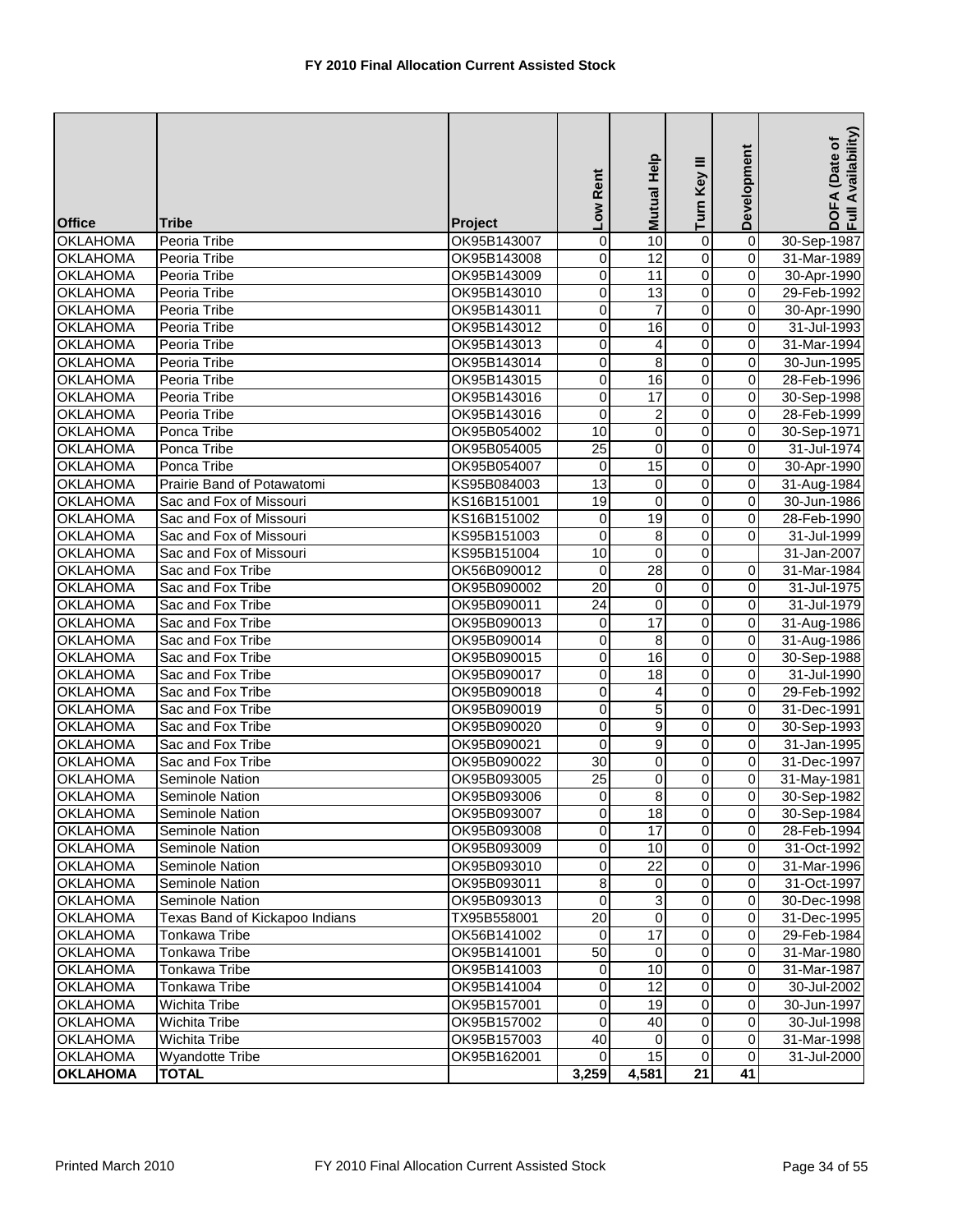| <b>Office</b>                    | <b>Tribe</b>                           | Project                    | Low Rent                | Mutual Help             | Turn Key III                     | Development                | DOFA (Date of<br>Full Availability) |
|----------------------------------|----------------------------------------|----------------------------|-------------------------|-------------------------|----------------------------------|----------------------------|-------------------------------------|
| <b>PHOENIX</b>                   | <b>Acoma Pueblo</b>                    | NM99B079001                | 0                       | $\mathbf{1}$            | $\overline{0}$                   | $\overline{0}$             | 31-May-1973                         |
| <b>PHOENIX</b>                   | Acoma Pueblo                           | NM99B079003                | $\mathbf 0$             | $\mathbf{1}$            | $\overline{0}$                   | $\overline{0}$             | 30-Sep-1980                         |
| <b>PHOENIX</b>                   | Acoma Pueblo                           | NM99B079004                | 0                       | $\mathbf{1}$            | $\overline{0}$                   | 0                          | 29-Feb-1984                         |
| <b>PHOENIX</b>                   | Acoma Pueblo                           | NM99B079006                | 0                       | 1                       | $\overline{0}$                   | 0                          | 29-Feb-1984                         |
| <b>PHOENIX</b>                   | Acoma Pueblo                           | NM99B079007                | $\mathbf 0$             | $\overline{29}$         | $\overline{0}$                   | 0                          | 31-Oct-1999                         |
| PHOENIX                          | Acoma Pueblo                           | NM99B079008                | 14                      | 0                       | $\overline{0}$                   | 0                          | 30-Apr-2002                         |
| <b>PHOENIX</b>                   | Acoma Pueblo                           | NM99B079009                | 1                       | $\pmb{0}$               | $\overline{0}$                   | 0                          | 30-Nov-2002                         |
| <b>PHOENIX</b>                   | Acoma Pueblo                           | NM99B079010                | 0                       | 3                       | $\overline{0}$                   | $\overline{\mathbf{0}}$    | 30-Apr-2002                         |
| <b>PHOENIX</b>                   | Acoma Pueblo                           | NM99B079011                | $\mathbf 0$             | $\overline{4}$          | $\overline{0}$                   | 0                          | 30-Apr-2002                         |
| <b>PHOENIX</b>                   | Acoma Pueblo                           | NM99B079012                | 0                       | $\overline{20}$         | $\overline{0}$                   | 0                          | 30-Apr-2002                         |
| <b>PHOENIX</b>                   | Acoma Pueblo                           | NM99B079013                | 20                      | 0                       | $\overline{0}$                   | 0                          | 30-Apr-2002                         |
| <b>PHOENIX</b>                   | Ak-Chin                                | AZ99B042001                | 19                      | 0                       | $\overline{0}$                   | 0                          | 29-Feb-1992                         |
| PHOENIX                          | Ak-Chin                                | AZ99B042002                | $\overline{12}$         | 0                       | $\overline{0}$                   | 0                          | 30-Jun-1992                         |
| PHOENIX                          | Berry Creek Rancheria                  | CA99B130017                | 15                      | 0                       | $\overline{0}$                   | 0                          | 31-Oct-1992                         |
| PHOENIX                          | Berry Creek Rancheria                  | CA99B130018                | $\pmb{0}$               | 3                       | $\overline{0}$                   | $\overline{\mathbf{0}}$    | 31-Oct-1992                         |
| <b>PHOENIX</b>                   | Berry Creek Rancheria                  | CA99B130021                | $\mathbf 0$             | $\overline{3}$          | $\overline{0}$                   | 0                          | 31-Dec-1995                         |
| PHOENIX                          | Berry Creek Rancheria                  | CA99B130023                | 8                       | $\pmb{0}$               | $\overline{0}$                   | 0                          | 31-Dec-1995                         |
| <b>PHOENIX</b>                   | <b>Big Pine Band</b>                   | CA99B098004                | $\overline{4}$          | $\overline{0}$          | $\overline{0}$                   | 0                          | 31-Mar-1982                         |
| <b>PHOENIX</b>                   | <b>Big Pine Band</b>                   | CA99B098005                | 4                       | 0                       | 0                                | 0                          | 31-Mar-1979                         |
| <b>PHOENIX</b>                   | <b>Big Pine Band</b>                   | CA99B098008                | $\overline{\mathbf{c}}$ | 0                       | $\mathsf 0$                      | 0                          | 29-Feb-1984                         |
| <b>PHOENIX</b>                   | <b>Big Pine Band</b>                   | CA99B098010                | $\overline{2}$          | $\pmb{0}$               | $\overline{0}$                   | 0                          | 30-Nov-1987                         |
| <b>PHOENIX</b>                   | <b>Big Pine Band</b>                   | CA99B098013                | $\overline{0}$          | $\mathbf{1}$            | $\overline{0}$                   | $\overline{\mathbf{0}}$    | 30-Apr-1993                         |
| <b>PHOENIX</b>                   | <b>Big Pine Band</b>                   | CA99B098014                | 0                       | $\overline{12}$         | $\overline{0}$                   | 0                          | 31-May-2001                         |
| <b>PHOENIX</b>                   | <b>Bridgeport Paiute Indian Colony</b> | CA99B098006                | $\overline{21}$         | 0                       | $\overline{0}$                   | 0                          | 31-Oct-1980                         |
| <b>PHOENIX</b>                   | Cahuilla Band                          | CA99B080052                | $\overline{0}$          | $\overline{11}$         | $\overline{0}$                   | 0                          | 31-Dec-1993                         |
| <b>PHOENIX</b>                   | Campo Band                             | CA99B150001                | 15                      | 0                       | $\overline{0}$                   | $\overline{\mathbf{0}}$    | 30-Sep-1991                         |
| <b>PHOENIX</b>                   | Campo Band                             | CA99B150003                | $\overline{18}$         | 0                       | $\overline{0}$                   | $\mathbf 0$                | 01-Apr-1998                         |
| <b>PHOENIX</b>                   | Campo Band                             | CA99B150004                | $\mathbf 0$             | 9                       | 0                                | 0                          | 01-Apr-1998                         |
| <b>PHOENIX</b>                   | Capitan Grande Band                    | CA99B080058                | 0                       | 11                      | $\overline{0}$                   | $\overline{\mathbf{0}}$    | 31-May-1995                         |
| <b>PHOENIX</b>                   | Chemehuevi                             | CA99B133001                | $\overline{25}$         | 0                       | $\overline{0}$                   | 0                          | 30-Nov-1988                         |
| <b>PHOENIX</b>                   | Chemehuevi                             | CA99B133002                | 0                       | $\overline{6}$          | $\overline{0}$                   | 0                          | 30-Sep-1980                         |
| <b>PHOENIX</b>                   | Chemehuevi                             | CA99B133003                | 10                      | $\mathbf 0$             | $\overline{0}$                   | 0                          | 30-Sep-1980                         |
| PHOENIX                          | Chemehuevi                             | CA99B133004                | 0                       | $\overline{15}$         | 0                                | $\overline{0}$             | 31-Oct-1988                         |
| <b>PHOENIX</b>                   | Chemehuevi                             | CA99B133005                | 10 <sub>1</sub>         | $\overline{0}$          | $\overline{0}$<br>$\overline{0}$ | $\overline{0}$             | 31-Oct-1988                         |
| <b>PHOENIX</b>                   | Chemehuevi                             | CA99B133008                | 10                      | 0                       |                                  | 10                         | 31-May-2002                         |
| <b>PHOENIX</b>                   | Chicken Ranch Rancheria                | CA99B129021                | $\pmb{0}$<br>0          | 3<br>26                 | $\overline{0}$<br>0              | $\mathbf 0$<br>$\mathbf 0$ | 30-Apr-2002<br>31-May-1998          |
| PHOENIX                          | Cochiti Pueblo                         | NM99B084004                | 10                      | 0                       | 0                                | 0                          |                                     |
| <b>PHOENIX</b><br><b>PHOENIX</b> | Cochiti Pueblo<br>Cochiti Pueblo       | NM99B084005<br>NM99B084006 | $\mathbf 0$             | 3                       | $\overline{0}$                   | 0                          | 31-May-1998<br>31-May-1998          |
| <b>PHOENIX</b>                   | Cochiti Pueblo                         | NM99B084007                | 1                       | $\overline{\mathsf{o}}$ | 0                                | $\mathbf 0$                | 31-May-1998                         |
| <b>PHOENIX</b>                   | Cocopah Tribe                          | AZ99B020003                | 32                      | $\pmb{0}$               | $\mathsf 0$                      | $\mathbf 0$                | 31-Oct-1980                         |
| <b>PHOENIX</b>                   | Cocopah Tribe                          | AZ99B020004                | 15                      | 0                       | 0                                | $\mathbf 0$                | 31-Jul-1992                         |
| <b>PHOENIX</b>                   | Cocopah Tribe                          | AZ99B020005                | $\overline{28}$         | $\mathbf 0$             | $\overline{\mathbf{o}}$          | $\mathsf{O}\xspace$        | 31-Oct-1998                         |
| <b>PHOENIX</b>                   | Cold Springs Rancheria                 | CA99B129004                | 11                      | $\pmb{0}$               | $\overline{\mathsf{o}}$          | $\pmb{0}$                  | 30-Sep-1982                         |
| <b>PHOENIX</b>                   | Cold Springs Rancheria                 | CA99B129009                | 8                       | 0                       | $\mathsf 0$                      | 0                          | 31-Dec-1987                         |
| <b>PHOENIX</b>                   | Cold Springs Rancheria                 | CA99B129011                | 10                      | 0                       | $\overline{0}$                   | $\overline{0}$             | 31-Dec-1987                         |
| <b>PHOENIX</b>                   | Cold Springs Rancheria                 | CA99B129019                | 1                       | $\mathbf 0$             | 0                                | 0                          | 30-Sep-1982                         |
| <b>PHOENIX</b>                   | Cold Springs Rancheria                 | CA99B129021                | 0                       | $\overline{12}$         | 0                                | 0                          | 30-Nov-2001                         |
| <b>PHOENIX</b>                   | Cold Springs Rancheria                 | CA99B129022                | $\overline{c}$          | 0                       | 0                                | 18                         | 22-Apr-2005                         |
| <b>PHOENIX</b>                   | Colorado River Indian Tribes           | AZ99B018005                | 50                      | $\mathbf 0$             | $\overline{\mathsf{o}}$          | $\mathbf 0$                | 31-Aug-1972                         |
| <b>PHOENIX</b>                   | Colorado River Indian Tribes           | AZ99B018006                | 99                      | $\overline{0}$          | $\overline{0}$                   | $\overline{\mathbf{o}}$    | 30-Nov-1973                         |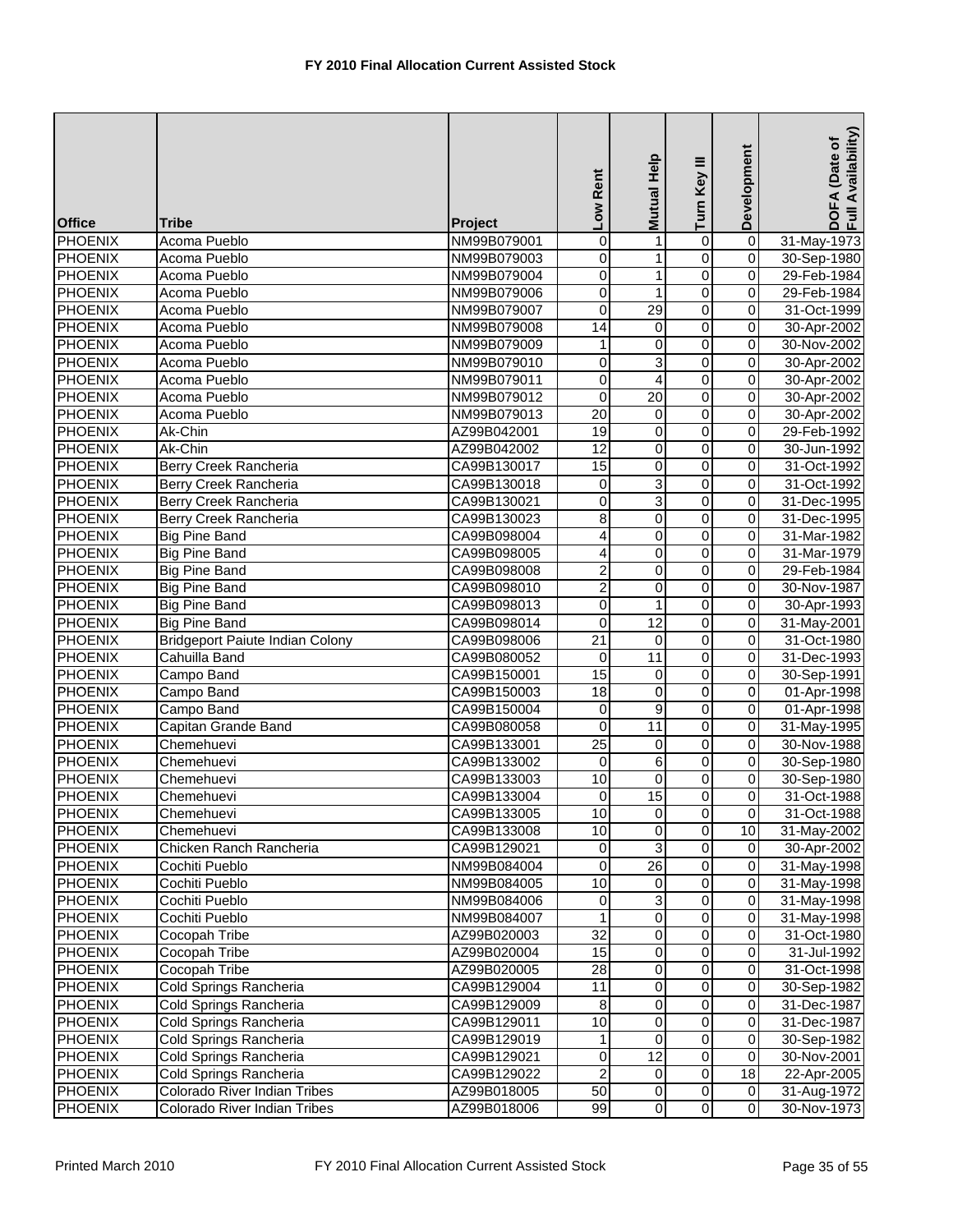| <b>Office</b>  | Tribe                               | Project     | Low Rent                | Mutual Help             | Turn Key III            | Development             | Availability)<br>DOFA (Date of<br>Full Availability |
|----------------|-------------------------------------|-------------|-------------------------|-------------------------|-------------------------|-------------------------|-----------------------------------------------------|
| PHOENIX        | Colorado River Indian Tribes        | AZ99B018007 | $\overline{25}$         | $\overline{0}$          | 0                       | $\overline{0}$          | 31-Oct-1975                                         |
| <b>PHOENIX</b> | Colorado River Indian Tribes        | AZ99B018009 | $\mathbf 0$             | $\overline{7}$          | $\overline{0}$          | $\overline{0}$          | 30-Jun-1980                                         |
| <b>PHOENIX</b> | Colorado River Indian Tribes        | AZ99B018010 | $\overline{50}$         | $\mathbf 0$             | $\overline{0}$          | $\mathbf 0$             | 31-Oct-1982                                         |
| <b>PHOENIX</b> | Colorado River Indian Tribes        | AZ99B018011 | 0                       | 11                      | 0                       | $\pmb{0}$               | 28-Feb-1982                                         |
| <b>PHOENIX</b> | Colorado River Indian Tribes        | AZ99B018013 | 0                       | 54                      | 0                       | $\mathbf 0$             | 31-Dec-1986                                         |
| PHOENIX        | <b>Colorado River Indian Tribes</b> | AZ99B018014 | 0                       | 23                      | 0                       | $\mathbf 0$             | 31-Mar-1990                                         |
| <b>PHOENIX</b> | Colorado River Indian Tribes        | AZ99B018015 | $\boldsymbol{0}$        | 16                      | $\overline{0}$          | $\overline{0}$          | 31-Jan-1992                                         |
| <b>PHOENIX</b> | Colorado River Indian Tribes        | AZ99B018016 | $\mathbf 0$             | $\overline{15}$         | $\overline{0}$          | $\overline{\mathsf{o}}$ | 30-Apr-1993                                         |
| <b>PHOENIX</b> | Colorado River Indian Tribes        | AZ99B018017 | $\overline{0}$          | 11                      | $\overline{0}$          | $\overline{0}$          | 31-Dec-1971                                         |
| <b>PHOENIX</b> | Coyote Valley Band                  | CA99B097007 | 15                      | 0                       | 0                       | $\mathbf 0$             | 28-Feb-1987                                         |
| <b>PHOENIX</b> | Coyote Valley Band                  | CA99B097009 | 15                      | $\overline{0}$          | $\overline{0}$          | $\overline{0}$          | 28-Feb-1987                                         |
| PHOENIX        | Duck Valley Shoshone-Paiute         | NV99B006005 | 0                       | $\mathbf{1}$            | 0                       | $\pmb{0}$               | 28-Feb-1979                                         |
| <b>PHOENIX</b> | Duck Valley Shoshone-Paiute         | NV99B006008 | $\overline{19}$         | 0                       | 0                       | $\pmb{0}$               | 30-Sep-1982                                         |
| PHOENIX        | Duck Valley Shoshone-Paiute         | NV99B006009 | 0                       | $\overline{7}$          | 0                       | $\pmb{0}$               | 31-Oct-1982                                         |
| <b>PHOENIX</b> | Duck Valley Shoshone-Paiute         | NV99B006010 | $\pmb{0}$               | 3                       | $\overline{0}$          | $\overline{\mathbf{0}}$ | 31-Jan-1985                                         |
| <b>PHOENIX</b> | Duck Valley Shoshone-Paiute         | NV99B006011 | 19                      | $\mathbf 0$             | $\mathsf 0$             | $\mathsf 0$             | 01-Jul-1986                                         |
| <b>PHOENIX</b> | Duck Valley Shoshone-Paiute         | NV99B006012 | 0                       | $\overline{11}$         | $\overline{0}$          | $\mathbf 0$             | 01-Jul-1986                                         |
| <b>PHOENIX</b> | Duck Valley Shoshone-Paiute         | NV99B006013 | $\overline{25}$         | $\overline{\mathsf{o}}$ | $\overline{0}$          | $\mathbf 0$             | 18-Mar-1996                                         |
| PHOENIX        | <b>Duck Valley Shoshone-Paiute</b>  | NV99B006014 | 0                       | $\overline{23}$         | 0                       | $\mathbf 0$             | 09-Jun-1997                                         |
| <b>PHOENIX</b> | Duck Valley Shoshone-Paiute         | NV99B006015 | 12                      | 0                       | 0                       | $\mathbf 0$             | 02-Dec-1998                                         |
| <b>PHOENIX</b> | Duck Valley Shoshone-Paiute         | NV99B006016 | 0                       | $\mathbf{1}$            | $\overline{0}$          | $\mathbf 0$             | 30-Sep-1982                                         |
| <b>PHOENIX</b> | Duckwater Shoshone                  | NV99B015010 | $\overline{8}$          | $\pmb{0}$               | $\overline{0}$          | $\overline{0}$          | 31-Dec-1985                                         |
| PHOENIX        | Duckwater Shoshone                  | NV99B015015 | 10                      | 0                       | $\overline{0}$          | $\overline{0}$          | 31-Dec-1986                                         |
| <b>PHOENIX</b> | Ely Shoshone                        | NV99B015008 | 10                      | 0                       | $\overline{0}$          | $\overline{0}$          | 31-Oct-1985                                         |
| <b>PHOENIX</b> | Ely Shoshone                        | NV99B015014 | $\overline{18}$         | O                       | $\overline{0}$          | $\overline{0}$          | 31-Oct-1985                                         |
| <b>PHOENIX</b> | Ely Shoshone                        | NV99B015016 | 3                       | $\pmb{0}$               | 0                       | $\overline{0}$          | 30-Sep-2000                                         |
| <b>PHOENIX</b> | Enterprise Rancheria                | CA99B160001 | $\overline{0}$          | 16                      | $\overline{0}$          | $\overline{0}$          | 09-Oct-2009                                         |
| PHOENIX        | Fallon Paiute-Shoshone              | NV99B011006 | 22                      | 0                       | 0                       | $\mathbf 0$             | 30-Apr-1989                                         |
| PHOENIX        | <b>Fallon Paiute-Shoshone</b>       | NV99B011007 | 0                       | 19                      | $\overline{0}$          | $\overline{\mathbf{0}}$ | 30-Sep-1989                                         |
| <b>PHOENIX</b> | Fallon Paiute-Shoshone              | NV99B011008 | 0                       | $\overline{15}$         | 0                       | $\overline{0}$          | 31-May-1992                                         |
| <b>PHOENIX</b> | Fallon Paiute-Shoshone              | NV99B011009 | $\overline{15}$         | $\mathbf 0$             | $\overline{0}$          | $\overline{0}$          | 31-May-1992                                         |
| <b>PHOENIX</b> | <b>Fallon Paiute-Shoshone</b>       | NV99B011010 | 0                       | $\overline{15}$         | 0                       | $\mathbf 0$             | 31-May-1992                                         |
| PHOENIX        | <b>Fallon Paiute-Shoshone</b>       | NV99B011011 | 20                      | $\overline{0}$          | 0                       | $\mathbf 0$             | 31-Jan-1995                                         |
| <b>PHOENIX</b> | Fallon Paiute-Shoshone              | NV99B011012 | $\overline{0}$          | 15                      | $\pmb{0}$               | $\overline{0}$          | 31-Jan-1995                                         |
| <b>PHOENIX</b> | Fort Bidwell                        | CA99B083001 | $\overline{2}$          | $\overline{0}$          | $\overline{\mathbf{0}}$ | $\overline{0}$          | 31-Oct-1975                                         |
| PHOENIX        | Fort Bidwell                        | CA99B083005 | $\overline{6}$          | 0                       | $\overline{\mathsf{o}}$ | $\overline{\mathbf{0}}$ | 31-Oct-1982                                         |
| PHOENIX        | Fort Bidwell                        | CA99B083006 | 0                       | 8                       | 0                       | $\mathbf 0$             | 31-Oct-1982                                         |
| <b>PHOENIX</b> | <b>Fort Bidwell</b>                 | CA99B603004 | 10                      | 0                       | 0                       | $\pmb{0}$               | 28-Oct-1999                                         |
| <b>PHOENIX</b> | Fort Independence                   | CA99B098007 | 0                       | 6                       | $\overline{0}$          | $\mathbf 0$             | 29-Feb-1984                                         |
| <b>PHOENIX</b> | Fort Independence                   | CA99B098008 | 1                       | $\mathsf{O}\xspace$     | $\overline{\mathsf{o}}$ | $\pmb{0}$               | 29-Feb-1984                                         |
| <b>PHOENIX</b> | Fort Independence                   | CA99B098009 | 0                       | $\overline{a}$          | 0                       | $\pmb{0}$               | 30-Nov-1987                                         |
| <b>PHOENIX</b> | Fort Independence                   | CA99B098012 | 0                       | $1 \mid$                | 0                       | 0                       | 30-Sep-1991                                         |
| <b>PHOENIX</b> | Fort Independence                   | CA99B098013 | $\mathbf 0$             | $\overline{c}$          | $\overline{\mathsf{o}}$ | $\overline{\mathbf{0}}$ | 30-Apr-1993                                         |
| <b>PHOENIX</b> | Fort Independence                   | CA99B604001 | 0                       | $\overline{2}$          | $\mathsf{O}\xspace$     | $\pmb{0}$               | 31-Jul-2000                                         |
| <b>PHOENIX</b> | Fort Mojave Tribe                   | CA99B100003 | 10                      | 0                       | $\pmb{0}$               | $\mathsf 0$             | 30-Apr-1982                                         |
| <b>PHOENIX</b> | Fort Mojave Tribe                   | CA99B100004 | 50                      | $\pmb{0}$               | $\overline{0}$          | $\overline{0}$          | 31-May-1987                                         |
| <b>PHOENIX</b> | Fort Mojave Tribe                   | CA99B100006 | $\overline{\mathbf{c}}$ | $\pmb{0}$               | $\overline{\mathsf{o}}$ | $\overline{\mathsf{o}}$ | 30-Jun-1985                                         |
| <b>PHOENIX</b> | Fort Mojave Tribe                   | CA99B100007 | 19                      | 0                       | 0                       | $\mathbf 0$             | 31-Jul-1987                                         |
| <b>PHOENIX</b> | Fort Mojave Tribe                   | CA99B100008 | 25                      | $\overline{0}$          | $\mathsf{O}\xspace$     | $\mathbf 0$             | 30-Apr-1987                                         |
| <b>PHOENIX</b> | Fort Mojave Tribe                   | CA99B100009 | 4                       | $\overline{0}$          | $\overline{0}$          | $\overline{\mathsf{o}}$ | 31-Aug-1978                                         |
| <b>PHOENIX</b> | Gila River                          | AZ99B015005 | $\overline{10}$         | $\overline{0}$          | $\overline{0}$          | $\overline{\mathsf{o}}$ | 30-Jun-1973                                         |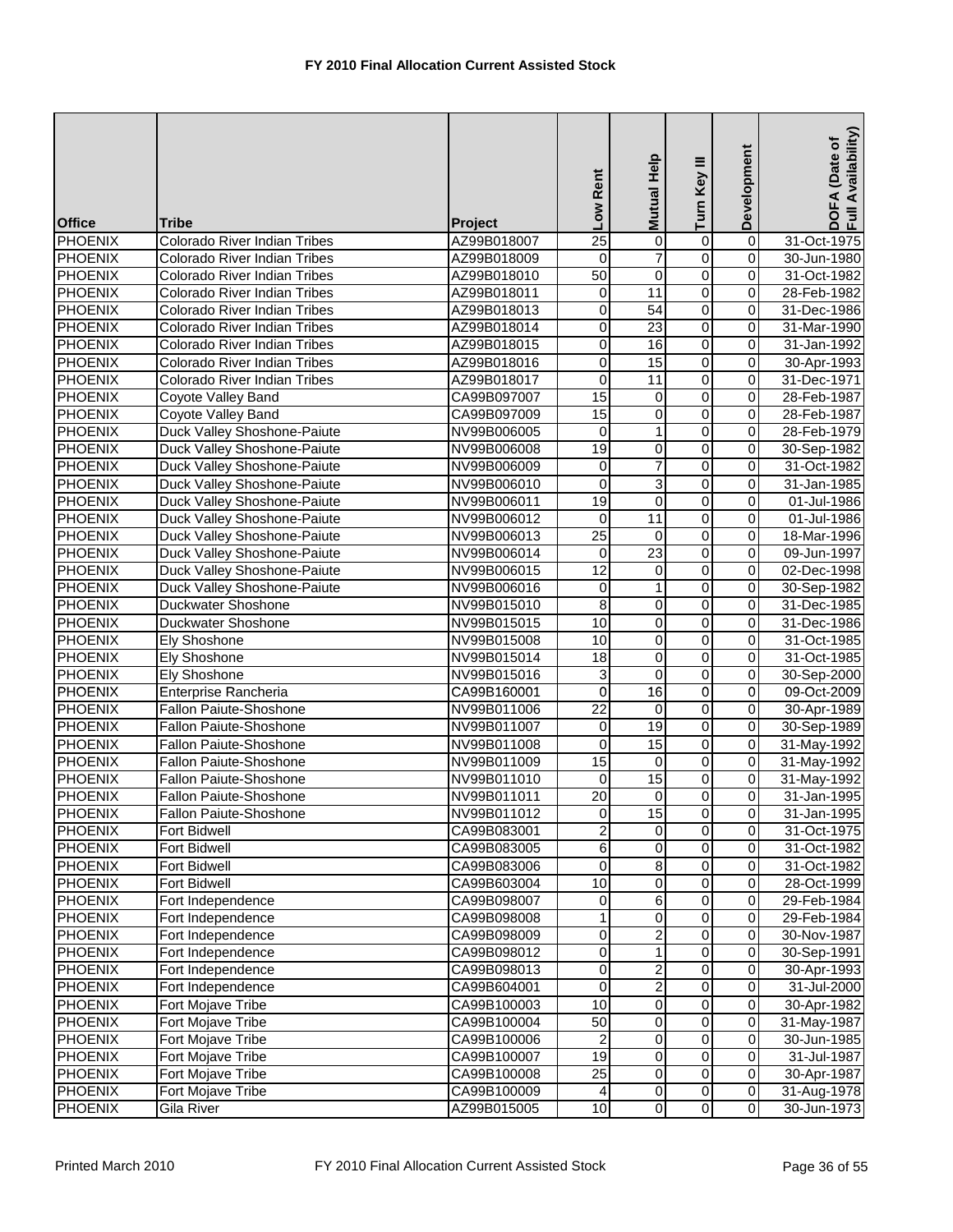| <b>Office</b>                    | <b>Tribe</b>                                 | Project                    | Low Rent          | <b>Mutual Help</b> | Turn Key III            | Development                          | Availability)<br>DOFA (Date of<br>Full Availability |
|----------------------------------|----------------------------------------------|----------------------------|-------------------|--------------------|-------------------------|--------------------------------------|-----------------------------------------------------|
| <b>PHOENIX</b>                   | Gila River                                   | AZ99B015006                | $\overline{80}$   | 0                  | 0                       | $\overline{0}$                       | 28-Feb-1974                                         |
| <b>PHOENIX</b>                   | Gila River                                   | AZ99B015007                | 10                | 0                  | $\overline{0}$          | $\overline{0}$                       | 02-Oct-1973                                         |
| <b>PHOENIX</b>                   | <b>Gila River</b>                            | AZ99B015009                | $\mathbf 0$       | $\mathbf{1}$       | $\overline{0}$          | $\mathbf 0$                          | 30-Apr-1979                                         |
| <b>PHOENIX</b>                   | Gila River                                   | AZ99B015010                | 20                | 0                  | 0                       | $\pmb{0}$                            | 31-Jul-1980                                         |
| <b>PHOENIX</b>                   | Gila River                                   | AZ99B015011                | $\overline{30}$   | 0                  | 0                       | $\pmb{0}$                            | 30-Sep-1978                                         |
| <b>PHOENIX</b>                   | Gila River                                   | AZ99B015012                | 0                 | $\overline{c}$     | 0                       | $\pmb{0}$                            | 31-Jan-1980                                         |
| <b>PHOENIX</b>                   | Gila River                                   | AZ99B015013                | $\overline{20}$   | $\pmb{0}$          | $\overline{0}$          | $\overline{0}$                       | 31-Jan-1981                                         |
| <b>PHOENIX</b>                   | Gila River                                   | AZ99B015014                | 30                | 0                  | $\overline{\mathsf{o}}$ | $\overline{0}$                       | 31-Jul-1979                                         |
| <b>PHOENIX</b>                   | Gila River                                   | AZ99B015015                | $\overline{50}$   | 0                  | $\overline{0}$          | $\pmb{0}$                            | 30-Jun-1980                                         |
| <b>PHOENIX</b>                   | Gila River                                   | AZ99B015016                | $\overline{30}$   | 0                  | $\overline{0}$          | $\pmb{0}$                            | 31-Aug-1980                                         |
| <b>PHOENIX</b>                   | Gila River                                   | AZ99B015017                | $\overline{20}$   | $\mathbf 0$        | $\overline{0}$          | $\overline{0}$                       | 31-Jan-1980                                         |
| <b>PHOENIX</b>                   | Gila River                                   | AZ99B015018                | 0                 | $\overline{c}$     | 0                       | $\pmb{0}$                            | 30-Jun-1982                                         |
| <b>PHOENIX</b>                   | Gila River                                   | AZ99B015019                | 20                | 0                  | 0                       | 0                                    | 31-Aug-1982                                         |
| <b>PHOENIX</b>                   | Gila River                                   | AZ99B015020                | $\overline{71}$   | 0                  | $\overline{0}$          | $\overline{0}$                       | 31-Oct-1986                                         |
| <b>PHOENIX</b>                   | Gila River                                   | AZ99B015021                | 60                | 0                  | $\overline{0}$          | $\overline{0}$                       | 30-Apr-1987                                         |
| <b>PHOENIX</b>                   | Gila River                                   | AZ99B015022                | $\mathbf 0$       | 9                  | $\overline{0}$          | $\mathbf 0$                          | 30-Apr-1987                                         |
| <b>PHOENIX</b>                   | Gila River                                   | AZ99B015023                | 9                 | 0                  | 0                       | $\mathbf 0$                          | 31-Jan-1987                                         |
| <b>PHOENIX</b>                   | <b>Gila River</b>                            | AZ99B015024                | 64                | $\pmb{0}$          | $\overline{0}$          | $\mathbf 0$                          | 31-Dec-1987                                         |
| <b>PHOENIX</b>                   | <b>Gila River</b>                            | AZ99B015025                | 0                 | 17                 | 0                       | $\pmb{0}$                            | 30-Jun-1988                                         |
| <b>PHOENIX</b>                   | Gila River                                   | AZ99B015026                | 0                 | $\boldsymbol{2}$   | 0                       | 0                                    | 31-Oct-1986                                         |
| <b>PHOENIX</b>                   | Gila River                                   | AZ99B015027                | $\boldsymbol{0}$  | $\overline{5}$     | $\overline{0}$          | $\boldsymbol{0}$                     | 31-Oct-1986                                         |
| <b>PHOENIX</b>                   | Gila River                                   | AZ99B015028                | $\pmb{0}$         | 16                 | $\overline{0}$          | $\overline{0}$                       | 30-Jun-1988                                         |
| <b>PHOENIX</b>                   | Gila River                                   | AZ99B015029                | $\mathbf 0$       | $\overline{20}$    | $\overline{0}$          | $\overline{0}$                       | 31-May-1988                                         |
| <b>PHOENIX</b>                   | Gila River                                   | AZ99B015030                | $\overline{38}$   | 0                  | $\overline{0}$          | $\boldsymbol{0}$                     | 31-Mar-1988                                         |
| <b>PHOENIX</b>                   | Gila River                                   | AZ99B015031                | $\mathbf 0$       | $\overline{23}$    | $\overline{0}$          | $\overline{0}$                       | 30-Sep-1992                                         |
| <b>PHOENIX</b>                   | Gila River                                   | AZ99B015032                | $\overline{20}$   | $\pmb{0}$          | $\overline{0}$          | $\overline{0}$                       | 31-Jul-1993                                         |
| <b>PHOENIX</b>                   | Gila River                                   | AZ99B015033                | $\overline{94}$   | 0                  | 0                       | 0                                    | 31-Jan-1991                                         |
| <b>PHOENIX</b>                   | Gila River                                   | AZ99B015034                | 10                | 0                  | 0                       | 0                                    | 31-Jul-1993                                         |
| <b>PHOENIX</b>                   | Grindstone Rancheria<br>Grindstone Rancheria | CA99B083001                | $\mathbf 0$<br>12 | $\mathbf{1}$       | $\overline{0}$          | $\overline{0}$                       | 31-Oct-1975                                         |
| <b>PHOENIX</b><br><b>PHOENIX</b> |                                              | CA99B083009<br>CA99B083013 | 16                | 0<br>0             | 0<br>$\overline{0}$     | $\boldsymbol{0}$<br>$\boldsymbol{0}$ | 30-Jun-1995                                         |
| <b>PHOENIX</b>                   | Grindstone Rancheria<br>Grindstone Rancheria | CA99B083015                | 3                 | 0                  | 0                       | 0                                    | 31-Mar-1997<br>31-Mar-1997                          |
| PHOENIX                          | Guidiville Rancheria                         | CA99B130026                | $\overline{18}$   | 0                  | 0                       | 1                                    | 01-Jan-2001                                         |
| <b>PHOENIX</b>                   | Hoopa Valley                                 | CA99B090002                | 30                | 01                 | $\pmb{0}$               | $\overline{0}$                       | 31-May-1980                                         |
| <b>PHOENIX</b>                   | Hoopa Valley                                 | CA99B090004                | $\mathbf 0$       | 39                 | $\overline{\mathbf{0}}$ | $\overline{0}$                       | 31-Oct-1985                                         |
| <b>PHOENIX</b>                   | Hoopa Valley                                 | CA99B090005                | $\pmb{0}$         | 10                 | $\overline{\mathsf{o}}$ | $\overline{0}$                       | 31-Oct-1987                                         |
| <b>PHOENIX</b>                   | <b>Hoopa Valley</b>                          | CA99B090008                | $\boldsymbol{0}$  | $\overline{28}$    | $\overline{\mathsf{o}}$ | $\pmb{0}$                            | 31-May-1992                                         |
| <b>PHOENIX</b>                   | Hoopa Valley                                 | CA99B090009                | 0                 | 17                 | 0                       | 0                                    | 28-Feb-1993                                         |
| <b>PHOENIX</b>                   | Hoopa Valley                                 | CA99B090010                | $\boldsymbol{0}$  | 40                 | $\overline{0}$          | $\mathbf 0$                          | 30-Sep-1994                                         |
| <b>PHOENIX</b>                   | Hoopa Valley                                 | CA99B090011                | $\boldsymbol{0}$  | 29                 | 0                       | $\pmb{0}$                            | 01-Apr-1998                                         |
| <b>PHOENIX</b>                   | Hoopa Valley                                 | CA99B090012                | 21                | $\mathbf 0$        | 0                       | $\pmb{0}$                            | 30-Sep-1997                                         |
| <b>PHOENIX</b>                   | <b>Hoopa Valley</b>                          | CA99B090013                | $\mathbf 0$       | 20                 | 0                       | $\pmb{0}$                            | 30-Sep-1997                                         |
| <b>PHOENIX</b>                   | Hopi                                         | AZ99B027007                | $\pmb{0}$         | 15                 | $\overline{\mathsf{o}}$ | $\overline{0}$                       | 31-Aug-1980                                         |
| <b>PHOENIX</b>                   | Hopi                                         | AZ99B027011                | 0                 | 88                 | $\mathsf{O}\xspace$     | $\pmb{0}$                            | 30-Sep-1984                                         |
| <b>PHOENIX</b>                   | Hopi                                         | AZ99B027015                | $\mathbf 0$       | 32                 | 0                       | $\pmb{0}$                            | 30-Nov-1991                                         |
| <b>PHOENIX</b>                   | Hopi                                         | AZ99B027016                | $\overline{20}$   | 0                  | $\overline{0}$          | $\mathbf 0$                          | 31-Mar-1993                                         |
| <b>PHOENIX</b>                   | Hopi                                         | AZ99B027017                | $\mathbf 0$       | 15                 | 0                       | $\overline{0}$                       | 31-Mar-1997                                         |
| <b>PHOENIX</b>                   | Hopi                                         | AZ99B027018                | $\overline{13}$   | 0                  | 0                       | $\pmb{0}$                            | 31-Dec-1997                                         |
| <b>PHOENIX</b>                   | Hopland Rancheria                            | CA99B130008                | 10                | 0                  | 0                       | $\pmb{0}$                            | 31-Mar-1988                                         |
| <b>PHOENIX</b>                   | Hopland Rancheria                            | CA99B130010                | 10                | 0                  | $\overline{\mathsf{o}}$ | $\overline{0}$                       | 29-Feb-1988                                         |
| <b>PHOENIX</b>                   | Hualapai                                     | AZ99B017002                | $\mathbf 0$       | $\vert$            | $\overline{0}$          | $\overline{0}$                       | 30-Sep-1973                                         |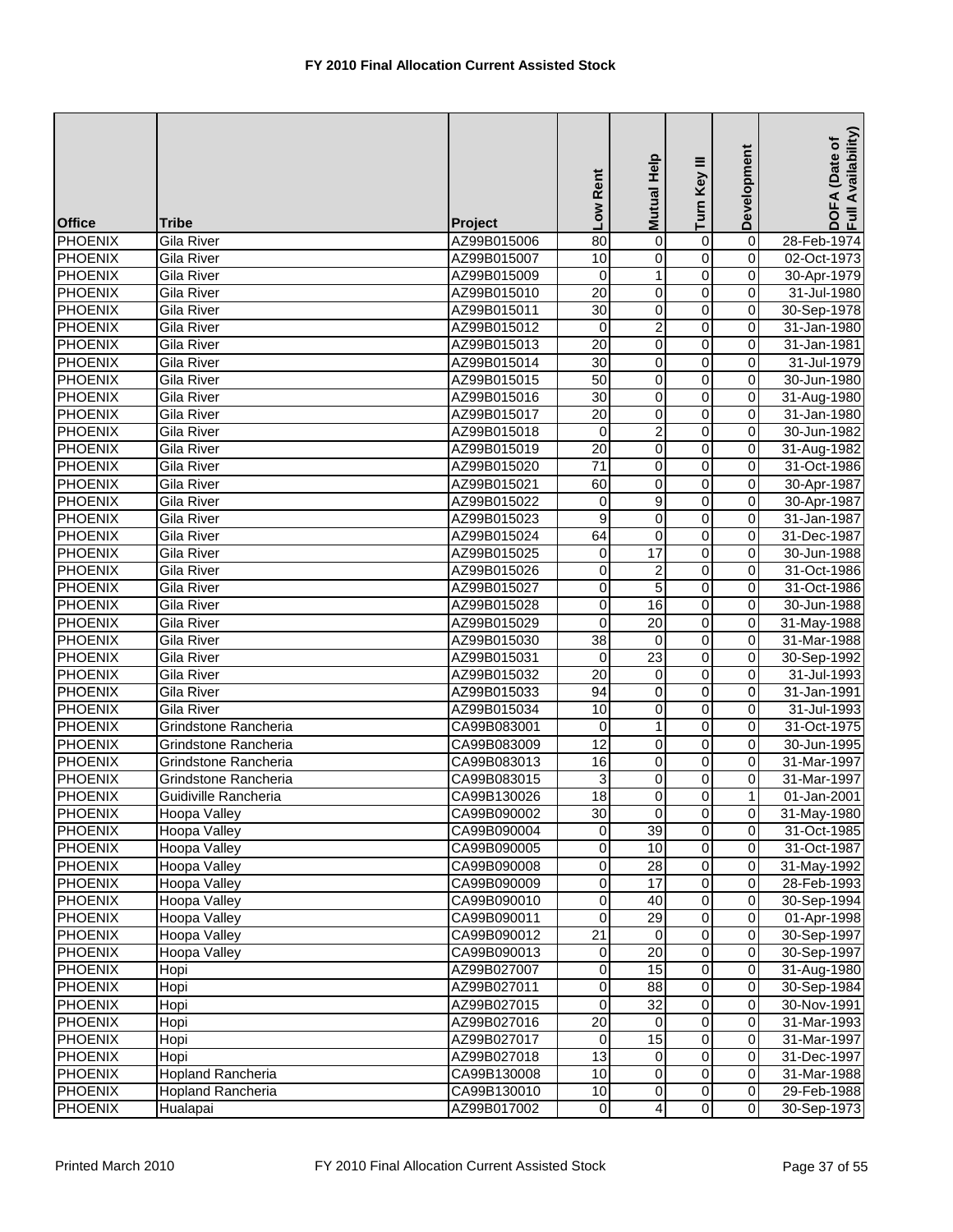| <b>Office</b>  | <b>Tribe</b>          | Project     | Low Rent                | Help<br><b>Mutual</b>   | Turn Key III            | Development    | Availability)<br>DOFA (Date of<br>F <sub>u</sub> |
|----------------|-----------------------|-------------|-------------------------|-------------------------|-------------------------|----------------|--------------------------------------------------|
| <b>PHOENIX</b> | Hualapai              | AZ99B017003 | $\boldsymbol{0}$        | 7                       | $\mathbf 0$             | $\overline{0}$ | 31-Mar-1981                                      |
| <b>PHOENIX</b> | Hualapai              | AZ99B017004 | $\overline{30}$         | 0                       | $\overline{0}$          | $\mathbf 0$    | 31-Jul-1981                                      |
| <b>PHOENIX</b> | Hualapai              | AZ99B017007 | $\overline{20}$         | $\overline{0}$          | $\overline{0}$          | $\mathbf 0$    | 30-Apr-1987                                      |
| <b>PHOENIX</b> | Hualapai              | AZ99B017008 | 10                      | $\pmb{0}$               | 0                       | $\pmb{0}$      | 31-Mar-1988                                      |
| <b>PHOENIX</b> | Hualapai              | AZ99B017009 | $\mathbf 0$             | $\overline{14}$         | $\overline{0}$          | 0              | 31-Mar-1988                                      |
| <b>PHOENIX</b> | Hualapai              | AZ99B017010 | $\overline{20}$         | 0                       | 0                       | 0              | 31-Jul-1989                                      |
| <b>PHOENIX</b> | Hualapai              | AZ99B017011 | $\mathbf 0$             | 10                      | $\overline{0}$          | $\overline{0}$ | 31-Oct-1991                                      |
| <b>PHOENIX</b> | Hualapai              | AZ99B017012 | $\overline{25}$         | 0                       | $\overline{0}$          | $\pmb{0}$      | 30-Aug-1991                                      |
| <b>PHOENIX</b> | Hualapai              | AZ99B017013 | $\overline{30}$         | $\mathbf 0$             | $\overline{0}$          | $\pmb{0}$      | 30-Sep-1994                                      |
| <b>PHOENIX</b> | Hualapai              | AZ99B017014 | $\boldsymbol{0}$        | $\overline{28}$         | $\overline{0}$          | $\mathbf 0$    | 31-Dec-1995                                      |
| <b>PHOENIX</b> | Isleta Pueblo         | NM99B081001 | $\overline{0}$          | 1                       | $\overline{0}$          | $\overline{0}$ | 31-Mar-1970                                      |
| <b>PHOENIX</b> | Isleta Pueblo         | NM99B081005 | $\mathbf 0$             | 1                       | $\overline{0}$          | $\pmb{0}$      | 31-Oct-1974                                      |
| <b>PHOENIX</b> | Isleta Pueblo         | NM99B081008 | 3                       | 23                      | 0                       | 0              | 30-Nov-1998                                      |
| <b>PHOENIX</b> | Isleta Pueblo         | NM99B081009 | $\overline{25}$         | 0                       | $\overline{0}$          | $\overline{0}$ | 30-Nov-1998                                      |
| <b>PHOENIX</b> | Isleta Pueblo         | NM99B081010 | $\overline{\mathbf{c}}$ | 0                       | 0                       | $\overline{0}$ | 30-Nov-1998                                      |
| <b>PHOENIX</b> | <b>Isleta Pueblo</b>  | NM99B081011 | $\mathbf 0$             | $\overline{c}$          | $\mathsf 0$             | $\pmb{0}$      | 30-Nov-1998                                      |
| <b>PHOENIX</b> | Jemez Pueblo          | NM99B080002 | 0                       | 3                       | $\overline{0}$          | $\mathbf 0$    | 31-Oct-1980                                      |
| <b>PHOENIX</b> | Jemez Pueblo          | NM99B080003 | $\pmb{0}$               | $\overline{23}$         | 0                       | $\overline{0}$ | 31-Oct-1996                                      |
| <b>PHOENIX</b> | Jemez Pueblo          | NM99B080004 | $\mathbf 0$             | $\boldsymbol{2}$        | 0                       | 0              | 31-Dec-1998                                      |
| <b>PHOENIX</b> | Jicarilla Reservation | NM99B014001 | 22                      | 3                       | $\mathbf 0$             | 0              | 31-Jul-1966                                      |
| <b>PHOENIX</b> | Jicarilla Reservation | NM99B014008 | 29                      | $\mathbf 1$             | $\overline{0}$          | $\overline{0}$ | 30-Sep-1981                                      |
| <b>PHOENIX</b> | Jicarilla Reservation | NM99B014009 | $\overline{55}$         | $\mathbf{1}$            | $\overline{0}$          | $\overline{0}$ | 30-Nov-1981                                      |
| <b>PHOENIX</b> | Jicarilla Reservation | NM99B014010 | 0                       | 9                       | $\overline{0}$          | $\pmb{0}$      | 30-Sep-1987                                      |
| <b>PHOENIX</b> | Jicarilla Reservation | NM99B014011 | $\mathbf 0$             | 12                      | $\overline{0}$          | $\mathbf 0$    | 31-Dec-1987                                      |
| <b>PHOENIX</b> | Jicarilla Reservation | NM99B014012 | $\mathbf 0$             | 3                       | $\overline{0}$          | $\overline{0}$ | 30-Nov-1986                                      |
| <b>PHOENIX</b> | Jicarilla Reservation | NM99B014013 | $\mathbf 0$             | 8                       | 0                       | 0              | 31-May-1991                                      |
| <b>PHOENIX</b> | Jicarilla Reservation | NM99B014014 | $\mathbf 0$             | 4                       | 0                       | 0              | 30-Nov-1981                                      |
| <b>PHOENIX</b> | Jicarilla Reservation | NM99B014015 | 32                      | 0                       | $\overline{0}$          | $\pmb{0}$      | 31-Oct-1996                                      |
| <b>PHOENIX</b> | Jicarilla Reservation | NM99B014016 | $\mathbf 0$             | $\mathbf{1}$            | 0                       | $\overline{0}$ | 30-Nov-1986                                      |
| <b>PHOENIX</b> | Kaibab Band of Paiute | AZ99B024003 | 13                      | 0                       | $\overline{0}$          | $\pmb{0}$      | 30-Sep-1982                                      |
| <b>PHOENIX</b> | Kaibab Band of Paiute | AZ99B024004 | $\overline{8}$          | 0                       | $\overline{0}$          | $\pmb{0}$      | 31-Jan-1987                                      |
| <b>PHOENIX</b> | Kaibab Band of Paiute | AZ99B024005 | $\mathbf 0$             | $\overline{5}$          | $\overline{0}$          | $\mathbf 0$    | 31-Jan-1987                                      |
| <b>PHOENIX</b> | Kaibab Band of Paiute | AZ99B024006 | 4                       | 0                       | 0                       | $\mathbf 0$    | 31-Dec-1986                                      |
| <b>PHOENIX</b> | Kaibab Band of Paiute | AZ99B024007 | $\overline{0}$          | 5 <sub>l</sub>          | $\mathbf 0$             | $\overline{0}$ | 31-Jan-1992                                      |
| <b>PHOENIX</b> | Kaibab Band of Paiute | AZ99B024008 | 13                      | $\mathbf 0$             | $\overline{0}$          | $\mathbf 0$    | 30-Sep-1997                                      |
| <b>PHOENIX</b> | Kaibab Band of Paiute | AZ99B024009 | 0                       | $\overline{\mathbf{c}}$ | $\overline{\mathsf{o}}$ | $\overline{0}$ | 31-Aug-1970                                      |
| <b>PHOENIX</b> | Karuk                 | CA99B134003 | 63                      | 0                       | $\overline{0}$          | $\overline{0}$ | 31-May-1992                                      |
| <b>PHOENIX</b> | Karuk                 | CA99B134004 | 17                      | 0                       | 0                       | $\mathbf 0$    | 31-May-1993                                      |
| <b>PHOENIX</b> | Karuk                 | CA99B134005 | 15                      | 0                       | $\overline{\mathsf{o}}$ | $\mathbf 0$    | 31-Mar-1997                                      |
| <b>PHOENIX</b> | Karuk                 | CA99B134006 | 0                       | 5                       | $\overline{0}$          | 0              | 31-Mar-1997                                      |
| <b>PHOENIX</b> | Karuk                 | CA99B134007 | 0                       | 16                      | 0                       | 0              | 31-May-2001                                      |
| <b>PHOENIX</b> | Karuk                 | CA99B134008 | 16                      | $\mathbf 0$             | $\mathbf 0$             | $\mathbf 0$    | 30-Sep-2003                                      |
| <b>PHOENIX</b> | Karuk                 | CA99B134009 | 20                      | 0                       | $\overline{\mathsf{o}}$ | $\pmb{0}$      | 31-May-2001                                      |
| <b>PHOENIX</b> | Karuk                 | CA99B134010 | 10                      | 0                       | 0                       | $\pmb{0}$      | 01-Aug-2004                                      |
| <b>PHOENIX</b> | Karuk                 | CA99B134010 | 14                      | 0                       | 0                       | $\pmb{0}$      | 01-Sep-2005                                      |
| <b>PHOENIX</b> | La Jolla Band         | CA99B080027 | $\mathbf 0$             | $\overline{23}$         | $\overline{0}$          | $\overline{0}$ | 29-Feb-1988                                      |
| <b>PHOENIX</b> | La Jolla Band         | CA99B080057 | $\overline{\mathbf{c}}$ | 0                       | $\overline{\mathsf{o}}$ | $\overline{0}$ | 31-Oct-1995                                      |
| <b>PHOENIX</b> | La Jolla Band         | CA99B080062 | $\boldsymbol{0}$        | 10                      | $\mathbf 0$             | $\pmb{0}$      | 31-Oct-1995                                      |
| <b>PHOENIX</b> | La Jolla Band         | CA99B080071 | 0                       | $\overline{0}$          | $\mathbf 0$             | 12             |                                                  |
| <b>PHOENIX</b> | Laguna Pueblo         | NM99B012001 | $\overline{10}$         | $\mathbf 0$             | $\overline{0}$          | $\pmb{0}$      | 28-Feb-1967                                      |
| <b>PHOENIX</b> | Laguna Pueblo         | NM99B012002 | 29                      | $\overline{0}$          | $\overline{\mathsf{o}}$ | $\pmb{0}$      | 28-Feb-1967                                      |
|                |                       |             |                         |                         |                         |                |                                                  |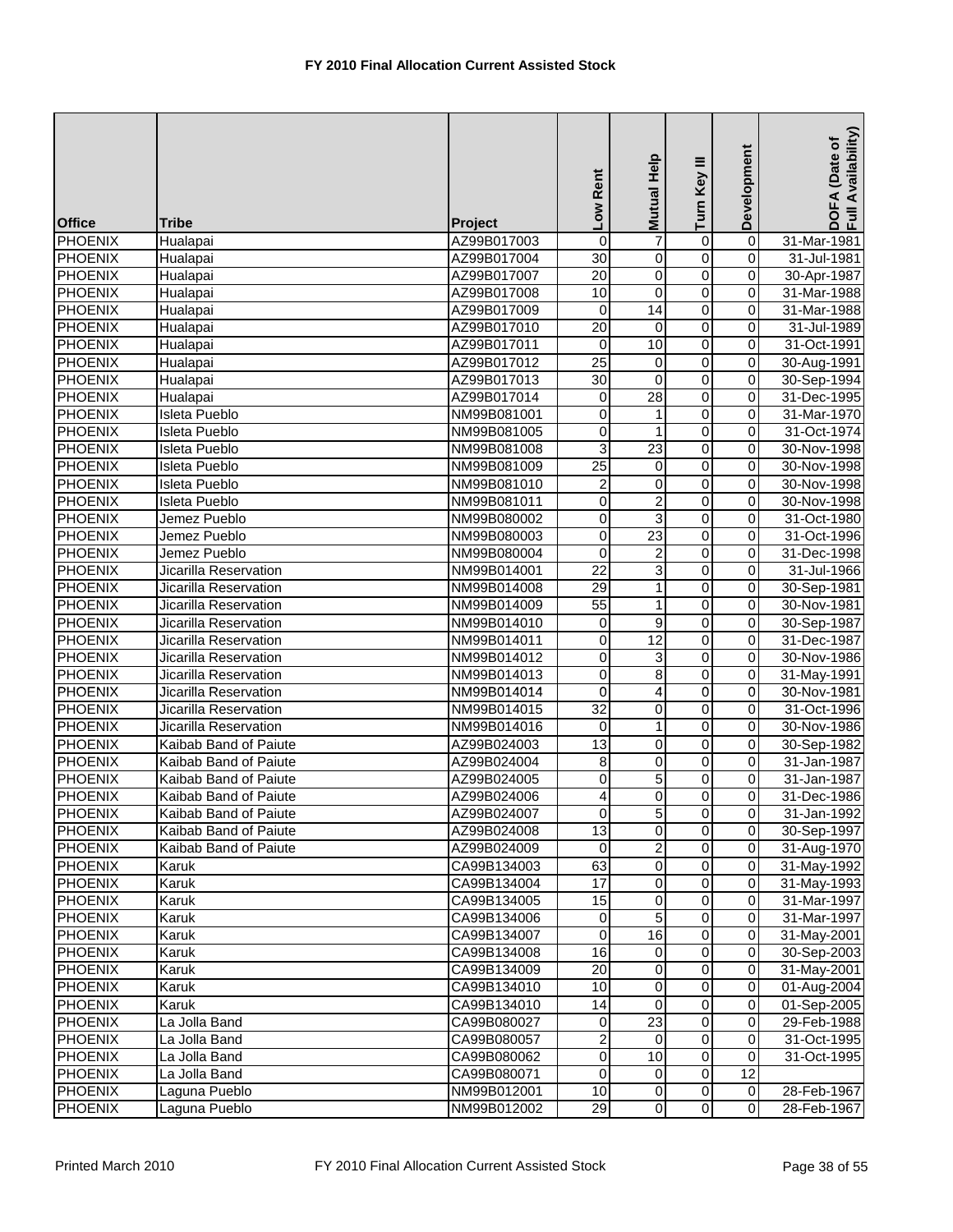|                           |                                  |                            | Low Rent                       | Mutual Help          | Turn Key III                     | Development                  | Availability)<br>DOFA (Date of<br>Full Availability |
|---------------------------|----------------------------------|----------------------------|--------------------------------|----------------------|----------------------------------|------------------------------|-----------------------------------------------------|
| <b>Office</b>             | <b>Tribe</b>                     | Project                    |                                |                      |                                  |                              |                                                     |
| PHOENIX                   | Laguna Pueblo                    | NM99B012006                | $\overline{0}$                 | $\overline{c}$<br>32 | 0                                | $\overline{\mathbf{0}}$      | 31-Mar-1979                                         |
| PHOENIX<br><b>PHOENIX</b> | Laguna Pueblo                    | NM99B012008                | 0<br>10                        |                      | $\overline{0}$<br>$\overline{0}$ | 0                            | 30-Nov-1997<br>31-Dec-2004                          |
| <b>PHOENIX</b>            | Laguna Pueblo                    | NM99B012009<br>NM99B012010 | 0                              | 0<br>4               | $\overline{0}$                   | 0<br>0                       | 30-Sep-1999                                         |
|                           | Laguna Pueblo                    |                            | $\overline{30}$                |                      | $\overline{0}$                   |                              |                                                     |
| <b>PHOENIX</b>            | Laguna Pueblo                    | NM99B012011                |                                | 0                    |                                  | 0                            | 31-Dec-2004                                         |
| <b>PHOENIX</b>            | Laytonville Rancheria            | CA99B130001                | $\overline{31}$                | 0                    | $\overline{0}$                   | 0                            | 31-Jul-1985                                         |
| <b>PHOENIX</b>            | Laytonville Rancheria            | CA99B130025                | $\mathbf 0$<br>$\overline{36}$ | $\overline{2}$       | $\overline{0}$<br>$\overline{0}$ | 0<br>$\overline{\mathbf{0}}$ | 31-Jul-1985                                         |
| <b>PHOENIX</b>            | Lone Pine Paiute-Shoshone        | CA99B098003                |                                | 0                    |                                  |                              | 30-Sep-1997                                         |
| <b>PHOENIX</b>            | Lone Pine Paiute-Shoshone        | CA99B098004                | 5                              | $\pmb{0}$            | $\overline{0}$                   | 0                            | 31-Mar-1982                                         |
| <b>PHOENIX</b>            | Lone Pine Paiute-Shoshone        | CA99B098005                | 3                              | $\pmb{0}$            | $\overline{0}$                   | 0                            | 31-Mar-1979                                         |
| <b>PHOENIX</b>            | Lone Pine Paiute-Shoshone        | CA99B098007                | $\overline{0}$                 | $\mathbf{1}$         | $\overline{0}$                   | 0                            | 29-Feb-1984                                         |
| <b>PHOENIX</b>            | Lone Pine Paiute-Shoshone        | CA99B098010                | $\overline{2}$                 | 0                    | $\overline{0}$                   | 0                            | 30-Nov-1987                                         |
| <b>PHOENIX</b>            | Lone Pine Paiute-Shoshone        | CA99B098012                | 0                              | $\overline{c}$       | $\overline{0}$                   | 0                            | 30-Sep-1991                                         |
| PHOENIX                   | Lone Pine Paiute-Shoshone        | CA99B098013                | $\overline{0}$                 | $\mathbf{1}$         | $\overline{0}$                   | 0                            | 30-Apr-1993                                         |
| PHOENIX                   | Lone Pine Paiute-Shoshone        | CA99B098017                | 0                              | $\mathbf{1}$         | $\overline{0}$                   | $\overline{\mathsf{o}}$      | 30-Nov-1987                                         |
| <b>PHOENIX</b>            | Manchester Point Arena Rancheria | CA99B130004                | 29                             | $\mathbf 0$          | $\overline{0}$                   | 0                            | 29-Feb-1988                                         |
| PHOENIX                   | Manchester Point Arena Rancheria | CA99B130006                | 0                              | 4                    | 0                                | 0                            | 29-Feb-1988                                         |
| <b>PHOENIX</b>            | Manchester Point Arena Rancheria | CA99B130016                | $\overline{9}$                 | $\overline{0}$       | $\overline{0}$                   | 0                            | 30-Jun-1992                                         |
| <b>PHOENIX</b>            | Mesa Grande Band                 | CA99B148001                | 14                             | 0                    | 0                                | 0                            | 01-Mar-1996                                         |
| <b>PHOENIX</b>            | Mesa Grande Band                 | CA99B148002                | 8                              | 0                    | $\mathbf 0$                      | 0                            | 31-Aug-1999                                         |
| <b>PHOENIX</b>            | <b>Mescalero Reservation</b>     | NM99B013001                | $\overline{54}$                | 0                    | $\overline{0}$                   | 0                            | 31-Mar-1966                                         |
| <b>PHOENIX</b>            | <b>Mescalero Reservation</b>     | NM99B013003                | 36                             | $\overline{0}$       | $\overline{0}$                   | 0                            | 31-Mar-1977                                         |
| <b>PHOENIX</b>            | <b>Mescalero Reservation</b>     | NM99B013004                | $\overline{55}$                | 0                    | $\overline{0}$                   | 0                            | 31-Mar-1979                                         |
| <b>PHOENIX</b>            | <b>Mescalero Reservation</b>     | NM99B013005                | $\overline{13}$                | $\pmb{0}$            | $\overline{0}$                   | 0                            | 30-Apr-1979                                         |
| <b>PHOENIX</b>            | <b>Mescalero Reservation</b>     | NM99B013006                | 12                             | $\overline{0}$       | $\overline{0}$                   | 0                            | 30-Sep-1980                                         |
| <b>PHOENIX</b>            | <b>Mescalero Reservation</b>     | NM99B013007                | $\overline{26}$                | 0                    | $\overline{0}$                   | 0                            | 30-Nov-1981                                         |
| <b>PHOENIX</b>            | <b>Mescalero Reservation</b>     | NM99B013008                | $\overline{25}$                | 0                    | $\overline{0}$                   | 0                            | 31-Mar-1984                                         |
| <b>PHOENIX</b>            | <b>Mescalero Reservation</b>     | NM99B013010                | $\mathbf 0$                    | $\mathbf{1}$         | 0                                | 0                            | 31-May-1988                                         |
| <b>PHOENIX</b>            | <b>Mescalero Reservation</b>     | NM99B013011                | $\overline{25}$                | 0                    | $\overline{0}$                   | $\overline{\mathbf{0}}$      | 31-May-1988                                         |
| <b>PHOENIX</b>            | <b>Mescalero Reservation</b>     | NM99B013012                | $\overline{25}$                | 0                    | $\overline{0}$                   | 0                            | 31-May-1988                                         |
| <b>PHOENIX</b>            | Mescalero Reservation            | NM99B013014                | 40                             | $\pmb{0}$            | $\overline{0}$                   | 0                            | 31-May-1993                                         |
| <b>PHOENIX</b>            | Moapa Band of Paiute             | NV99B014003                | $\mathbf 0$                    | $\overline{2}$       | $\overline{0}$                   | 0                            | 30-Sep-1978                                         |
| <b>PHOENIX</b>            | Moapa Band of Paiute             | NV99B014004                | 39                             | 0                    | 0                                | $\overline{0}$               | 31-May-1982                                         |
| <b>PHOENIX</b>            | Mooretown Rancheria              | CA99B130019                | 20                             | $\overline{0}$       | $\overline{0}$                   | 0                            | 31-Aug-1996                                         |
| <b>PHOENIX</b>            | Mooretown Rancheria              | CA99B130020                | $\mathbf 0$                    | $\overline{2}$       | $\overline{0}$                   | $\overline{\mathbf{0}}$      | 31-Aug-1996                                         |
| <b>PHOENIX</b>            | Mooretown Rancheria              | CA99B130022                | 20                             | 0                    | $\overline{0}$                   | $\overline{\mathbf{0}}$      | 31-Aug-1996                                         |
| PHOENIX                   | Morongo Band of Cahuilla         | CA99B080022                | 0                              | $\overline{18}$      | 0                                | $\mathbf 0$                  | 30-Jun-1987                                         |
| <b>PHOENIX</b>            | Morongo Band of Cahuilla         | CA99B080043                | 0                              | 30                   | 0                                | 0                            | 30-Apr-1989                                         |
| <b>PHOENIX</b>            | Morongo Band of Cahuilla         | CA99B080050                | 0                              | 18                   | $\overline{0}$                   | 0                            | 30-Jun-1992                                         |
| <b>PHOENIX</b>            | Morongo Band of Cahuilla         | CA99B080061                | 0                              | 0                    | 0                                | $\boldsymbol{2}$             | 07-May-1996                                         |
| <b>PHOENIX</b>            | Morongo Band of Cahuilla         | CA99B080064                | 0                              | 0                    | 0                                | 4                            |                                                     |
| <b>PHOENIX</b>            | Nambe Pueblo                     | NM99B040011                | 0                              | $\overline{17}$      | 0                                | $\mathbf 0$                  | 30-Sep-1980                                         |
| <b>PHOENIX</b>            | Nambe Pueblo                     | NM99B040013                | 0                              | 7                    | $\overline{\mathsf{o}}$          | $\overline{\mathsf{o}}$      | 30-Sep-1980                                         |
| <b>PHOENIX</b>            | Nambe Pueblo                     | NM99B040017                | 0                              | 15                   | $\mathsf{O}\xspace$              | $\pmb{0}$                    | 30-Apr-1984                                         |
| <b>PHOENIX</b>            | Nambe Pueblo                     | NM99B040018                | 0                              | 5                    | 0                                | 0                            | 31-Jul-1987                                         |
| <b>PHOENIX</b>            | Nambe Pueblo                     | NM99B040023                | 0                              | $\overline{5}$       | $\overline{0}$                   | 0                            | 30-Apr-1989                                         |
| <b>PHOENIX</b>            | Nambe Pueblo                     | NM99B040024                | 0                              | $\overline{22}$      | 0                                | $\mathbf 0$                  | 31-Oct-1988                                         |
| <b>PHOENIX</b>            | Nambe Pueblo                     | NM99B040027                | 0                              | 14                   | 0                                | 0                            | 28-Feb-1995                                         |
| <b>PHOENIX</b>            | Nambe Pueblo                     | NM99B040030                | 20                             | 0                    | $\overline{\mathsf{o}}$          | $\mathbf 0$                  | 31-Jul-1999                                         |
| <b>PHOENIX</b>            | Navajo Nation                    | AZ99B012001                | 60                             | $\mathbf 0$          | $\overline{0}$                   | $\pmb{0}$                    | 31-Dec-1968                                         |
| <b>PHOENIX</b>            | Navajo Nation                    | AZ99B012002                | 49                             | $\overline{0}$       | $\overline{\mathsf{o}}$          | $\overline{0}$               | 30-Apr-1968                                         |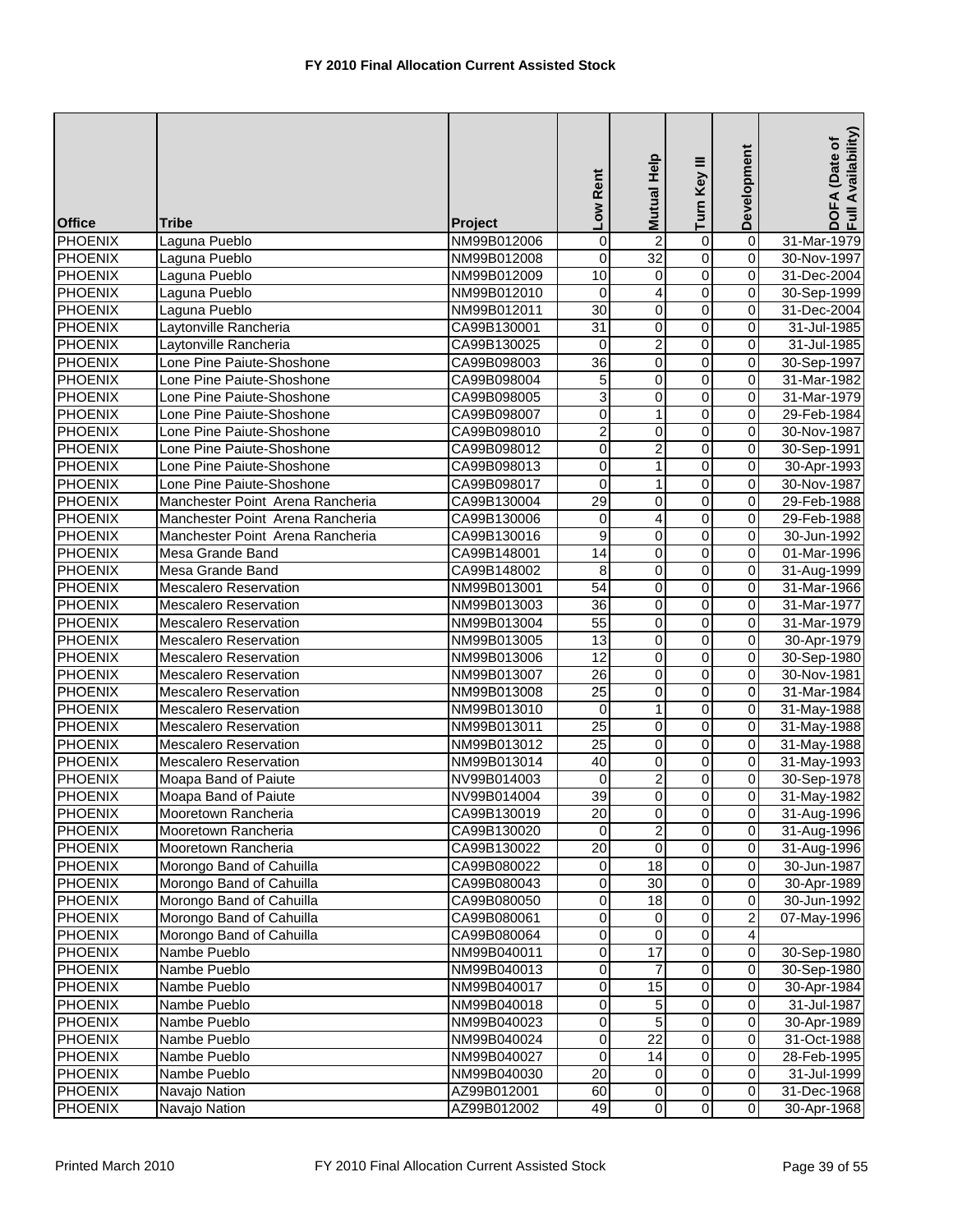| <b>Office</b>                    | <b>Tribe</b>                   | Project                    | Low Rent            | <b>Mutual Help</b>    | Turn Key III   | Development             | DOFA (Date of<br>Full Availability) |
|----------------------------------|--------------------------------|----------------------------|---------------------|-----------------------|----------------|-------------------------|-------------------------------------|
| <b>PHOENIX</b>                   | Navajo Nation                  | AZ99B012003                | 110                 | 0                     | $\mathbf 0$    | $\overline{\mathbf{0}}$ | 30-Apr-1968                         |
| <b>PHOENIX</b>                   | Navajo Nation                  | AZ99B012004                | 40                  | $\pmb{0}$             | $\overline{0}$ | $\overline{0}$          | 30-Nov-1967                         |
| <b>PHOENIX</b>                   | Navajo Nation                  | AZ99B012005                | 50                  | $\pmb{0}$             | $\overline{0}$ | 0                       | 31-Jan-1967                         |
| <b>PHOENIX</b>                   | Navajo Nation                  | AZ99B012012                | 50                  | $\overline{0}$        | $\overline{0}$ | 0                       | 31-Jan-1971                         |
| <b>PHOENIX</b>                   | Navajo Nation                  | AZ99B012038                | 10                  | $\pmb{0}$             | 0              | 0                       | 30-Dec-1974                         |
| <b>PHOENIX</b>                   | Navajo Nation                  | AZ99B012039                | 10                  | 0                     | $\overline{0}$ | 0                       | 31-Dec-1975                         |
| <b>PHOENIX</b>                   | Navajo Nation                  | AZ99B012040                | 10                  | $\pmb{0}$             | $\overline{0}$ | $\overline{0}$          | 30-Jun-1976                         |
| <b>PHOENIX</b>                   | Navajo Nation                  | AZ99B012043                | 45                  | 0                     | $\overline{0}$ | $\overline{\mathsf{o}}$ | 30-Apr-1979                         |
| <b>PHOENIX</b>                   | Navajo Nation                  | AZ99B012048                | 10                  | $\pmb{0}$             | $\overline{0}$ | 0                       | 31-Oct-1978                         |
| <b>PHOENIX</b>                   | Navajo Nation                  | AZ99B012050                | 40                  | $\pmb{0}$             | $\overline{0}$ | 0                       | 31-Aug-1983                         |
| <b>PHOENIX</b>                   | Navajo Nation                  | AZ99B012057                | 150                 | $\overline{0}$        | $\overline{0}$ | 0                       | 30-Apr-1987                         |
| <b>PHOENIX</b>                   | Navajo Nation                  | AZ99B012058                | $\overline{37}$     | $\pmb{0}$             | 0              | 0                       | 31-May-1983                         |
| <b>PHOENIX</b>                   | Navajo Nation                  | AZ99B012059                | 30                  | 0                     | $\overline{0}$ | 0                       | 31-Dec-1982                         |
| <b>PHOENIX</b>                   | Navajo Nation                  | AZ99B012060                | 10                  | $\pmb{0}$             | $\overline{0}$ | $\overline{0}$          | 30-Nov-1982                         |
| <b>PHOENIX</b>                   | Navajo Nation                  | AZ99B012061                | 6                   | $\overline{0}$        | $\overline{0}$ | $\overline{\mathsf{o}}$ | 31-Aug-1982                         |
| <b>PHOENIX</b>                   | Navajo Nation                  | AZ99B012062                | 129                 | $\mathbf 0$           | $\overline{0}$ | 0                       | 30-Nov-1983                         |
| <b>PHOENIX</b>                   | Navajo Nation                  | AZ99B012063                | 88                  | $\pmb{0}$             | $\overline{0}$ | 0                       | 31-Mar-1984                         |
| <b>PHOENIX</b>                   | Navajo Nation                  | AZ99B012067                | 64                  | $\overline{0}$        | $\overline{0}$ | 0                       | 30-Nov-1982                         |
| <b>PHOENIX</b>                   | Navajo Nation                  | AZ99B012070                | 0                   | $\mathbf{1}$          | 0              | 0                       | 30-Sep-1982                         |
| <b>PHOENIX</b>                   | Navajo Nation                  | AZ99B012073                | 15                  | 0                     | 0              | 0                       | 31-Oct-1983                         |
| <b>PHOENIX</b>                   | Navajo Nation                  | AZ99B012082                | $\overline{50}$     | $\pmb{0}$             | $\overline{0}$ | 0                       | 30-Sep-1986                         |
| <b>PHOENIX</b>                   | Navajo Nation                  | AZ99B012083                | $\overline{70}$     | $\mathbf 0$           | $\overline{0}$ | $\overline{\mathsf{o}}$ | 31-Aug-1985                         |
| <b>PHOENIX</b>                   | Navajo Nation                  | AZ99B012084                | 0                   | 34                    | $\overline{0}$ | 0                       | 31-May-1985                         |
| <b>PHOENIX</b>                   | Navajo Nation                  | AZ99B012085                | 50                  | 0                     | $\overline{0}$ | 0                       | 31-Aug-1986                         |
| <b>PHOENIX</b>                   | Navajo Nation                  | AZ99B012086                | $\overline{50}$     | $\overline{0}$        | $\overline{0}$ | 0                       | 31-Aug-1986                         |
| <b>PHOENIX</b>                   | Navajo Nation                  | AZ99B012087                | 50                  | $\pmb{0}$             | $\overline{0}$ | $\mathbf 0$             | 30-Sep-1986                         |
| <b>PHOENIX</b>                   | Navajo Nation                  | AZ99B012088                | 0                   | 43                    | $\overline{0}$ | 0                       | 30-Sep-1985                         |
| <b>PHOENIX</b>                   | Navajo Nation                  | AZ99B012089                | 0                   | $\overline{12}$       | 0              | 0                       | 31-May-1985                         |
| <b>PHOENIX</b>                   | Navajo Nation                  | AZ99B012090                | $\mathsf{O}\xspace$ | 44                    | $\overline{0}$ | $\overline{\mathsf{o}}$ | 31-Oct-1987                         |
| <b>PHOENIX</b>                   | Navajo Nation                  | AZ99B012091                | 0                   | 16                    | $\overline{0}$ | 0                       | 31-Mar-1986                         |
| <b>PHOENIX</b>                   | Navajo Nation                  | AZ99B012093                | 40                  | 0                     | $\overline{0}$ | 0                       | 31-Aug-1985                         |
| <b>PHOENIX</b><br><b>PHOENIX</b> | Navajo Nation                  | AZ99B012094<br>AZ99B012095 | 0<br>0              | $\overline{28}$<br>26 | 0<br>0         | 0<br>0                  | 30-Nov-1987<br>30-Jun-1987          |
| <b>PHOENIX</b>                   | Navajo Nation<br>Navajo Nation | AZ99B012096                | $\overline{0}$      | 22                    | $\overline{0}$ |                         | 31-Oct-1987                         |
| <b>PHOENIX</b>                   | Navajo Nation                  | AZ99B012097                | $\mathbf 0$         | $\overline{15}$       | $\overline{0}$ | 0<br>0                  | 31-Dec-1987                         |
| <b>PHOENIX</b>                   | Navajo Nation                  | AZ99B012098                | 33                  | 0                     | $\overline{0}$ | $\mathsf{O}\xspace$     | 31-Oct-1987                         |
| <b>PHOENIX</b>                   | Navajo Nation                  | AZ99B012099                | $\pmb{0}$           | $\overline{15}$       | 0              | $\mathbf 0$             | 31-May-1988                         |
| <b>PHOENIX</b>                   | Navajo Nation                  | AZ99B012100                | 0                   | 22                    | 0              | 0                       | 29-Feb-1988                         |
| <b>PHOENIX</b>                   | Navajo Nation                  | AZ99B012101                | 0                   | 14                    | 0              | 0                       | 30-Jun-1988                         |
| <b>PHOENIX</b>                   | Navajo Nation                  | AZ99B012102                | $\pmb{0}$           | 12                    | 0              | $\mathbf 0$             | 31-Dec-1987                         |
| <b>PHOENIX</b>                   | Navajo Nation                  | AZ99B012103                | 65                  | 0                     | 0              | $\mathbf 0$             | 31-May-1991                         |
| <b>PHOENIX</b>                   | Navajo Nation                  | AZ99B012104                | $\mathbf 0$         | 13                    | $\pmb{0}$      | $\mathbf 0$             | 30-Sep-1990                         |
| <b>PHOENIX</b>                   | Navajo Nation                  | AZ99B012105                | $\mathsf{O}\xspace$ | 14                    | $\overline{0}$ | $\mathsf{O}\xspace$     | 30-Sep-1990                         |
| <b>PHOENIX</b>                   | Navajo Nation                  | AZ99B012106                | 0                   | 32                    | 0              | $\mathsf{O}\xspace$     | 31-Dec-1990                         |
| <b>PHOENIX</b>                   | Navajo Nation                  | AZ99B012107                | 0                   | 15                    | 0              | 0                       | 31-May-1991                         |
| <b>PHOENIX</b>                   | Navajo Nation                  | AZ99B012108                | $\mathsf{O}\xspace$ | $\overline{35}$       | $\overline{0}$ | $\mathbf 0$             | 31-May-1991                         |
| <b>PHOENIX</b>                   | Navajo Nation                  | AZ99B012109                | $\mathsf{O}\xspace$ | 25                    | $\overline{0}$ | $\mathbf 0$             | 30-Sep-1990                         |
| <b>PHOENIX</b>                   | Navajo Nation                  | AZ99B012110                | 0                   | 6                     | 0              | $\mathbf 0$             | 30-Sep-1990                         |
| <b>PHOENIX</b>                   | Navajo Nation                  | AZ99B012111                | $\pmb{0}$           | 33                    | 0              | $\mathbf 0$             | 30-Sep-1990                         |
| <b>PHOENIX</b>                   | Navajo Nation                  | AZ99B012112                | 0                   | 14                    | $\overline{0}$ | $\mathsf{O}\xspace$     | 31-May-1992                         |
| <b>PHOENIX</b>                   | Navajo Nation                  | AZ99B012113                | 25                  | $\mathbf 0$           | $\overline{0}$ | $\mathsf{O}\xspace$     | 31-May-1992                         |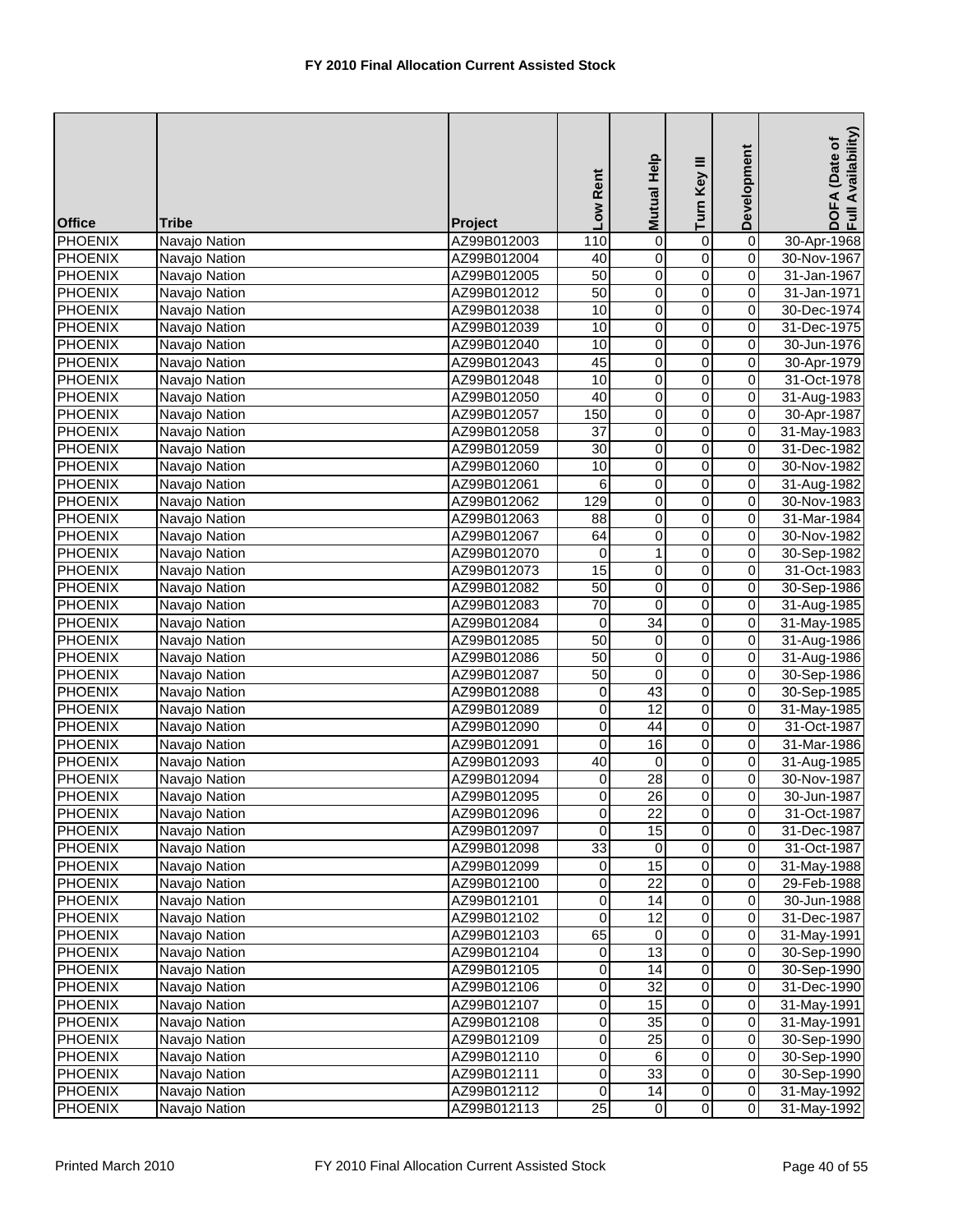| <b>Office</b>  | Tribe         | Project     | Low Rent            | Help<br><b>Mutual</b> | Turn Key III   | Development             | DOFA (Date of<br>Full Availability) |
|----------------|---------------|-------------|---------------------|-----------------------|----------------|-------------------------|-------------------------------------|
| <b>PHOENIX</b> | Navajo Nation | AZ99B012114 | 0                   | 34                    | $\overline{0}$ | $\overline{0}$          | 30-Apr-1992                         |
| <b>PHOENIX</b> | Navajo Nation | AZ99B012115 | 0                   | 11                    | $\overline{0}$ | 0                       | 31-Mar-1992                         |
| <b>PHOENIX</b> | Navajo Nation | AZ99B012116 | 0                   | 16                    | $\overline{0}$ | 0                       | 30-Nov-1991                         |
| <b>PHOENIX</b> | Navajo Nation | AZ99B012117 | 0                   | 18                    | 0              | 0                       | 31-Dec-1991                         |
| <b>PHOENIX</b> | Navajo Nation | AZ99B012118 | 15                  | 0                     | $\overline{0}$ | 0                       | 30-Nov-1991                         |
| <b>PHOENIX</b> | Navajo Nation | AZ99B012119 | $\pmb{0}$           | $\overline{22}$       | $\overline{0}$ | 0                       | 30-Nov-1992                         |
| <b>PHOENIX</b> | Navajo Nation | AZ99B012120 | $\overline{0}$      | 31                    | $\overline{0}$ | $\overline{\mathsf{o}}$ | 30-Apr-1992                         |
| <b>PHOENIX</b> | Navajo Nation | AZ99B012121 | 0                   | $\overline{18}$       | $\overline{0}$ | 0                       | 31-Mar-1992                         |
| <b>PHOENIX</b> | Navajo Nation | AZ99B012122 | 10                  | 0                     | $\overline{0}$ | 0                       | 31-Mar-1992                         |
| <b>PHOENIX</b> | Navajo Nation | AZ99B012123 | 0                   | 12                    | $\overline{0}$ | $\overline{0}$          | 31-Dec-1991                         |
| <b>PHOENIX</b> | Navajo Nation | AZ99B012124 | $\overline{10}$     | 0                     | $\overline{0}$ | $\overline{\mathsf{o}}$ | 31-Dec-1991                         |
| <b>PHOENIX</b> | Navajo Nation | AZ99B012125 | 0                   | $\overline{22}$       | $\overline{0}$ | 0                       | 30-Nov-1992                         |
| <b>PHOENIX</b> | Navajo Nation | AZ99B012126 | $\overline{28}$     | $\mathbf 0$           | $\overline{0}$ | 0                       | 30-Nov-1992                         |
| <b>PHOENIX</b> | Navajo Nation | AZ99B012127 | $\overline{0}$      | 18                    | $\overline{0}$ | $\overline{0}$          | 31-Jul-1994                         |
| <b>PHOENIX</b> | Navajo Nation | AZ99B012128 | 0                   | $\overline{30}$       | $\overline{0}$ | 0                       | 30-Apr-1994                         |
| <b>PHOENIX</b> | Navajo Nation | AZ99B012129 | 0                   | $\overline{13}$       | 0              | 0                       | 31-Jul-1994                         |
| <b>PHOENIX</b> | Navajo Nation | AZ99B012130 | 0                   | $\overline{11}$       | $\overline{0}$ | 0                       | 31-May-1995                         |
| <b>PHOENIX</b> | Navajo Nation | AZ99B012131 | 0                   | $\overline{7}$        | $\overline{0}$ | 0                       | 31-Oct-1994                         |
| <b>PHOENIX</b> | Navajo Nation | AZ99B012132 | $\overline{20}$     | $\mathbf 0$           | 0              | 0                       | 31-May-1995                         |
| <b>PHOENIX</b> | Navajo Nation | AZ99B012133 | 19                  | 0                     | 0              | 0                       | 31-Oct-1994                         |
| <b>PHOENIX</b> | Navajo Nation | AZ99B012134 | $\overline{19}$     | 0                     | $\overline{0}$ | $\overline{0}$          | 31-Jul-1994                         |
| <b>PHOENIX</b> | Navajo Nation | AZ99B012135 | 19                  | 0                     | $\overline{0}$ | 0                       | 31-Jul-1994                         |
| <b>PHOENIX</b> | Navajo Nation | AZ99B012136 | 0                   | 30                    | $\overline{0}$ | 0                       | 31-Mar-1995                         |
| <b>PHOENIX</b> | Navajo Nation | AZ99B012137 | 0                   | $\overline{24}$       | $\overline{0}$ | 0                       | 31-Oct-1996                         |
| <b>PHOENIX</b> | Navajo Nation | AZ99B012138 | 16                  | $\mathbf 0$           | $\overline{0}$ | 0                       | 31-Oct-1996                         |
| <b>PHOENIX</b> | Navajo Nation | AZ99B012139 | 0                   | $\overline{25}$       | 0              | 0                       | 31-Oct-1996                         |
| <b>PHOENIX</b> | Navajo Nation | AZ99B012140 | 0                   | 12                    | 0              | 0                       | 30-Sep-1996                         |
| <b>PHOENIX</b> | Navajo Nation | AZ99B012141 | 0                   | 10                    | $\overline{0}$ | $\overline{0}$          | 31-May-1997                         |
| <b>PHOENIX</b> | Navajo Nation | AZ99B012142 | 0                   | 14                    | $\overline{0}$ | $\overline{\mathsf{o}}$ | 30-Nov-1998                         |
| <b>PHOENIX</b> | Navajo Nation | AZ99B012143 | 0                   | 17                    | $\overline{0}$ | 0                       | 31-Oct-1996                         |
| <b>PHOENIX</b> | Navajo Nation | AZ99B012144 | $\overline{15}$     | 0                     | $\overline{0}$ | 0                       | 31-May-1997                         |
| <b>PHOENIX</b> | Navajo Nation | AZ99B012145 | 6                   | $\mathbf 0$           | $\overline{0}$ | 0                       | 30-Nov-1998                         |
| <b>PHOENIX</b> | Navajo Nation | AZ99B012146 | 0                   | 12                    | 0              | 0                       | 31-May-1997                         |
| <b>PHOENIX</b> | Navajo Nation | AZ99B012147 | 15                  | $\overline{0}$        | $\overline{0}$ | $\overline{0}$          | 31-May-1997                         |
| <b>PHOENIX</b> | Navajo Nation | AZ99B012148 | $\mathbf 0$         | 58                    | $\overline{0}$ | $\overline{0}$          | 31-May-1998                         |
| <b>PHOENIX</b> | Navajo Nation | AZ99B012149 | $\overline{20}$     | 0                     | $\overline{0}$ | $\mathbf 0$             | 31-May-1998                         |
| <b>PHOENIX</b> | Navajo Nation | AZ99B012150 | 40                  | 0                     | $\overline{0}$ | $\mathbf 0$             | 31-May-1998                         |
| <b>PHOENIX</b> | Navajo Nation | AZ99B012151 | 40                  | 0                     | $\overline{0}$ | 0                       | 30-Sep-1997                         |
| <b>PHOENIX</b> | Navajo Nation | AZ99B012152 | $\pmb{0}$           | 8                     | $\overline{0}$ | $\mathbf 0$             | 30-Apr-1999                         |
| <b>PHOENIX</b> | Navajo Nation | AZ99B012153 | 0                   | 25                    | 0              | $\mathbf 0$             | 31-Jan-1999                         |
| <b>PHOENIX</b> | Navajo Nation | AZ99B012154 | 0                   | 64                    | 0              | $\mathbf 0$             | 31-Mar-1999                         |
| <b>PHOENIX</b> | Navajo Nation | AZ99B012155 | 0                   | $\overline{20}$       | $\pmb{0}$      | $\mathbf 0$             | 28-Feb-2000                         |
| <b>PHOENIX</b> | Navajo Nation | AZ99B012156 | $\mathsf{O}\xspace$ | 30                    | $\overline{0}$ | $\mathsf{O}\xspace$     | 28-Feb-2000                         |
| <b>PHOENIX</b> | Navajo Nation | AZ99B012157 | 0                   | 0                     | 0              | 10                      |                                     |
| <b>PHOENIX</b> | Navajo Nation | AZ99B012158 | 0                   | 10                    | $\pmb{0}$      | 0                       | 28-Feb-2000                         |
| <b>PHOENIX</b> | Navajo Nation | AZ99B012159 | $\overline{0}$      | 0                     | $\overline{0}$ | 15                      |                                     |
| <b>PHOENIX</b> | Navajo Nation | AZ99B012160 | 10                  | 0                     | 0              | $\mathbf 0$             | 31-Mar-2001                         |
| <b>PHOENIX</b> | Navajo Nation | AZ99B012161 | 54                  | 0                     | 0              | 0                       | 31-Mar-1997                         |
| <b>PHOENIX</b> | Navajo Nation | AZ99B012162 | $\mathbf 0$         | 10                    | $\pmb{0}$      | 0                       | 31-Oct-2001                         |
| <b>PHOENIX</b> | Navajo Nation | AZ99B012163 | 0                   | 13                    | $\overline{0}$ | $\overline{\mathbf{c}}$ | 30-Jun-2001                         |
| <b>PHOENIX</b> | Navajo Nation | AZ99B012164 | 0                   | 25                    | $\overline{0}$ | $\overline{\mathbf{0}}$ | 30-Jun-2001                         |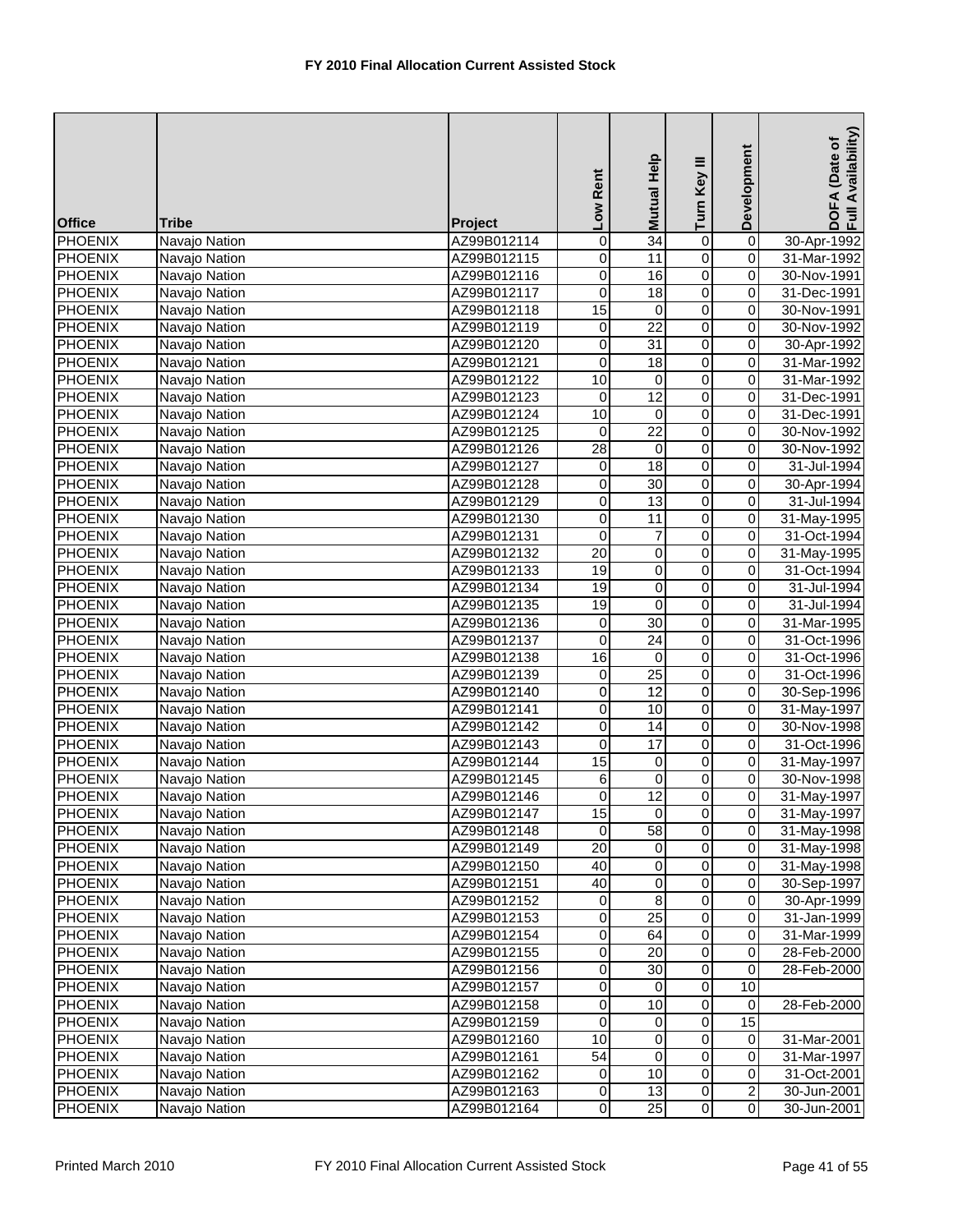| <b>Office</b>  | <b>Tribe</b>  | Project     | Low Rent            | Mutual Help     | Turn Key III   | Development             | DOFA (Date of<br>Full Availability) |
|----------------|---------------|-------------|---------------------|-----------------|----------------|-------------------------|-------------------------------------|
| <b>PHOENIX</b> | Navajo Nation | AZ99B012165 | $\mathsf{O}\xspace$ | $\overline{20}$ | $\mathbf 0$    | $\overline{0}$          | 30-Jun-2001                         |
| <b>PHOENIX</b> | Navajo Nation | AZ99B012166 | $\mathbf 0$         | $\overline{25}$ | $\overline{0}$ | $\overline{0}$          | 30-Nov-1998                         |
| <b>PHOENIX</b> | Navajo Nation | NM99B015001 | 60                  | 0               | $\overline{0}$ | 0                       | 30-Nov-1965                         |
| <b>PHOENIX</b> | Navajo Nation | NM99B015002 | 59                  | $\overline{0}$  | $\overline{0}$ | 0                       | 30-Sep-1976                         |
| <b>PHOENIX</b> | Navajo Nation | NM99B015003 | 19                  | $\pmb{0}$       | 0              | 0                       | 31-Oct-1966                         |
| <b>PHOENIX</b> | Navajo Nation | NM99B015004 | 30                  | 0               | $\overline{0}$ | 0                       | 31-Oct-1966                         |
| <b>PHOENIX</b> | Navajo Nation | NM99B015005 | $\overline{19}$     | $\pmb{0}$       | $\overline{0}$ | 0                       | 31-Jan-1967                         |
| <b>PHOENIX</b> | Navajo Nation | NM99B015006 | 100                 | 0               | $\overline{0}$ | $\overline{\mathsf{o}}$ | 30-Apr-1968                         |
| <b>PHOENIX</b> | Navajo Nation | NM99B015012 | 50                  | $\pmb{0}$       | $\overline{0}$ | 0                       | 30-Apr-1971                         |
| <b>PHOENIX</b> | Navajo Nation | NM99B015013 | 60                  | $\pmb{0}$       | $\overline{0}$ | 0                       | 30-Jun-1973                         |
| <b>PHOENIX</b> | Navajo Nation | NM99B015014 | $\overline{20}$     | $\overline{0}$  | $\overline{0}$ | 0                       | 31-Oct-1972                         |
| <b>PHOENIX</b> | Navajo Nation | NM99B015024 | 10                  | $\pmb{0}$       | 0              | 0                       | 28-Feb-1975                         |
| <b>PHOENIX</b> | Navajo Nation | NM99B015028 | $\overline{20}$     | 0               | $\overline{0}$ | 0                       | 30-Sep-1975                         |
| <b>PHOENIX</b> | Navajo Nation | NM99B015030 | $\overline{30}$     | $\pmb{0}$       | $\overline{0}$ | $\overline{0}$          | 30-Jun-1975                         |
| <b>PHOENIX</b> | Navajo Nation | NM99B015032 | 150                 | $\overline{0}$  | $\overline{0}$ | $\overline{\mathsf{o}}$ | 31-Jul-1979                         |
| <b>PHOENIX</b> | Navajo Nation | NM99B015036 | 105                 | $\mathbf 0$     | $\overline{0}$ | 0                       | 31-Aug-1979                         |
| <b>PHOENIX</b> | Navajo Nation | NM99B015039 | 90                  | $\pmb{0}$       | $\overline{0}$ | 0                       | 30-Sep-1980                         |
| <b>PHOENIX</b> | Navajo Nation | NM99B015040 | $\overline{74}$     | $\overline{0}$  | $\overline{0}$ | 0                       | 30-Apr-1983                         |
| <b>PHOENIX</b> | Navajo Nation | NM99B015041 | 100                 | $\pmb{0}$       | $\overline{0}$ | 0                       | 30-Apr-1984                         |
| <b>PHOENIX</b> | Navajo Nation | NM99B015042 | 20                  | 0               | 0              | 0                       | 28-Feb-1983                         |
| <b>PHOENIX</b> | Navajo Nation | NM99B015043 | 0                   | $\overline{7}$  | $\overline{0}$ | 0                       | 31-Jan-1984                         |
| <b>PHOENIX</b> | Navajo Nation | NM99B015044 | $\overline{20}$     | $\overline{0}$  | $\overline{0}$ | $\overline{\mathsf{o}}$ | 30-Jun-1983                         |
| <b>PHOENIX</b> | Navajo Nation | NM99B015045 | 10                  | $\pmb{0}$       | $\overline{0}$ | 0                       | 30-Nov-1983                         |
| <b>PHOENIX</b> | Navajo Nation | NM99B015046 | $\overline{25}$     | $\pmb{0}$       | $\overline{0}$ | 0                       | 31-Jan-1983                         |
| <b>PHOENIX</b> | Navajo Nation | NM99B015047 | 50                  | $\overline{0}$  | $\overline{0}$ | 0                       | 31-Dec-1983                         |
| <b>PHOENIX</b> | Navajo Nation | NM99B015048 | 100                 | 0               | $\overline{0}$ | 0                       | 31-Jan-1984                         |
| <b>PHOENIX</b> | Navajo Nation | NM99B015049 | $\overline{51}$     | 0               | $\overline{0}$ | 0                       | 29-Feb-1984                         |
| <b>PHOENIX</b> | Navajo Nation | NM99B015052 | 4                   | 0               | $\overline{0}$ | 0                       | 30-Apr-1984                         |
| <b>PHOENIX</b> | Navajo Nation | NM99B015053 | $\mathsf{O}\xspace$ | $\overline{24}$ | $\overline{0}$ | 0                       | 31-Mar-1986                         |
| <b>PHOENIX</b> | Navajo Nation | NM99B015054 | 0                   | $\overline{13}$ | $\overline{0}$ | 0                       | 31-Jan-1985                         |
| <b>PHOENIX</b> | Navajo Nation | NM99B015055 | 59                  | $\mathbf 0$     | $\overline{0}$ | 0                       | 31-Jan-1986                         |
| <b>PHOENIX</b> | Navajo Nation | NM99B015056 | 0                   | $\overline{29}$ | 0              | 0                       | 31-Mar-1987                         |
| PHOENIX        | Navajo Nation | NM99B015057 | 0                   | 35              | 0              | 0                       | 30-Jun-1987                         |
| <b>PHOENIX</b> | Navajo Nation | NM99B015058 | $\overline{0}$      | 12              | $\overline{0}$ | 0                       | 31-Aug-1987                         |
| <b>PHOENIX</b> | Navajo Nation | NM99B015059 | $\pmb{0}$           | 5               | $\overline{0}$ | $\mathbf 0$             | 31-Dec-1984                         |
| <b>PHOENIX</b> | Navajo Nation | NM99B015060 | 0                   | 21              | $\overline{0}$ | $\mathbf 0$             | 31-Aug-1987                         |
| <b>PHOENIX</b> | Navajo Nation | NM99B015061 | $\overline{21}$     | 0               | 0              | $\mathbf 0$             | 31-Mar-1987                         |
| <b>PHOENIX</b> | Navajo Nation | NM99B015062 | 0                   | $\overline{25}$ | 0              | 0                       | 30-Jun-1987                         |
| <b>PHOENIX</b> | Navajo Nation | NM99B015063 | 0                   | 9               | 0              | 0                       | 31-Jul-1987                         |
| <b>PHOENIX</b> | Navajo Nation | NM99B015064 | $\overline{0}$      | 21              | 0              | $\mathbf 0$             | 31-Oct-1987                         |
| <b>PHOENIX</b> | Navajo Nation | NM99B015065 | 0                   | 19              | 0              | $\mathbf 0$             | 31-Dec-1987                         |
| <b>PHOENIX</b> | Navajo Nation | NM99B015066 | $\pmb{0}$           | 12              | $\pmb{0}$      | $\mathbf 0$             | 31-Oct-1990                         |
| <b>PHOENIX</b> | Navajo Nation | NM99B015067 | $\mathsf{O}\xspace$ | $\overline{22}$ | $\overline{0}$ | $\mathsf{O}\xspace$     | 31-Mar-1991                         |
| <b>PHOENIX</b> | Navajo Nation | NM99B015068 | 0                   | 65              | 0              | $\mathsf{O}\xspace$     | 30-Sep-1990                         |
| <b>PHOENIX</b> | Navajo Nation | NM99B015069 | 0                   | 37              | 0              | 0                       | 31-Mar-1991                         |
| <b>PHOENIX</b> | Navajo Nation | NM99B015070 | 0                   | 13              | $\overline{0}$ | $\mathbf 0$             | 30-Sep-1990                         |
| <b>PHOENIX</b> | Navajo Nation | NM99B015071 | $\mathsf{O}\xspace$ | 40              | $\overline{0}$ | $\mathbf 0$             | 31-Oct-1990                         |
| <b>PHOENIX</b> | Navajo Nation | NM99B015072 | 0                   | 16              | 0              | $\mathbf 0$             | 31-Dec-1991                         |
| <b>PHOENIX</b> | Navajo Nation | NM99B015073 | 10                  | 0               | $\pmb{0}$      | 0                       | 31-Dec-1991                         |
| <b>PHOENIX</b> | Navajo Nation | NM99B015074 | $\mathbf 0$         | 13              | $\overline{0}$ | $\mathsf{O}\xspace$     | 30-Nov-1991                         |
| <b>PHOENIX</b> | Navajo Nation | NM99B015075 | 10                  | $\overline{0}$  | $\overline{0}$ | $\mathsf{O}\xspace$     | 30-Nov-1991                         |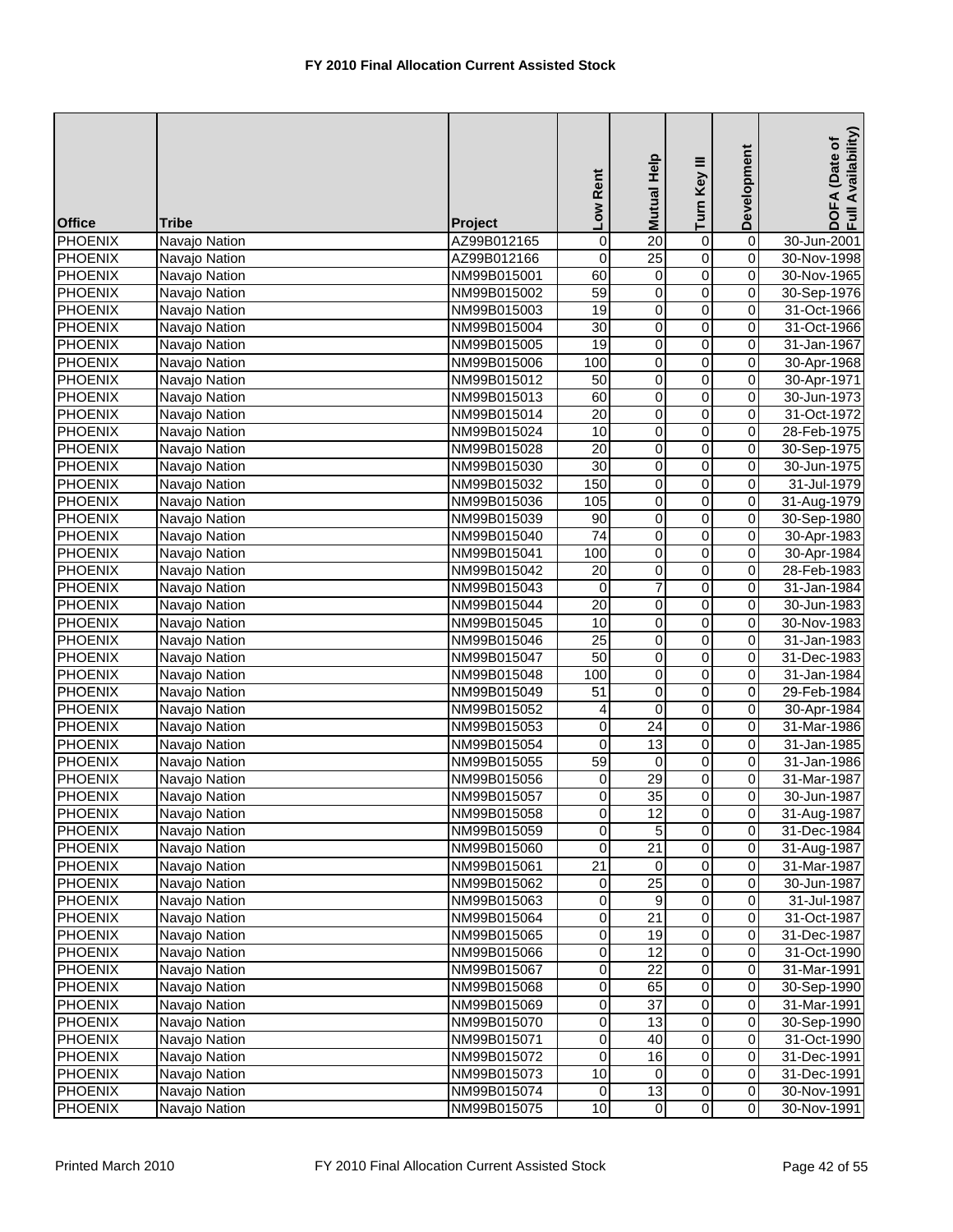| <b>Office</b>  | Tribe         | Project     | Low Rent            | Help<br><b>Mutual</b> | Turn Key III   | Development             | DOFA (Date of<br>Full Availability) |
|----------------|---------------|-------------|---------------------|-----------------------|----------------|-------------------------|-------------------------------------|
| <b>PHOENIX</b> | Navajo Nation | NM99B015076 | $\pmb{0}$           | 19                    | $\overline{0}$ | $\overline{0}$          | 31-Dec-1991                         |
| <b>PHOENIX</b> | Navajo Nation | NM99B015077 | $\overline{35}$     | $\mathbf 0$           | $\overline{0}$ | $\overline{0}$          | 31-Dec-1991                         |
| <b>PHOENIX</b> | Navajo Nation | NM99B015078 | 0                   | $\overline{11}$       | $\overline{0}$ | 0                       | 31-Mar-1992                         |
| <b>PHOENIX</b> | Navajo Nation | NM99B015079 | $\overline{20}$     | 0                     | 0              | 0                       | 31-Mar-1992                         |
| <b>PHOENIX</b> | Navajo Nation | NM99B015080 | $\overline{20}$     | 0                     | $\overline{0}$ | 0                       | 31-Aug-1991                         |
| <b>PHOENIX</b> | Navajo Nation | NM99B015081 | 0                   | 10                    | $\overline{0}$ | 0                       | 30-Nov-1991                         |
| <b>PHOENIX</b> | Navajo Nation | NM99B015082 | 10                  | $\pmb{0}$             | $\overline{0}$ | $\overline{0}$          | 30-Nov-1991                         |
| <b>PHOENIX</b> | Navajo Nation | NM99B015083 | 0                   | 18                    | $\overline{0}$ | 0                       | 30-Nov-1991                         |
| <b>PHOENIX</b> | Navajo Nation | NM99B015084 | $\mathbf 0$         | $\overline{22}$       | $\overline{0}$ | 0                       | 30-Nov-1991                         |
| <b>PHOENIX</b> | Navajo Nation | NM99B015085 | 10                  | $\mathbf 0$           | $\overline{0}$ | $\overline{0}$          | 30-Nov-1991                         |
| <b>PHOENIX</b> | Navajo Nation | NM99B015086 | 0                   | $\overline{14}$       | $\overline{0}$ | $\overline{\mathsf{o}}$ | 31-Jan-1994                         |
| <b>PHOENIX</b> | Navajo Nation | NM99B015087 | $\overline{20}$     | 0                     | 0              | 0                       | 31-Dec-1993                         |
| <b>PHOENIX</b> | Navajo Nation | NM99B015088 | 0                   | 5                     | $\overline{0}$ | 0                       | 31-Aug-1992                         |
| <b>PHOENIX</b> | Navajo Nation | NM99B015089 | $\overline{18}$     | $\overline{0}$        | $\overline{0}$ | $\overline{0}$          | 31-Aug-1992                         |
| <b>PHOENIX</b> | Navajo Nation | NM99B015090 | 0                   | $\overline{25}$       | $\overline{0}$ | 0                       | 30-Nov-1993                         |
| <b>PHOENIX</b> | Navajo Nation | NM99B015091 | 0                   | 14                    | 0              | 0                       | 30-Nov-1993                         |
| <b>PHOENIX</b> | Navajo Nation | NM99B015092 | 0                   | $\overline{20}$       | $\overline{0}$ | $\overline{0}$          | 31-Mar-1994                         |
| <b>PHOENIX</b> | Navajo Nation | NM99B015093 | 0                   | 16                    | $\overline{0}$ | 0                       | 31-Jan-1994                         |
| <b>PHOENIX</b> | Navajo Nation | NM99B015094 | $\overline{18}$     | $\mathbf 0$           | 0              | 0                       | 31-Jan-1994                         |
| <b>PHOENIX</b> | Navajo Nation | NM99B015095 | 17                  | 0                     | 0              | 0                       | 31-Mar-1994                         |
| <b>PHOENIX</b> | Navajo Nation | NM99B015096 | $\overline{20}$     | $\pmb{0}$             | $\overline{0}$ | 0                       | 31-Dec-1993                         |
| <b>PHOENIX</b> | Navajo Nation | NM99B015097 | $\mathbf 0$         | 24                    | $\overline{0}$ | $\mathbf 0$             | 31-Jan-1995                         |
| <b>PHOENIX</b> | Navajo Nation | NM99B015098 | 0                   | 39                    | $\overline{0}$ | 0                       | 30-Nov-1994                         |
| <b>PHOENIX</b> | Navajo Nation | NM99B015099 | 0                   | $\overline{25}$       | $\overline{0}$ | 0                       | 28-Feb-1997                         |
| <b>PHOENIX</b> | Navajo Nation | NM99B015100 | $\mathsf{O}\xspace$ | $\overline{7}$        | $\overline{0}$ | 0                       | 31-Oct-1996                         |
| <b>PHOENIX</b> | Navajo Nation | NM99B015101 | 0                   | 9                     | 0              | 0                       | 31-Oct-1996                         |
| <b>PHOENIX</b> | Navajo Nation | NM99B015102 | 0                   | 20                    | 0              | 0                       | 31-May-1996                         |
| <b>PHOENIX</b> | Navajo Nation | NM99B015103 | 0                   | $\overline{25}$       | $\overline{0}$ | $\overline{0}$          | 30-Sep-1996                         |
| <b>PHOENIX</b> | Navajo Nation | NM99B015104 | $\overline{11}$     | 0                     | $\overline{0}$ | $\mathbf 0$             | 31-Oct-1996                         |
| <b>PHOENIX</b> | Navajo Nation | NM99B015105 | 9                   | $\pmb{0}$             | $\overline{0}$ | 0                       | 31-Oct-1996                         |
| <b>PHOENIX</b> | Navajo Nation | NM99B015106 | 20                  | $\pmb{0}$             | $\overline{0}$ | 0                       | 31-May-1996                         |
| <b>PHOENIX</b> | Navajo Nation | NM99B015107 | 14                  | $\pmb{0}$             | $\overline{0}$ | 0                       | 30-Sep-1996                         |
| <b>PHOENIX</b> | Navajo Nation | NM99B015108 | 0                   | 9                     | 0              | 0                       | 30-Sep-1996                         |
| <b>PHOENIX</b> | Navajo Nation | NM99B015109 | 14                  | $\overline{0}$        | $\overline{0}$ | $\overline{0}$          | 30-Jun-1996                         |
| <b>PHOENIX</b> | Navajo Nation | NM99B015110 | 10                  | $\mathbf 0$           | $\overline{0}$ | $\overline{0}$          | 30-Apr-1996                         |
| <b>PHOENIX</b> | Navajo Nation | NM99B015111 | $\overline{0}$      |                       | $\overline{0}$ | $\overline{\mathsf{o}}$ | 30-Apr-1996                         |
| <b>PHOENIX</b> | Navajo Nation | NM99B015112 | 0                   | $\overline{37}$       | $\overline{0}$ | $\mathbf 0$             | 31-May-1998                         |
| <b>PHOENIX</b> | Navajo Nation | NM99B015113 | 0                   | $\overline{77}$       | 0              | 0                       | 30-Sep-1998                         |
| <b>PHOENIX</b> | Navajo Nation | NM99B015114 | $\mathsf{O}\xspace$ | 18                    | $\overline{0}$ | $\mathbf 0$             | 30-Sep-1980                         |
| <b>PHOENIX</b> | Navajo Nation | NM99B015115 | 0                   | 20                    | 0              | $\mathbf 0$             | 31-Dec-1999                         |
| <b>PHOENIX</b> | Navajo Nation | NM99B015116 | 0                   | 15                    | 0              | 0                       | 30-Nov-1999                         |
| <b>PHOENIX</b> | Navajo Nation | NM99B015117 | 0                   | 10                    | $\overline{0}$ | 0                       | 30-Nov-1999                         |
| <b>PHOENIX</b> | Navajo Nation | NM99B015118 | $\mathsf{O}\xspace$ | 10                    | $\overline{0}$ | $\mathsf{O}\xspace$     | 28-Feb-1999                         |
| <b>PHOENIX</b> | Navajo Nation | NM99B015119 | $\pmb{0}$           | $\overline{15}$       | 0              | $\mathbf 0$             | 28-Feb-1999                         |
| <b>PHOENIX</b> | Navajo Nation | NM99B015120 | 0                   | 11                    | $\pmb{0}$      | 0                       | 30-Sep-2000                         |
| <b>PHOENIX</b> | Navajo Nation | NM99B015121 | $\overline{0}$      | 10                    | $\overline{0}$ | $\mathbf 0$             | 31-Dec-1999                         |
| <b>PHOENIX</b> | Navajo Nation | NM99B015122 | 0                   | 20                    | 0              | $\mathbf 0$             | 30-Nov-2000                         |
| <b>PHOENIX</b> | Navajo Nation | NM99B015123 | 0                   | 29                    | 0              | 0                       | 31-Dec-2000                         |
| <b>PHOENIX</b> | Navajo Nation | NM99B015124 | 0                   | 15                    | $\pmb{0}$      | 0                       | 30-Nov-2000                         |
| <b>PHOENIX</b> | Navajo Nation | NM99B015125 | $\overline{20}$     | 0                     | $\overline{0}$ | $\pmb{0}$               | 31-Mar-2002                         |
| <b>PHOENIX</b> | Navajo Nation | NM99B015126 | $\mathbf 0$         | $\,6$                 | $\overline{0}$ | $\mathsf{O}\xspace$     | 30-Jun-2001                         |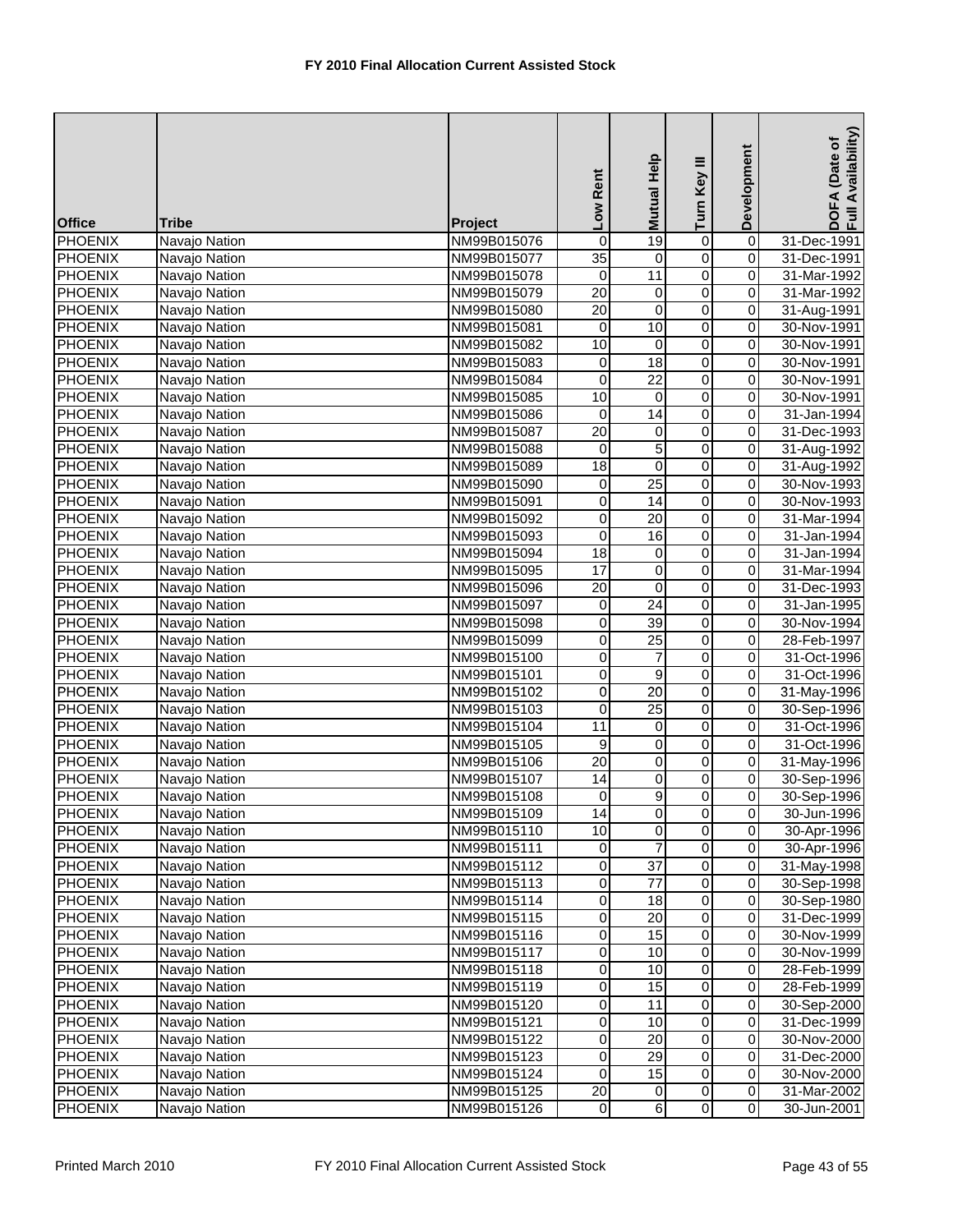| <b>Office</b>             | Tribe                                    | Project                    | Low Rent             | Mutual Help         | Turn Key III            | Development             | DOFA (Date of<br>Full Availability) |
|---------------------------|------------------------------------------|----------------------------|----------------------|---------------------|-------------------------|-------------------------|-------------------------------------|
| PHOENIX                   | Navajo Nation                            | NM99B015127                | $\overline{18}$      | 0                   | 0                       | 0                       | 30-Jun-2001                         |
| <b>PHOENIX</b>            | Navajo Nation                            | NM99B015128                | 0                    | 30                  | $\overline{0}$          | 0                       | 30-Jun-2001                         |
| <b>PHOENIX</b>            | Navajo Nation                            | UT99B005002                | 0                    | $\overline{21}$     | $\overline{0}$          | 0                       | 31-Aug-1985                         |
| <b>PHOENIX</b>            | Navajo Nation                            | UT99B005003                | 0                    | $\overline{20}$     | $\overline{0}$          | 0                       | 28-Feb-1986                         |
| <b>PHOENIX</b>            | Navajo Nation                            | UT99B005004                | 0                    | 14                  | $\overline{0}$          | 0                       | 31-Oct-1987                         |
| <b>PHOENIX</b>            | Ohkay Owingeh (San Juan Pueblo)          | NM99B083005                | 0                    | $\overline{c}$      | $\overline{0}$          | 0                       | 30-Sep-1980                         |
| <b>PHOENIX</b>            | Ohkay Owingeh (San Juan Pueblo)          | NM99B083006                | 0                    | $\overline{2}$      | $\overline{0}$          | 0                       | 31-May-1983                         |
| <b>PHOENIX</b>            | Ohkay Owingeh (San Juan Pueblo)          | NM99B083007                | 0                    | 16                  | $\overline{0}$          | $\overline{\mathbf{0}}$ | 31-May-1989                         |
| <b>PHOENIX</b>            | Ohkay Owingeh (San Juan Pueblo)          | NM99B083008                | 0                    | $\mathbf{1}$        | $\overline{0}$          | 0                       | 31-Jul-1996                         |
| <b>PHOENIX</b>            | Ohkay Owingeh (San Juan Pueblo)          | NM99B083009                | $\overline{23}$      | $\pmb{0}$           | $\overline{0}$          | $\overline{0}$          | 31-Dec-1997                         |
| <b>PHOENIX</b>            | Ohkay Owingeh (San Juan Pueblo)          | NM99B083010                | $\overline{3}$       | $\mathbf 0$         | $\overline{0}$          | 0                       | 30-Nov-2005                         |
| <b>PHOENIX</b>            | Paiute-Shoshone of Bishop Colony         | CA99B098002                | 0                    | 39                  | $\overline{0}$          | 0                       | 31-Mar-1979                         |
| <b>PHOENIX</b>            | Paiute-Shoshone of Bishop Colony         | CA99B098004                | 9                    | 0                   | $\overline{0}$          | 0                       | 31-Mar-1982                         |
| <b>PHOENIX</b>            | Paiute-Shoshone of Bishop Colony         | CA99B098005                | $\overline{6}$       | $\mathbf 0$         | $\overline{0}$          | 0                       | 31-Mar-1979                         |
| <b>PHOENIX</b>            | Paiute-Shoshone of Bishop Colony         | CA99B098007                | $\overline{0}$       | 38                  | $\overline{0}$          | $\overline{\mathbf{0}}$ | 29-Feb-1984                         |
| PHOENIX                   | Paiute-Shoshone of Bishop Colony         | CA99B098008                | 4                    | $\mathbf 0$         | $\overline{0}$          | $\mathsf 0$             | 29-Feb-1984                         |
| PHOENIX                   | Paiute-Shoshone of Bishop Colony         | CA99B098009                | 0                    | $\overline{17}$     | $\overline{0}$          | 0                       | 30-Nov-1987                         |
| <b>PHOENIX</b>            | Paiute-Shoshone of Bishop Colony         | CA99B098010                | 3                    | 0                   | $\overline{0}$          | 0                       | 30-Nov-1987                         |
| <b>PHOENIX</b>            | Paiute-Shoshone of Bishop Colony         | CA99B098011                | $\overline{7}$       | $\pmb{0}$           | 0                       | 0                       | 30-Sep-1991                         |
| <b>PHOENIX</b>            | Paiute-Shoshone of Bishop Colony         | CA99B098012                | 0                    | 10                  | $\mathbf 0$             | 0                       | 30-Sep-1991                         |
| <b>PHOENIX</b>            | Paiute-Shoshone of Bishop Colony         | CA99B098013                | 0                    | 13                  | $\overline{0}$          | 0                       | 30-Apr-1993                         |
| <b>PHOENIX</b>            | Paiute-Shoshone of Bishop Colony         | CA99B098015                | 0                    | 5                   | $\overline{0}$          | 0                       | 15-Jun-1994                         |
| <b>PHOENIX</b>            | Paiute-Shoshone of Bishop Colony         | CA99B098016                | 0                    | $\overline{5}$      | $\overline{0}$          | 0                       | 30-Nov-1987                         |
| <b>PHOENIX</b>            | Paiute-Shoshone of Bishop Colony         | CA99B605001                | 0                    | $\overline{5}$      | $\overline{0}$          | 0                       | 30-Sep-2002                         |
| <b>PHOENIX</b>            | Paiute-Shoshone of Bishop Colony         | CA99B605001                | $\overline{0}$       | $\overline{6}$      | $\overline{0}$          | 0                       | 30-Apr-2005                         |
| <b>PHOENIX</b>            | Pala Band                                | CA99B080039                | 0<br>12              | $\overline{18}$     | $\overline{0}$          | 0                       | 30-Jun-1989                         |
| <b>PHOENIX</b>            | Pala Band                                | CA99B080053                |                      | 0                   | $\overline{0}$<br>0     | 0                       | 30-Nov-1994                         |
| PHOENIX<br><b>PHOENIX</b> | Pascua Yaqui Tribe<br>Pascua Yaqui Tribe | AZ99B040001<br>AZ99B040002 | 48<br>$\overline{0}$ | 0<br>$\overline{2}$ | $\overline{0}$          | 0<br>0                  | 31-Oct-1981<br>31-Mar-1983          |
| <b>PHOENIX</b>            | Pascua Yaqui Tribe                       | AZ99B040003                | 40                   | 0                   | $\overline{0}$          | 0                       | 30-Apr-1986                         |
| <b>PHOENIX</b>            | Pascua Yaqui Tribe                       | AZ99B040004                | $\overline{50}$      | $\overline{0}$      | $\overline{0}$          | 0                       | 31-Dec-1986                         |
| <b>PHOENIX</b>            | Pascua Yaqui Tribe                       | AZ99B040005                | 0                    | $\overline{5}$      | $\overline{0}$          | 0                       | 31-May-1987                         |
| <b>PHOENIX</b>            | Pascua Yaqui Tribe                       | AZ99B040006                | $\overline{50}$      | $\mathbf 0$         | 0                       | 0                       | 30-Jun-1987                         |
| <b>PHOENIX</b>            | Pascua Yaqui Tribe                       | AZ99B040007                | 79                   | $\overline{0}$      | $\overline{0}$          | 0                       | 31-Dec-1987                         |
| <b>PHOENIX</b>            | Pascua Yaqui Tribe                       | AZ99B040008                | $\mathbf 0$          | ω                   | $\overline{0}$          | $\mathbf 0$             | 30-Nov-1987                         |
| <b>PHOENIX</b>            | Pascua Yaqui Tribe                       | AZ99B040009                | $\mathbf 0$          | 4                   | $\overline{0}$          | $\mathbf 0$             | 30-Nov-1991                         |
| PHOENIX                   | Pascua Yaqui Tribe                       | AZ99B040010                | 0                    | 1                   | 0                       | $\mathbf 0$             | 30-Nov-1991                         |
| <b>PHOENIX</b>            | Pascua Yaqui Tribe                       | AZ99B040011                | 43                   | 0                   | 0                       | 0                       | 30-Apr-1992                         |
| <b>PHOENIX</b>            | Pascua Yaqui Tribe                       | AZ99B040012                | $\mathbf 0$          | $\mathbf{1}$        | $\overline{0}$          | 0                       | 31-Mar-1995                         |
| <b>PHOENIX</b>            | Pascua Yaqui Tribe                       | AZ99B040013                | 20                   | $\overline{0}$      | 0                       | $\mathbf 0$             | 31-Mar-1995                         |
| <b>PHOENIX</b>            | Pascua Yaqui Tribe                       | AZ99B040014                | 0                    | 21                  | 0                       | $\mathbf 0$             | 28-Feb-1998                         |
| <b>PHOENIX</b>            | Pascua Yaqui Tribe                       | AZ99B040015                | 40                   | 0                   | 0                       | $\mathbf 0$             | 28-Feb-1998                         |
| <b>PHOENIX</b>            | Pauma Band                               | CA99B080025                | $\pmb{0}$            | 1                   | $\overline{\mathbf{o}}$ | $\mathsf{O}\xspace$     | 30-Nov-1973                         |
| <b>PHOENIX</b>            | Pauma Band                               | CA99B080038                | 0                    | $\mathbf{1}$        | $\mathsf{O}\xspace$     | $\mathbf 0$             | 30-Sep-1989                         |
| <b>PHOENIX</b>            | Pauma Band                               | CA99B080063                | 0                    | 5                   | $\mathsf 0$             | 0                       | 30-Apr-1995                         |
| <b>PHOENIX</b>            | Picayune Rancheria                       | CA99B159001                | $\overline{12}$      | 0                   | $\overline{0}$          | $\overline{5}$          | 31-Dec-1999                         |
| <b>PHOENIX</b>            | Picayune Rancheria                       | CA99B159001                | 3                    | 0                   | 0                       | 0                       | 08-Feb-2003                         |
| <b>PHOENIX</b>            | Picayune Rancheria                       | CA99B159002                | 0                    | 0                   | 0                       | 8                       |                                     |
| <b>PHOENIX</b>            | Picuris Pueblo                           | NM99B040015                | 0                    | $\overline{17}$     | $\overline{\mathsf{o}}$ | $\mathbf 0$             | 31-Dec-1984                         |
| <b>PHOENIX</b>            | Pinoleville Rancheria                    | CA99B130024                | $\overline{5}$       | $\mathbf 0$         | $\overline{0}$          | $\overline{14}$         | 01-Sep-2006                         |
| <b>PHOENIX</b>            | Pojoaque Pueblo                          | NM99B040014                | $\overline{0}$       | $\overline{12}$     | $\overline{0}$          | $\overline{0}$          | 30-Sep-1984                         |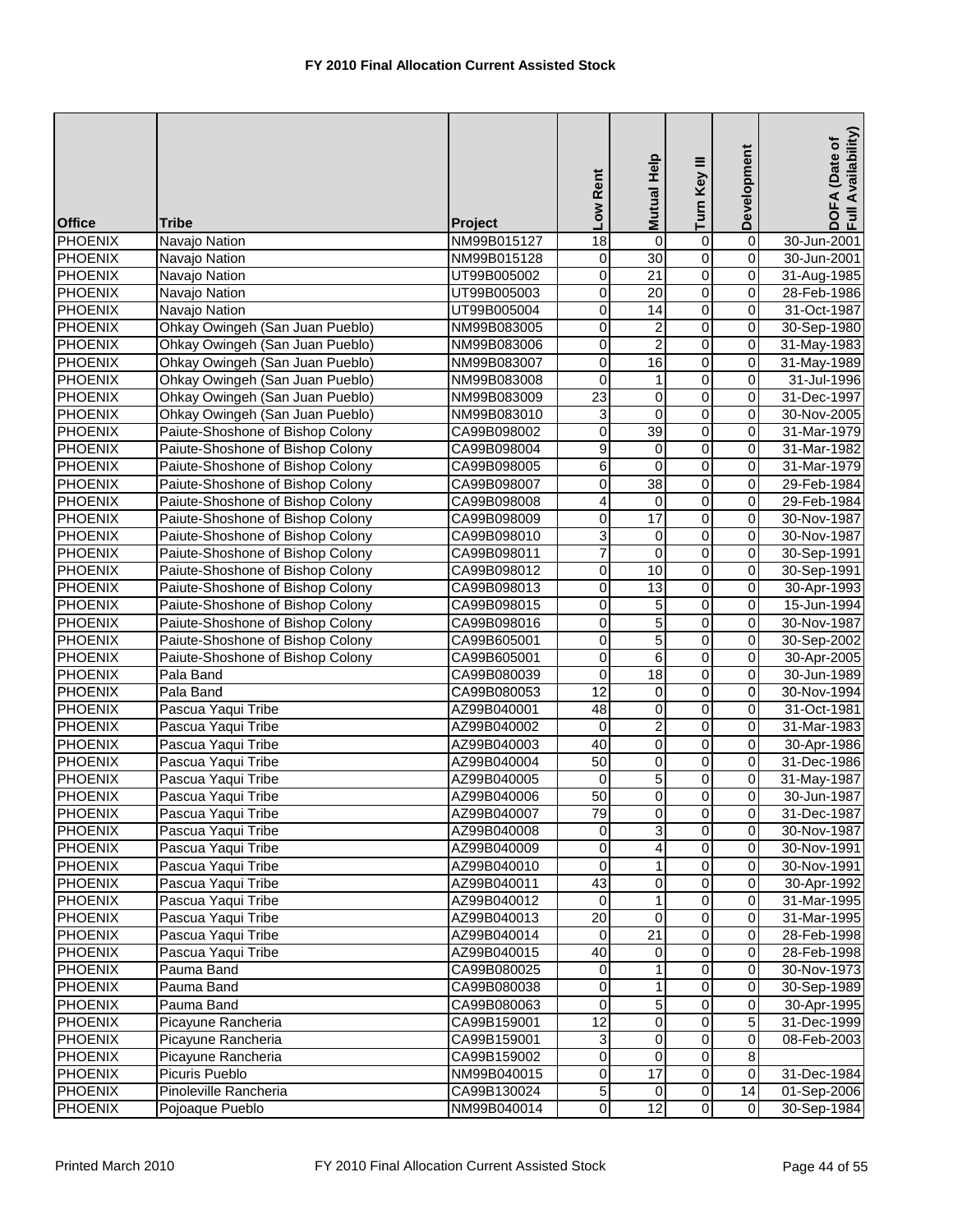| <b>Office</b>                    | <b>Tribe</b>                             | Project                    | Low Rent        | Mutual Help          | Turn Key III            | Development                        | DOFA (Date of<br>Full Availability) |
|----------------------------------|------------------------------------------|----------------------------|-----------------|----------------------|-------------------------|------------------------------------|-------------------------------------|
| <b>PHOENIX</b>                   | Pojoaque Pueblo                          | NM99B040021                | $\overline{0}$  | 5                    | $\overline{0}$          | $\overline{0}$                     | 31-May-1987                         |
| <b>PHOENIX</b>                   | Pojoaque Pueblo                          | NM99B040022                | $\mathbf 0$     | 10                   | $\overline{0}$          | $\overline{0}$                     | 30-Apr-1989                         |
| <b>PHOENIX</b>                   | Pojoaque Pueblo                          | NM99B040023                | 0               | 5                    | $\overline{0}$          | 0                                  | 30-Apr-1989                         |
| <b>PHOENIX</b>                   | Pojoaque Pueblo                          | NM99B040025                | 0               | 3                    | $\overline{0}$          | $\overline{\mathbf{0}}$            | 30-Apr-1992                         |
| <b>PHOENIX</b>                   | Pyramid Lake Paiute                      | NV99B004003                | 0               | $\mathbf{1}$         | $\overline{0}$          | 0                                  | 30-Sep-1978                         |
| <b>PHOENIX</b>                   | <b>Pyramid Lake Paiute</b>               | NV99B004005                | 20              | 0                    | $\overline{0}$          | 0                                  | 31-Aug-1980                         |
| <b>PHOENIX</b>                   | <b>Pyramid Lake Paiute</b>               | NV99B004006                | $\overline{36}$ | 0                    | $\overline{0}$          | $\overline{0}$                     | 31-Jul-1981                         |
| <b>PHOENIX</b>                   | <b>Pyramid Lake Paiute</b>               | NV99B004007                | $\overline{0}$  | 6                    | $\overline{0}$          | $\overline{\mathbf{0}}$            | 31-Jul-1982                         |
| <b>PHOENIX</b>                   | <b>Pyramid Lake Paiute</b>               | NV99B004009                | $\mathbf 0$     | 50                   | $\overline{0}$          | 0                                  | 31-Dec-1991                         |
| <b>PHOENIX</b>                   | Pyramid Lake Paiute                      | NV99B004010                | $\mathbf 0$     | $\overline{35}$      | $\overline{0}$          | 0                                  | 31-May-1995                         |
| <b>PHOENIX</b>                   | <b>Pyramid Lake Paiute</b>               | NV99B004011                | $\overline{0}$  | $\overline{25}$      | $\overline{0}$          | $\overline{0}$                     | 30-Apr-1997                         |
| <b>PHOENIX</b>                   | <b>Pyramid Lake Paiute</b>               | NV99B004013                | 0               | $\overline{c}$       | $\overline{0}$          | 0                                  | 31-Mar-1998                         |
| <b>PHOENIX</b>                   | Quartz Valley Rancheria                  | CA99B083011                | 10              | 0                    | $\overline{0}$          | 0                                  | 04-May-2004                         |
| <b>PHOENIX</b>                   | Quartz Valley Rancheria                  | CA99B083012                | $\mathbf 0$     | $\overline{5}$       | $\overline{0}$          | 0                                  | 04-May-2004                         |
| <b>PHOENIX</b>                   | Quartz Valley Rancheria                  | CA99B083014                | 1               | $\overline{0}$       | $\overline{0}$          | $\overline{\mathbf{0}}$            | 31-Dec-1997                         |
| <b>PHOENIX</b>                   | Quartz Valley Rancheria                  | CA99B083017                | 10              | $\mathbf 0$          | $\overline{0}$          | $\mathsf 0$                        | 30-Nov-2000                         |
| <b>PHOENIX</b>                   | Quechan Tribe                            | CA99B054005                | 0               | 4                    | $\overline{0}$          | 0                                  | 31-Oct-1979                         |
| <b>PHOENIX</b>                   | Quechan Tribe                            | CA99B054006                | $\overline{39}$ | $\overline{0}$       | $\overline{0}$          | 0                                  | 31-Jul-1982                         |
| <b>PHOENIX</b>                   | Quechan Tribe                            | CA99B054007                | 0               | 4                    | $\overline{0}$          | 0                                  | 31-Aug-1982                         |
| <b>PHOENIX</b>                   | Quechan Tribe                            | CA99B054012                | $\mathbf 0$     | 31                   | $\mathsf 0$             | 0                                  | 31-Jul-1990                         |
| <b>PHOENIX</b>                   | Quechan Tribe                            | CA99B054013                | 0               | 38                   | $\overline{0}$          | 0                                  | 31-Aug-1993                         |
| PHOENIX                          | Quechan Tribe                            | CA99B054014                | $\overline{20}$ | 0                    | $\overline{0}$          | $\overline{0}$                     | 30-Nov-1994                         |
| <b>PHOENIX</b>                   | Quechan Tribe                            | CA99B054015                | $\overline{20}$ | 0                    | $\overline{0}$          | 0                                  | 12-Jun-1997                         |
| <b>PHOENIX</b>                   | Quechan Tribe                            | CA99B054017                | $\overline{22}$ | $\pmb{0}$            | $\overline{0}$          | 0                                  | 30-Jun-1999                         |
| <b>PHOENIX</b>                   | Redwood Valley Rancheria                 | CA99B130009                | $\overline{0}$  | $\mathbf{1}$         | $\overline{0}$          | 0                                  | 31-May-1990                         |
| <b>PHOENIX</b>                   | Redwood Valley Rancheria                 | CA99B130011                | $\overline{9}$  | $\pmb{0}$            | $\overline{0}$          | $\overline{\mathbf{0}}$            | 31-May-1990                         |
| <b>PHOENIX</b>                   | Reno-Sparks Colony                       | NV99B012003                | 29              | 0                    | $\overline{0}$          | 0                                  | 30-Sep-1974                         |
| <b>PHOENIX</b>                   | Reno-Sparks Colony                       | NV99B012006                | 0               | 4                    | 0                       | 0                                  | 31-Oct-1985                         |
| <b>PHOENIX</b>                   | Reno-Sparks Colony                       | NV99B012007                | $\overline{20}$ | $\overline{0}$       | $\overline{0}$          | $\overline{\mathbf{0}}$            | 31-Jul-1991                         |
| <b>PHOENIX</b>                   | Reno-Sparks Colony                       | NV99B012008                | 0               | 57                   | $\overline{0}$          | 0                                  | 30-Sep-1991                         |
| <b>PHOENIX</b>                   | Reno-Sparks Colony                       | NV99B012009                | 0               | $\overline{17}$      | $\overline{0}$          | 0                                  | 30-Sep-1991                         |
| <b>PHOENIX</b>                   | Reno-Sparks Colony                       | NV99B012010                | 0               | $\overline{20}$      | $\overline{0}$          | 0                                  | 14-Jun-1995                         |
| <b>PHOENIX</b>                   | Reno-Sparks Colony                       | NV99B012011                | 0               | 1                    | $\overline{0}$          | $\mathbf 0$                        | 06-May-1996                         |
| <b>PHOENIX</b>                   | Reno-Sparks Colony                       | NV99B012012                | 29              | $\overline{0}$       | $\overline{0}$          | 0                                  | 30-Apr-1997                         |
| <b>PHOENIX</b>                   | Rincon Reservation                       | CA99B080010                | $\mathbf 0$     | $\mathbf{1}$         | $\overline{0}$          | $\mathbf 0$                        | 30-Jun-1981                         |
| <b>PHOENIX</b>                   | <b>Rincon Reservation</b>                | CA99B080025                | $\mathbf 0$     | 3                    | $\overline{0}$          | $\overline{\mathbf{0}}$            | 30-Jun-1987                         |
| PHOENIX                          | <b>Rincon Reservation</b>                | CA99B080038                | 0               |                      | 0                       | $\mathbf 0$                        | 30-Sep-1989                         |
| <b>PHOENIX</b>                   | <b>Rincon Reservation</b>                | CA99B080049                | 0               | 18                   | 0                       | 0                                  | 31-Jul-1991                         |
| <b>PHOENIX</b>                   | <b>Rincon Reservation</b>                | CA99B080054                | 9               | 0                    | $\overline{0}$          | 0                                  | 30-Apr-1994                         |
| <b>PHOENIX</b>                   | Rincon Reservation                       | CA99B080061                | $\overline{0}$  | 1                    | 0                       | $\mathbf 0$                        | 07-May-1996                         |
| <b>PHOENIX</b>                   | Rincon Reservation                       | CA99B080065                | 0               | 10                   | 0<br>0                  | $\mathbf 0$                        | 31-Jan-1996                         |
| <b>PHOENIX</b>                   | Rincon Reservation                       | CA99B080066                | 6<br>0          | 0<br>$\overline{20}$ | $\overline{\mathbf{o}}$ | $\mathbf 0$<br>$\mathsf{O}\xspace$ | 31-Jan-1996                         |
| <b>PHOENIX</b><br><b>PHOENIX</b> | Robinson Rancheria<br>Robinson Rancheria | CA99B130003                | 11              | $\overline{0}$       | $\mathsf{O}\xspace$     | $\pmb{0}$                          | 28-Feb-1988                         |
| <b>PHOENIX</b>                   | Robinson Rancheria                       | CA99B130005<br>CA99B130007 |                 | 10                   | $\mathsf 0$             | $\mathbf 0$                        | 30-Apr-1988<br>31-Mar-1988          |
| <b>PHOENIX</b>                   | Round Valley Rancheria                   | CA99B097001                | 0<br>0          | 38                   | $\overline{0}$          | 0                                  | 31-Aug-1978                         |
| <b>PHOENIX</b>                   | Round Valley Rancheria                   | CA99B097002                | 29              | 0                    | 0                       | $\mathbf 0$                        | 31-Aug-1978                         |
| <b>PHOENIX</b>                   | Round Valley Rancheria                   | CA99B097004                | $\mathbf 0$     | $\overline{22}$      | 0                       | $\mathbf 0$                        | 31-Aug-1981                         |
| <b>PHOENIX</b>                   | Round Valley Rancheria                   | CA99B097005                | 22              | $\mathbf 0$          | 0                       | $\mathbf 0$                        | 31-Aug-1981                         |
| <b>PHOENIX</b>                   | Salt River PIma-Maricopa                 | AZ99B014002                | $\pmb{0}$       | 4                    | $\overline{\mathsf{o}}$ | $\pmb{0}$                          | 31-Dec-1974                         |
| <b>PHOENIX</b>                   | Salt River PIma-Maricopa                 | AZ99B014004                | $\overline{0}$  | 30                   | $\overline{0}$          | $\overline{0}$                     | 28-Feb-1979                         |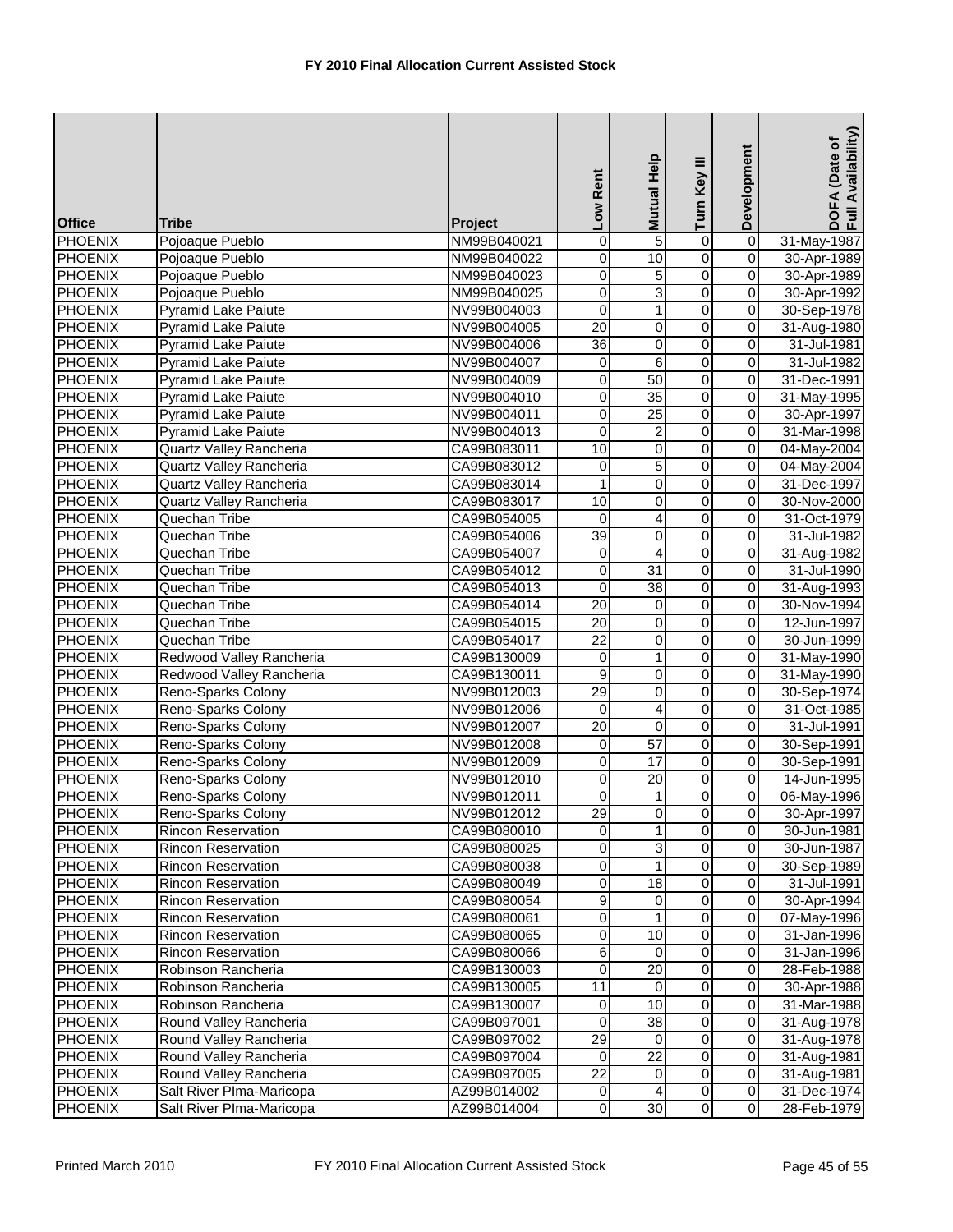| <b>Office</b>  | <b>Tribe</b>              | Project     | Low Rent         | Mutual Help     | Turn Key III            | Development             | DOFA (Date of<br>Full Availability) |
|----------------|---------------------------|-------------|------------------|-----------------|-------------------------|-------------------------|-------------------------------------|
| <b>PHOENIX</b> | Salt River Plma-Maricopa  | AZ99B014005 | 0                | 13              | $\overline{0}$          | $\overline{0}$          | 28-Feb-1979                         |
| <b>PHOENIX</b> | Salt River PIma-Maricopa  | AZ99B014006 | 0                | $\overline{22}$ | $\overline{0}$          | $\overline{0}$          | 30-Sep-1979                         |
| <b>PHOENIX</b> | Salt River PIma-Maricopa  | AZ99B014007 | $\overline{25}$  | $\pmb{0}$       | $\overline{0}$          | 0                       | 30-Jun-1980                         |
| <b>PHOENIX</b> | Salt River Plma-Maricopa  | AZ99B014008 | 0                | $\overline{11}$ | $\overline{0}$          | 0                       | 31-Jul-1981                         |
| <b>PHOENIX</b> | Salt River PIma-Maricopa  | AZ99B014009 | 60               | 0               | $\overline{0}$          | 0                       | 30-Sep-1980                         |
| <b>PHOENIX</b> | Salt River PIma-Maricopa  | AZ99B014011 | $\overline{28}$  | 0               | $\overline{0}$          | 0                       | 31-Jan-1986                         |
| <b>PHOENIX</b> | Salt River PIma-Maricopa  | AZ99B014013 | $\mathbf 0$      | 32              | $\overline{0}$          | $\overline{0}$          | 31-Jan-1989                         |
| <b>PHOENIX</b> | Salt River PIma-Maricopa  | AZ99B014014 | 0                | 11              | $\overline{0}$          | $\overline{\mathbf{0}}$ | 31-Jul-1990                         |
| <b>PHOENIX</b> | Salt River PIma-Maricopa  | AZ99B014015 | $\mathbf 0$      | 15              | $\overline{0}$          | 0                       | 31-Oct-1991                         |
| <b>PHOENIX</b> | Salt River PIma-Maricopa  | AZ99B014016 | $\overline{0}$   | 19              | $\overline{0}$          | 0                       | 31-May-1993                         |
| <b>PHOENIX</b> | Salt River PIma-Maricopa  | AZ99B014017 | 40               | 0               | $\overline{0}$          | $\overline{0}$          | 31-Oct-1995                         |
| <b>PHOENIX</b> | Salt River PIma-Maricopa  | AZ99B014018 | $\overline{20}$  | 0               | $\overline{0}$          | 0                       | 09-Feb-1999                         |
| <b>PHOENIX</b> | San Carlos Apache         | AZ99B011012 | $\mathbf 0$      | $\mathbf{1}$    | $\overline{0}$          | 0                       | 30-Sep-1979                         |
| <b>PHOENIX</b> | San Carlos Apache         | AZ99B011013 | $\overline{0}$   | $\overline{c}$  | $\overline{0}$          | 0                       | 31-Jan-1980                         |
| <b>PHOENIX</b> | San Carlos Apache         | AZ99B011015 | 0                | $\mathbf{1}$    | $\overline{0}$          | $\overline{\mathsf{o}}$ | 31-Oct-1979                         |
| PHOENIX        | San Carlos Apache         | AZ99B011016 | 99               | $\mathbf{1}$    | $\overline{0}$          | $\mathsf 0$             | 30-Jul-1980                         |
| PHOENIX        | San Carlos Apache         | AZ99B011017 | 20               | $\overline{0}$  | $\overline{0}$          | 0                       | 31-Dec-1981                         |
| <b>PHOENIX</b> | San Carlos Apache         | AZ99B011018 | $\pmb{0}$        | 160             | $\overline{0}$          | 0                       | 31-May-1987                         |
| <b>PHOENIX</b> | San Carlos Apache         | AZ99B011019 | 4                | 0               | 0                       | 0                       | 30-Apr-1983                         |
| <b>PHOENIX</b> | San Carlos Apache         | AZ99B011020 | 50               | 0               | $\mathsf 0$             | 0                       | 30-Nov-1987                         |
| <b>PHOENIX</b> | San Carlos Apache         | AZ99B011021 | $\overline{50}$  | 0               | $\overline{0}$          | 0                       | 30-Nov-1987                         |
| <b>PHOENIX</b> | San Carlos Apache         | AZ99B011022 | 60               | $\overline{0}$  | $\overline{0}$          | 0                       | 30-Nov-1987                         |
| <b>PHOENIX</b> | San Carlos Apache         | AZ99B011023 | $\overline{20}$  | 0               | $\overline{0}$          | 0                       | 30-Nov-1987                         |
| <b>PHOENIX</b> | San Carlos Apache         | AZ99B011024 | $\mathbf 0$      | 54              | $\overline{0}$          | 0                       | 30-Jun-1990                         |
| <b>PHOENIX</b> | San Carlos Apache         | AZ99B011025 | $\overline{73}$  | $\overline{7}$  | $\overline{0}$          | 0                       | 30-Nov-1992                         |
| <b>PHOENIX</b> | San Carlos Apache         | AZ99B011026 | 0                | $\overline{20}$ | $\overline{0}$          | 0                       | 31-Jan-1994                         |
| <b>PHOENIX</b> | San Carlos Apache         | AZ99B011027 | 38               | $\mathbf 2$     | $\overline{0}$          | 0                       | 30-Nov-1994                         |
| <b>PHOENIX</b> | San Carlos Apache         | AZ99B011029 | 0                | 8               | $\overline{0}$          | 0                       | 01-Jan-2000                         |
| <b>PHOENIX</b> | San Carlos Apache         | AZ99B011030 | $\overline{2}$   | $\overline{0}$  | $\overline{0}$          | $\overline{\mathbf{0}}$ | 01-Jan-2000                         |
| <b>PHOENIX</b> | San Ildefonso Pueblo      | NM99B040006 | 0                | $\mathbf{1}$    | $\overline{0}$          | 0                       | 31-Aug-1978                         |
| <b>PHOENIX</b> | San Ildefonso Pueblo      | NM99B040012 | 0                | $\overline{2}$  | $\overline{0}$          | 0                       | 28-Feb-1981                         |
| <b>PHOENIX</b> | San Ildefonso Pueblo      | NM99B040020 | 0                | 10              | $\overline{0}$          | 0                       | 31-May-1987                         |
| <b>PHOENIX</b> | San Ildefonso Pueblo      | NM99B040022 | 0                | 9               | $\overline{0}$          | $\overline{0}$          | 30-Apr-1989                         |
| <b>PHOENIX</b> | San Ildefonso Pueblo      | NM99B040026 | $\overline{0}$   | 19              | $\overline{0}$          | 0                       | 31-Dec-1994                         |
| <b>PHOENIX</b> | San Ildefonso Pueblo      | NM99B040029 | 20               | 0               | $\overline{0}$          | $\mathbf 0$             | 31-Jan-2000                         |
| PHOENIX        | San Pasqual Band          | CA99B080042 | 0                | $\overline{28}$ | 0                       | $\mathbf 0$             | 31-Jul-1989                         |
| PHOENIX        | San Pasqual Band          | CA99B080055 | 10               | 0               | 0                       | $\mathbf 0$             | 31-May-1993                         |
| <b>PHOENIX</b> | San Pasqual Band          | CA99B080059 | 0                | $\overline{21}$ | 0                       | 0                       | 31-Oct-1995                         |
| <b>PHOENIX</b> | San Pasqual Band          | CA99B080072 | 11               | 0               | $\overline{0}$          | 0                       | 28-Nov-1995                         |
| <b>PHOENIX</b> | San Rosa Band of Cahuilla | CA99B080061 | 0                | 1               | 0                       | $\mathbf 0$             | 30-May-1995                         |
| <b>PHOENIX</b> | San Rosa Band of Cahuilla | CA99B080069 | 0                | $\mathsf 3$     | 0                       | $\mathbf 0$             | 30-May-1995                         |
| <b>PHOENIX</b> | San Rosa Band of Cahuilla | CA99B080070 | 0                | 0               | 0                       | دن                      |                                     |
| <b>PHOENIX</b> | Sandia Pueblo             | NM99B031067 | 0                | 19              | $\overline{\mathbf{o}}$ | $\overline{\mathbf{0}}$ | 30-Sep-1995                         |
| <b>PHOENIX</b> | Sandia Pueblo             | NM99B031080 | 1                | $\mathbf 0$     | $\mathsf{O}\xspace$     | $\pmb{0}$               | 30-Sep-1995                         |
| <b>PHOENIX</b> | Sandia Pueblo             | NM99B087012 | 0                | 2               | 0                       | $\mathbf 0$             | 31-Jan-2000                         |
| <b>PHOENIX</b> | Santa Ana Pueblo          | NM99B087013 | 6                | 0               | $\overline{0}$          | 0                       | 30-Nov-1999                         |
| <b>PHOENIX</b> | Santa Clara Pueblo        | NM99B082004 | 0                | 3               | 0                       | $\mathbf 0$             | 31-Jul-1980                         |
| <b>PHOENIX</b> | Santa Clara Pueblo        | NM99B082005 | 0                | 8               | 0                       | 0                       | 30-Nov-1987                         |
| <b>PHOENIX</b> | Santa Clara Pueblo        | NM99B082006 | 0                | 40              | 0                       | $\mathbf 0$             | 31-Mar-1992                         |
| <b>PHOENIX</b> | Santa Clara Pueblo        | NM99B082007 | $\overline{0}$   | $\frac{1}{8}$   | $\pmb{0}$               | $\mathsf{O}\xspace$     | 31-Mar-1992                         |
| <b>PHOENIX</b> | Santa Clara Pueblo        | NM99B082008 | $\boldsymbol{0}$ | 13              | $\overline{0}$          | $\overline{0}$          | 31-Dec-2004                         |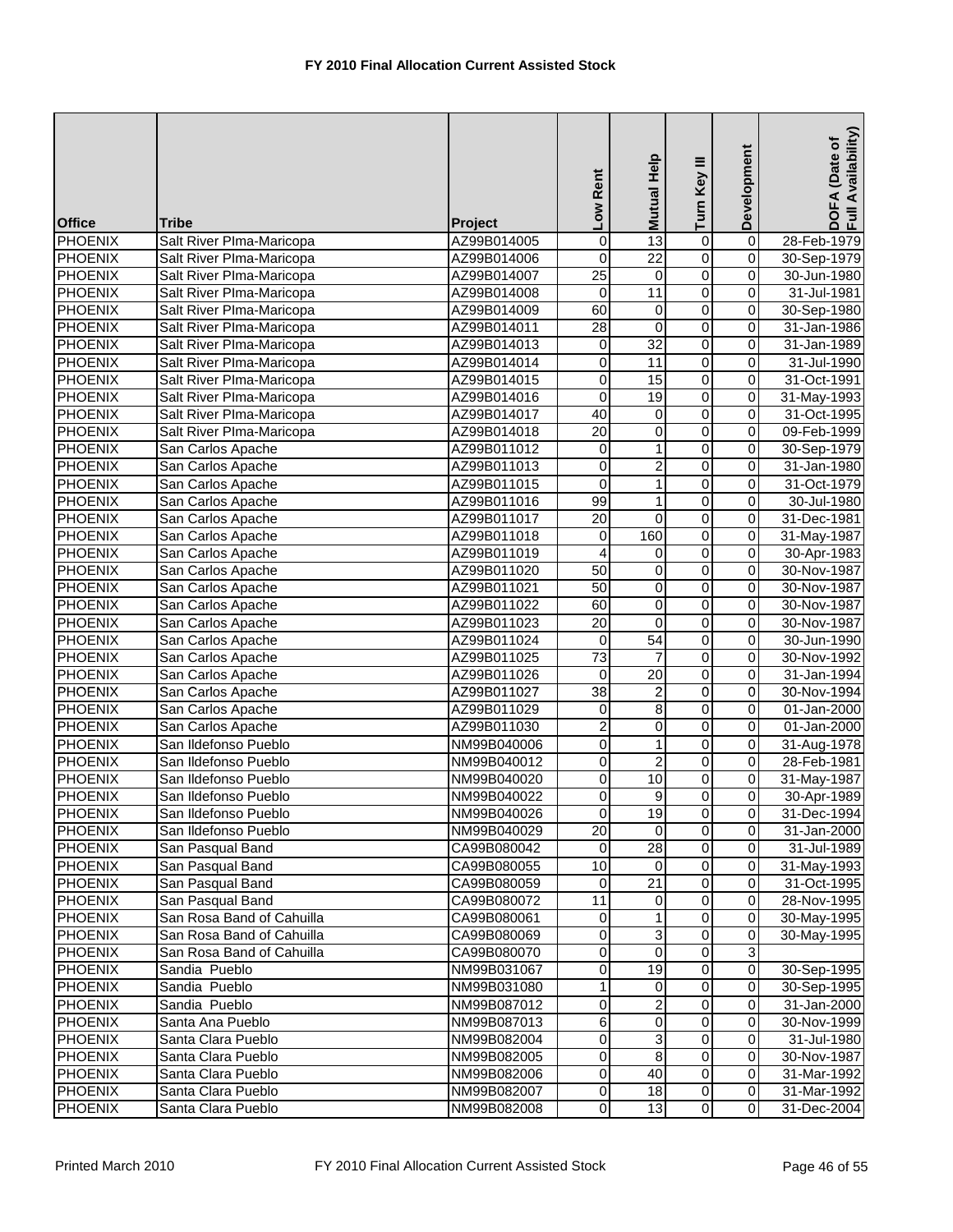| <b>Office</b>  | <b>Tribe</b>               | Project     | Low Rent        | Mutual Help             | Turn Key III            | Development             | DOFA (Date of<br>Full Availability) |
|----------------|----------------------------|-------------|-----------------|-------------------------|-------------------------|-------------------------|-------------------------------------|
| PHOENIX        | Santa Clara Pueblo         | NM99B082009 | $\overline{22}$ | 0                       | 0                       | $\overline{\mathbf{0}}$ | 31-Dec-2004                         |
| <b>PHOENIX</b> | Santa Rosa Rancheria       | CA99B129001 | $\overline{23}$ | $\pmb{0}$               | $\overline{0}$          | 0                       | 31-Jul-1982                         |
| <b>PHOENIX</b> | Santa Rosa Rancheria       | CA99B129007 | $\overline{20}$ | $\pmb{0}$               | $\overline{0}$          | 0                       | 31-Dec-1987                         |
| <b>PHOENIX</b> | Santa Rosa Rancheria       | CA99B129015 | 0               | $\mathbf{1}$            | $\overline{0}$          | 0                       | 31-Jul-1982                         |
| <b>PHOENIX</b> | Santa Rosa Rancheria       | CA99B129018 | 0               | 1                       | $\overline{0}$          | 0                       | 31-Dec-1987                         |
| PHOENIX        | Santa Ynez Band of Chumash | CA99B080026 | $\overline{0}$  | $\overline{c}$          | $\overline{0}$          | 0                       | 31-Aug-1989                         |
| <b>PHOENIX</b> | Santo Domingo Pueblo       | NM99B078001 | $\overline{32}$ | $\mathbf 0$             | $\overline{0}$          | 0                       | 30-Sep-1998                         |
| <b>PHOENIX</b> | Santo Domingo Pueblo       | NM99B078002 | $\pmb{0}$       | 38                      | $\overline{0}$          | 10                      | 30-Sep-1998                         |
| <b>PHOENIX</b> | Santo Domingo Pueblo       | NM99B078003 | 0               | 3                       | $\overline{0}$          | 0                       | 30-Nov-2004                         |
| <b>PHOENIX</b> | Sherwood Valley Rancheria  | CA99B130014 | $\overline{18}$ | $\pmb{0}$               | $\overline{0}$          | 0                       | 30-Apr-1993                         |
| <b>PHOENIX</b> | Sherwood Valley Rancheria  | CA99B130015 | 0               | $\overline{6}$          | $\overline{0}$          | 0                       | 30-Apr-1993                         |
| PHOENIX        | Sherwood Valley Rancheria  | CA99B130027 | 0               | 0                       | $\overline{0}$          | $\overline{15}$         |                                     |
| <b>PHOENIX</b> | Soboba Band                | CA99B080016 | 0               | 1                       | $\overline{0}$          | 0                       | 31-Jul-1980                         |
| PHOENIX        | Soboba Band                | CA99B080047 | 0               | $\overline{c}$          | $\overline{0}$          | 0                       | 30-Apr-1991                         |
| PHOENIX        | Soboba Band                | CA99B080051 | 0               | 10                      | $\overline{0}$          | $\overline{\mathbf{0}}$ | 31-Jul-1992                         |
| <b>PHOENIX</b> | Soboba Band                | CA99B080067 | 0               | $\overline{7}$          | $\overline{0}$          | $\mathsf 0$             | 30-May-1995                         |
| PHOENIX        | Soboba Band                | CA99B080068 | 5               | 0                       | $\overline{0}$          | 0                       | 30-May-1995                         |
| <b>PHOENIX</b> | Soboba Band                | CA99B080073 | $\overline{8}$  | $\overline{0}$          | $\overline{0}$          | 0                       | 30-Jun-1998                         |
| <b>PHOENIX</b> | Susanville Rancheria       | CA99B083002 | 0               | 3                       | 0                       | 0                       | 30-Jun-1980                         |
| <b>PHOENIX</b> | Susanville Rancheria       | CA99B083004 | 0               | 21                      | $\mathsf 0$             | 0                       | 31-May-1984                         |
| PHOENIX        | Susanville Rancheria       | CA99B083008 | $\overline{25}$ | 0                       | $\overline{0}$          | 0                       | 30-Sep-1993                         |
| PHOENIX        | Susanville Rancheria       | CA99B083010 | 6               | $\mathbf 0$             | $\overline{0}$          | 0                       | 31-Dec-1995                         |
| <b>PHOENIX</b> | <b>Taos Pueblo</b>         | NM99B040016 | 0               | $\overline{44}$         | $\overline{0}$          | 0                       | 31-Mar-1985                         |
| <b>PHOENIX</b> | <b>Taos Pueblo</b>         | NM99B040018 | 0               | 55                      | $\overline{0}$          | 0                       | 31-Jul-1987                         |
| <b>PHOENIX</b> | Taos Pueblo                | NM99B040022 | $\overline{0}$  | 10                      | $\overline{0}$          | 0                       | 30-Apr-1989                         |
| <b>PHOENIX</b> | Te-Moak                    | NV99B016003 | 0               | $\overline{c}$          | $\overline{0}$          | 0                       | 31-Dec-1980                         |
| <b>PHOENIX</b> | Te-Moak                    | NV99B016004 | 10              | 0                       | $\overline{0}$          | 0                       | 30-Nov-1980                         |
| <b>PHOENIX</b> | Te-Moak                    | NV99B016005 | 49              | 0                       | 0                       | 0                       | 28-Feb-1982                         |
| <b>PHOENIX</b> | Te-Moak                    | NV99B016006 | 0               | 20                      | $\overline{0}$          | $\overline{\mathsf{o}}$ | 28-Feb-1982                         |
| <b>PHOENIX</b> | Te-Moak                    | NV99B016008 | 0               | $\overline{36}$         | $\overline{0}$          | 0                       | 31-Aug-1986                         |
| <b>PHOENIX</b> | Te-Moak                    | NV99B016009 | 0               | 43                      | $\overline{0}$          | 0                       | 31-Aug-1988                         |
| <b>PHOENIX</b> | Te-Moak                    | NV99B016010 | 0               | 11                      | $\overline{0}$          | 0                       | 28-Feb-1989                         |
| <b>PHOENIX</b> | Te-Moak                    | NV99B016011 | 28              | 0                       | $\overline{0}$          | 0                       | 28-Feb-1998                         |
| <b>PHOENIX</b> | <b>Tesuque Pueblo</b>      | NM99B040018 | $\overline{O}$  | $\vert$                 | $\overline{0}$          | 0                       | 31-Jul-1987                         |
| <b>PHOENIX</b> | <b>Tesuque Pueblo</b>      | NM99B040025 | $\overline{0}$  | 8                       | $\overline{0}$          | $\overline{\mathbf{0}}$ | 30-Apr-1992                         |
| <b>PHOENIX</b> | <b>Tesuque Pueblo</b>      | NM99B040028 | 0               | 10                      | $\overline{0}$          | $\overline{\mathbf{0}}$ | 28-Feb-1995                         |
| PHOENIX        | Tohono O'Odham Nation      | AZ99B026001 | 0               | $\mathbf{1}$            | $\overline{0}$          | $\mathbf 0$             | 31-May-1974                         |
| <b>PHOENIX</b> | Tohono O'Odham Nation      | AZ99B026005 | 0               | 1                       | $\overline{0}$          | 0                       | 31-Jan-1974                         |
| <b>PHOENIX</b> | Tohono O'Odham Nation      | AZ99B026006 | 0               | $\mathbf{1}$            | $\overline{0}$          | 0                       | 31-Jul-1976                         |
| <b>PHOENIX</b> | Tohono O'Odham Nation      | AZ99B026008 | 10              | $\overline{\mathsf{o}}$ | 0                       | $\mathbf 0$             | 30-Sep-1978                         |
| <b>PHOENIX</b> | Tohono O'Odham Nation      | AZ99B026009 | $\mathbf 0$     | $\boldsymbol{2}$        | $\mathsf 0$             | $\pmb{0}$               | 30-Sep-1978                         |
| <b>PHOENIX</b> | Tohono O'Odham Nation      | AZ99B026011 | 0               | 1                       | 0                       | $\mathsf{O}\xspace$     | 30-Jun-1972                         |
| <b>PHOENIX</b> | Tohono O'Odham Nation      | AZ99B026012 | 50              | $\mathbf 0$             | $\overline{\mathsf{o}}$ | $\overline{\mathbf{0}}$ | 31-May-1974                         |
| <b>PHOENIX</b> | Tohono O'Odham Nation      | AZ99B026016 | $\mathbf 0$     | $\infty$                | $\overline{\mathsf{o}}$ | $\pmb{0}$               | 30-Sep-1980                         |
| <b>PHOENIX</b> | Tohono O'Odham Nation      | AZ99B026019 | 0               | $\overline{27}$         | $\mathsf 0$             | $\mathbf 0$             | 30-Jun-1981                         |
| <b>PHOENIX</b> | Tohono O'Odham Nation      | AZ99B026020 | $\overline{12}$ | 0                       | $\overline{0}$          | $\overline{0}$          | 28-Feb-1983                         |
| <b>PHOENIX</b> | Tohono O'Odham Nation      | AZ99B026021 | $\mathbf 0$     | 52                      | $\overline{0}$          | $\mathbf 0$             | 31-May-1983                         |
| <b>PHOENIX</b> | Tohono O'Odham Nation      | AZ99B026022 | 50              | 0                       | 0                       | $\mathbf 0$             | 30-Jun-1986                         |
| <b>PHOENIX</b> | Tohono O'Odham Nation      | AZ99B026023 | $\mathbf 0$     | $\overline{29}$         | 0                       | $\mathbf 0$             | 30-Jun-1986                         |
| <b>PHOENIX</b> | Tohono O'Odham Nation      | AZ99B026024 | $\pmb{0}$       | 47                      | $\overline{\mathbf{o}}$ | $\mathsf{O}\xspace$     | 30-Nov-1987                         |
| <b>PHOENIX</b> | Tohono O'Odham Nation      | AZ99B026025 | $\overline{0}$  | $6 \mid$                | $\overline{0}$          | $\overline{\mathbf{o}}$ | 30-Jun-1987                         |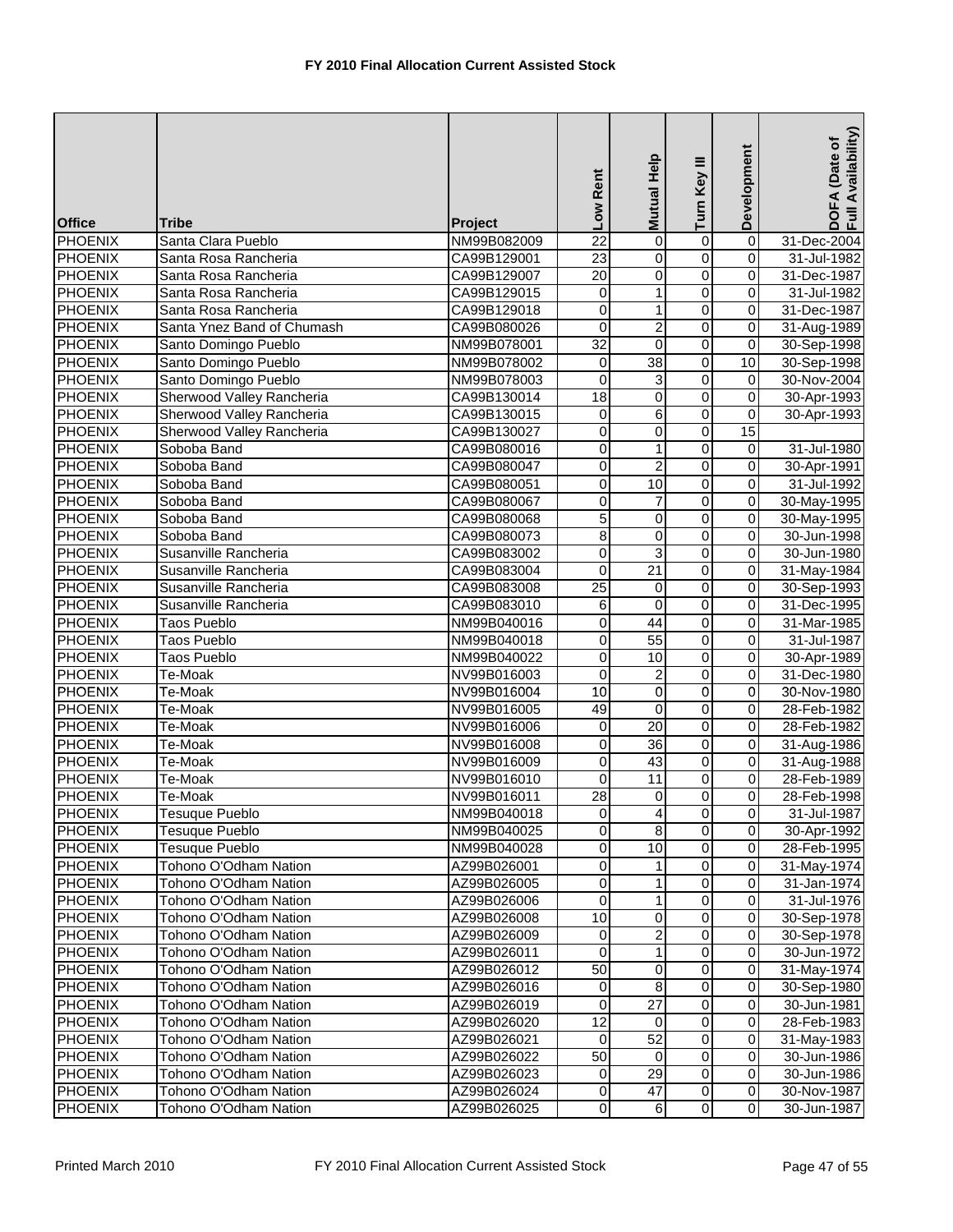| <b>Office</b>  | Tribe                               | Project     | Low Rent         | Mutual Help             | Turn Key III            | Development             | Availability)<br>DOFA (Date of<br>Full Availability |
|----------------|-------------------------------------|-------------|------------------|-------------------------|-------------------------|-------------------------|-----------------------------------------------------|
| <b>PHOENIX</b> | Tohono O'Odham Nation               | AZ99B026026 | 0                | 31                      | 0                       | $\overline{0}$          | 31-Mar-1989                                         |
| <b>PHOENIX</b> | Tohono O'Odham Nation               | AZ99B026028 | 0                | 32                      | $\overline{0}$          | $\overline{0}$          | 31-Mar-1989                                         |
| <b>PHOENIX</b> | Tohono O'Odham Nation               | AZ99B026029 | 0                | 10                      | $\overline{0}$          | $\mathbf 0$             | 31-Dec-1991                                         |
| <b>PHOENIX</b> | Tohono O'Odham Nation               | AZ99B026030 | $\mathbf 0$      | 62                      | 0                       | $\pmb{0}$               | 30-Apr-1992                                         |
| <b>PHOENIX</b> | Tohono O'Odham Nation               | AZ99B026031 | 0                | 19                      | 0                       | $\mathbf 0$             | 31-Mar-1994                                         |
| PHOENIX        | Tohono O'Odham Nation               | AZ99B026032 | 0                | 113                     | $\overline{0}$          | $\mathbf 0$             | 30-Jan-1999                                         |
| <b>PHOENIX</b> | Torres-Martinez Band of Cahuilla    | CA99B080035 | 10               | $\overline{22}$         | $\overline{0}$          | $\overline{0}$          | 29-Feb-1988                                         |
| <b>PHOENIX</b> | Torres-Martinez Band of Cahuilla    | CA99B080045 | 1                | $\mathbf 0$             | $\overline{0}$          | $\overline{\mathbf{0}}$ | 30-Apr-1989                                         |
| <b>PHOENIX</b> | <b>Tule River Indian Tribe</b>      | CA99B099001 | $\boldsymbol{0}$ | 3                       | $\overline{0}$          | $\overline{0}$          | 31-May-1979                                         |
| <b>PHOENIX</b> | <b>Tule River Indian Tribe</b>      | CA99B099002 | 0                | 8                       | 0                       | $\mathbf 0$             | 30-Jun-1988                                         |
| <b>PHOENIX</b> | <b>Tule River Indian Tribe</b>      | CA99B099003 | $\overline{7}$   | $\overline{0}$          | $\overline{0}$          | $\overline{0}$          | 30-Jun-1988                                         |
| <b>PHOENIX</b> | <b>Tule River Indian Tribe</b>      | CA99B099006 | 19               | 0                       | 0                       | $\pmb{0}$               | 29-Mar-1996                                         |
| <b>PHOENIX</b> | <b>Tule River Indian Tribe</b>      | CA99B099007 | 0                | $\overline{19}$         | 0                       | $\pmb{0}$               | 29-Mar-1996                                         |
| PHOENIX        | <b>Tule River Indian Tribe</b>      | CA99B099009 | $\overline{35}$  | 0                       | 0                       | $\boldsymbol{0}$        | 10-Feb-2004                                         |
| <b>PHOENIX</b> | Tuolumne Band of Me-Wuk Indians     | CA99B129005 | $\mathbf 0$      | 11                      | $\overline{0}$          | $\overline{\mathbf{0}}$ | 31-Jul-1982                                         |
| PHOENIX        | Tuolumne Band of Me-Wuk Indians     | CA99B129006 | $\overline{7}$   | $\mathbf 0$             | $\mathsf 0$             | $\overline{0}$          | 31-Jul-1982                                         |
| <b>PHOENIX</b> | Tuolumne Band of Me-Wuk Indians     | CA99B129012 | 3                | $\mathbf 0$             | $\overline{0}$          | $\mathbf 0$             | 31-May-1999                                         |
| <b>PHOENIX</b> | Tuolumne Band of Me-Wuk Indians     | CA99B129013 | $\overline{0}$   | 10                      | $\overline{0}$          | $\mathbf 0$             | 31-May-1999                                         |
| <b>PHOENIX</b> | Tuolumne Band of Me-Wuk Indians     | CA99B129014 | $\overline{0}$   | 1                       | 0                       | $\mathbf 0$             | 31-Jul-1982                                         |
| <b>PHOENIX</b> | Tuolumne Band of Me-Wuk Indians     | CA99B129015 | 0                | 1                       | 0                       | $\mathbf 0$             | 31-Jul-1982                                         |
| <b>PHOENIX</b> | Viejas Group of Capitan Grande      | CA99B080056 | $\overline{9}$   | $\mathbf 0$             | $\overline{0}$          | $\mathbf 0$             | 30-Nov-1993                                         |
| <b>PHOENIX</b> | Viejas Group of Capitan Grande      | CA99B080060 | $\overline{0}$   | $\overline{5}$          | $\overline{0}$          | $\overline{0}$          | 31-Oct-1995                                         |
| <b>PHOENIX</b> | <b>Walker River Paiute Tribe</b>    | NV99B008005 | 0                | $\overline{7}$          | $\overline{0}$          | $\overline{0}$          | 31-Oct-1981                                         |
| <b>PHOENIX</b> | <b>Walker River Paiute Tribe</b>    | NV99B008006 | 10               | 0                       | $\overline{0}$          | $\boldsymbol{0}$        | 31-Mar-1982                                         |
| <b>PHOENIX</b> | <b>Walker River Paiute Tribe</b>    | NV99B008007 | $\mathbf 0$      | 7                       | $\overline{0}$          | $\overline{0}$          | 30-Jul-1982                                         |
| <b>PHOENIX</b> | <b>Walker River Paiute Tribe</b>    | NV99B008008 | $\boldsymbol{0}$ | $\overline{24}$         | 0                       | $\overline{0}$          | 31-Oct-1986                                         |
| <b>PHOENIX</b> | <b>Walker River Paiute Tribe</b>    | NV99B008009 | 10               | 0                       | $\overline{0}$          | $\overline{0}$          | 31-Oct-1986                                         |
| <b>PHOENIX</b> | <b>Walker River Paiute Tribe</b>    | NV99B008010 | 0                | $\overline{15}$         | 0                       | $\mathbf 0$             | 31-May-1988                                         |
| PHOENIX        | <b>Walker River Paiute Tribe</b>    | NV99B008011 | $\boldsymbol{0}$ | 20                      | $\overline{\mathsf{o}}$ | $\pmb{0}$               | 31-Dec-1992                                         |
| <b>PHOENIX</b> | <b>Walker River Paiute Tribe</b>    | NV99B008012 | 0                | $\overline{15}$         | 0                       | $\overline{0}$          | 31-Dec-1992                                         |
| <b>PHOENIX</b> | <b>Walker River Paiute Tribe</b>    | NV99B008013 | $\overline{13}$  | $\mathbf 0$             | $\overline{0}$          | $\mathbf 0$             | 30-Sep-1994                                         |
| <b>PHOENIX</b> | <b>Walker River Paiute Tribe</b>    | NV99B008014 | 13               | 0                       | 0                       | $\mathbf 0$             | 30-Sep-1994                                         |
| PHOENIX        | <b>Walker River Paiute Tribe</b>    | NV99B008015 | 22               | $\overline{0}$          | 0                       | $\mathbf 0$             | 30-Nov-2001                                         |
| <b>PHOENIX</b> | Washoe Tribe                        | NV99B003007 | 15               | $\overline{0}$          | $\pmb{0}$               | $\mathbf{0}$            | 31-Jul-1980                                         |
| <b>PHOENIX</b> | Washoe Tribe                        | NV99B003008 | 0                | 45                      | $\overline{\mathbf{0}}$ | $\overline{0}$          | 30-Jun-1984                                         |
| PHOENIX        | Washoe Tribe                        | NV99B003009 | $\overline{25}$  | $\mathbf 0$             | $\overline{\mathsf{o}}$ | $\overline{0}$          | 30-Jun-1984                                         |
| PHOENIX        | Washoe Tribe                        | NV99B003010 | 40               | 0                       | 0                       | $\pmb{0}$               | 31-Jul-1989                                         |
| <b>PHOENIX</b> | Washoe Tribe                        | NV99B003011 | 0                | $\overline{25}$         | 0                       | $\pmb{0}$               | 31-May-1989                                         |
| <b>PHOENIX</b> | <b>Washoe Tribe</b>                 | NV99B003012 | 0                | 20                      | $\overline{0}$          | $\mathbf 0$             | 29-Feb-1992                                         |
| <b>PHOENIX</b> | <b>Washoe Tribe</b>                 | NV99B003013 | 0                | 20                      | $\overline{\mathsf{o}}$ | $\pmb{0}$               | 30-Sep-1995                                         |
| <b>PHOENIX</b> | White Mountain Apache (Fort Apache) | AZ99B016007 | 35               | $\mathbf 0$             | 0                       | $\mathbf 0$             | 30-Jun-1971                                         |
| <b>PHOENIX</b> | White Mountain Apache (Fort Apache) | AZ99B016017 | 65               | 0                       | 0                       | 0                       | 31-Dec-1972                                         |
| <b>PHOENIX</b> | White Mountain Apache (Fort Apache) | AZ99B016025 | 0                | $\overline{2}$          | $\overline{\mathsf{o}}$ | $\overline{\mathbf{0}}$ | 31-Mar-1980                                         |
| <b>PHOENIX</b> | White Mountain Apache (Fort Apache) | AZ99B016026 | 30               | $\overline{0}$          | $\mathsf{O}\xspace$     | $\pmb{0}$               | 31-Dec-1979                                         |
| <b>PHOENIX</b> | White Mountain Apache (Fort Apache) | AZ99B016027 | 48               | 0                       | $\pmb{0}$               | $\mathsf 0$             | 31-Aug-1980                                         |
| <b>PHOENIX</b> | White Mountain Apache (Fort Apache) | AZ99B016028 | $\mathbf 0$      | $\mathbf{1}$            | $\overline{0}$          | $\overline{0}$          | 31-Aug-1980                                         |
| <b>PHOENIX</b> | White Mountain Apache (Fort Apache) | AZ99B016029 | 50               | $\overline{\mathsf{o}}$ | $\overline{\mathsf{o}}$ | $\mathbf 0$             | 28-Feb-1981                                         |
| <b>PHOENIX</b> | White Mountain Apache (Fort Apache) | AZ99B016030 | 0                | 70                      | 0                       | $\mathbf 0$             | 31-Jul-1986                                         |
| <b>PHOENIX</b> | White Mountain Apache (Fort Apache) | AZ99B016031 | 5                | $\mathbf 0$             | 0                       | $\pmb{0}$               | 31-May-1986                                         |
| <b>PHOENIX</b> | White Mountain Apache (Fort Apache) | AZ99B016034 | $\overline{40}$  | $\overline{0}$          | $\overline{\mathsf{o}}$ | $\overline{\mathsf{o}}$ | 31-Oct-1987                                         |
| <b>PHOENIX</b> | White Mountain Apache (Fort Apache) | AZ99B016036 | 50               | $\overline{0}$          | $\overline{0}$          | $\overline{\mathbf{0}}$ | 31-Jan-1988                                         |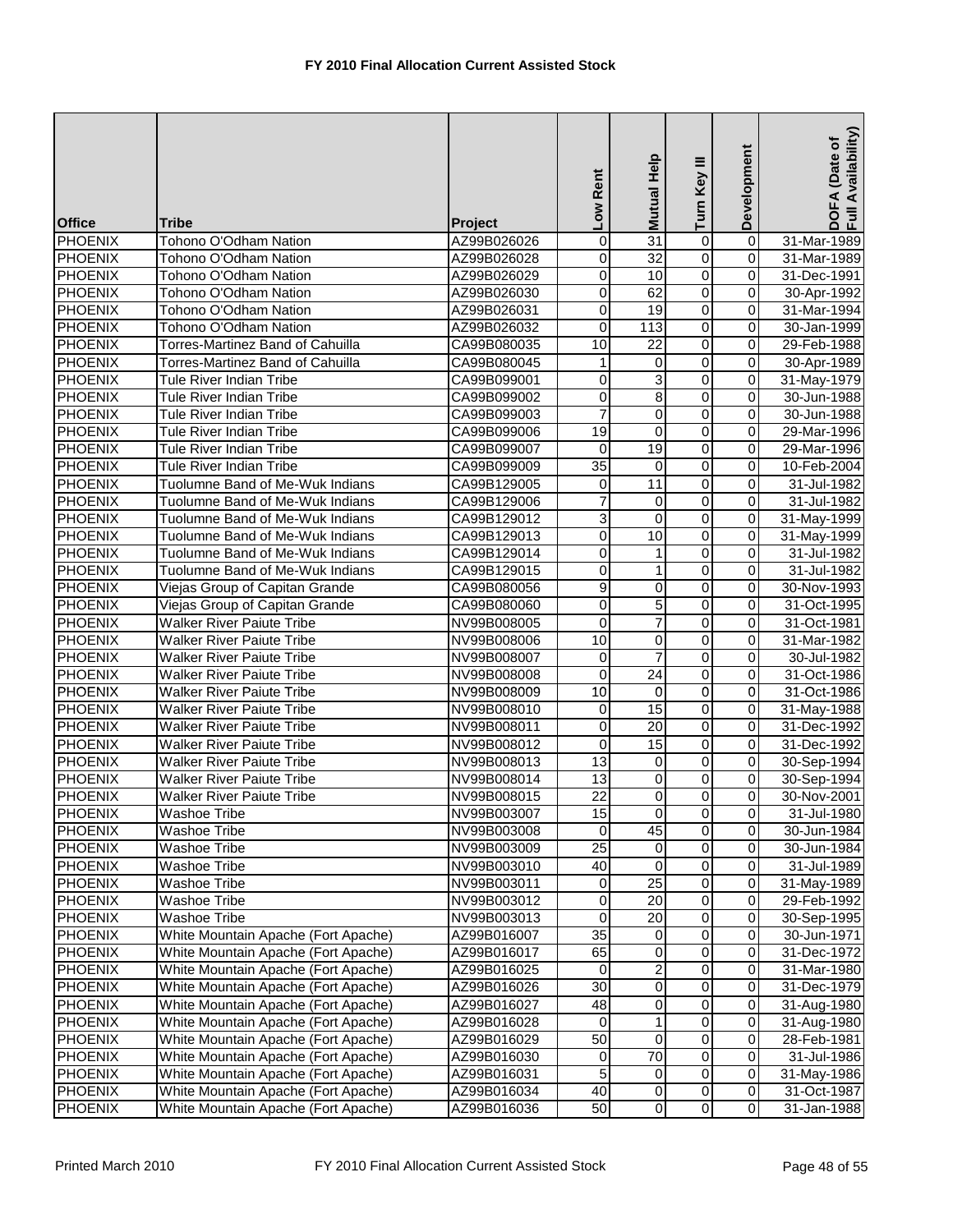|                                  |                                                |                            | Low Rent             | Mutual Help         | Turn Key III                     | Development                  | DOFA (Date of<br>Full Availability) |
|----------------------------------|------------------------------------------------|----------------------------|----------------------|---------------------|----------------------------------|------------------------------|-------------------------------------|
| <b>Office</b>                    | <b>Tribe</b>                                   | <b>Project</b>             |                      |                     |                                  |                              |                                     |
| PHOENIX                          | White Mountain Apache (Fort Apache)            | AZ99B016037                | 0                    | 36                  | $\overline{0}$                   | $\overline{0}$               | 31-Oct-1987                         |
| PHOENIX                          | White Mountain Apache (Fort Apache)            | AZ99B016038                | $\overline{50}$      | $\mathbf 0$         | $\overline{0}$                   | $\overline{0}$               | 31-Jan-1988                         |
| <b>PHOENIX</b>                   | White Mountain Apache (Fort Apache)            | AZ99B016039                | 0                    | 40                  | $\overline{0}$                   | 0                            | 30-Jun-1988                         |
| <b>PHOENIX</b>                   | White Mountain Apache (Fort Apache)            | AZ99B016040                | $\overline{0}$       | $\overline{18}$     | $\overline{0}$                   | 0                            | 31-Oct-1988                         |
| PHOENIX                          | White Mountain Apache (Fort Apache)            | AZ99B016042                | 0                    | 36                  | $\overline{0}$                   | 0                            | 31-Oct-1988                         |
| <b>PHOENIX</b>                   | White Mountain Apache (Fort Apache)            | AZ99B016043                | 0                    | 68                  | $\overline{0}$                   | 0                            | 31-Oct-1991                         |
| <b>PHOENIX</b>                   | White Mountain Apache (Fort Apache)            | AZ99B016044                | 0                    | $\overline{19}$     | $\overline{0}$                   | 0                            | 31-Oct-1991                         |
| <b>PHOENIX</b>                   | White Mountain Apache (Fort Apache)            | AZ99B016045                | 0                    | 36                  | $\overline{0}$                   | $\overline{\mathbf{0}}$      | 31-Oct-1991                         |
| <b>PHOENIX</b>                   | White Mountain Apache (Fort Apache)            | AZ99B016046                | $\overline{20}$      | $\boldsymbol{0}$    | $\overline{0}$                   | 0                            | 30-Apr-1993                         |
| PHOENIX                          | White Mountain Apache (Fort Apache)            | AZ99B016047                | 0                    | $\overline{18}$     | $\overline{0}$                   | 0                            | 30-Apr-1993                         |
| <b>PHOENIX</b>                   | White Mountain Apache (Fort Apache)            | AZ99B016048                | $\overline{75}$      | 0                   | $\overline{0}$                   | 0                            | 31-Jul-1994                         |
| <b>PHOENIX</b>                   | White Mountain Apache (Fort Apache)            | AZ99B016049                | 0                    | $\overline{72}$     | $\overline{0}$                   | 0                            | 31-Jul-1994                         |
| <b>PHOENIX</b>                   | White Mountain Apache (Fort Apache)            | AZ99B016050                | $\overline{75}$      | 0                   | $\overline{0}$                   | 0                            | 31-May-1997                         |
| <b>PHOENIX</b>                   | White Mountain Apache (Fort Apache)            | AZ99B016051                | $\mathbf 0$          | 84                  | $\overline{0}$                   | $\mathbf 0$                  | 30-Apr-1998                         |
| <b>PHOENIX</b>                   | Yavapai-Apache (Camp Verde)                    | AZ99B022004                | $\mathbf{1}$         | 0                   | $\overline{0}$                   | $\overline{0}$               | 28-Feb-1983                         |
| <b>PHOENIX</b>                   | Yavapai-Apache (Camp Verde)                    | AZ99B022006                | 15                   | 0                   | $\mathsf 0$                      | 0                            | 31-Jul-1986                         |
| PHOENIX                          | Yavapai-Apache (Camp Verde)                    | AZ99B022007                | 20                   | $\pmb{0}$           | $\overline{0}$                   | 0                            | 30-Jun-1986                         |
| <b>PHOENIX</b>                   | Yavapai-Apache (Camp Verde)                    | AZ99B022008                | 0                    | 9                   | $\overline{0}$                   | 0                            | 31-Mar-1987                         |
| <b>PHOENIX</b>                   | Yavapai-Apache (Camp Verde)                    | AZ99B022009                | 0                    | $\overline{16}$     | $\overline{0}$                   | $\overline{0}$               | 30-Jun-1988                         |
| PHOENIX                          | Yavapai-Apache (Camp Verde)                    | AZ99B022010                | $\overline{15}$      | 0                   | $\overline{0}$                   | 0                            | 31-May-1991                         |
| <b>PHOENIX</b>                   | Yavapai-Apache (Camp Verde)                    | AZ99B022011                | 0                    | 9                   | 0                                | 0                            | 31-May-1992                         |
| <b>PHOENIX</b>                   | Yavapai-Apache (Camp Verde)                    | AZ99B022012                | 13                   | $\overline{0}$      | $\overline{0}$                   |                              | 30-Sep-1997                         |
| <b>PHOENIX</b>                   | <b>Yerington Paiute Tribe</b>                  | NV99B010005                | 14                   | 0                   | $\overline{0}$                   | $\mathbf 0$                  | 30-Jun-1980                         |
| <b>PHOENIX</b>                   | <b>Yerington Paiute Tribe</b>                  | NV99B010007                | 0                    | 15                  | $\overline{0}$                   | 0                            | 30-Nov-1987                         |
| <b>PHOENIX</b>                   | Yerington Paiute Tribe                         | NV99B010008                | $\overline{0}$       | 8                   | $\overline{0}$                   | 0                            | 30-Nov-1987                         |
| PHOENIX                          | Yerington Paiute Tribe                         | NV99B010009                | 0                    | 8                   | $\overline{0}$                   | 0                            | 31-Mar-1988                         |
| <b>PHOENIX</b>                   | <b>Yerington Paiute Tribe</b>                  | NV99B010010                | 0                    | 8                   | $\overline{0}$                   | 0                            | 30-Sep-1989                         |
| <b>PHOENIX</b><br><b>PHOENIX</b> | Yerington Paiute Tribe<br>Yomba Shoshone Tribe | NV99B010011                | 0<br>$\overline{22}$ | 5<br>$\overline{0}$ | $\overline{0}$<br>$\overline{0}$ | 0<br>$\overline{\mathbf{0}}$ | 30-Sep-1992                         |
| <b>PHOENIX</b>                   | Ysleta Del Sur                                 | NV99B020001<br>TX99B429001 | $\overline{0}$       | 3                   | $\overline{0}$                   | $\overline{\mathbf{0}}$      | 30-Jun-1981<br>31-Aug-1976          |
| <b>PHOENIX</b>                   | Ysleta Del Sur                                 | TX99B429002                | 0                    | $\mathbf{1}$        | $\overline{0}$                   | 0                            | 31-Oct-1977                         |
| <b>PHOENIX</b>                   | Ysleta Del Sur                                 | TX99B429003                | 0                    | 24                  | 0                                | 0                            | 04-Jan-1999                         |
| <b>PHOENIX</b>                   | <b>Yurok Tribe</b>                             | CA99B158001                | 11                   | $\mathbf 0$         | $\overline{0}$                   | 3                            | 31-Dec-2001                         |
| <b>PHOENIX</b>                   | Yurok Tribe                                    | CA99B158001                | 11                   | $\overline{0}$      | $\overline{0}$                   | 0                            | 05-Jul-2007                         |
| <b>PHOENIX</b>                   | Yurok Tribe                                    | CA99B158002                | 7                    | $\Omega$            | $\overline{0}$                   | 0                            | 30-Sep-2004                         |
| <b>PHOENIX</b>                   | <b>Yurok Tribe</b>                             | CA99B158002                | $\overline{25}$      | 0                   | 0                                | $\mathbf 0$                  | 19-Jun-2009                         |
| <b>PHOENIX</b>                   | <b>Yurok Tribe</b>                             | CA99B158003                | 0                    | 1                   | $\overline{\mathsf{o}}$          | $\mathbf 0$                  | 16-Apr-2001                         |
| <b>PHOENIX</b>                   | <b>Yurok Tribe</b>                             | CA99B158003                | 0                    | $\mathbf{1}$        | 0                                | 0                            | 10-Jul-2001                         |
| <b>PHOENIX</b>                   | <b>Yurok Tribe</b>                             | CA99B158003                | 0                    | 1                   | 0                                | 0                            | 31-Dec-2001                         |
| <b>PHOENIX</b>                   | <b>Yurok Tribe</b>                             | CA99B158003                | 0                    | $\mathbf{1}$        | $\overline{0}$                   | 0                            | 31-Aug-2002                         |
| <b>PHOENIX</b>                   | <b>Yurok Tribe</b>                             | CA99B158003                | 0                    | $\boldsymbol{2}$    | 0                                | $\mathbf 0$                  | 12-Jun-2001                         |
| <b>PHOENIX</b>                   | <b>Yurok Tribe</b>                             | CA99B158003                | 0                    | 2                   | 0                                | $\mathbf 0$                  | 30-Sep-2002                         |
| <b>PHOENIX</b>                   | <b>Yurok Tribe</b>                             | CA99B158003                | 0                    | 1                   | 0                                | $\mathbf 0$                  | 18-Mar-2004                         |
| PHOENIX                          | Yurok Tribe                                    | CA99B158003                | 0                    |                     | $\overline{\mathsf{o}}$          | $\overline{0}$               | 04-May-2004                         |
| <b>PHOENIX</b>                   | <b>Yurok Tribe</b>                             | CA99B158003                | 0                    | $\overline{c}$      | 0                                | $\pmb{0}$                    | 30-Sep-2005                         |
| <b>PHOENIX</b>                   | <b>Yurok Tribe</b>                             | CA99B158003                | 0                    | 19                  | $\overline{0}$                   | $\mathbf 0$                  | 30-Sep-2009                         |
| <b>PHOENIX</b>                   | Zia Pueblo                                     | NM99B031061                | 0                    | $10$                | $\overline{0}$                   | $\mathbf 0$                  | 30-Nov-1987                         |
| <b>PHOENIX</b>                   | Zia Pueblo                                     | NM99B031062                | 0                    | 2                   | $\overline{\mathsf{o}}$          | $\mathbf 0$                  | 30-Nov-1987                         |
| <b>PHOENIX</b>                   | Zia Pueblo                                     | NM99B031068                | 0                    | $\overline{21}$     | 0                                | $\mathbf 0$                  | 30-Jun-1996                         |
| <b>PHOENIX</b>                   | Zuni Tribe                                     | NM99B019001                | $\pmb{0}$            | 1                   | $\overline{\mathbf{o}}$          | $\pmb{0}$                    | 28-Feb-1970                         |
| <b>PHOENIX</b>                   | Zuni Tribe                                     | NM99B019003                | $\overline{0}$       | $\overline{0}$      | 6                                | $\overline{\mathsf{o}}$      | 31-Aug-1970                         |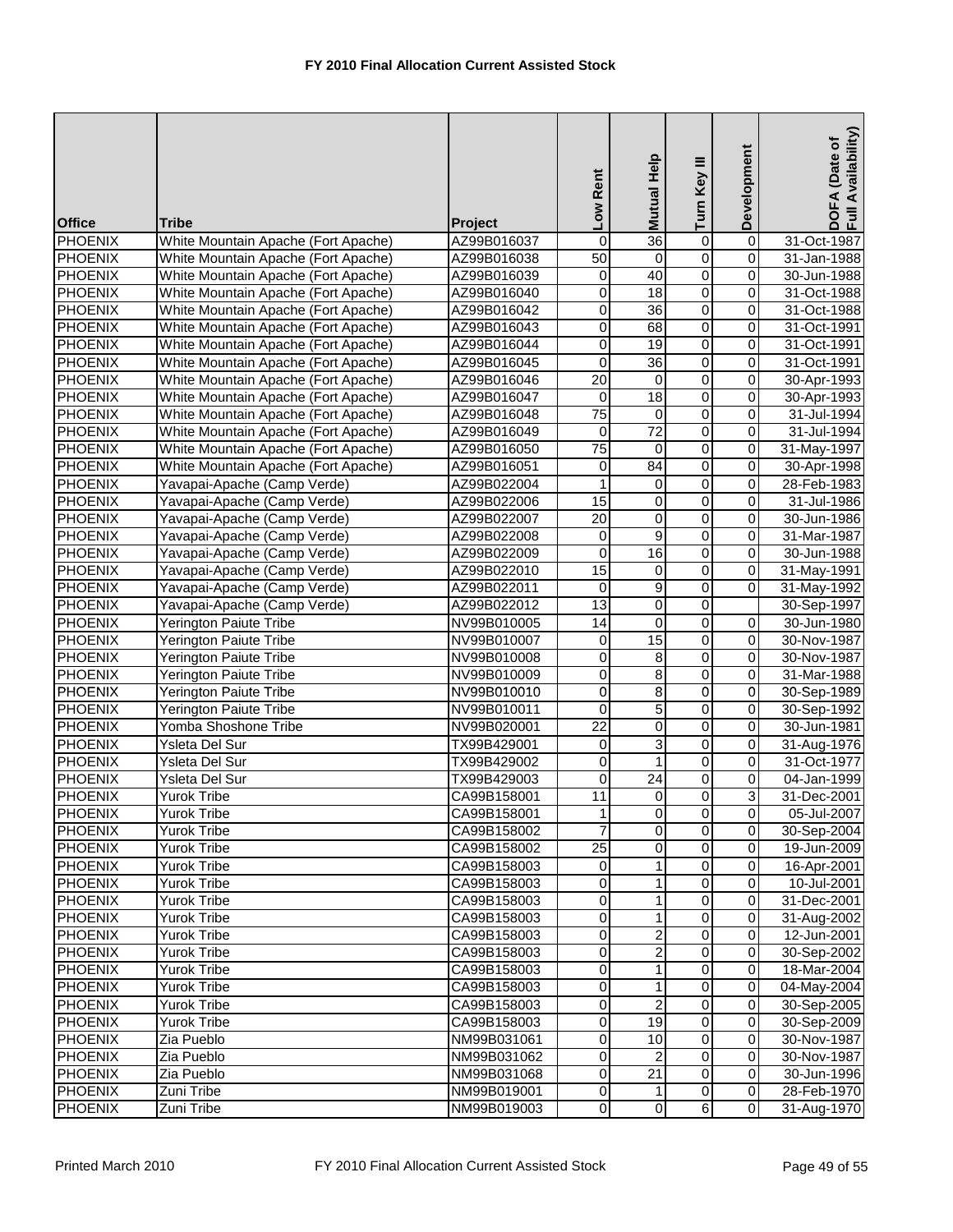| <b>Office</b>  | <b>Tribe</b> | <b>Project</b> | Low Rent | <b>Help</b><br>Mutual | ≡<br>Key<br>E | Development    | vailability)<br>đ<br>(Date<br>$\blacktriangleleft$<br>$\overline{5}$<br>흥륜 |
|----------------|--------------|----------------|----------|-----------------------|---------------|----------------|----------------------------------------------------------------------------|
| <b>PHOENIX</b> | Zuni Tribe   | NM99B019004    | $\Omega$ |                       | 0             | $\overline{O}$ | 28-Feb-1971                                                                |
| <b>PHOENIX</b> | Zuni Tribe   | NM99B019005    | 2        | $\Omega$              | 4             | $\overline{0}$ | 31-Oct-1972                                                                |
| <b>PHOENIX</b> | Zuni Tribe   | NM99B019006    | $\Omega$ | 17                    | 0             | $\overline{O}$ | 31-May-1972                                                                |
| <b>PHOENIX</b> | Zuni Tribe   | NM99B019008    | 50       | 0                     | 0             | $\overline{0}$ | 31-Mar-1977                                                                |
| <b>PHOENIX</b> | Zuni Tribe   | NM99B019009    | 74       | 0                     | 0             | $\overline{0}$ | 28-Feb-1982                                                                |
| <b>PHOENIX</b> | Zuni Tribe   | NM99B019010    | 0        | 15                    | 0             | $\overline{0}$ | 30-Jun-1982                                                                |
| <b>PHOENIX</b> | Zuni Tribe   | NM99B019011    | 3        | 0                     | 0             | $\overline{0}$ | 30-Sep-1982                                                                |
| <b>PHOENIX</b> | Zuni Tribe   | NM99B019012    | $\Omega$ | 39                    | 0             | $\overline{0}$ | 31-Jul-1986                                                                |
| <b>PHOENIX</b> | Zuni Tribe   | NM99B019013    | 40       | 0                     | 0             | $\overline{0}$ | 31-Jul-1986                                                                |
| <b>PHOENIX</b> | Zuni Tribe   | NM99B019015    | 22       | 0                     | 0             | $\overline{0}$ | 31-Dec-1997                                                                |
| <b>PHOENIX</b> | Zuni Tribe   | NM99B019016    | $\Omega$ | 5                     | 0             | $\overline{0}$ | 30-Apr-2007                                                                |
| <b>PHOENIX</b> | Zuni Tribe   | NM99B019017    | 5        |                       | 0             | $\overline{0}$ | 30-Apr-2007                                                                |
| <b>PHOENIX</b> | <b>TOTAL</b> |                | 9,263    | 6,796                 | 10            | 132            |                                                                            |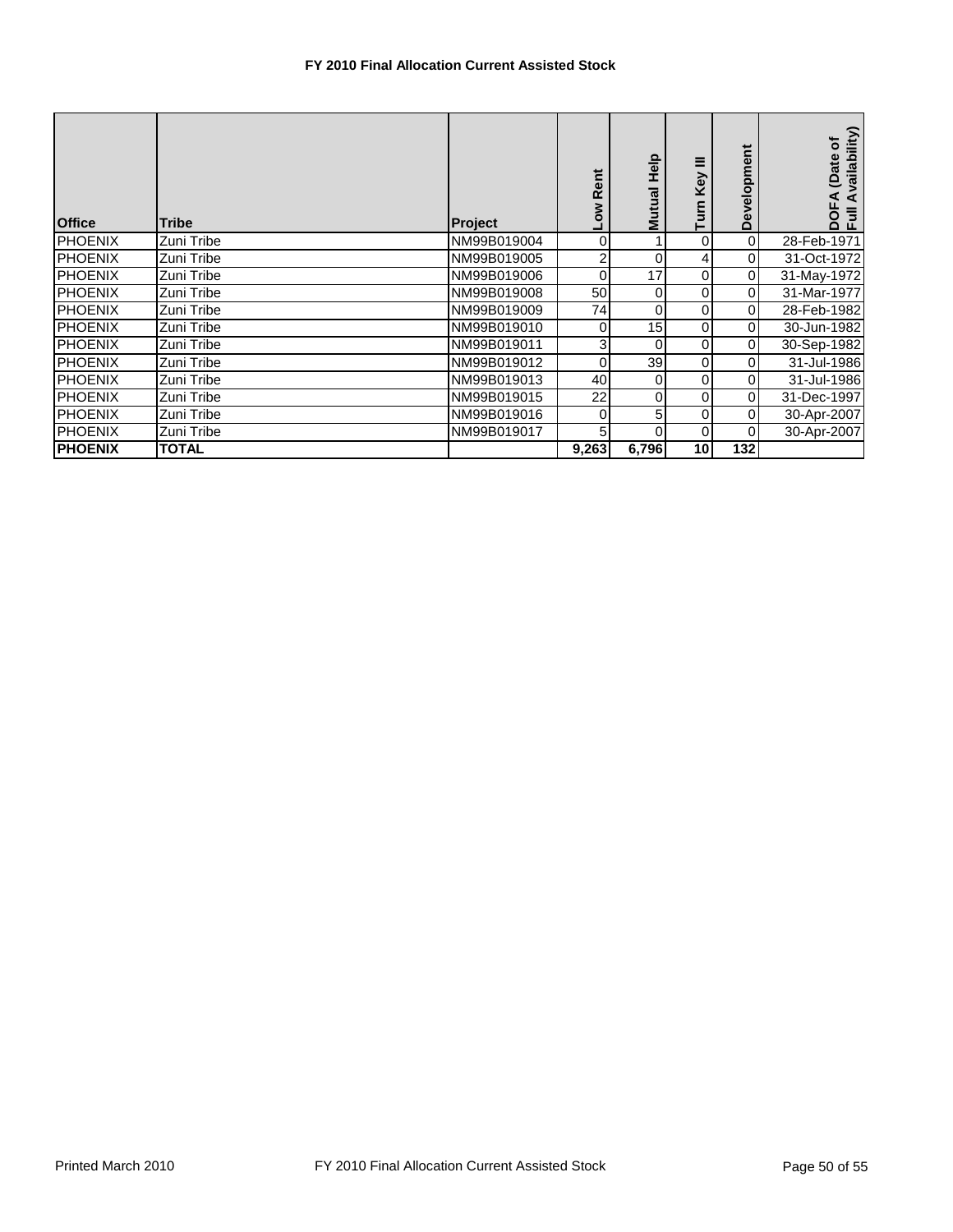| <b>Office</b>  | Tribe                               | Project     | Low Rent        | Mutual Help             | Turn Key III            | Development             | DOFA (Date of<br>Full Availability) |
|----------------|-------------------------------------|-------------|-----------------|-------------------------|-------------------------|-------------------------|-------------------------------------|
| <b>SEATTLE</b> | <b>Burns Paiute Colony</b>          | OR97B039001 | 0               | $\overline{18}$         | 0                       | $\overline{\mathbf{0}}$ | 31-Mar-1999                         |
| <b>SEATTLE</b> | <b>Chehalis Confederated Tribes</b> | WA19B048002 | $\overline{29}$ | 0                       | $\overline{0}$          | 0                       | 30-Nov-1983                         |
| <b>SEATTLE</b> | <b>Chehalis Confederated Tribes</b> | WA97B048001 | 0               | $\overline{2}$          | $\overline{0}$          | 0                       | 28-Feb-1978                         |
| <b>SEATTLE</b> | <b>Chehalis Confederated Tribes</b> | WA97B048003 | $\overline{21}$ | 0                       | $\overline{0}$          | 0                       | 30-Jun-1987                         |
| <b>SEATTLE</b> | <b>Chehalis Confederated Tribes</b> | WA97B048005 | 0               | $\overline{4}$          | 0                       | 0                       | 25-Nov-1997                         |
| <b>SEATTLE</b> | <b>Chehalis Confederated Tribes</b> | WA97B048007 | 0               | $\overline{c}$          | 0                       | 0                       | 31-Jan-2000                         |
| <b>SEATTLE</b> | <b>Chehalis Confederated Tribes</b> | WA97B048008 | 5               | $\overline{0}$          | $\overline{0}$          | 0                       | 29-Feb-2008                         |
| <b>SEATTLE</b> | Coeur D'Alene Tribe                 | ID16B007008 | $\overline{0}$  | $\overline{37}$         | $\overline{0}$          | $\overline{\mathbf{0}}$ | 31-Aug-1984                         |
| <b>SEATTLE</b> | Coeur D'Alene Tribe                 | ID16B007009 | 16              | $\pmb{0}$               | $\overline{0}$          | 0                       | 30-Apr-1984                         |
| <b>SEATTLE</b> | Coeur D'Alene Tribe                 | ID16B007010 | 0               | 19                      | $\overline{0}$          | 0                       | 31-Aug-1984                         |
| <b>SEATTLE</b> | Coeur D'Alene Tribe                 | ID97B007006 | 45              | $\pmb{0}$               | $\overline{0}$          | 0                       | 30-Sep-1981                         |
| <b>SEATTLE</b> | Coeur D'Alene Tribe                 | ID97B007013 | 0               | $\overline{13}$         | $\overline{0}$          | 0                       | 31-Aug-1984                         |
| <b>SEATTLE</b> | Coeur D'Alene Tribe                 | ID97B007015 | 11              | $\mathbf 0$             | $\overline{0}$          | 0                       | 31-Mar-1990                         |
| <b>SEATTLE</b> | Coeur D'Alene Tribe                 | ID97B007016 | $\mathbf 0$     | 10                      | $\overline{0}$          | 0                       | 31-May-1990                         |
| <b>SEATTLE</b> | Coeur D'Alene Tribe                 | ID97B007018 | 0               | 15                      | $\overline{0}$          | $\overline{\mathbf{0}}$ | 31-Aug-1994                         |
| <b>SEATTLE</b> | Coeur D'Alene Tribe                 | ID97B007021 | 9               | $\mathbf 0$             | $\overline{0}$          | $\mathbf{1}$            | 31-Dec-1998                         |
| <b>SEATTLE</b> | Coeur D'Alene Tribe                 | ID97B007022 | 0               | 19                      | 0                       | $\mathbf{1}$            | 31-Dec-1998                         |
| <b>SEATTLE</b> | Coeur D'Alene Tribe                 | ID97B007025 | 5               | 0                       | $\overline{0}$          | 0                       | 31-Dec-1998                         |
| <b>SEATTLE</b> | <b>Colville Confederated Tribes</b> | WA19B043007 | 48              | $\overline{\mathbf{c}}$ | 0                       | 0                       | 31-Dec-1980                         |
| <b>SEATTLE</b> | <b>Colville Confederated Tribes</b> | WA19B043008 | $\mathbf 0$     | $\overline{\mathbf{c}}$ | $\mathbf 0$             | $\mathbf 0$             | 30-Apr-1981                         |
| <b>SEATTLE</b> | <b>Colville Confederated Tribes</b> | WA19B043009 | $\overline{56}$ | $\overline{2}$          | $\overline{0}$          | 0                       | 30-Jun-1982                         |
| <b>SEATTLE</b> | <b>Colville Confederated Tribes</b> | WA97B043002 | 43              | $\mathbf{1}$            | $\overline{0}$          | $\overline{\mathsf{o}}$ | 30-Jun-1977                         |
| <b>SEATTLE</b> | <b>Colville Confederated Tribes</b> | WA97B043003 | $\overline{30}$ | 1                       | $\overline{0}$          | 0                       | 31-Aug-1978                         |
| <b>SEATTLE</b> | <b>Colville Confederated Tribes</b> | WA97B043004 | 0               | 5                       | $\overline{0}$          | 0                       | 31-Jan-1979                         |
| <b>SEATTLE</b> | <b>Colville Confederated Tribes</b> | WA97B043005 | 40              | $\overline{2}$          | $\overline{0}$          | 0                       | 31-Jan-1980                         |
| <b>SEATTLE</b> | <b>Colville Confederated Tribes</b> | WA97B043006 | 0               | $\mathbf{1}$            | $\overline{0}$          | $\mathbf 0$             | 31-Jan-1980                         |
| <b>SEATTLE</b> | <b>Colville Confederated Tribes</b> | WA97B043012 | 61              | $\overline{c}$          | $\overline{0}$          | $\mathbf 0$             | 30-Jun-1983                         |
| <b>SEATTLE</b> | <b>Colville Confederated Tribes</b> | WA97B043014 | $\mathbf 0$     | 15                      | 0                       | 0                       | 31-May-1986                         |
| <b>SEATTLE</b> | <b>Colville Confederated Tribes</b> | WA97B043017 | 0               | 8                       | $\overline{0}$          | $\overline{\mathbf{0}}$ | 31-Mar-1999                         |
| <b>SEATTLE</b> | Coos Bay Confederated Tribes        | OR97B036001 | 15              | 0                       | $\overline{0}$          | 0                       | 28-Feb-2001                         |
| <b>SEATTLE</b> | Coquille Indian Tribe               | OR97B038001 | $\overline{50}$ | $\mathbf 0$             | $\overline{0}$          | 0                       | 30-Jun-1997                         |
| <b>SEATTLE</b> | Coquille Indian Tribe               | OR97B038002 | 0               | 18                      | 0                       | 0                       | 30-Jun-1997                         |
| <b>SEATTLE</b> | Fort Hall Shoshone-Bannock          | ID16B009005 | 0               | 6                       | $\overline{0}$          | 0                       | 31-Jan-1984                         |
| <b>SEATTLE</b> | Fort Hall Shoshone-Bannock          | ID16B009006 | 19              | $\overline{0}$          | $\overline{0}$          | 0                       | 31-Mar-1983                         |
| <b>SEATTLE</b> | Fort Hall Shoshone-Bannock          | ID97B009003 | 60              | 0                       | $\overline{0}$          | $\mathbf 0$             | 31-Oct-1975                         |
| <b>SEATTLE</b> | Fort Hall Shoshone-Bannock          | ID97B009004 | 0               |                         | 0                       | $\pmb{0}$               | 30-Jun-1980                         |
| <b>SEATTLE</b> | Fort Hall Shoshone-Bannock          | ID97B009009 | 0               | $\overline{29}$         | 0                       | $\mathbf 0$             | 31-Aug-1992                         |
| <b>SEATTLE</b> | Fort Hall Shoshone-Bannock          | ID97B009010 | 15              | $\Omega$                | 0                       | 0                       | 30-Sep-1991                         |
| <b>SEATTLE</b> | Fort Hall Shoshone-Bannock          | ID97B009011 | 0               | 28                      | $\overline{0}$          | 0                       | 31-May-1994                         |
| <b>SEATTLE</b> | Fort Hall Shoshone-Bannock          | ID97B009014 | 5               | 0                       | 0                       | $\mathbf 0$             | 31-Oct-2000                         |
| <b>SEATTLE</b> | Fort Hall Shoshone-Bannock          | ID97B009015 | $\mathbf 0$     | 5                       | 0                       | $\mathbf 0$             | 31-May-2001                         |
| <b>SEATTLE</b> | Fort Hall Shoshone-Bannock          | ID97B009016 | 5               | 0                       | 0                       | $\mathbf 0$             | 31-May-2001                         |
| <b>SEATTLE</b> | <b>Grand Ronde</b>                  | OR97B040001 | 15              | 0                       | $\overline{\mathbf{o}}$ | $\mathbf 0$             | 31-Aug-2000                         |
| <b>SEATTLE</b> | <b>Grand Ronde</b>                  | OR97B040002 | 5               | $\pmb{0}$               | $\mathsf{O}\xspace$     | $\mathbf 0$             | 31-Aug-2000                         |
| <b>SEATTLE</b> | Hoh Indian Tribe                    | WA19B052006 | 0               | 8                       | 0                       | 0                       | 30-Nov-1983                         |
| <b>SEATTLE</b> | Hoh Indian Tribe                    | WA97B052032 | 4               | 0                       | $\overline{0}$          | 0                       | 01-Feb-1997                         |
| <b>SEATTLE</b> | Kalispel Indian Community           | WA97B037009 | 0               | 3                       | 0                       | $\mathbf 0$             | 30-Nov-1990                         |
| <b>SEATTLE</b> | Kalispel Indian Community           | WA97B037012 | 0               | 9                       | 0                       | 0                       | 31-Dec-1996                         |
| <b>SEATTLE</b> | Kalispel Indian Community           | WA97B600371 | 4               | 0                       | 0                       | $\mathbf 0$             | 30-Sep-2000                         |
| <b>SEATTLE</b> | Kalispel Indian Community           | WA97B600372 | 0               | $\mathsf 3$             | $\overline{\mathsf{o}}$ | $\mathsf{O}\xspace$     | 30-Sep-2000                         |
| <b>SEATTLE</b> | Klamath Indian Tribe                | OR97B037001 | $\overline{O}$  | $\overline{0}$          | $\overline{0}$          | $\overline{3}$          | 31-Mar-1997                         |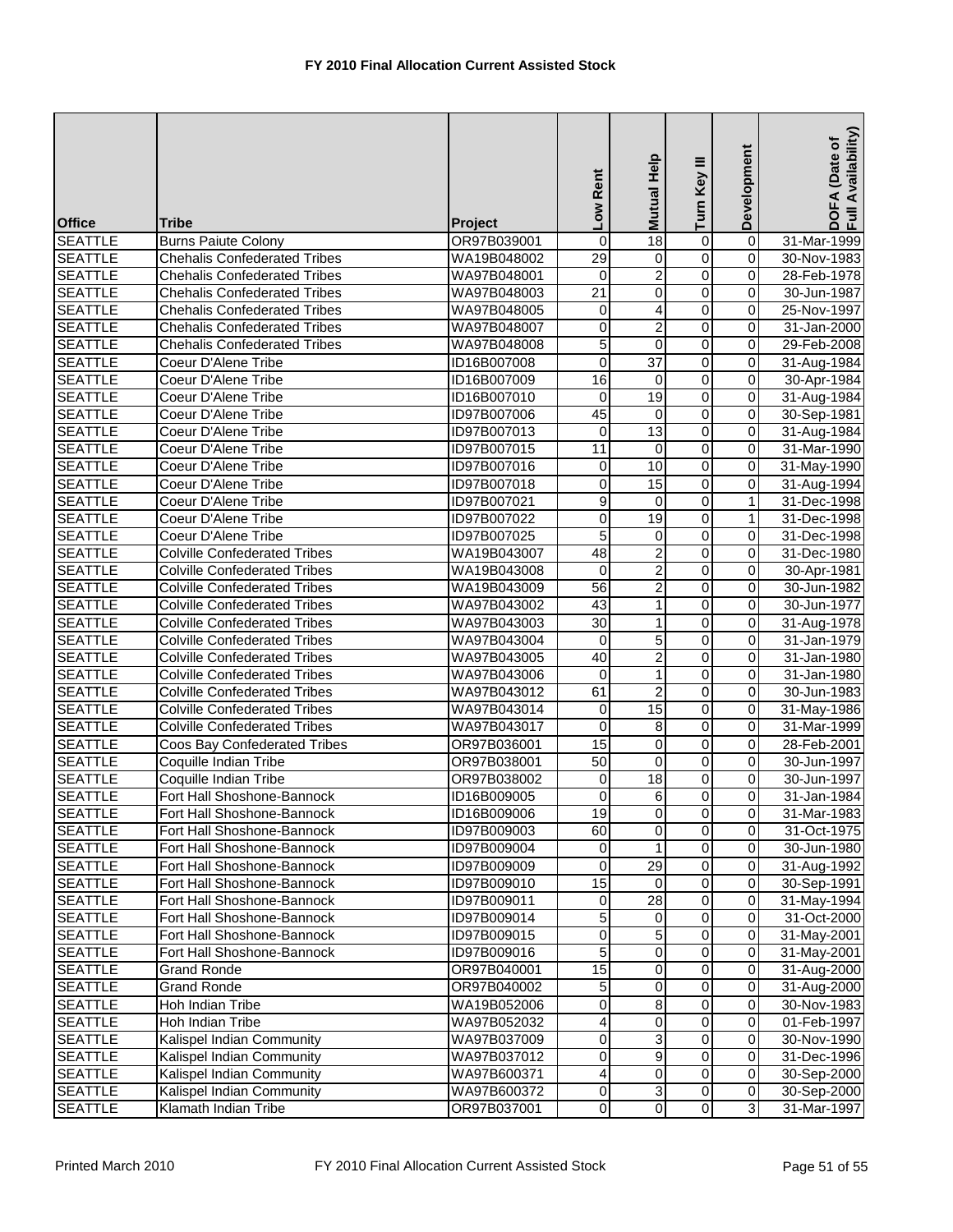| <b>Office</b>                    | <b>Tribe</b>                                             | Project                    | Low Rent                    | Mutual Help     | Turn Key III                     | Development             | DOFA (Date of<br>Full Availability) |
|----------------------------------|----------------------------------------------------------|----------------------------|-----------------------------|-----------------|----------------------------------|-------------------------|-------------------------------------|
| <b>SEATTLE</b>                   | Klamath Indian Tribe                                     | OR97B037004                | $\mathsf{O}\xspace$         | 5               | $\mathbf 0$                      | $\overline{\mathsf{o}}$ | 28-Feb-1999                         |
| <b>SEATTLE</b>                   | Klamath Indian Tribe                                     | OR97B037005                | 6                           | $\pmb{0}$       | $\overline{0}$                   | 0                       | 28-Feb-1999                         |
| <b>SEATTLE</b>                   | Kootenai Tribe                                           | ID97B022001                | 0                           | $\overline{12}$ | $\overline{0}$                   | 0                       | 28-Feb-1986                         |
| <b>SEATTLE</b>                   | Lower Elwha Tribal Community                             | WA97B050004                | 0                           | 10              | $\overline{0}$                   | 0                       | 16-Apr-1994                         |
| <b>SEATTLE</b>                   | Lower Elwha Tribal Community                             | WA97B050005                | 0                           | 10              | 0                                | 0                       | 30-Apr-1994                         |
| <b>SEATTLE</b>                   | Lower Elwha Tribal Community                             | WA97B050007                | 0                           | $\overline{21}$ | $\overline{0}$                   | 0                       | 30-Apr-1994                         |
| <b>SEATTLE</b>                   | Lower Elwha Tribal Community                             | WA97B050009                | 0                           | 21              | $\overline{0}$                   | $\overline{0}$          | 31-Aug-1996                         |
| <b>SEATTLE</b>                   | Lower Elwha Tribal Community                             | WA97B050011                | 5                           | 0               | $\overline{0}$                   | $\overline{\mathsf{o}}$ | 31-Jul-1999                         |
| <b>SEATTLE</b>                   | Lower Elwha Tribal Community                             | WA97B050012                | $\mathbf 0$                 | $\overline{5}$  | $\overline{0}$                   | 0                       | 31-Jul-1999                         |
| <b>SEATTLE</b>                   | Lummi Tribe                                              | WA97B028004                | $\overline{25}$             | $\mathbf 0$     | $\overline{0}$                   | 0                       | 30-Apr-1975                         |
| <b>SEATTLE</b>                   | Lummi Tribe                                              | WA97B028007                | $\overline{35}$             | $\overline{0}$  | $\overline{0}$                   | 0                       | 30-Jun-1989                         |
| <b>SEATTLE</b>                   | Lummi Tribe                                              | WA97B028011                | 0                           | $\overline{25}$ | 0                                | 0                       | 31-Aug-1995                         |
| <b>SEATTLE</b>                   | Lummi Tribe                                              | WA97B028012                | 15                          | $\mathbf 0$     | $\overline{0}$                   | 0                       | 31-Mar-1996                         |
| <b>SEATTLE</b>                   | Lummi Tribe                                              | WA97B028013                | 0                           | 32              | $\overline{0}$                   | $\overline{0}$          | 30-Sep-1996                         |
| <b>SEATTLE</b>                   | Lummi Tribe                                              | WA97B028014                | 20                          | $\overline{0}$  | $\overline{0}$                   | $\overline{\mathsf{o}}$ | 30-Mar-1997                         |
| <b>SEATTLE</b>                   | Lummi Tribe                                              | WA97B028015                | 0                           | 40              | $\overline{0}$                   | 0                       | 30-Sep-1998                         |
| <b>SEATTLE</b>                   | Lummi Tribe                                              | WA97B028023                | $\mathbf 0$                 | 5               | $\overline{0}$                   | 0                       | 31-Dec-1998                         |
| <b>SEATTLE</b>                   | Makah Indian Tribe                                       | WA19B029004                | $\overline{22}$             | $\overline{0}$  | $\overline{0}$                   | 0                       | 31-Mar-1982                         |
| <b>SEATTLE</b>                   | Makah Indian Tribe                                       | WA97B029010                | 0                           | $\overline{7}$  | $\overline{0}$                   | 0                       | 31-Jan-1995                         |
| <b>SEATTLE</b>                   | Makah Indian Tribe                                       | WA97B029013                | 18                          | 0               | 0                                | 0                       | 31-Dec-1996                         |
| <b>SEATTLE</b>                   | Makah Indian Tribe                                       | WA97B029014                | 5                           | $\pmb{0}$       | $\overline{0}$                   | 0                       | 30-Nov-1999                         |
| <b>SEATTLE</b>                   | Muckleshoot Indian Tribe                                 | WA97B040001                | 40                          | $\overline{0}$  | $\overline{0}$                   | $\overline{\mathsf{o}}$ | 31-Dec-1980                         |
| <b>SEATTLE</b>                   | Muckleshoot Indian Tribe                                 | WA97B040003                | $\overline{24}$             | $\pmb{0}$       | $\overline{0}$                   | $\overline{\mathsf{o}}$ | 30-Sep-1998                         |
| <b>SEATTLE</b>                   | Muckleshoot Indian Tribe                                 | WA97B040004                | 40                          | $\pmb{0}$       | $\overline{0}$                   | 0                       | 28-Sep-2007                         |
| <b>SEATTLE</b>                   | Nez Perce Tribe                                          | ID97B008007                | 60                          | $\overline{0}$  | $\overline{0}$                   | 0                       | 30-Sep-1977                         |
| <b>SEATTLE</b>                   | Nez Perce Tribe                                          | ID97B008008                | $\mathbf 0$                 | $\overline{c}$  | $\overline{0}$                   | $\overline{\mathsf{o}}$ | 31-Aug-1980                         |
| <b>SEATTLE</b>                   | Nez Perce Tribe                                          | ID97B008011                | 0                           | $\overline{5}$  | $\overline{0}$                   | $\mathbf 0$             | 30-Apr-1984                         |
| <b>SEATTLE</b>                   | Nez Perce Tribe                                          | ID97B008013                | 0                           | $\overline{c}$  | $\overline{0}$                   | 0                       | 31-Aug-1988                         |
| <b>SEATTLE</b>                   | Nez Perce Tribe                                          | ID97B008014                | $\overline{0}$              | 21              | $\overline{0}$                   | $\overline{\mathsf{o}}$ | 31-Aug-1991                         |
| <b>SEATTLE</b>                   | Nez Perce Tribe                                          | ID97B008015                | $\overline{29}$             | $\mathbf 0$     | $\overline{0}$                   | 0                       | 30-Sep-1993                         |
| <b>SEATTLE</b>                   | Nez Perce Tribe                                          | <b>ID97B008017</b>         | 0                           | $\overline{18}$ | $\overline{0}$                   | 0                       | 31-Dec-1994                         |
| <b>SEATTLE</b><br><b>SEATTLE</b> | Nez Perce Tribe<br>Nez Perce Tribe                       | ID97B008021<br>ID97B008022 | 0<br>0                      | 6<br>1          | 0<br>0                           | 0<br>$\overline{0}$     | 30-Sep-1996                         |
|                                  |                                                          | WA19B052006                |                             |                 |                                  |                         | 30-Sep-1996                         |
| <b>SEATTLE</b><br><b>SEATTLE</b> | Nisqually Indian Community<br>Nisqually Indian Community | WA97B052002                | $\overline{0}$<br>$\pmb{0}$ | 6<br>1          | $\overline{0}$<br>$\overline{0}$ | 0<br>$\mathbf 0$        | 30-Nov-1983<br>31-Dec-1980          |
| <b>SEATTLE</b>                   | Nisqually Indian Community                               | WA97B052008                | $\mathsf{O}\xspace$         |                 | $\overline{0}$                   | $\mathbf 0$             | 30-Apr-1986                         |
| <b>SEATTLE</b>                   | <b>Nisqually Indian Community</b>                        | WA97B052011                | 0                           | $\overline{19}$ | 0                                | $\mathbf 0$             | 28-Feb-1987                         |
| <b>SEATTLE</b>                   | Nisqually Indian Community                               | WA97B052012                | 0                           | 11              | 0                                | 0                       | 30-Apr-1988                         |
| <b>SEATTLE</b>                   | Nisqually Indian Community                               | WA97B052016                | 0                           | 3               | 0                                | 0                       | 30-Apr-1988                         |
| <b>SEATTLE</b>                   | Nisqually Indian Community                               | WA97B052032                | 5                           | $\mathbf 0$     | 0                                | $\mathbf 0$             | 30-Sep-2000                         |
| <b>SEATTLE</b>                   | Nisqually Indian Community                               | WA97B052035                | 5                           | 0               | 0                                | $\mathbf 0$             | 31-Mar-1999                         |
| <b>SEATTLE</b>                   | Nisqually Indian Community                               | WA97B052040                | 0                           | 5               | $\pmb{0}$                        | $\mathbf 0$             | 31-Jul-1998                         |
| <b>SEATTLE</b>                   | Nooksack Tribe                                           | WA19B056002                | $\mathsf{O}\xspace$         | 4               | $\overline{0}$                   | $\mathsf{O}\xspace$     | 31-Dec-1980                         |
| <b>SEATTLE</b>                   | Nooksack Tribe                                           | WA97B056001                | 0                           | 3               | 0                                | $\mathsf{O}\xspace$     | 31-Dec-1979                         |
| <b>SEATTLE</b>                   | Nooksack Tribe                                           | WA97B056003                | 0                           | $\overline{17}$ | 0                                | 0                       | 31-Aug-1984                         |
| <b>SEATTLE</b>                   | Nooksack Tribe                                           | WA97B056005                | 0                           | $\overline{12}$ | $\overline{0}$                   | $\mathbf 0$             | 31-Jan-1992                         |
| <b>SEATTLE</b>                   | Nooksack Tribe                                           | WA97B056006                | $\mathsf{O}\xspace$         | 17              | $\overline{0}$                   | $\mathbf 0$             | 31-Jul-1994                         |
| <b>SEATTLE</b>                   | Nooksack Tribe                                           | WA97B056007                | 0                           | 7               | 0                                | $\mathbf 0$             | 31-Jul-1994                         |
| <b>SEATTLE</b>                   | Nooksack Tribe                                           | WA97B056008                | 7                           | 0               | 0                                | $\mathbf 0$             | 30-Sep-1999                         |
| <b>SEATTLE</b>                   | Port Gamble Indian Community                             | WA19B044004                | 10                          | $\pmb{0}$       | $\overline{0}$                   | $\mathsf{O}\xspace$     | 31-Mar-1983                         |
| <b>SEATTLE</b>                   | Port Gamble Indian Community                             | WA97B044001                | 5 <sub>5</sub>              | $\overline{0}$  | $\overline{0}$                   | $\overline{\mathsf{o}}$ | 30-May-1974                         |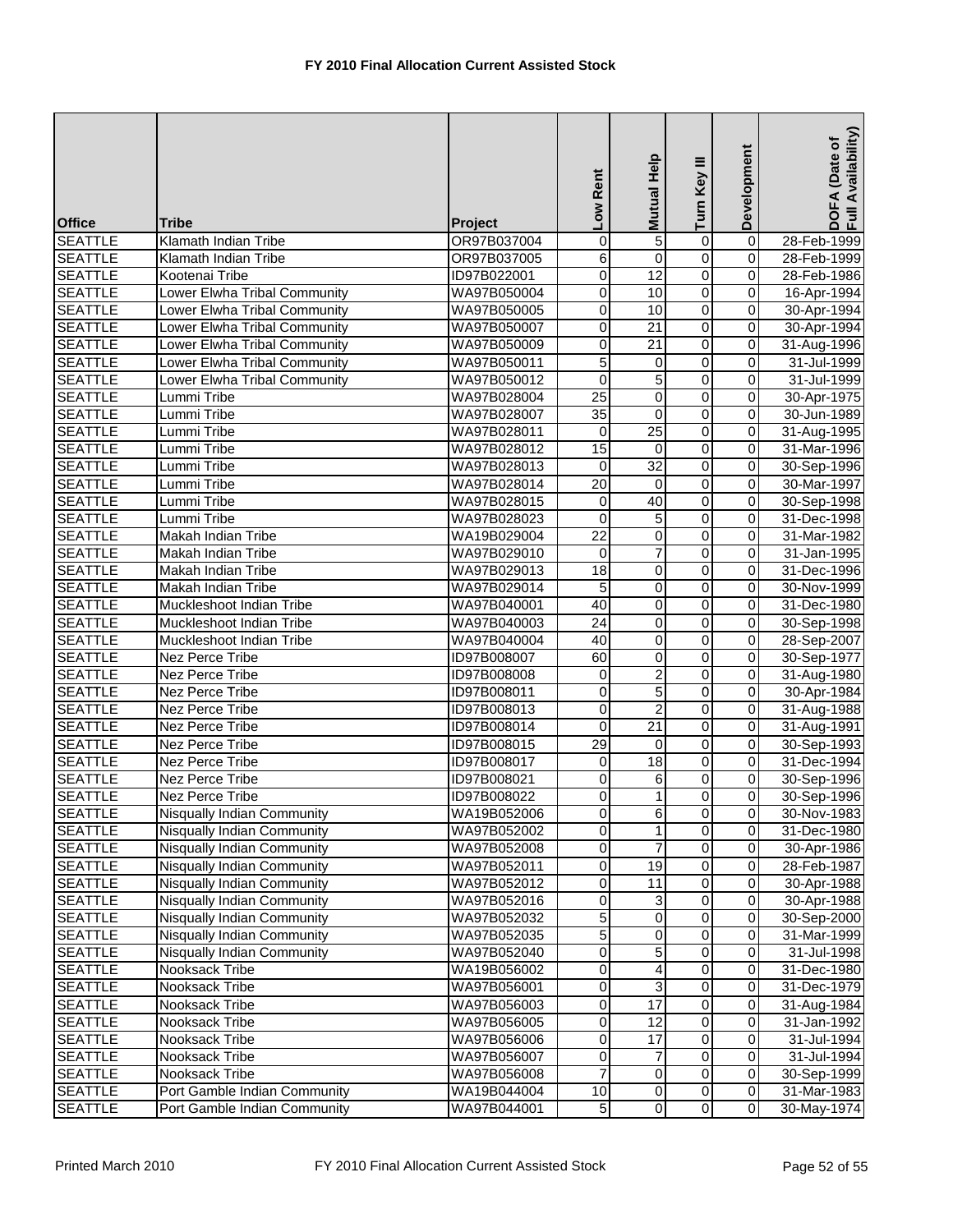| <b>Office</b>                    | Tribe                                                           | Project                    | Low Rent                         | Mutual Help              | Turn Key III                     | Development             | DOFA (Date of<br>Full Availability) |
|----------------------------------|-----------------------------------------------------------------|----------------------------|----------------------------------|--------------------------|----------------------------------|-------------------------|-------------------------------------|
| <b>SEATTLE</b>                   | Port Gamble Indian Community                                    | WA97B044003                | $\overline{20}$                  | 0                        | $\overline{0}$                   | $\overline{0}$          | 31-Oct-1977                         |
| <b>SEATTLE</b>                   | Port Gamble Indian Community                                    | WA97B044006                | $\pmb{0}$                        | 10                       | $\overline{0}$                   | $\overline{0}$          | 31-May-1993                         |
| <b>SEATTLE</b>                   | Port Gamble Indian Community                                    | WA97B044008                | 0                                | 10                       | $\overline{0}$                   | 0                       | 31-Jan-1996                         |
| <b>SEATTLE</b>                   | Port Gamble Indian Community                                    | WA97B044010                | $\overline{0}$                   | 9                        | $\overline{0}$                   | 0                       | 30-Apr-1998                         |
| <b>SEATTLE</b>                   | Port Gamble Indian Community                                    | WA97B044011                | 6                                | 0                        | $\overline{0}$                   | $\overline{\mathbf{0}}$ | 30-Apr-1998                         |
| <b>SEATTLE</b>                   | <b>Puyallup Tribe</b>                                           | WA97B063002                | $\overline{27}$                  | 0                        | $\overline{0}$                   | 0                       | 31-Jul-1990                         |
| <b>SEATTLE</b>                   | <b>Puyallup Tribe</b>                                           | WA97B063005                | $\mathbf 0$                      | 23                       | $\overline{0}$                   | 0                       | 31-Jul-1990                         |
| <b>SEATTLE</b>                   | <b>Puyallup Tribe</b>                                           | WA97B063006                | 0                                | $\overline{\mathsf{o}}$  | $\overline{0}$                   | $\overline{5}$          |                                     |
| <b>SEATTLE</b>                   | Puyallup Tribe                                                  | WA97B063007                | 0                                | 0                        | $\overline{0}$                   | $\overline{5}$          |                                     |
| <b>SEATTLE</b>                   | Quileute Tribe                                                  | WA97B047002                | 0                                | $\overline{24}$          | $\overline{0}$                   | 0                       | 31-Mar-1996                         |
| <b>SEATTLE</b>                   | Quileute Tribe                                                  | WA97B047003                | 0                                | 4                        | $\overline{0}$                   | 0                       | 30-Sep-1997                         |
| <b>SEATTLE</b>                   | Quileute Tribe                                                  | WA97B047004                | 0                                | $\overline{4}$           | $\overline{0}$                   | $\overline{\mathbf{0}}$ | 30-Sep-1997                         |
| <b>SEATTLE</b>                   | Quileute Tribe                                                  | WA97B047005                | 3                                | 3                        | $\overline{0}$                   | $\mathbf 0$             | 31-Dec-1998                         |
| <b>SEATTLE</b>                   | Quinault                                                        | WA97B027005                | 0                                | $\mathbf{1}$             | $\overline{0}$                   | $\mathbf 0$             | 31-Jan-1980                         |
| <b>SEATTLE</b>                   | Quinault                                                        | WA97B027006                | $\overline{0}$                   | $\overline{5}$           | $\overline{0}$                   | $\overline{0}$          | 31-Jul-1981                         |
| <b>SEATTLE</b>                   | <b>Quinault Tribe</b>                                           | WA97B027003                | 40                               | 0                        | $\mathsf 0$                      | 0                       | 30-Jul-1974                         |
| <b>SEATTLE</b>                   | <b>Quinault Tribe</b>                                           | WA97B027007                | 10                               | $\pmb{0}$                | $\overline{0}$                   | 0                       | 31-Jul-1981                         |
| <b>SEATTLE</b>                   | <b>Quinault Tribe</b>                                           | WA97B027009                | 0                                | $\overline{7}$           | $\overline{0}$                   | 0                       | 30-Apr-1985                         |
| <b>SEATTLE</b>                   | <b>Quinault Tribe</b>                                           | WA97B027010                | 0                                | $\overline{20}$          | $\overline{0}$                   | $\mathbf 0$             | 30-Sep-1995                         |
| <b>SEATTLE</b>                   | <b>Quinault Tribe</b>                                           | WA97B027011                | $\overline{5}$                   | $\pmb{0}$                | $\overline{0}$                   | $\pmb{0}$               | 02-Feb-2005                         |
| <b>SEATTLE</b>                   | <b>Quinault Tribe</b>                                           | WA97B027012                | 0                                | 5                        | 0                                | 0                       | 02-Feb-2005                         |
| <b>SEATTLE</b>                   | Sauk-Suiattle Indian Tribe                                      | WA97B062003                | 0                                | 17                       | $\overline{0}$                   | $\overline{\mathbf{0}}$ | 31-Jul-1984                         |
| <b>SEATTLE</b>                   | Shoalwater Bay Tribe                                            | WA97B052008                | 0                                | $\overline{\mathcal{I}}$ | $\overline{\mathsf{o}}$          | $\overline{\mathsf{o}}$ | 30-Apr-1986                         |
| <b>SEATTLE</b>                   | Shoalwater Bay Tribe                                            | WA97B052021                | $\mathbf{1}$                     | $\pmb{0}$                | $\overline{0}$                   | $\overline{0}$          | 28-Feb-2000                         |
| <b>SEATTLE</b>                   | Shoalwater Bay Tribe                                            | WA97B052046                | 3                                | $\overline{0}$           | $\overline{0}$                   | 0                       | 30-Apr-2003                         |
| <b>SEATTLE</b>                   | Shoalwater Bay Tribe                                            | WA97B052051                | $\overline{0}$                   | 4                        | $\overline{0}$                   | $\mathbf{1}$            | 31-Jul-2000                         |
| <b>SEATTLE</b>                   | <b>Siletz Confederated Tribes</b>                               | OR97B035001                | 0                                | $\overline{39}$          | $\overline{0}$                   | 0                       | 31-Mar-1989                         |
| <b>SEATTLE</b>                   | <b>Siletz Confederated Tribes</b>                               | OR97B035002                | $\mathbf 0$                      | 15                       | $\overline{0}$                   | 0                       | 31-Aug-1991                         |
| <b>SEATTLE</b>                   | <b>Siletz Confederated Tribes</b>                               | OR97B035004                | 26                               | 0                        | $\overline{0}$                   | $\overline{\mathbf{0}}$ | 30-Apr-1996                         |
| <b>SEATTLE</b>                   | <b>Siletz Confederated Tribes</b>                               | OR97B035007                | $\overline{25}$                  | $\overline{\mathsf{o}}$  | $\overline{0}$                   | $\overline{\mathbf{0}}$ | 30-Sep-1997                         |
| <b>SEATTLE</b>                   | <b>Siletz Confederated Tribes</b>                               | OR97B035008                | 0                                | $\overline{5}$           | $\overline{0}$                   | 0                       | 28-Feb-2001                         |
| <b>SEATTLE</b>                   | <b>Siletz Confederated Tribes</b>                               | OR97B035009                | 0<br>1                           | 5<br>$\mathbf 0$         | 0<br>$\overline{0}$              | 0<br>$\overline{0}$     | 28-Feb-2001                         |
| <b>SEATTLE</b><br><b>SEATTLE</b> | Siletz Confederated Tribes<br><b>Siletz Confederated Tribes</b> | OR97B035010                |                                  |                          |                                  |                         | 28-Feb-2001                         |
|                                  | <b>Siletz Confederated Tribes</b>                               | OR97B035011                | $\overline{0}$<br>$\overline{5}$ | $5\vert$<br>$\Omega$     | $\overline{0}$<br>$\overline{0}$ | 0<br>0                  | 28-Feb-2001                         |
| <b>SEATTLE</b><br><b>SEATTLE</b> | Skokomish Indian Tribe                                          | OR97B035012<br>WA97B052002 | 0                                |                          | 0                                | $\mathbf 0$             | 28-Feb-2001<br>31-Dec-1980          |
| <b>SEATTLE</b>                   | Skokomish Indian Tribe                                          | WA97B052008                | $\overline{0}$                   | $\overline{13}$          | $\overline{\mathsf{o}}$          | $\mathbf 0$             | 30-Apr-1986                         |
| <b>SEATTLE</b>                   | Skokomish Indian Tribe                                          | WA97B052019                | 0                                | $\overline{21}$          | 0                                | $\mathbf 0$             | 31-Mar-1992                         |
| <b>SEATTLE</b>                   | Skokomish Indian Tribe                                          | WA97B052021                | 9                                | 0                        | 0                                | 0                       | 28-Feb-1999                         |
| <b>SEATTLE</b>                   | Skokomish Indian Tribe                                          | WA97B052038                | 5                                | $\overline{0}$           | $\overline{0}$                   | $\mathbf 0$             | 31-Mar-2000                         |
| <b>SEATTLE</b>                   | Spokane Tribe                                                   | WA19B037004                | 32                               | $\mathbf 0$              | 0                                | $\mathbf 0$             | 31-Dec-1981                         |
| <b>SEATTLE</b>                   | Spokane Tribe                                                   | WA97B037003                | 0                                | 3                        | 0                                | $\mathbf 0$             | 30-Jun-1981                         |
| <b>SEATTLE</b>                   | Spokane Tribe                                                   | WA97B037005                | 52                               | 0                        | 0                                | 0                       | 29-Feb-1984                         |
| <b>SEATTLE</b>                   | Spokane Tribe                                                   | WA97B037006                | $\overline{0}$                   | 5                        | $\overline{0}$                   | $\overline{0}$          | 30-Apr-1986                         |
| <b>SEATTLE</b>                   | Spokane Tribe                                                   | WA97B037008                | 2                                | $\overline{17}$          | 0                                | $\pmb{0}$               | 30-Nov-1987                         |
| <b>SEATTLE</b>                   | Spokane Tribe                                                   | WA97B037009                | 1                                | $\overline{27}$          | $\overline{\mathsf{o}}$          | $\mathbf 0$             | 30-Nov-1990                         |
| <b>SEATTLE</b>                   | Spokane Tribe                                                   | WA97B037013                | 0                                | 9                        | $\overline{0}$                   | $\mathbf 0$             | 31-Jan-1997                         |
| <b>SEATTLE</b>                   | Spokane Tribe                                                   | WA97B037014                | 16                               | 0                        | $\overline{\mathsf{o}}$          | $\mathbf 0$             | 31-Aug-1997                         |
| <b>SEATTLE</b>                   | Spokane Tribe                                                   | WA97B037024                | 0                                | 4                        | 0                                | $\mathbf 0$             | 31-Aug-2000                         |
| <b>SEATTLE</b>                   | Spokane Tribe                                                   | WA97B037025                | 6                                | $\mathbf 0$              | $\overline{\mathbf{o}}$          | $\mathsf{O}\xspace$     | 31-Mar-2000                         |
| <b>SEATTLE</b>                   | Squaxin Island Tribe                                            | WA97B052001                | $\overline{0}$                   | 1                        | $\overline{0}$                   | $\overline{\mathsf{o}}$ | 31-Dec-1977                         |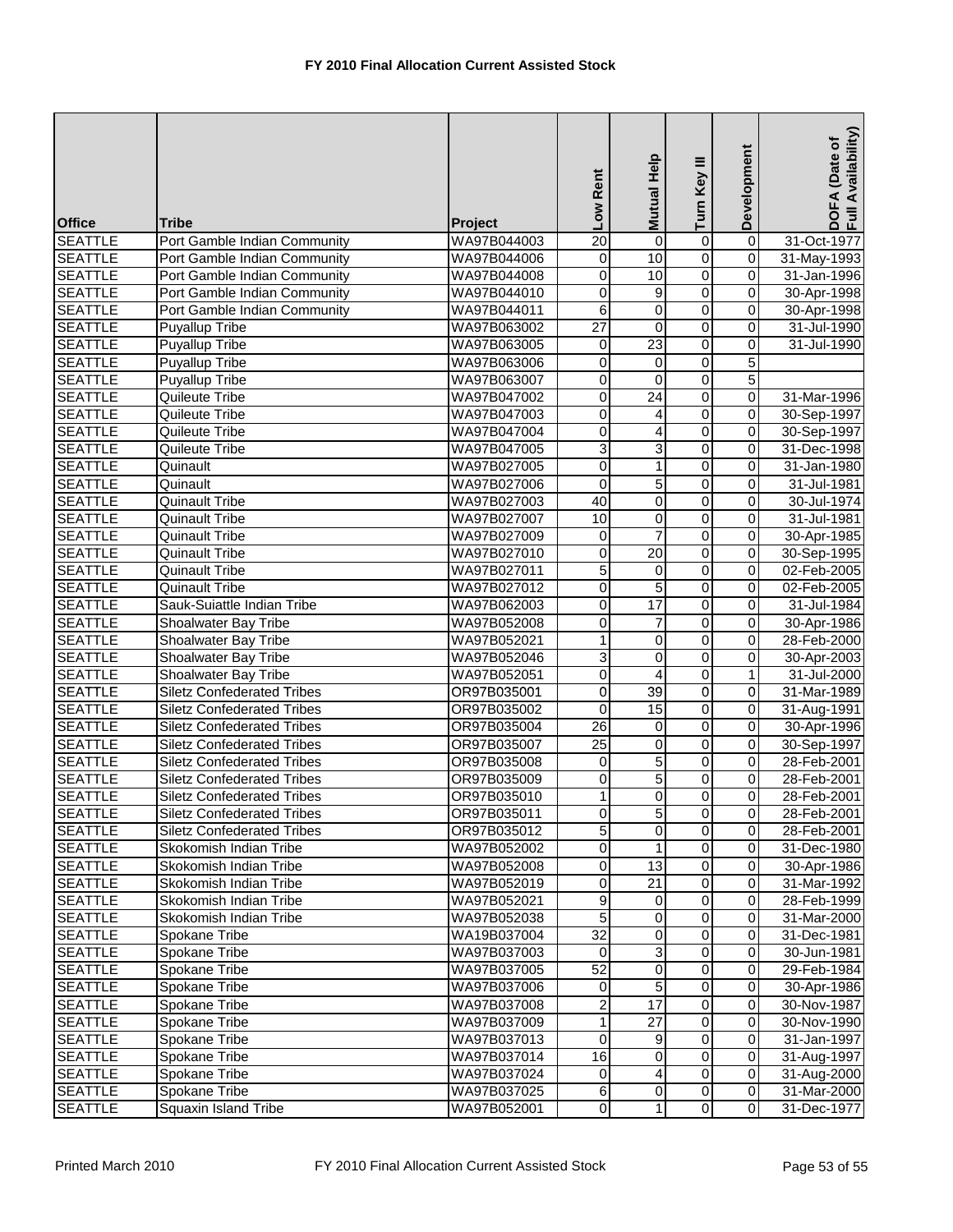| <b>Office</b>  | <b>Tribe</b>                        | Project     | Low Rent                | Mutual Help             | Turn Key III            | Development             | DOFA (Date of<br>Full Availability) |
|----------------|-------------------------------------|-------------|-------------------------|-------------------------|-------------------------|-------------------------|-------------------------------------|
| <b>SEATTLE</b> | Squaxin Island Tribe                | WA97B052003 | $\overline{0}$          | 3                       | $\overline{0}$          | $\overline{0}$          | 28-Feb-1982                         |
| <b>SEATTLE</b> | Squaxin Island Tribe                | WA97B052017 | 0                       | 20                      | $\overline{0}$          | $\overline{0}$          | 29-Feb-1992                         |
| <b>SEATTLE</b> | <b>Squaxin Island Tribe</b>         | WA97B052021 | 10                      | 0                       | $\overline{0}$          | 0                       | 23-Oct-1997                         |
| <b>SEATTLE</b> | <b>Squaxin Island Tribe</b>         | WA97B052032 | $\overline{7}$          | $\overline{\mathsf{o}}$ | $\overline{0}$          | 0                       | 01-Jun-1998                         |
| <b>SEATTLE</b> | <b>Squaxin Island Tribe</b>         | WA97B052036 | $\overline{c}$          | 0                       | $\overline{0}$          | 0                       | 01-Jun-1998                         |
| <b>SEATTLE</b> | <b>Squaxin Island Tribe</b>         | WA97B052042 | $\overline{2}$          | 0                       | $\overline{0}$          | 0                       | 31-Jan-2002                         |
| <b>SEATTLE</b> | Squaxin Island Tribe                | WA97B052052 | $\overline{0}$          | $\overline{5}$          | $\overline{0}$          | 0                       | 31-Jan-2002                         |
| <b>SEATTLE</b> | <b>Suquamish Tribal Council</b>     | WA97B052002 | $\overline{0}$          | $\overline{7}$          | $\overline{0}$          | $\overline{\mathbf{0}}$ | 31-Dec-1980                         |
| <b>SEATTLE</b> | <b>Suquamish Tribal Council</b>     | WA97B052008 | 0                       | 17                      | $\overline{0}$          | 0                       | 30-Apr-1986                         |
| <b>SEATTLE</b> | <b>Suquamish Tribal Council</b>     | WA97B052014 | 0                       | $\overline{25}$         | $\overline{0}$          | 0                       | 31-Mar-1992                         |
| <b>SEATTLE</b> | <b>Suquamish Tribal Council</b>     | WA97B052020 | $\overline{4}$          | 0                       | $\overline{0}$          | 0                       | 30-Sep-1993                         |
| <b>SEATTLE</b> | <b>Suquamish Tribal Council</b>     | WA97B052034 | 5                       | 0                       | $\overline{0}$          | 0                       | 28-Feb-1999                         |
| <b>SEATTLE</b> | <b>Suquamish Tribal Council</b>     | WA97B052041 | 0                       | 5                       | $\overline{0}$          | 0                       | 31-Aug-1998                         |
| <b>SEATTLE</b> | Swinomish Indians                   | WA97B023003 | 16                      | 0                       | $\overline{0}$          | 0                       | 31-Dec-1972                         |
| <b>SEATTLE</b> | Swinomish Indians                   | WA97B023004 | 16                      | $\overline{\mathsf{o}}$ | $\overline{0}$          | $\overline{\mathbf{0}}$ | 30-Apr-1980                         |
| <b>SEATTLE</b> | Swinomish Indians                   | WA97B023006 | $\overline{36}$         | $\mathbf 0$             | $\overline{0}$          | $\overline{\mathbf{0}}$ | 31-Aug-1985                         |
| <b>SEATTLE</b> | Swinomish Indians                   | WA97B023007 | 10                      | $\pmb{0}$               | $\overline{0}$          | 0                       | 31-Dec-1993                         |
| <b>SEATTLE</b> | Swinomish Indians                   | WA97B023008 | $\overline{0}$          | $\overline{7}$          | $\overline{0}$          | 0                       | 30-Jun-1998                         |
| <b>SEATTLE</b> | <b>Tulalip Tribes</b>               | WA19B051002 | $\overline{0}$          | $\mathbf{1}$            | 0                       | $\overline{0}$          | 31-Mar-1982                         |
| <b>SEATTLE</b> | <b>Tulalip Tribes</b>               | WA19B051003 | 19                      | 0                       | $\mathsf 0$             | $\overline{0}$          | 31-Jan-1982                         |
| <b>SEATTLE</b> | <b>Tulalip Tribes</b>               | WA19B051004 | $\mathbf 0$             | $\overline{7}$          | $\overline{0}$          | 0                       | 31-May-1986                         |
| <b>SEATTLE</b> | <b>Tulalip Tribes</b>               | WA19B051005 | 14                      | 0                       | $\overline{0}$          | $\overline{\mathbf{0}}$ | 31-May-1986                         |
| <b>SEATTLE</b> | <b>Tulalip Tribes</b>               | WA97B051001 | 40                      | 0                       | $\overline{0}$          | 0                       | 31-May-1978                         |
| <b>SEATTLE</b> | <b>Tulalip Tribes</b>               | WA97B051006 | 0                       | $\mathbf{1}$            | $\overline{0}$          | 0                       | 31-May-1986                         |
| <b>SEATTLE</b> | <b>Tulalip Tribes</b>               | WA97B051007 | 17                      | $\overline{0}$          | $\overline{0}$          | 0                       | 31-Oct-1991                         |
| <b>SEATTLE</b> | <b>Tulalip Tribes</b>               | WA97B051009 | $\overline{\mathbf{4}}$ | 0                       | $\overline{0}$          | $\overline{\mathbf{0}}$ | 31-Oct-1991                         |
| <b>SEATTLE</b> | <b>Tulalip Tribes</b>               | WA97B051010 | $\overline{0}$          | 15                      | $\overline{0}$          | 0                       | 31-Oct-1991                         |
| <b>SEATTLE</b> | <b>Tulalip Tribes</b>               | WA97B051011 | $\overline{20}$         | $\mathbf 0$             | 0                       | 0                       | 31-Oct-1991                         |
| <b>SEATTLE</b> | <b>Tulalip Tribes</b>               | WA97B051013 | $\pmb{0}$               | 17                      | $\overline{0}$          | $\overline{\mathbf{0}}$ | 31-Dec-1992                         |
| <b>SEATTLE</b> | <b>Tulalip Tribes</b>               | WA97B051016 | 0                       | $\overline{11}$         | $\overline{0}$          | 0                       | 31-Dec-1991                         |
| <b>SEATTLE</b> | <b>Tulalip Tribes</b>               | WA97B051017 | $\overline{0}$          | 5                       | $\overline{0}$          | 0                       | 31-Dec-1991                         |
| <b>SEATTLE</b> | <b>Tulalip Tribes</b>               | WA97B051018 | 19                      | 0                       | $\overline{0}$          | 0                       | 30-Nov-1994                         |
| <b>SEATTLE</b> | <b>Tulalip Tribes</b>               | WA97B051019 | 0                       | 34                      | 0                       | $\mathbf 0$             | 30-Nov-1994                         |
| <b>SEATTLE</b> | <b>Tulalip Tribes</b>               | WA97B051022 | $\overline{0}$          | 15                      | $\overline{0}$          | 0                       | 31-Dec-1996                         |
| <b>SEATTLE</b> | Umatilla Confederated Tribes        | OR97B012002 | 50                      | $\mathbf 0$             | $\overline{0}$          | $\mathbf 0$             | 28-Feb-1974                         |
| <b>SEATTLE</b> | Umatilla Confederated Tribes        | OR97B012005 | 10                      | $\mathbf 0$             | $\pmb{0}$               | $\overline{\mathbf{0}}$ | 30-Jun-1978                         |
| <b>SEATTLE</b> | <b>Umatilla Confederated Tribes</b> | OR97B012006 | 50                      | $\mathbf 0$             | $\pmb{0}$               | 0                       | 28-Feb-1981                         |
| <b>SEATTLE</b> | Umatilla Confederated Tribes        | OR97B012007 | 0                       |                         | 0                       | 0                       | 31-Mar-1984                         |
| <b>SEATTLE</b> | <b>Umatilla Confederated Tribes</b> | OR97B012009 | 0                       | 10                      | $\overline{0}$          | 0                       | 31-May-1991                         |
| <b>SEATTLE</b> | <b>Umatilla Confederated Tribes</b> | OR97B012010 | 0                       | 15                      | 0                       | $\pmb{0}$               | 31-May-1994                         |
| <b>SEATTLE</b> | <b>Umatilla Confederated Tribes</b> | OR97B012013 | $\mathbf 0$             | 15                      | 0                       | دن                      | 31-Oct-2000                         |
| <b>SEATTLE</b> | <b>Umatilla Confederated Tribes</b> | OR97B012014 | 20                      | 0                       | 0                       | $\mathbf 0$             | 31-Dec-1997                         |
| <b>SEATTLE</b> | <b>Upper Skagit Tribe</b>           | WA97B062001 | $\mathbf 0$             | 31                      | $\overline{\mathbf{o}}$ | $\mathsf{O}\xspace$     | 30-Apr-1983                         |
| <b>SEATTLE</b> | <b>Upper Skagit Tribe</b>           | WA97B062004 | 20                      | $\mathbf 0$             | $\mathsf{O}\xspace$     | $\pmb{0}$               | 30-Jun-1999                         |
| <b>SEATTLE</b> | <b>Upper Skagit Tribe</b>           | WA97B062006 | 6                       | 0                       | $\mathsf 0$             | 0                       | 30-Jun-1999                         |
| <b>SEATTLE</b> | Warm Springs Confederated Tribes    | OR97B013001 | $\overline{50}$         | 0                       | $\overline{0}$          | 0                       | 01-May-1973                         |
| <b>SEATTLE</b> | Warm Springs Confederated Tribes    | OR97B013002 | 50                      | 0                       | $\overline{0}$          | $\mathbf 0$             | 28-Feb-1979                         |
| <b>SEATTLE</b> | Warm Springs Confederated Tribes    | OR97B013003 | $\mathbf 0$             | 34                      | 0                       | $\mathbf 0$             | 31-Jan-1987                         |
| <b>SEATTLE</b> | Warm Springs Confederated Tribes    | OR97B013008 | 0                       | 15                      | 0                       | $\mathbf 0$             | 31-Jan-1995                         |
| <b>SEATTLE</b> | Warm Springs Confederated Tribes    | OR97B013009 | $\overline{0}$          | $\overline{36}$         | $\overline{\mathsf{o}}$ | $\blacktriangle$        | 31-Aug-1997                         |
| <b>SEATTLE</b> | Warm Springs Confederated Tribes    | OR97B013011 | $\overline{0}$          | $\sqrt{5}$              | $\overline{0}$          | $\overline{\mathbf{o}}$ | 31-Mar-2000                         |